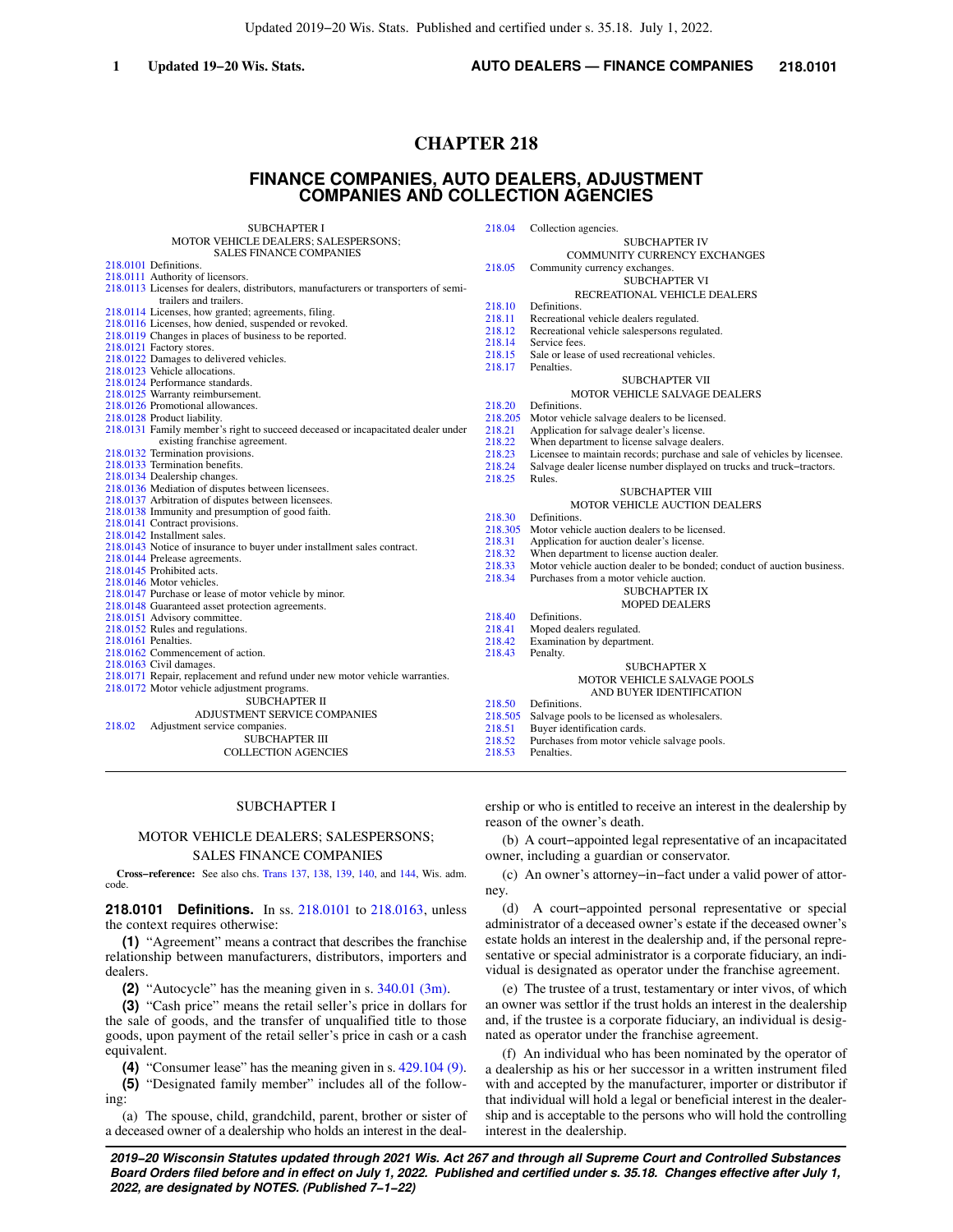## **218.0101 AUTO DEALERS — FINANCE COMPANIES Updated 19−20 Wis. Stats. 2**

**(6)** "Distributor" means a person, resident or nonresident who in whole or part, sells or distributes new motor vehicles to motor vehicle dealers, or who maintains distributor representatives.

**(7)** "Distributor branch" means a branch office similarly maintained by a distributor for the same purposes.

**(8)** "Distributor representative" means a representative similarly employed by a distributor or distributor branch.

**(9)** "Division of hearings and appeals" means the division of hearings and appeals in the department of administration.

**(10)** "Factory branch" means a branch office maintained by a person who manufactures or assembles motor vehicles, for the sale of motor vehicles to distributors, or for the sale of motor vehicles to motor vehicle dealers or for directing or supervising in whole or part, its representatives.

**(11)** "Factory representative" means a representative employed by a person who manufactures or assembles motor vehicles or by a factory branch, for the purpose of making or promoting the sale of its motor vehicles, or for supervising or contacting its dealers or prospective dealers.

**(12)** "Finance charge" has the meaning set forth in s. [421.301](https://docs.legis.wisconsin.gov/document/statutes/421.301(20))  $(20)$ 

**(13)** "Franchise" means the right to buy, sell, distribute or service a line make of motor vehicles that is granted to a motor vehicle dealer or distributor by a manufacturer, importer or distributor.

**(13m)** "Gross capitalized cost" has the meaning given in s. [429.104 \(13m\).](https://docs.legis.wisconsin.gov/document/statutes/429.104(13m))

**(14)** "Importer" means a person who has written authorization from a foreign manufacturer of a line make of motor vehicles to grant franchises to motor vehicle dealers or distributors in this state with respect to that line make.

**(15)** "Lease" or "leasing" means, with respect to a lessor, to enter into or offer to enter into a consumer lease with a lessee.

**(16)** "Lessee" has the meaning given in s. [429.104 \(17\).](https://docs.legis.wisconsin.gov/document/statutes/429.104(17))

**(17)** "Lessor" means a person who leases a motor vehicle to a lessee under a consumer lease, but does not include an assignee of a consumer lease.

**(18)** "License period" means the period during which a particular type of license described in s. [218.0114 \(14\)](https://docs.legis.wisconsin.gov/document/statutes/218.0114(14)) is effective, as established by the department of transportation or division of banking under s. [218.0114 \(13\) \(b\)](https://docs.legis.wisconsin.gov/document/statutes/218.0114(13)(b)) or [\(d\).](https://docs.legis.wisconsin.gov/document/statutes/218.0114(13)(d))

**(19)** "Licensor" means the body, either the division of banking or the department of transportation or both, issuing a license under ss. [218.0101](https://docs.legis.wisconsin.gov/document/statutes/218.0101) to [218.0163.](https://docs.legis.wisconsin.gov/document/statutes/218.0163)

**(20)** "Manufacturer" means any person, resident or nonresident, who does any of the following:

(a) Manufactures or assembles motor vehicles.

(b) Manufactures or installs on previously assembled truck chassis, special bodies or equipment which when installed form an integral part of the motor vehicle and which constitutes a major manufacturing alteration and which completed unit is owned by the manufacturer.

**(21)** "Motorcycle" has the meaning given in s. [340.01 \(32\)](https://docs.legis.wisconsin.gov/document/statutes/340.01(32)).

**(22)** "Motor vehicle" means any motor−driven vehicle required to be registered under ch. [341](https://docs.legis.wisconsin.gov/document/statutes/ch.%20341) except mopeds.

**(22m)** "Motor vehicle buyer" means an individual who is employed by or who has contracted with one or more motor vehicle dealers to bid on or purchase a motor vehicle being held and offered for sale by a motor vehicle dealer or motor vehicle auction.

**(23)** (a) "Motor vehicle dealer" means any person, firm or corporation, not excluded by par. [\(b\)](https://docs.legis.wisconsin.gov/document/statutes/218.0101(23)(b)) who:

1. For commission, money or other thing of value, sells, leases, exchanges, buys, offers or attempts to negotiate a sale, consumer lease or exchange of an interest in motor vehicles; or

2. Is engaged wholly or in part in the business of selling or leasing motor vehicles, including motorcycles, whether or not the motor vehicles are owned by that person, firm or corporation.

(b) The term "motor vehicle dealer" does not include:

1. Receivers, trustees, personal representatives, guardians, or other persons appointed by or acting under the judgment or order of any court.

2. Public officers while performing their official duties.

3. Employees of persons, corporations or associations enumerated in subds. [1.](https://docs.legis.wisconsin.gov/document/statutes/218.0101(23)(b)1.) and [2.](https://docs.legis.wisconsin.gov/document/statutes/218.0101(23)(b)2.), when engaged in the specific performance of their duties as employees of the enumerated persons, corporations or associations.

4. Sales finance companies or other loan agencies who sell or offer for sale motor vehicles repossessed or foreclosed on by those sales finance companies or other loan agencies under terms of an installment contract, or motor vehicles taken in trade on such repossessions.

5. Sales finance companies when engaged in purchasing or otherwise acquiring consumer leases from a motor vehicle dealer, or in renegotiating consumer leases previously purchased or otherwise acquired by them.

**(24)** "Motor vehicle salesperson" means sales representative, sales manager, general manager or other person who is employed by a motor vehicle dealer for the purpose of selling or approving retail sales, or leasing or approving consumer leases, of motor vehicles. Any motor vehicle salesperson licensed under ss. [218.0101](https://docs.legis.wisconsin.gov/document/statutes/218.0101) to [218.0163](https://docs.legis.wisconsin.gov/document/statutes/218.0163) shall be licensed to sell or lease for only one dealer at a time.

**(25)** "Parts outlet" means a facility at which a manufacturer, importer or distributor has authorized the sale of motor vehicle parts or accessories manufactured or distributed by the manufacturer, importer or distributor using a trade name, trademark or service mark also used to designate, make known or distinguish the manufacturer's, importer's or distributor's motor vehicles or dealers.

**(26)** "Person" means a person, firm, corporation or association.

**(27)** "Prelease agreement" means an agreement to enter into a consumer lease whereby the motor vehicle will be available and ready to be delivered to the prospective lessee at a later time.

**(28)** "Prospective lessee" has the meaning given in s. [429.104](https://docs.legis.wisconsin.gov/document/statutes/429.104(21)) [\(21\)](https://docs.legis.wisconsin.gov/document/statutes/429.104(21)).

**(29)** "Prospective lessor" has the meaning given in s. [429.104](https://docs.legis.wisconsin.gov/document/statutes/429.104(21m)) [\(21m\)](https://docs.legis.wisconsin.gov/document/statutes/429.104(21m)).

**(30)** "Relevant market area" means any of the following:

(a) All of the area within a 10−mile radius of the site of an existing enfranchised motor vehicle dealership.

(b) The area of sales responsibility assigned to the existing enfranchised dealership by the manufacturer, importer, or distributor

**(31)** "Retail buyer" means a person, firm or corporation, other than a motor vehicle manufacturer, distributor or dealer, buying or agreeing to buy one or more motor vehicles from a motor vehicle dealer.

**(32)** "Retail installment contract" or "installment contract" means and includes every contract to sell one or more motor vehicles at retail, in which the price of the motor vehicle is payable in one or more installments over a period of time and in which the seller has either retained title to the goods or has taken or retained a security interest in the goods under a form of contract designated either as a conditional sale, chattel mortgage or otherwise.

**(33)** "Retail seller" means a person, firm or corporation selling or agreeing to sell one or more motor vehicles under a retail installment contract to a buyer for the buyer's personal use or consumption.

**(34)** (a) "Sales finance company" means any person, firm or corporation engaging in the business, in whole or in part, of acquiring by purchase or by loan on the security thereof, or otherwise, retail installment contracts or consumer leases from retail sellers or lessors in this state.

(b) "Sales finance company" includes any motor vehicle dealer who sells or leases any motor vehicle on an installment con-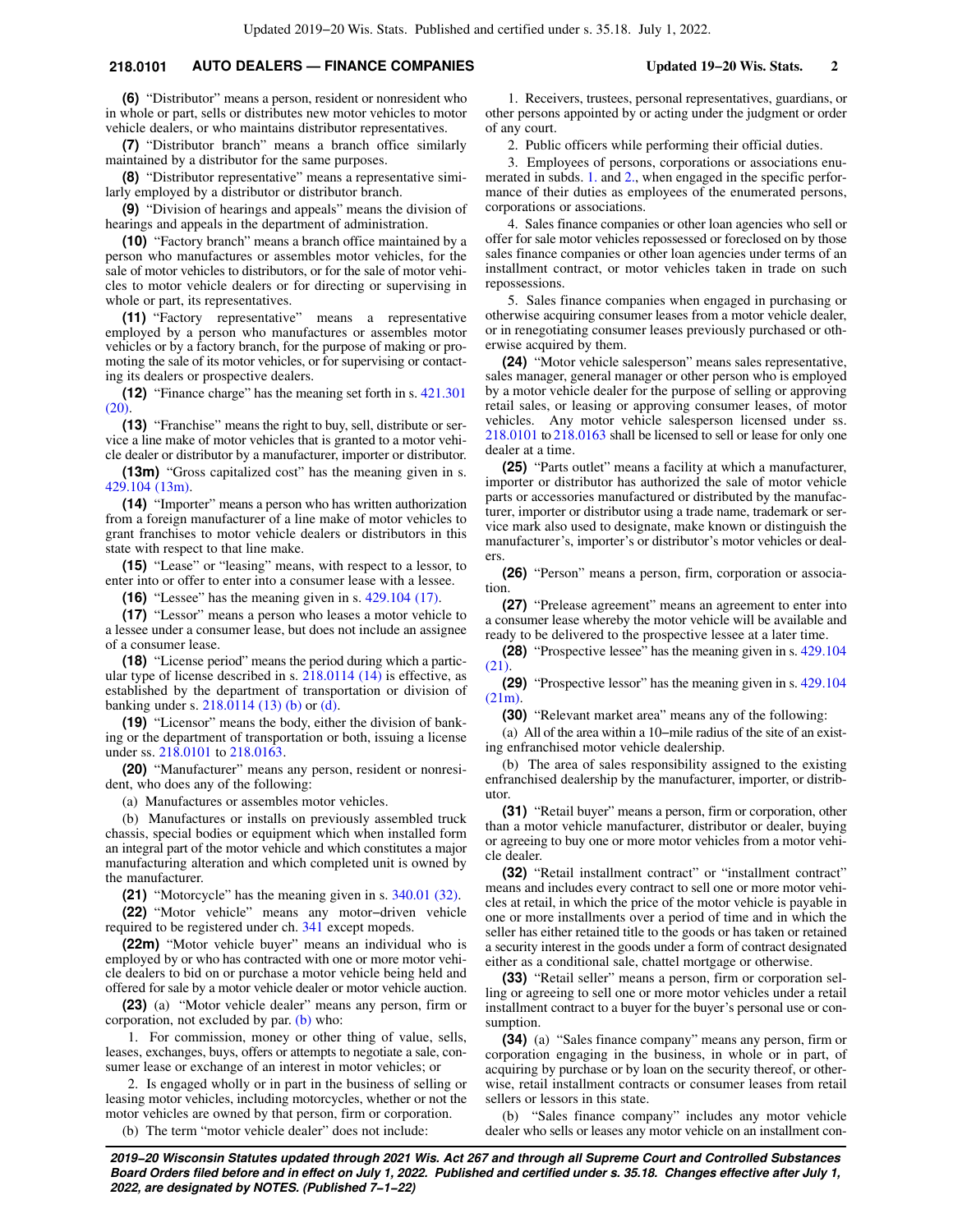#### tract or consumer lease or acquires any retail installment contracts in the dealer's retail sales or leases of motor vehicles.

**(35)** "Secretary" means the secretary of transportation.

**(36)** "Service outlet" means a facility at which a manufacturer, importer or distributor has authorized the performance of work to rectify a manufacturer's, importer's or distributor's product or warranty defects or delivery and preparation obligations or has authorized the use of a trade name, trademark or service mark also used to designate, make known or distinguish the manufacturer's, importer's or distributor's motor vehicles or dealers in connection with a service facility.

**(37)** "Special order" means an order against a person.

**(38)** (a) "Wholesaler" or "wholesale dealer" means a person, other than a licensed motor vehicle dealer or licensed motor vehicle auction dealer, who does any of the following:

1. Sells more than 5 used motor vehicles in any 12−month period to one or more motor vehicle dealers, motor vehicle auction dealers, or salvage dealers.

2. Except as provided in par. [\(b\),](https://docs.legis.wisconsin.gov/document/statutes/218.0101(38)(b)) purchases used motor vehicles from a motor vehicle dealer or at a motor vehicle auction for the purpose of selling the vehicles to a motor vehicle dealer, motor vehicle auction, or wholesaler.

3. Except as provided in par. [\(b\),](https://docs.legis.wisconsin.gov/document/statutes/218.0101(38)(b)) purchases used motor vehicles on behalf of a motor vehicle dealer.

(b) A person is not a wholesaler or a wholesale dealer if the person is employed by and receives compensation from only one motor vehicle dealer for services relating to the sale or purchase of motor vehicles and the person conducts all financial transactions involving the sale or purchase of motor vehicles in the name of the motor vehicle dealer that employs him or her, under the supervision of the motor vehicle dealer that employs him or her, and using the motor vehicle dealer's funds or financial accounts. **History:** [1999 a. 31](https://docs.legis.wisconsin.gov/document/acts/1999/31) ss. [15](https://docs.legis.wisconsin.gov/document/acts/1999/31,%20s.%2015) to [53;](https://docs.legis.wisconsin.gov/document/acts/1999/31,%20s.%2053) [2001 a. 102](https://docs.legis.wisconsin.gov/document/acts/2001/102); [2003 a. 76,](https://docs.legis.wisconsin.gov/document/acts/2003/76) [216;](https://docs.legis.wisconsin.gov/document/acts/2003/216) [2005 a. 256;](https://docs.legis.wisconsin.gov/document/acts/2005/256) [2019](https://docs.legis.wisconsin.gov/document/acts/2019/50)

[a. 50](https://docs.legis.wisconsin.gov/document/acts/2019/50). For a company to be a manufacturer under s. 218.01 (1) (L) [now sub. (20) (b)],

all four of the prerequisites in that paragraph must be met. Harger v. Caterpillar, Inc. [2000 WI App 241,](https://docs.legis.wisconsin.gov/document/courts/2000%20WI%20App%20241) [239 Wis. 2d 551](https://docs.legis.wisconsin.gov/document/courts/239%20Wis.%202d%20551), [620 N.W.2d 477,](https://docs.legis.wisconsin.gov/document/courts/620%20N.W.2d%20477) [00−0536.](https://docs.legis.wisconsin.gov/document/wicourtofappeals/00-0536)

**218.0111 Authority of licensors. (1)** The department of transportation shall issue the licenses provided for in s. [218.0114](https://docs.legis.wisconsin.gov/document/statutes/218.0114(14)(a)) [\(14\) \(a\)](https://docs.legis.wisconsin.gov/document/statutes/218.0114(14)(a)) to [\(fm\)](https://docs.legis.wisconsin.gov/document/statutes/218.0114(14)(fm)) and have supervision over the licensees in respect to all of the provisions of ss. [218.0101](https://docs.legis.wisconsin.gov/document/statutes/218.0101) to [218.0163](https://docs.legis.wisconsin.gov/document/statutes/218.0163), except that the division of banking shall have jurisdiction and control over all of the following:

(a) Matters that relate to the sale of motor vehicles on retail installment contracts and the financing and servicing of those retail installment contracts.

(b) Matters that relate to prelease agreements under s. [218.0144](https://docs.legis.wisconsin.gov/document/statutes/218.0144) and consumer leases under chs. [421](https://docs.legis.wisconsin.gov/document/statutes/ch.%20421) to [427](https://docs.legis.wisconsin.gov/document/statutes/ch.%20427) and [429](https://docs.legis.wisconsin.gov/document/statutes/ch.%20429).

(c) The issuance of licenses to sales finance companies.

**(2)** Either licensor under sub. [\(1\)](https://docs.legis.wisconsin.gov/document/statutes/218.0111(1)) shall, upon request, furnish the other licensor with any information it may have in respect to any licensee or applicant for license or any transaction in which such a licensee or applicant may be a party or be interested. No license shall be issued under s.  $218.0114(14)$  (a) and [\(g\)](https://docs.legis.wisconsin.gov/document/statutes/218.0114(14)(g)) until both licensors have approved the application. The suspension or revocation of either the license issued under s.  $218.0114(14)(a)$  or [\(g\)](https://docs.legis.wisconsin.gov/document/statutes/218.0114(14)(g)) shall automatically suspend or revoke the other license. Any suspension or revocation shall be certified by the licensor ordering it to the other licensor.

**History:** [1999 a. 31](https://docs.legis.wisconsin.gov/document/acts/1999/31) ss. [54](https://docs.legis.wisconsin.gov/document/acts/1999/31,%20s.%2054) to [55;](https://docs.legis.wisconsin.gov/document/acts/1999/31,%20s.%2055) [2003 a. 216](https://docs.legis.wisconsin.gov/document/acts/2003/216).

**218.0113 Licenses for dealers, distributors, manufacturers or transporters of semitrailers and trailers.** Subject to ch. [180](https://docs.legis.wisconsin.gov/document/statutes/ch.%20180) where applicable, any dealer, distributor, manufacturer or transporter of semitrailers or trailers designed for use in combination with a truck or truck tractor is considered licensed under ss. [218.0101](https://docs.legis.wisconsin.gov/document/statutes/218.0101) to [218.0163](https://docs.legis.wisconsin.gov/document/statutes/218.0163) where for purposes of chs. [341](https://docs.legis.wisconsin.gov/document/statutes/ch.%20341) and [342](https://docs.legis.wisconsin.gov/document/statutes/ch.%20342) a license under ss. [218.0101](https://docs.legis.wisconsin.gov/document/statutes/218.0101) to [218.0163](https://docs.legis.wisconsin.gov/document/statutes/218.0163) is required. This section is enacted to remove an undue burden on interstate com-

## **3 Updated 19−20 Wis. Stats. AUTO DEALERS — FINANCE COMPANIES 218.0114**

merce from a class of commercial transactions in which the business character of the parties does not require the protection provided by ss. [218.0101](https://docs.legis.wisconsin.gov/document/statutes/218.0101) to [218.0163](https://docs.legis.wisconsin.gov/document/statutes/218.0163) and to promote the expansion of credit for truck operators who require banking and financing facilities throughout the United States.

**History:** [1999 a. 31](https://docs.legis.wisconsin.gov/document/acts/1999/31) s. [56](https://docs.legis.wisconsin.gov/document/acts/1999/31,%20s.%2056).

**218.0114 Licenses, how granted; agreements, filing. (1)** No motor vehicle dealer, motor vehicle wholesaler, motor vehicle salesperson, motor vehicle buyer, or sales finance company may engage in business as a motor vehicle dealer, motor vehicle wholesaler, motor vehicle salesperson, motor vehicle buyer, or sales finance company in this state without a license therefor as provided in ss. [218.0101](https://docs.legis.wisconsin.gov/document/statutes/218.0101) to [218.0163.](https://docs.legis.wisconsin.gov/document/statutes/218.0163) If any motor vehicle dealer acts as a motor vehicle salesperson, he or she shall secure a motor vehicle salesperson's license in addition to a motor vehicle dealer license. Every motor vehicle dealer shall be responsible for the licensing of every motor vehicle salesperson or motor vehicle buyer in his or her employ. Any person violating this subsection may be required to forfeit not less than \$500 nor more than \$5,000.

**(1m)** A motor vehicle dealer engaged in the sale of autocycles with a license as provided in ss. [218.0101](https://docs.legis.wisconsin.gov/document/statutes/218.0101) to [218.0163](https://docs.legis.wisconsin.gov/document/statutes/218.0163) prior to May 1, 2020, may continue selling autocycles without having to acquire a different type of dealership license.

**(2)** No manufacturer, importer or distributor may engage in business as a manufacturer, importer or distributor in this state without a license therefor as provided in ss. [218.0101](https://docs.legis.wisconsin.gov/document/statutes/218.0101) to [218.0163.](https://docs.legis.wisconsin.gov/document/statutes/218.0163)

**(2m)** No manufacturers', distributors' or importers' vehicles shall be sold in this state unless either the manufacturer on direct dealerships of domestic vehicles, the importer of foreign manufactured vehicles on direct dealerships or the distributor on indirect dealerships of either domestic or foreign vehicles are licensed under ss. [218.0101](https://docs.legis.wisconsin.gov/document/statutes/218.0101) to [218.0163](https://docs.legis.wisconsin.gov/document/statutes/218.0163). The obtaining of a license under ss. [218.0101](https://docs.legis.wisconsin.gov/document/statutes/218.0101) to [218.0163](https://docs.legis.wisconsin.gov/document/statutes/218.0163) shall conclusively establish that a manufacturer, distributor or importer is doing business in this state and shall subject the licensee to all provisions of the Wisconsin statutes regulating manufacturers, importers and distributors.

**(3)** No factory representative or distributor representative may engage in business as a factory representative or distributor representative in this state without a license therefor as provided in ss. [218.0101](https://docs.legis.wisconsin.gov/document/statutes/218.0101) to [218.0163](https://docs.legis.wisconsin.gov/document/statutes/218.0163).

**(4)** Application for a license under this section shall be made to the licensor, at such time, in such form and with such information as the licensor shall require and shall be accompanied by the required fees. An applicant for a sales finance company license, other than a motor vehicle dealer, shall pay to the division of banking a nonrefundable \$300 investigation fee in addition to the license fee under sub.  $(16)$ . If the cost of an investigation exceeds \$300, the applicant shall, upon demand of the division of banking, pay the amount by which the cost of the investigation exceeds the nonrefundable fee. A licensee is not required to pay an investigation fee for the renewal of a license. The licensor may require the applicant to provide information relating to any pertinent matter that is commensurate with the safeguarding of the public interest in the locality in which the applicant proposes to engage in business, except that information relating to the applicant's solvency and financial standing may not be required for motor vehicle dealers except as provided in sub. [\(20\) \(a\).](https://docs.legis.wisconsin.gov/document/statutes/218.0114(20)(a)) The information provided may be considered by the licensor in determining the fitness of the applicant to engage in business as set forth in ss. [218.0101](https://docs.legis.wisconsin.gov/document/statutes/218.0101) to [218.0163.](https://docs.legis.wisconsin.gov/document/statutes/218.0163)

**(5)** (a) A motor vehicle dealer or an applicant for a motor vehicle dealer license shall provide and maintain in force a bond or irrevocable letter of credit of not less than \$50,000 or, if the dealer or applicant sells or proposes to sell motorcycles and not other types of motor vehicles, a bond or irrevocable letter of credit of not less than \$5,000. The bond or letter of credit shall be executed in the name of the department of transportation for the benefit of any person who sustains a loss because of an act of a motor vehicle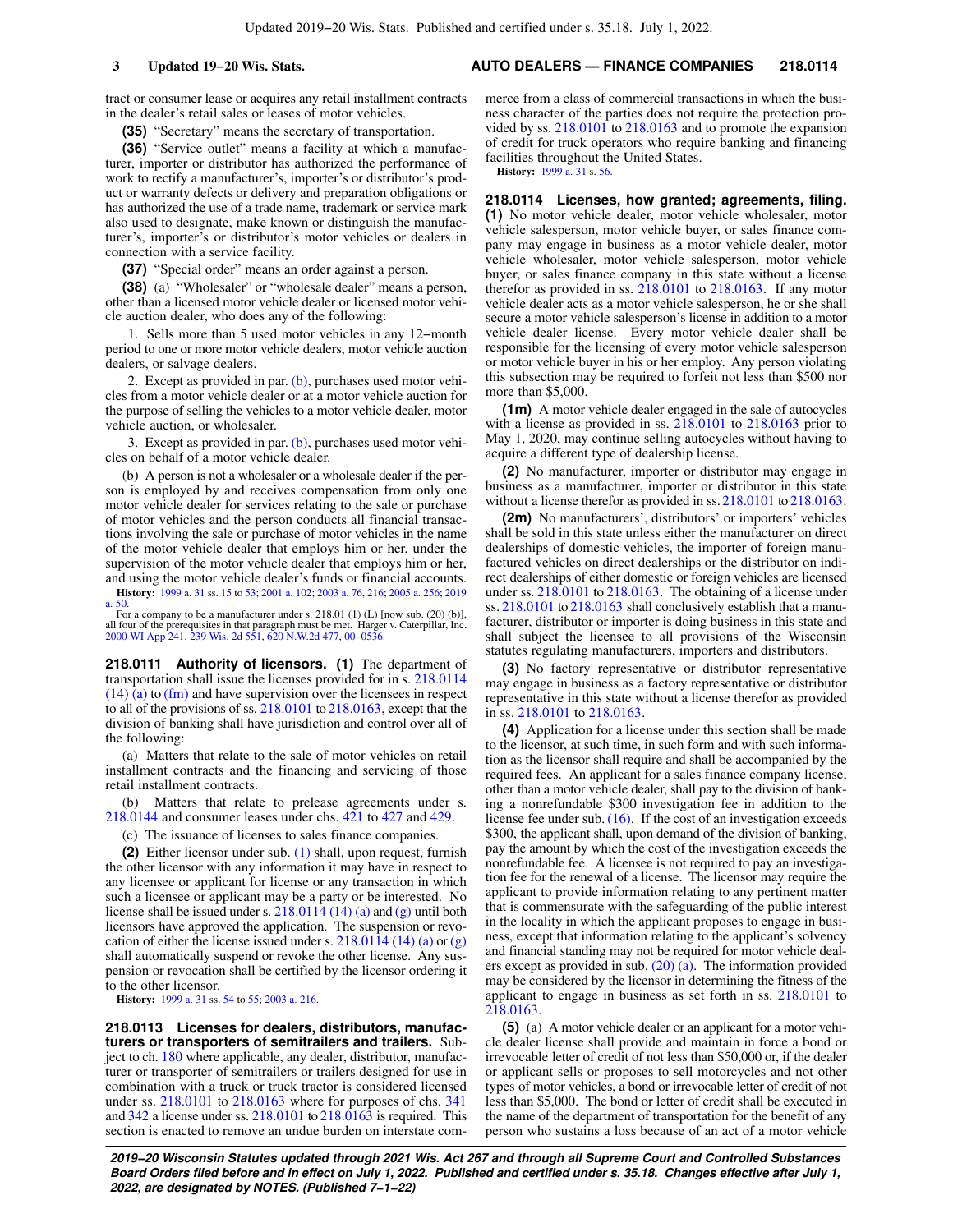## **218.0114 AUTO DEALERS — FINANCE COMPANIES Updated 19−20 Wis. Stats. 4**

dealer that constitutes grounds for the suspension or revocation of a license under ss. [218.0101](https://docs.legis.wisconsin.gov/document/statutes/218.0101) to [218.0163](https://docs.legis.wisconsin.gov/document/statutes/218.0163).

(b) A sales finance company or an applicant for a sales finance company license shall provide and maintain in force a bond or irrevocable letter of credit of not less than \$25,000 issued by a surety company licensed to do business in this state or a federally insured financial institution, as defined in s. [705.01 \(3\).](https://docs.legis.wisconsin.gov/document/statutes/705.01(3)) The bond or letter of credit shall be payable to the state of Wisconsin for the use of the state and of any person who sustains a loss because of an act of a sales finance company that constitutes grounds for the suspension or revocation of a license under ss. [218.0101](https://docs.legis.wisconsin.gov/document/statutes/218.0101) to [218.0163.](https://docs.legis.wisconsin.gov/document/statutes/218.0163)

(c) A wholesaler or a wholesale dealer or an applicant for a wholesaler or wholesale dealer license shall provide and maintain in force a bond or irrevocable letter of credit of not less than \$25,000. The bond or letter of credit shall be executed in the name of the department of transportation for the benefit of any person who sustains a loss because of an act or omission by the wholesaler or wholesale dealer.

**(6)** Except as provided in this section every dealer and distributor of new motor vehicles shall, at the time of application for a license, file with the department of transportation a certified copy of the applicant's written agreement and a certificate of appointment as dealer or distributor, respectively. The certificate of appointment shall be signed by an authorized agent of the manufacturer of domestic vehicles on direct manufacturer−dealer agreements; or, where the manufacturer is wholesaling through an appointed distributorship, by an authorized agent of the distributor on indirect distributor−dealer agreements. The certificate shall be signed by an authorized agent of the importer on direct importer−dealer agreements of foreign−made vehicles; or by an authorized agent of the distributor on indirect distributor−dealer agreements. The distributor's certificate of appointment shall be signed by an authorized agent of the manufacturer; or by an agent of the manufacturer or importer of foreign manufactured vehicles.

**(7)** (a) 1. A written agreement need not be filed for each dealer or distributor if the manufacturer or importer, for direct dealerships, or distributor, for indirect dealerships, utilizes the identical basic agreement for all its dealers or distributors in Wisconsin and certifies all of the following in the certificate of appointment:

a. That the blanket agreement is on file with the department of transportation.

b. That the manufacturer's, distributor's or importer's agreement with each of its dealers or distributors, respectively, is identical to the filed blanket agreement.

c. That the manufacturer, distributor or importer has filed one basic agreement together with a list of its authorized dealers or distributors with the department of transportation.

2. A manufacturer, distributor or importer shall notify the department of transportation immediately of any of the following:

a. The appointment of any additional dealers or distributors not included in the list filed under subd. [1. c.](https://docs.legis.wisconsin.gov/document/statutes/218.0114(7)(a)1.c.)

b. Any revisions of or additions to the basic agreement on file under subd. [1. a.](https://docs.legis.wisconsin.gov/document/statutes/218.0114(7)(a)1.a.)

c. Any individual dealer or distributor supplements to the basic agreement on file under subd. [1. a.](https://docs.legis.wisconsin.gov/document/statutes/218.0114(7)(a)1.a.)

3. Except as provided in par. [\(b\),](https://docs.legis.wisconsin.gov/document/statutes/218.0114(7)(b)) a manufacturer, distributor or importer shall notify a dealer or distributor, forwarding a copy of the notice to the department of transportation, of the discontinuation or cancellation of the agreement of any of its dealers or distributors at least 60 days before the effective date of the discontinuation or cancellation together with the specific grounds for discontinuation or cancellation of the agreement.

(b) The manufacturer, distributor or importer shall send a notice of discontinuation or cancellation by certified mail, and forward a copy of the notice to the department of transportation, not less than 20 days before the effective date of discontinuation or cancellation of the agreement, if the dealer or distributor fails to conduct its customary sales and service operations during its customary business hours for 7 consecutive business days unless the failure is caused by an act of God, by work stoppage or delays due to strikes or labor disputes or other reason beyond the dealer's or distributor's control or by an order of the department of transportation or the division of hearings and appeals.

(c) The notice served upon a motor vehicle dealer under pars. [\(a\) 3.](https://docs.legis.wisconsin.gov/document/statutes/218.0114(7)(a)3.) and [\(b\)](https://docs.legis.wisconsin.gov/document/statutes/218.0114(7)(b)) is not effective unless it conspicuously displays the following statement:

#### NOTICE TO DEALER

YOU HAVE THE RIGHT TO: 1) MEDIATE IF YOU OPPOSE THE PROPOSED TERMINATION OR NONRENEWAL OF YOUR FRANCHISE AND 2) A HEARING BY THE DIVISION OF HEARINGS AND APPEALS IF MEDIATION DOES NOT RESOLVE THE DISPUTE. TO PRESERVE THESE RIGHTS, YOU MUST TAKE CERTAIN STEPS ON OR BEFORE THE DATE THAT THE PROPOSED TERMINATION OR NONRE-NEWAL TAKES EFFECT. FOR FURTHER INFORMATION, CONSULT YOUR ATTORNEY OR CALL THE DEALER SEC-TION, WISCONSIN DEPARTMENT OF TRANSPORTATION, AT.... (insert area code and telephone number).

(d) Any dealer or distributor discontinued or canceled may, on or before the date on which the discontinuation or cancellation becomes effective, file with the department of transportation and division of hearings and appeals and serve upon the respondent manufacturer, distributor or importer a complaint for a determination of unfair discontinuation or cancellation under s. [218.0116](https://docs.legis.wisconsin.gov/document/statutes/218.0116(1)(i)) [\(1\) \(i\)](https://docs.legis.wisconsin.gov/document/statutes/218.0116(1)(i)). Allowing opportunity for an answer, the division of hearings and appeals shall schedule a hearing on and decide the matter. The burden of proof at the hearing shall be on the manufacturer, distributor, or importer to show that the discontinuation or cancellation was fair, for just provocation, and with due regard to the equities. Agreements and certificates of appointment shall continue in effect until final determination of the issues raised in the complaint. If the complainant prevails the complainant shall have a cause of action against the respondent for reasonable expenses and attorney fees incurred by the complainant in the matter.

(e) Agreements and certificates of appointment are considered to be continuing unless the manufacturer, distributor or importer has notified the department of transportation of the discontinuation or cancellation of the agreement of any of its dealers or distributors, and annual renewal of certifications filed as provided in this section is not necessary.

**(8)** Within 60 days after the department of transportation issues a declaratory ruling under s. [227.41](https://docs.legis.wisconsin.gov/document/statutes/227.41) that an agreement is inconsistent with sub. [\(9\)](https://docs.legis.wisconsin.gov/document/statutes/218.0114(9)), a manufacturer, distributor or importer shall remove or revise any provision of the agreement declared to be inconsistent with sub. [\(9\)](https://docs.legis.wisconsin.gov/document/statutes/218.0114(9)).

**(9)** (a) Except as provided in sub. [\(10\)](https://docs.legis.wisconsin.gov/document/statutes/218.0114(10)), provisions of an agreement which do any of the following are void and prohibited:

1. Waive a remedy or defense available to a distributor or dealer or other provision protecting the interests of a distributor or dealer under ss. [218.0101](https://docs.legis.wisconsin.gov/document/statutes/218.0101) to [218.0163](https://docs.legis.wisconsin.gov/document/statutes/218.0163) or under rules promulgated by the department of transportation under ss. [218.0101](https://docs.legis.wisconsin.gov/document/statutes/218.0101) to [218.0163.](https://docs.legis.wisconsin.gov/document/statutes/218.0163)

2. Prevent a dealer or distributor from bringing an action in a particular forum otherwise available under the law or waive the dealer's or distributor's right to a jury trial.

3. Require a motor vehicle dealer to pay the attorney fees of a manufacturer, importer or distributor.

4. Provide a manufacturer, importer, or distributor with the right or option to compel the dealer or any of its owners to sell or transfer an ownership interest in the dealer or assets of the dealer to the manufacturer, importer, or distributor or an assignee of the manufacturer, importer, or distributor.

(b) 1. Notwithstanding par. [\(a\) 2.](https://docs.legis.wisconsin.gov/document/statutes/218.0114(9)(a)2.) and subject to s. [218.0116](https://docs.legis.wisconsin.gov/document/statutes/218.0116(1)(qm)4.) [\(1\) \(qm\) 4.,](https://docs.legis.wisconsin.gov/document/statutes/218.0116(1)(qm)4.) an agreement may provide for the resolution of disputes by arbitration, including binding arbitration, if both parties to the agreement voluntarily agree to an arbitration provision. An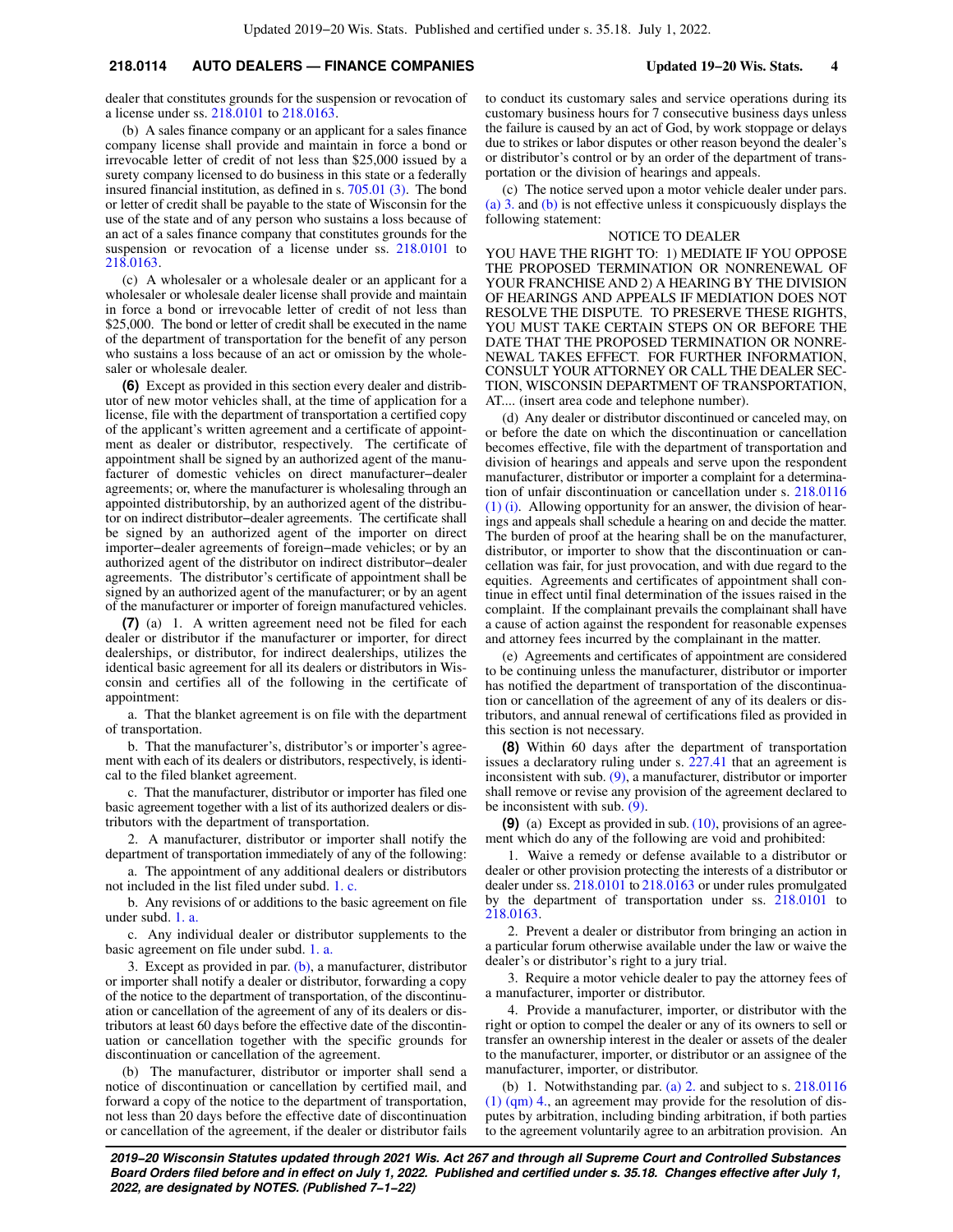arbitrator acting under this subdivision shall be bound by the laws of this state, including sub.  $(7)$  (d) and other provisions of ss. [218.0101](https://docs.legis.wisconsin.gov/document/statutes/218.0101) to [218.0163](https://docs.legis.wisconsin.gov/document/statutes/218.0163).

2. No finding of an arbitrator is binding upon any person who is not a party to the agreement. A finding of an arbitrator does not bind the department of transportation with respect to enforcement of ss. [218.0101](https://docs.legis.wisconsin.gov/document/statutes/218.0101) to [218.0163.](https://docs.legis.wisconsin.gov/document/statutes/218.0163)

(c) Notwithstanding par. [\(a\) 2.,](https://docs.legis.wisconsin.gov/document/statutes/218.0114(9)(a)2.) an agreement may require a dealer or distributor to submit disputes to a nonbinding and reasonably prompt dispute resolution procedure before bringing an action in another forum.

(d) Notwithstanding par. [\(a\) 4.,](https://docs.legis.wisconsin.gov/document/statutes/218.0114(9)(a)4.) an agreement may provide a manufacturer, importer, or distributor with the right of first refusal to acquire the dealer's assets in the event of a proposed change of ownership or transfer of dealership assets if all of the requirements of s. [218.0134 \(4\) \(c\)](https://docs.legis.wisconsin.gov/document/statutes/218.0134(4)(c)) are met.

**(10)** Subsection [\(9\)](https://docs.legis.wisconsin.gov/document/statutes/218.0114(9)) does not apply to any of the following:

(a) A settlement agreement that is entered into by a dealer or distributor voluntarily with respect to a particular dispute existing when the settlement agreement is reached.

(b) An agreement, made after a dealer receives notice under s. [218.0116 \(7\) \(a\),](https://docs.legis.wisconsin.gov/document/statutes/218.0116(7)(a)) which waives the dealer's right to file a complaint protesting the establishment or relocation of a dealership proposed in the notice.

**(11)** A manufacturer, distributor or importer shall designate in writing the area of sales responsibility assigned to a motor vehicle dealer. A manufacturer, distributor or importer may not modify the area of sales responsibility to avoid the requirements of s. [218.0116 \(7\)](https://docs.legis.wisconsin.gov/document/statutes/218.0116(7)).

**(12)** (a) Except as provided in par. [\(b\),](https://docs.legis.wisconsin.gov/document/statutes/218.0114(12)(b)) all licenses shall be granted or refused within 60 days after the licensor receives the application for the license.

(b) 1. In cases where a complaint of unfair cancellation of a dealer agreement is in the process of being heard, no replacement application for the agreement may be considered until a decision is rendered by the division of hearings and appeals.

2. In cases where a complaint has been filed under s. [218.0116](https://docs.legis.wisconsin.gov/document/statutes/218.0116(7)) [\(7\)](https://docs.legis.wisconsin.gov/document/statutes/218.0116(7)) protesting the proposed establishment or relocation of a dealership in a relevant market area, no license may be issued until the division of hearings and appeals has rendered a decision permitting the issuance of the license.

**(13)** (a) Licenses described in sub. [\(16\)](https://docs.legis.wisconsin.gov/document/statutes/218.0114(16)) expire on December 31 of the calendar year for which the licenses are granted.

(b) The department of transportation shall promulgate rules establishing the license period for each type of license described in sub.  $(14)$  (a) to [\(fm\)](https://docs.legis.wisconsin.gov/document/statutes/218.0114(14)(fm)).

(c) The department of transportation may promulgate rules establishing expiration dates for the various types of licenses described in sub.  $(14)$  (a) to [\(fm\)](https://docs.legis.wisconsin.gov/document/statutes/218.0114(14)(fm)).

(d) The division of banking shall promulgate rules establishing the license period for the license described in sub.  $(14)$  (g).

(e) The division of banking may promulgate rules establishing expiration dates for licenses issued under sub. [\(14\) \(g\)](https://docs.legis.wisconsin.gov/document/statutes/218.0114(14)(g)).

**(14)** Subject to sub. [\(15\),](https://docs.legis.wisconsin.gov/document/statutes/218.0114(15)) the fee for licenses described in this subsection equals the number of years in a license period multiplied by whichever of the following applies:

(a) For motor vehicle dealers, to the department of transportation, \$20 for each office or branch of the motor vehicle dealer, plus \$1 for a supplemental license for each used motor vehicle lot within the same municipality, but not immediately adjacent to the office or to a branch.

(b) For motor vehicle manufacturers, \$20; and for each factory branch in this state, \$20.

(c) For distributors or wholesalers, the same as for dealers.

(d) Any person licensed under par. [\(b\)](https://docs.legis.wisconsin.gov/document/statutes/218.0114(14)(b)) or  $(c)$  may also operate as a motor vehicle dealer, without any additional fee.

(e) For motor vehicle salespersons, \$4.

## **5 Updated 19−20 Wis. Stats. AUTO DEALERS — FINANCE COMPANIES 218.0114**

(f) For factory representative, or distributor branch representative, \$4.

(fm) For motor vehicle buyers, \$6. Any motor vehicle buyer who buys a motor vehicle on behalf of more than one dealership must hold a separate motor vehicle buyer license for each employing dealership.

(g) 1. Except as provided in subd. [2.](https://docs.legis.wisconsin.gov/document/statutes/218.0114(14)(g)2.), for motor vehicle dealers, to the division of banking, \$10.

2. For motor vehicle dealers that operate as a sales finance company or that carry or retain retail installment contracts or consumer leases for more than 30 days, to the division of banking, the same as for sales finance companies under sub. [\(16\)](https://docs.legis.wisconsin.gov/document/statutes/218.0114(16)).

**(15)** (a) If the department of transportation or division of banking establishes a license period that is not evenly divisible into years, the department of transportation or division of banking shall prorate the remainder when determining the license fee under sub. [\(14\)](https://docs.legis.wisconsin.gov/document/statutes/218.0114(14)).

(b) If the department of transportation or division of banking grants a license described under sub. [\(14\)](https://docs.legis.wisconsin.gov/document/statutes/218.0114(14)) during the license period, the fee for the license shall equal the applicable dollar amount under sub. [\(14\) \(a\)](https://docs.legis.wisconsin.gov/document/statutes/218.0114(14)(a)) to [\(g\)](https://docs.legis.wisconsin.gov/document/statutes/218.0114(14)(g)) multiplied by the number of calendar years, including parts of calendar years, during which the license remains in effect. A fee determined under this paragraph may not exceed the license fee for an entire license period under sub. [\(14\)](https://docs.legis.wisconsin.gov/document/statutes/218.0114(14)).

(c) No license fee is required under sub.  $(14)$  (e),  $(f)$ , or  $(fm)$ for an individual who is eligible for the veterans fee waiver program under s. [45.44](https://docs.legis.wisconsin.gov/document/statutes/45.44).

**(16)** The fee for licenses for sales finance companies for each calendar year, or part of a calendar year, is based on the gross volume of purchases of retail installment contracts and consumer leases of motor vehicles sold or leased in this state for the 12 months immediately preceding October 31 of the year in which the application for license is made, as follows: On a gross volume of \$100,000 or less, \$50; and on each \$100,000 or part thereof over \$100,000, an additional \$15. No extra charge shall be made for branch licenses for sales finance companies. Gross volume shall be based on the unpaid balance of the retail installment contracts and the base periodic payments, as defined in s. [429.104 \(4\),](https://docs.legis.wisconsin.gov/document/statutes/429.104(4)) of the consumer leases.

**(17)** The licenses of dealers, manufacturers, factory branches, distributors, distributor branches and sales finance companies shall specify the location of the office or branch and must be conspicuously displayed at that location. In case the location of the office or branch is changed, the licensor shall endorse the change of location on the license, without charge, if the new location is within the same municipality as the previous location. A change of location to another municipality shall require a new license, except for sales finance companies.

**(18)** Every salesperson, factory representative, distributor representative, or motor vehicle buyer shall carry his or her license when engaged in business, and display the license upon request. The license shall name the licensee's employer or motor vehicle dealership for whom the motor vehicle buyer is buying. Upon leaving an employer, or, in the case of a buyer, terminating a buying relationship with a motor vehicle dealership, the licensee shall immediately surrender the license to his or her employer or to the dealership, who shall mail the license to the licensor. If during the license period the licensee again is employed or acts as a salesperson or motor vehicle buyer, he or she shall make application for reissue of a salesperson's or motor vehicle buyer license. There shall be no fee in connection with the subsequent application for a salesperson's license. The fee for a subsequent application for a motor vehicle buyer license is \$6.

**(19)** Every sales finance company shall be required to procure a salesperson's license for itself or its employees in order to sell motor vehicles repossessed by it.

**(20)** (a) If the licensor has reasonable cause to doubt the financial responsibility of the applicant or licensee or the compli-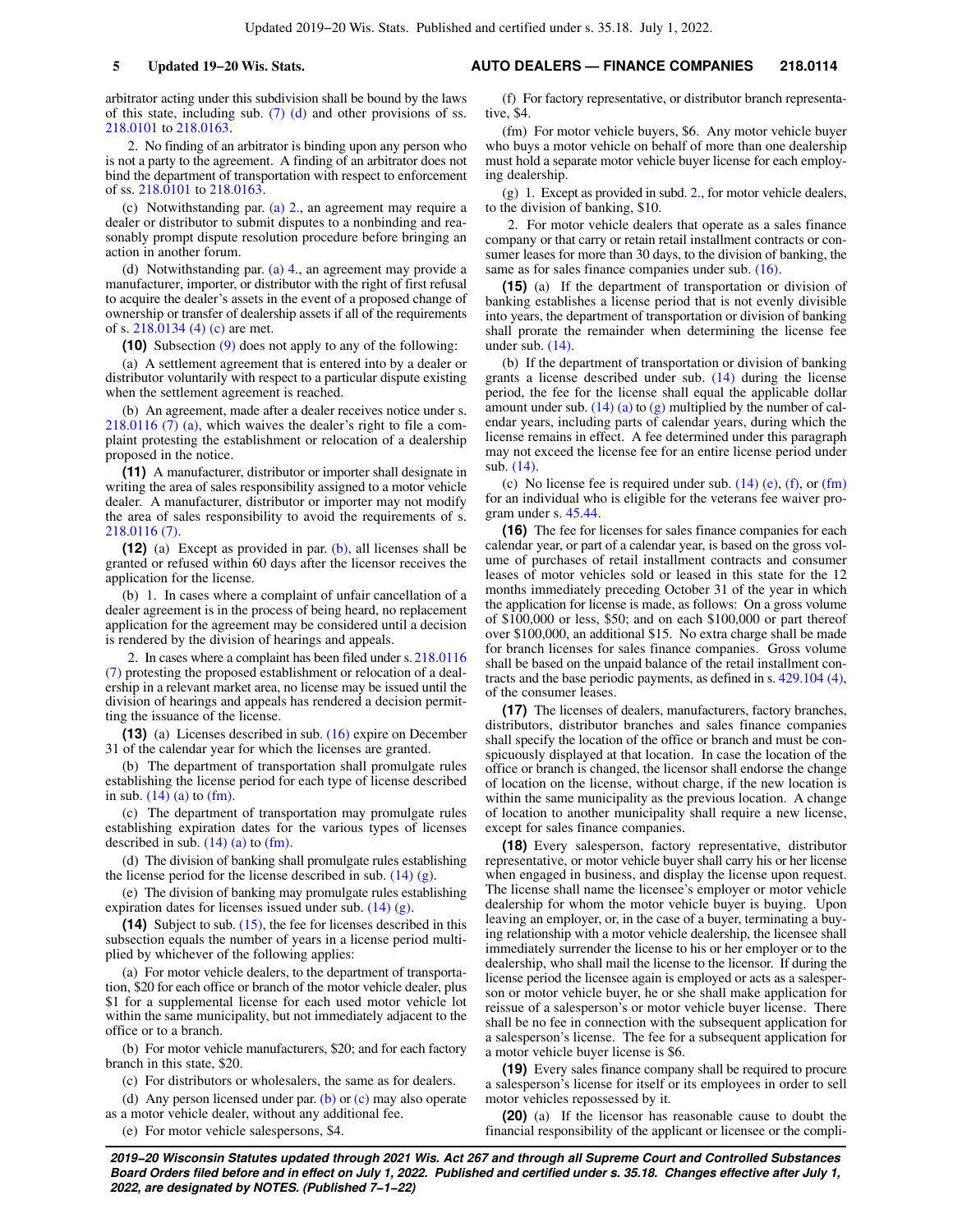## **218.0114 AUTO DEALERS — FINANCE COMPANIES Updated 19−20 Wis. Stats. 6**

ance by the applicant or licensee with ss. [218.0101](https://docs.legis.wisconsin.gov/document/statutes/218.0101) to [218.0163,](https://docs.legis.wisconsin.gov/document/statutes/218.0163) the licensor may require the applicant or licensee to furnish information relating to the applicant's or licensee's solvency and financial standing.

(b) If the licensor has reasonable cause to doubt the financial responsibility of the applicant or licensee or the compliance by the applicant or licensee with ss. [218.0101](https://docs.legis.wisconsin.gov/document/statutes/218.0101) to [218.0163,](https://docs.legis.wisconsin.gov/document/statutes/218.0163) the licensor may require the applicant or licensee to furnish and maintain an additional bond in the form, amount and with the sureties it approves, but not less than \$5,000, nor more than \$100,000, conditioned upon the applicant or licensee complying with the statutes applicable to the licensee and as indemnity for any loss sustained by any person by reason of any acts of the licensee constituting grounds for suspension or revocation of the license under ss. [218.0101](https://docs.legis.wisconsin.gov/document/statutes/218.0101) to [218.0163.](https://docs.legis.wisconsin.gov/document/statutes/218.0163) The bonds shall be executed in the name of the department of transportation for the benefit of any aggrieved person who sustains a loss because of an act of the licensee that constitutes grounds for the suspension or revocation of his or her license under ss. [218.0101](https://docs.legis.wisconsin.gov/document/statutes/218.0101) to [218.0163,](https://docs.legis.wisconsin.gov/document/statutes/218.0163) except that the aggregate liability of the surety to all aggrieved persons shall, in no event, exceed the amount of the bond. The bonding requirements in this paragraph shall not apply to manufacturers, factory branches, and their agents and is in addition to the bond or letter of credit required of a motor vehicle dealer under sub. [\(5\) \(a\)](https://docs.legis.wisconsin.gov/document/statutes/218.0114(5)(a)).

(c) An applicant or licensee furnishing information under par. [\(a\)](https://docs.legis.wisconsin.gov/document/statutes/218.0114(20)(a)) may designate the information as a trade secret, as defined in s. [134.90 \(1\) \(c\)](https://docs.legis.wisconsin.gov/document/statutes/134.90(1)(c)), or as confidential business information. The licensor shall notify the applicant or licensee providing the information 15 days before any information designated as a trade secret or as confidential business information is disclosed to the legislature, a state agency, as defined in s. [13.62 \(2\)](https://docs.legis.wisconsin.gov/document/statutes/13.62(2)), a local governmental unit, as defined in s. [605.01 \(1\)](https://docs.legis.wisconsin.gov/document/statutes/605.01(1)), or any other person. The applicant or licensee furnishing the information may seek a court order limiting or prohibiting the disclosure, in which case the court shall weigh the need for confidentiality of the information against the public interest in the disclosure. A designation under this paragraph does not prohibit the disclosure of a person's name or address, of the name or address of a person's employer or of financial information that relates to a person when requested under s.  $49.22$  (2m) by the department of children and families or a county child support agency under s. [59.53 \(5\).](https://docs.legis.wisconsin.gov/document/statutes/59.53(5))

**(21)** Application for dealers' licenses shall be submitted to the department of transportation in duplicate and shall contain such information as the licensors require. Application for sales finance company licenses shall contain such information as the division of banking requires. No motor vehicle dealer or sales finance company, unless so licensed, shall be permitted to register or receive or use registration plates under ss. [341.47](https://docs.legis.wisconsin.gov/document/statutes/341.47) to [341.57.](https://docs.legis.wisconsin.gov/document/statutes/341.57) The department of transportation shall transmit the duplicate copy of each application for a dealer's license to the division of banking with the fee required under sub.  $(14)$  (g). The division of banking may not refund the fee required under sub.  $(14)$  (g). The division of banking shall approve a sales finance company license for a dealer if no prior sales finance company license has been suspended or revoked, and if the applicant meets the requirements of ss. [218.0101](https://docs.legis.wisconsin.gov/document/statutes/218.0101) to [218.0163](https://docs.legis.wisconsin.gov/document/statutes/218.0163) relating to sales finance companies.

**(21e)** (a) In addition to any other information required under this section and except as provided in par. [\(c\),](https://docs.legis.wisconsin.gov/document/statutes/218.0114(21e)(c)) an application by an individual for the issuance or renewal of a license described in sub. [\(14\)](https://docs.legis.wisconsin.gov/document/statutes/218.0114(14)) shall include the individual's social security number and an application by a person who is not an individual for the issuance or renewal of a license described in sub.  $(14)(a)$ ,  $(b)$ ,  $(c)$  or  $(e)$  shall include the person's federal employer identification number. The licensor may not disclose any information received under this paragraph to any person except the department of children and families for purposes of administering s. [49.22](https://docs.legis.wisconsin.gov/document/statutes/49.22), the department of revenue for the sole purpose of requesting certifications under s. [73.0301](https://docs.legis.wisconsin.gov/document/statutes/73.0301), and the department of workforce development for the sole purpose of requesting certifications under s. [108.227](https://docs.legis.wisconsin.gov/document/statutes/108.227).

(b) The licensor shall deny an application for the issuance or renewal of a license if the information required under par. [\(a\)](https://docs.legis.wisconsin.gov/document/statutes/218.0114(21e)(a)) is not included in the application.

(c) If an applicant for the issuance or renewal of a license described in sub. [\(14\)](https://docs.legis.wisconsin.gov/document/statutes/218.0114(14)) is an individual who does not have a social security number, the applicant, as a condition of applying for or applying to renew the license, shall submit a statement made or subscribed under oath or affirmation to the licensor that the applicant does not have a social security number. The form of the statement shall be prescribed by the department of children and families. Any license issued or renewed in reliance upon a false statement submitted by an applicant under this paragraph is invalid.

**(21g)** (a) In addition to any other information required under this section and except as provided in par. [\(c\),](https://docs.legis.wisconsin.gov/document/statutes/218.0114(21g)(c)) an application for a license described in sub. [\(16\)](https://docs.legis.wisconsin.gov/document/statutes/218.0114(16)) shall include the following:

1. In the case of an individual, the individual's social security number.

2. In the case of a person that is not an individual, the person's federal employer identification number.

(b) The licensor may not disclose any information received under par. [\(a\)](https://docs.legis.wisconsin.gov/document/statutes/218.0114(21g)(a)) to any person except as follows:

1. The licensor may disclose information under par. [\(a\)](https://docs.legis.wisconsin.gov/document/statutes/218.0114(21g)(a)) to the department of revenue for the sole purpose of requesting certifications under s. [73.0301](https://docs.legis.wisconsin.gov/document/statutes/73.0301) and to the department of workforce development for the sole purpose of requesting certifications under s. [108.227](https://docs.legis.wisconsin.gov/document/statutes/108.227).

2. The licensor may disclose information under par.  $(a)$  1. to the department of children and families in accordance with a memorandum of understanding under s. [49.857.](https://docs.legis.wisconsin.gov/document/statutes/49.857)

(c) If an applicant for the issuance or renewal of a license described in sub. [\(16\)](https://docs.legis.wisconsin.gov/document/statutes/218.0114(16)) is an individual who does not have a social security number, the applicant, as a condition of applying for or applying to renew the license, shall submit a statement made or subscribed under oath or affirmation to the licensor that the applicant does not have a social security number. The form of the statement shall be prescribed by the department of children and families. Any license issued or renewed in reliance upon a false statement submitted by an applicant under this paragraph is invalid.

**(22)** A motor vehicle dealer licensed in accordance with the provisions of ss. [218.0101](https://docs.legis.wisconsin.gov/document/statutes/218.0101) to [218.0163](https://docs.legis.wisconsin.gov/document/statutes/218.0163) shall make reports to the licensor at such intervals and showing such information as the licensor may require.

**(23)** After the receipt of an application in due form, properly verified and certified, and upon the payment of the \$5 examination fee, the secretary, deputy secretary or any salaried employee of the department of transportation designated by the secretary shall, within a reasonable time and in a place reasonably accessible to the applicant for a license, subject each first−time applicant for license and, if the secretary deems necessary, any applicant for renewal of license to a personal written examination as to competency to act as a motor vehicle salesperson. The secretary shall issue to an applicant a resident or nonresident motor vehicle salesperson's license if the application and examination show that the applicant meets all of the following requirements:

(a) Intends in good faith to act as a motor vehicle salesperson.

(b) Is of good reputation.

(c) Has had experience or training in, or is otherwise qualified for, selling or leasing motor vehicles.

(d) Is a resident of this state, unless application is for a nonresident motor vehicle salesperson's license.

(e) Is reasonably familiar with the motor vehicle sales or consumer lease laws or contracts that the applicant is proposing to solicit, negotiate or effect.

(f) Is worthy of a license.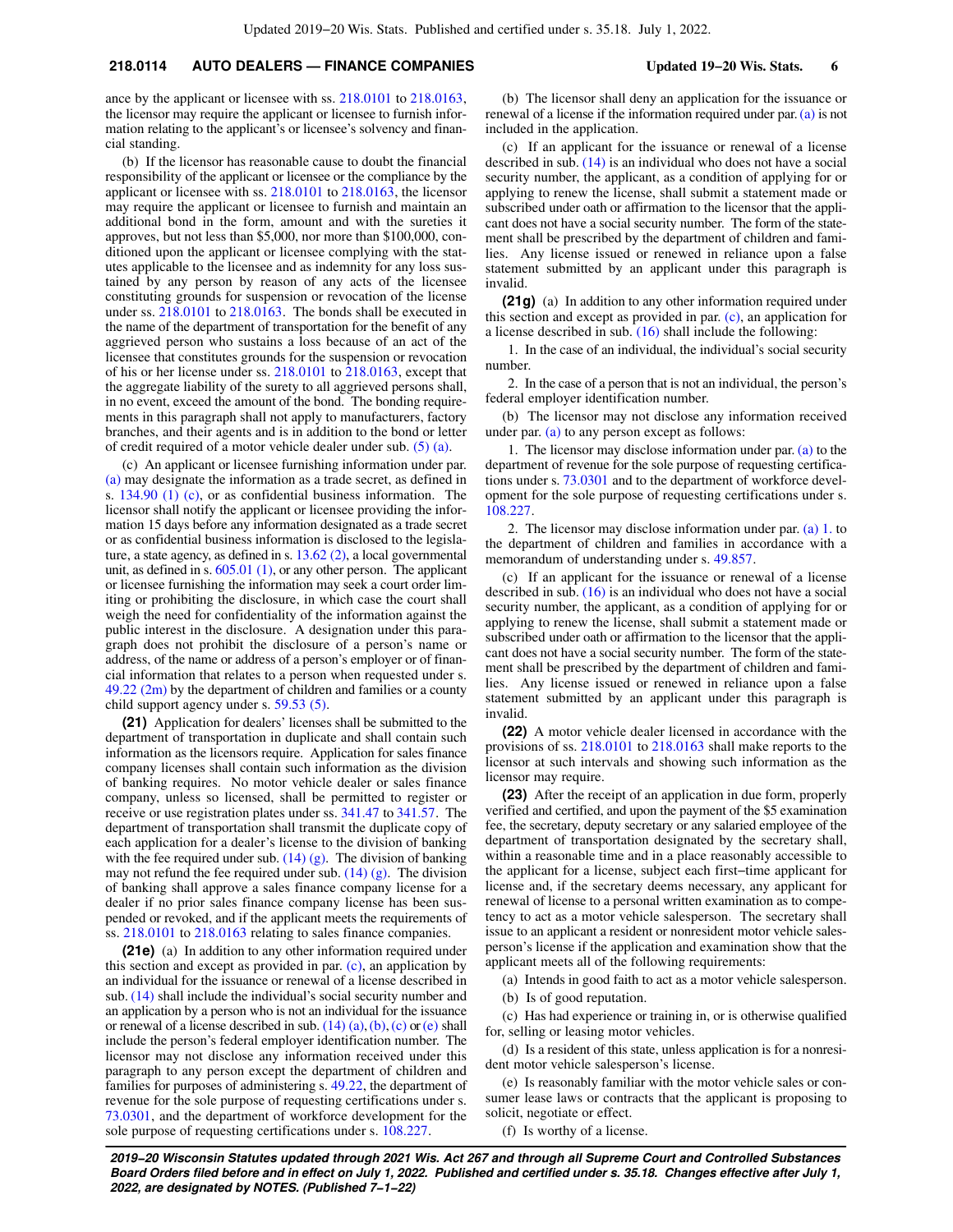**(24)** (a) Words and phrases defined in s. [218.0121 \(1m\)](https://docs.legis.wisconsin.gov/document/statutes/218.0121(1m)) have the same meaning in this subsection.

(b) The department may not issue a dealer license under ss. [218.0101](https://docs.legis.wisconsin.gov/document/statutes/218.0101) to [218.0163](https://docs.legis.wisconsin.gov/document/statutes/218.0163), unless the department has determined that no factory will hold an ownership interest in or operate or control the dealership or that one of the exceptions under s. [218.0121 \(3m\)](https://docs.legis.wisconsin.gov/document/statutes/218.0121(3m)) applies.

(c) If the applicant asserts that s. [218.0121 \(3m\) \(b\)](https://docs.legis.wisconsin.gov/document/statutes/218.0121(3m)(b)) applies, the department shall require the applicant to provide a copy of the written agreement described in s. [218.0121 \(3m\) \(b\) 4.](https://docs.legis.wisconsin.gov/document/statutes/218.0121(3m)(b)4.) for examination by the department to ensure that the agreement meets the requirements of s. [218.0121 \(3m\) \(b\).](https://docs.legis.wisconsin.gov/document/statutes/218.0121(3m)(b))

(d) If the division of hearings and appeals determines, after a hearing on the matter at the request of the department or any licensee, that a factory holds an ownership interest in a dealership or operates or controls a dealership in violation of s. [218.0121](https://docs.legis.wisconsin.gov/document/statutes/218.0121) the division shall order the denial or revocation of the dealership's license.

**History:** [1999 a. 31](https://docs.legis.wisconsin.gov/document/acts/1999/31) ss. [57](https://docs.legis.wisconsin.gov/document/acts/1999/31,%20s.%2057) to [104;](https://docs.legis.wisconsin.gov/document/acts/1999/31,%20s.%20104) [1999 a. 186;](https://docs.legis.wisconsin.gov/document/acts/1999/186) [2003 a. 76](https://docs.legis.wisconsin.gov/document/acts/2003/76), [77](https://docs.legis.wisconsin.gov/document/acts/2003/77), [215,](https://docs.legis.wisconsin.gov/document/acts/2003/215) [216](https://docs.legis.wisconsin.gov/document/acts/2003/216), [327;](https://docs.legis.wisconsin.gov/document/acts/2003/327) [2005](https://docs.legis.wisconsin.gov/document/acts/2005/256) [a. 256;](https://docs.legis.wisconsin.gov/document/acts/2005/256) [2007 a. 20](https://docs.legis.wisconsin.gov/document/acts/2007/20); [2011 a. 209](https://docs.legis.wisconsin.gov/document/acts/2011/209); [2013 a. 36;](https://docs.legis.wisconsin.gov/document/acts/2013/36) [2019 a. 50.](https://docs.legis.wisconsin.gov/document/acts/2019/50)

**Cross−reference:** See also chs. [DFI−Bkg 76](https://docs.legis.wisconsin.gov/document/administrativecode/ch.%20DFI-Bkg%2076) and [Trans 137](https://docs.legis.wisconsin.gov/document/administrativecode/ch.%20Trans%20137), [138](https://docs.legis.wisconsin.gov/document/administrativecode/ch.%20Trans%20138). 139, 140, and 144, Wis. adm. code.

Section 180.847 (1) [now s. 180.1502 (1)], prescribing that no foreign corporation transacting business in the state without a certificate of authority shall be permitted to maintain or defend a civil action until it obtains a certificate of authority, and s.<br>218.01 (2) (bd) 3. [now s. 218.0114 (2m)]), providing that obtaining a license under<br>the motor vehicle dealers law conclusively estab ness in this state, have entirely different purposes and meanings. Nagle Motors v. Volkswagen North Central Distributor, Inc. [51 Wis. 2d 413,](https://docs.legis.wisconsin.gov/document/courts/51%20Wis.%202d%20413) [187 N.W.2d 374](https://docs.legis.wisconsin.gov/document/courts/187%20N.W.2d%20374) (1971).

A dealer's refusal to sell the manufacturer's products after filing a complaint under s. 218.01 (2) (bd) 2. [now s. 218.0114 (7) (d)] is a violation of that provision, and con-sequently of s. 218.01 (3) (a) 4. [now s. 218.0116 (1) (bm)], entitling the manufacturer<br>to treble damages under s. 218.01 (9) (am) [now s. 218.0163]. American Suzuki<br>Motor Corp. v. Bill Kummer, Inc. [65 F.3d 1381](https://docs.legis.wisconsin.gov/document/courts/65%20F.3d%201381) (1995).

**218.0116 Licenses, how denied, suspended or revoked.** (1) A license may be denied, suspended or revoked on the following grounds:

(a) Proof of unfitness.

(am) Material misstatement in application for license.

(b) Filing a materially false or fraudulent income or franchise tax return as certified by the department of revenue.

(bm) Willful failure to comply with any provision of ss. [218.0101](https://docs.legis.wisconsin.gov/document/statutes/218.0101) to [218.0163](https://docs.legis.wisconsin.gov/document/statutes/218.0163) or any rule or regulation promulgated by the licensor under ss. [218.0101](https://docs.legis.wisconsin.gov/document/statutes/218.0101) to [218.0163](https://docs.legis.wisconsin.gov/document/statutes/218.0163).

(c) Willfully defrauding any retail buyer, lessee or prospective lessee to the buyer's, lessee's or prospective lessee's damage.

(cm) Willful failure to perform any written agreement with any retail buyer, lessee or prospective lessee.

(d) Failure or refusal to furnish and keep in force any bond required.

(dm) Having made a fraudulent sale, consumer lease, prelease agreement, transaction or repossession.

(e) Fraudulent misrepresentation, circumvention or concealment through whatsoever subterfuge or device of any of the material particulars or the nature thereof required hereunder to be stated or furnished to the retail buyer, lessee or prospective lessee.

(em) Employment of fraudulent devices, methods or practices in connection with compliance with the statutes with respect to the retaking of goods under retail installment contracts or consumer leases and the redemption and resale or subsequent lease of the retaken goods.

(f) Having engaged in any unconscionable practice relating to the licensed business activity.

(fm) Having charged a finance charge in excess of the rate per-mitted by s. [422.201 \(3\).](https://docs.legis.wisconsin.gov/document/statutes/422.201(3))

(g) Having sold a retail installment contract or consumer lease to a sales finance company that is not licensed under ss. [218.0101](https://docs.legis.wisconsin.gov/document/statutes/218.0101) to [218.0163](https://docs.legis.wisconsin.gov/document/statutes/218.0163).

(gm) Having violated any law relating to the sale, lease, distribution or financing of motor vehicles.

(gr) Being a dealer who violates s. [218.0146 \(4\)](https://docs.legis.wisconsin.gov/document/statutes/218.0146(4)).

**7 Updated 19−20 Wis. Stats. AUTO DEALERS — FINANCE COMPANIES 218.0116**

(h) Being a manufacturer, importer or distributor who has coerced or attempted to coerce any motor vehicle dealer to order any commodity or service or to accept delivery of or pay for any commodity or service that the motor vehicle dealer has not ordered. This paragraph does not modify or prohibit reasonable requirements in a franchise agreement that require a dealer to market and service a representative line of new motor vehicles that the manufacturer, importer or distributor is publicly advertising.

(hm) Being a manufacturer of motor vehicles, factory branch, distributor, field representative, officer, agent or any representative of a motor vehicle manufacturer or factory branch, who has attempted to induce or coerce, or has induced or coerced, any motor vehicle dealer to enter into any agreement with the manufacturer, factory branch or representative of the motor vehicle manufacturer or factory branch, or to do any other act unfair to the dealer, by threatening to cancel any franchise existing between the manufacturer, factory branch or representative of the motor vehicle manufacturer or factory branch and the dealer.

(i) 1. In this paragraph:

a. "Due regard to the equities" means treatment in enforcing an agreement that is fair and equitable to a motor vehicle dealer or distributor and that is not discriminatory compared to similarly situated dealers or distributors.

b. "Just provocation" means a material breach by a motor vehicle dealer or distributor, due to matters within the dealer's or distributor's control, of a reasonable and necessary provision of an agreement and the breach is not cured within a reasonable time after written notice of the breach has been received from the manufacturer, importer or distributor.

2. Subject to s. [218.0132](https://docs.legis.wisconsin.gov/document/statutes/218.0132), being a manufacturer, importer or distributor who has unfairly, without due regard to the equities or without just provocation, directly or indirectly canceled or failed to renew the franchise of any motor vehicle dealer; or being a manufacturer or importer, who has unfairly, without due regard to the equities or without just provocation, directly or indirectly canceled or failed to renew the franchise of any distributor. If there is a change in a manufacturer, importer or distributor, a motor vehicle dealer's franchise granted by the former manufacturer, importer or distributor shall continue in full force and operation under the new manufacturer, importer or distributor unless a mutual agreement of cancellation is filed with the department of transportation between the new manufacturer, importer or distributor and the dealer.

(im) 1. In this paragraph, "bushing" means:

a. With respect to an order or contract of purchase, the practice of increasing the selling price of a motor vehicle above that originally quoted the purchaser as evidenced by a purchase order or contract which has been signed by both the purchaser and dealer licensee.

b. With respect to a consumer lease or prelease agreement, the practice of increasing the gross capitalized cost above that originally quoted the lessee or prospective lessee as evidenced by a consumer lease or prelease agreement which has been signed by both the lessee or prospective lessee and the dealer licensee.

2. Having accepted an order or contract of purchase from a buyer or a consumer lease or prelease agreement from a lessee or prospective lessee if the arrangement results in the practice of bushing.

(j) Having advertised, printed, displayed, published, distributed, broadcast or televised or caused or permitted to be advertised, printed, displayed, published, distributed, broadcast or televised in any manner whatsoever, any statement or representation with regard to the sale, lease or financing of motor vehicles which is false, deceptive or misleading.

(jm) Having set up, promoted or aided in the promotion of a plan by which motor vehicles are sold or leased to a person for a consideration and upon the further consideration that the purchaser or lessee agrees to secure one or more persons to participate in the plan by respectively making a similar purchase or lease and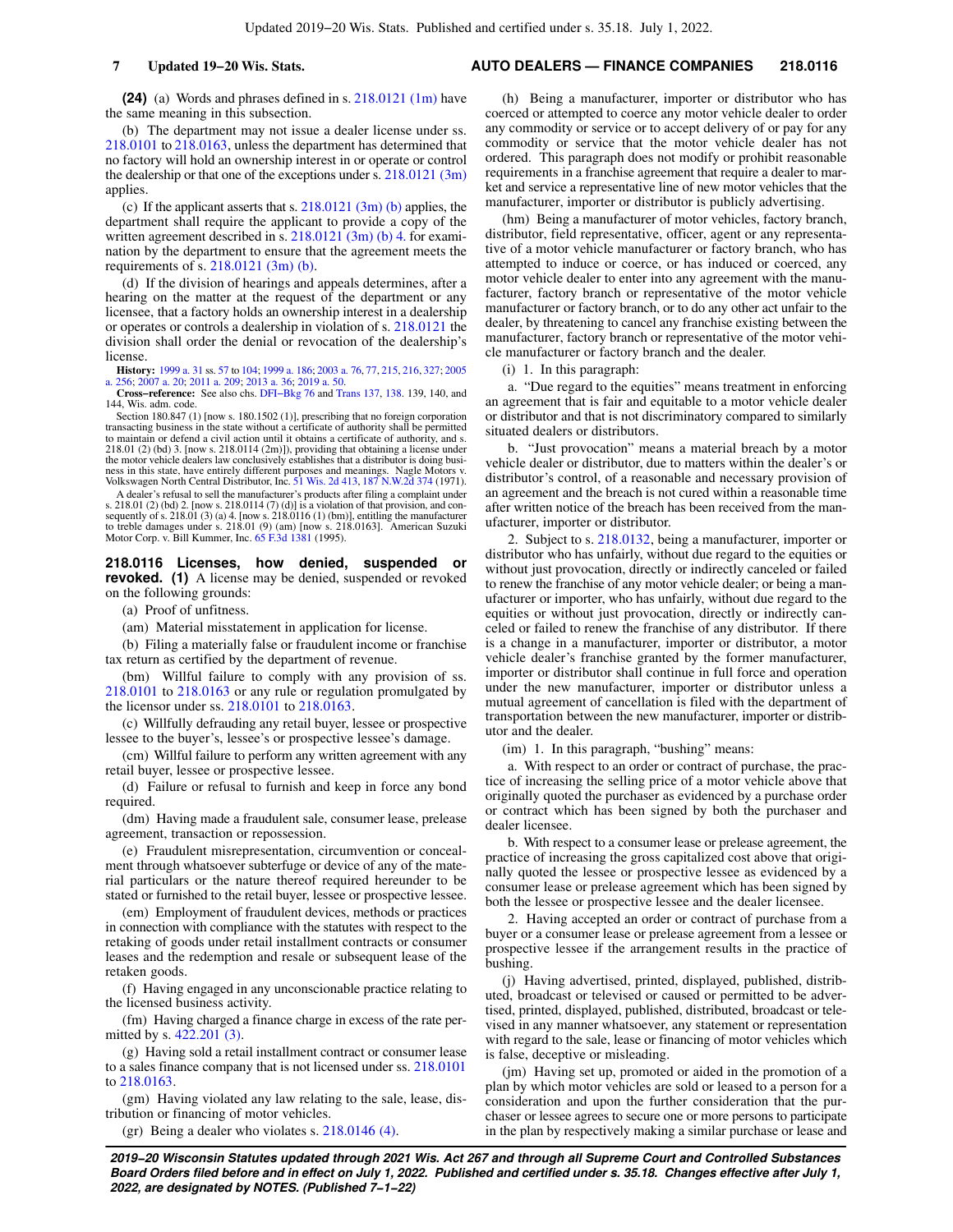## **218.0116 AUTO DEALERS — FINANCE COMPANIES Updated 19−20 Wis. Stats. 8**

in turn agreeing to secure one or more persons likewise to join in the plan, each purchaser or lessee being given the right to secure money, credits, goods or something of value, depending upon the number of persons joining in the plan.

(k) Being a dealer who keeps open the dealer's place of business on Sunday for the purpose of buying, leasing or selling motor vehicles; but nothing in this paragraph shall apply to any person who conscientiously believes that the 7th day of the week, from sunset Friday to sunset Saturday, should be observed as the Sabbath and who actually refrains from conducting or engaging in the business of buying, leasing, selling or offering for lease or sale motor vehicles, or performing other secular business on that day.

(km) Being a manufacturer, importer, or distributor who violates s. [218.0121](https://docs.legis.wisconsin.gov/document/statutes/218.0121), [218.0122](https://docs.legis.wisconsin.gov/document/statutes/218.0122), [218.0123,](https://docs.legis.wisconsin.gov/document/statutes/218.0123) [218.0124,](https://docs.legis.wisconsin.gov/document/statutes/218.0124) [218.0125](https://docs.legis.wisconsin.gov/document/statutes/218.0125), or [218.0128.](https://docs.legis.wisconsin.gov/document/statutes/218.0128)

(L) Being a motor vehicle dealer who, in breach of an agreement, voluntarily changes its ownership or executive management, transfers its dealership assets to another person, adds another franchise at the same location as its existing franchise, or relocates a franchise without first complying with the procedures in s. [218.0134](https://docs.legis.wisconsin.gov/document/statutes/218.0134).

(Lm) Being a manufacturer, importer or distributor who fails to comply with the procedures in s. [218.0134](https://docs.legis.wisconsin.gov/document/statutes/218.0134) regarding a dealer's request for approval of a change of ownership or executive management, transfer of its dealership assets to another person, adding another franchise at the same location as its existing franchise, or relocation of a franchise or who fails to comply with an order of the division of hearings and appeals issued under s. [218.0134.](https://docs.legis.wisconsin.gov/document/statutes/218.0134)

(m) Having violated chs. [421](https://docs.legis.wisconsin.gov/document/statutes/ch.%20421) to [427](https://docs.legis.wisconsin.gov/document/statutes/ch.%20427) or [429.](https://docs.legis.wisconsin.gov/document/statutes/ch.%20429)

(mm) Being a manufacturer, factory branch, distributor, field representative, officer, agent or any representative of a manufacturer, factory branch or distributor who, notwithstanding the terms of any agreement, refuses to honor the succession to the ownership or operation of a dealership under an existing franchise agreement by a designated family member of a deceased or incapacitated dealer, except in the manner prescribed by s. [218.0131,](https://docs.legis.wisconsin.gov/document/statutes/218.0131) or who unreasonably withholds its approval of a change of ownership or executive management of the dealership after the dealer's death or incapacity.

(n) The selling of new motor vehicles for which the dealer is not franchised.

(nm) Willful failure to provide and maintain facilities and business records as required by ss. [218.0101](https://docs.legis.wisconsin.gov/document/statutes/218.0101) to [218.0163](https://docs.legis.wisconsin.gov/document/statutes/218.0163) or by any rule promulgated by the licensor pertaining to facility and business records.

(o) Being an inactive business, as evidenced by 3 or less motor vehicle purchases and sales or consumer leases during the prior year licensing period.

(om) Failure to obtain proper business zoning or failure to obtain and maintain any required additional state or local license or permit.

(p) Having violated an order issued under sub. [\(10\)](https://docs.legis.wisconsin.gov/document/statutes/218.0116(10)).

(pm) Being a manufacturer, factory branch or distributor who enters into a franchise agreement establishing or relocating a motor vehicle dealership, parts outlet or service outlet in a relevant market area without first complying with the procedure in sub. [\(7\)](https://docs.legis.wisconsin.gov/document/statutes/218.0116(7)(a)) [\(a\).](https://docs.legis.wisconsin.gov/document/statutes/218.0116(7)(a))

(q) Being a manufacturer, factory branch or distributor who engages in any action which transfers to a motor vehicle dealer any responsibility of the manufacturer, factory branch or distributor under s. [218.0171](https://docs.legis.wisconsin.gov/document/statutes/218.0171).

(qm) Being a manufacturer, distributor or importer who does any of the following:

1. Fails to notify the department of transportation of any revision or addition to an agreement as required under s. [218.0114 \(7\)](https://docs.legis.wisconsin.gov/document/statutes/218.0114(7)(a)2.) [\(a\) 2.](https://docs.legis.wisconsin.gov/document/statutes/218.0114(7)(a)2.)

2. Fails to revise or remove portions of an agreement that the department of transportation declares to contain provisions which are inconsistent with s. [218.0114 \(9\).](https://docs.legis.wisconsin.gov/document/statutes/218.0114(9))

3. Requires or coerces a dealer or distributor to sign an agreement, as a condition of obtaining or continuing a franchise, that contains provisions that are void or prohibited under s. [218.0114](https://docs.legis.wisconsin.gov/document/statutes/218.0114(9)) [\(9\)](https://docs.legis.wisconsin.gov/document/statutes/218.0114(9)) or attempts to enforce an agreement with void or prohibited provisions.

4. Requires or coerces a dealer or distributor to sign an agreement that requires arbitration as a condition of obtaining or continuing a franchise, unless the dealer or distributor has the option of signing an otherwise identical agreement without the arbitration provision or unless the agreement provides for arbitration on a case−by−case basis and only when both parties elect to refer the matter to arbitration. This subdivision does not apply to a manufacturer or distributor who enters into an agreement that creates a new franchise for a new line make of motor vehicle, if each of the following is applicable:

a. The arbitration provision was the subject of good faith negotiations with a representative group of dealers.

b. Each dealer voluntarily accepts the arbitration provision after receiving a franchise offering circular under s. [553.27 \(4\)](https://docs.legis.wisconsin.gov/document/statutes/553.27(4)) that discloses the existence and effect of the arbitration provision.

c. The manufacturer or dealer files a copy of the franchise offering circular and proof of good faith negotiation and voluntary acceptance of the arbitration with any filing required under s. [218.0114 \(7\) \(a\).](https://docs.legis.wisconsin.gov/document/statutes/218.0114(7)(a))

(r) Being a manufacturer, distributor or importer who fails to designate in writing the area of sales responsibility assigned to a motor vehicle dealer or who changes or attempts to change an area of sales responsibility to avoid the requirements of sub. [\(7\)](https://docs.legis.wisconsin.gov/document/statutes/218.0116(7)).

(rm) Being a grantor, as defined in s. [218.0133 \(1\) \(b\)](https://docs.legis.wisconsin.gov/document/statutes/218.0133(1)(b)), except a motorcycle grantor, as defined in s. [218.0133 \(1\) \(c\)](https://docs.legis.wisconsin.gov/document/statutes/218.0133(1)(c)), who fails to pay a motor vehicle dealer franchise termination benefits under s. [218.0133](https://docs.legis.wisconsin.gov/document/statutes/218.0133) or being a motorcycle grantor who fails to pay a motor vehicle dealer agreement termination benefits under s. [218.0133.](https://docs.legis.wisconsin.gov/document/statutes/218.0133)

(s) Being a manufacturer or distributor who modifies a motor vehicle dealer agreement during the term of the agreement or upon its renewal without complying with sub. [\(8\)](https://docs.legis.wisconsin.gov/document/statutes/218.0116(8)).

(sm) Having violated s. [218.0172](https://docs.legis.wisconsin.gov/document/statutes/218.0172).

(t) Being a manufacturer, importer or distributor who compels a dealer, through a financing subsidiary of the manufacturer, importer or distributor, to agree to unreasonable operating requirements or who directly or indirectly cancels or fails to renew a dealer's franchise, except as allowed under par. [\(i\)](https://docs.legis.wisconsin.gov/document/statutes/218.0116(1)(i)) and s. [218.0132,](https://docs.legis.wisconsin.gov/document/statutes/218.0132) through the actions of a financing subsidiary of the manufacturer, importer or distributor. This paragraph does not limit the right of a financing subsidiary to engage in business practices in accordance with the usages of the trade in which it is engaged.

(tm) Being a licensee who willfully refuses or fails to participate in mediation pursuant to a demand for mediation served under s. [218.0136 \(1\).](https://docs.legis.wisconsin.gov/document/statutes/218.0136(1))

(u) Being a manufacturer, importer or distributor who uses a right of first refusal, granted to it under an agreement, to influence the consideration or other terms offered by a potential buyer for a dealership's assets or stock or to influence a potential buyer to refrain from entering into, or to withdraw from, negotiations for the purchase of a dealership's assets or stock.

(um) 1. In this paragraph, "site control contract" means a contract that grants authority to a manufacturer, importer, or distributor or an affiliate of a manufacturer, importer, or distributor, during the term of an agreement or after the termination, cancellation, or nonrenewal of an agreement, to control the disposition or use of or to lease the dealer's dealership facilities.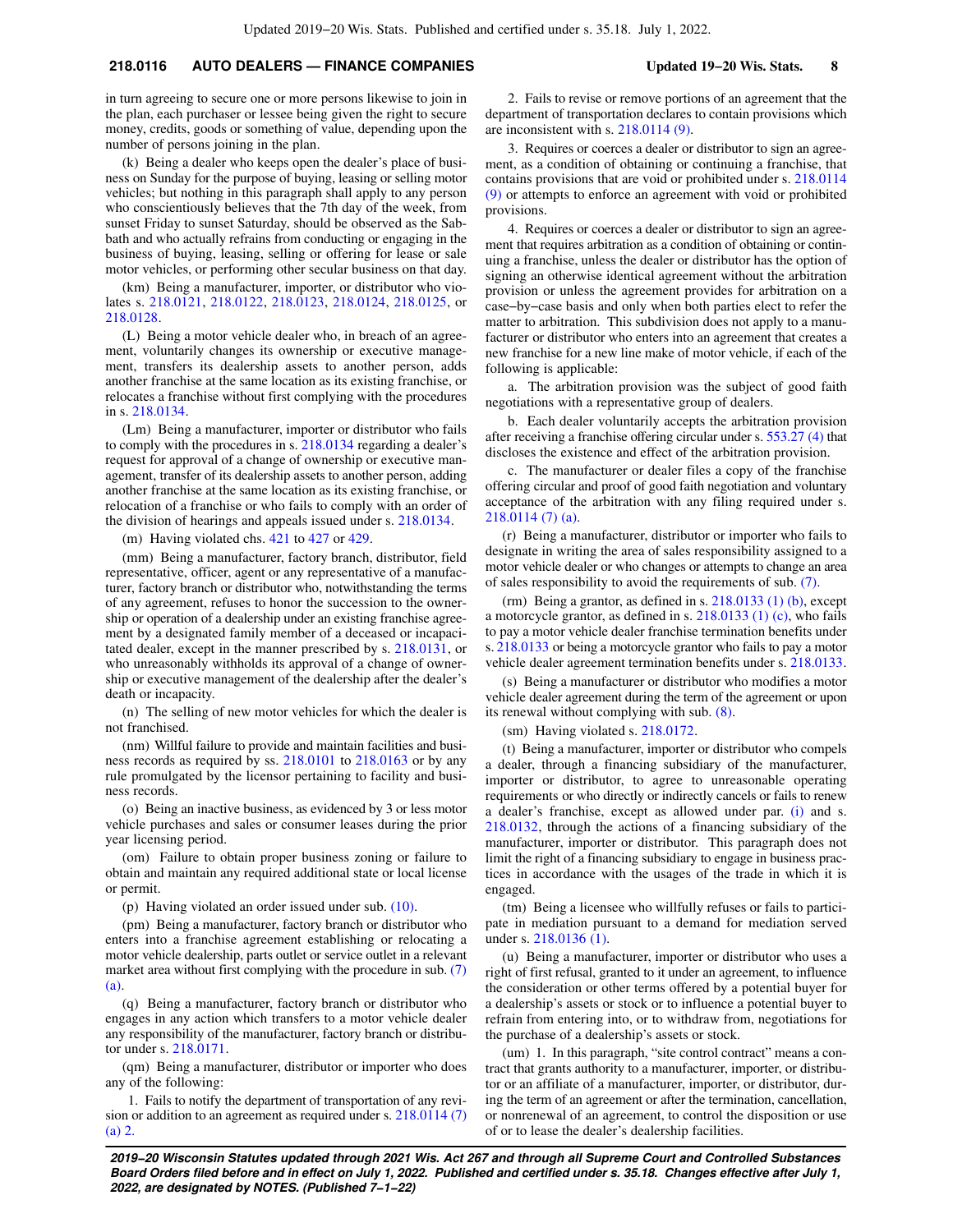2. Being a manufacturer, importer, or distributor, except a manufacturer, importer, or distributor of motorcycles with respect to a dealer or prospective dealer of the manufacturer's, importer's, or distributor's motorcycles, who conditions entry into an agreement or renewal of an agreement or approval of the addition of a line make of motor vehicles, franchise relocation, ownership or management change, or transfer of dealership assets on the entry by the dealer or prospective dealer into a site control contract or who coerces or attempts to coerce a dealer or prospective dealer to enter into a site control contract. This subdivision does not prohibit a site control contract for which the dealer or prospective dealer receives a separate and valuable consideration. This subdivision does not apply to a site control contract that is in existence on December 21, 2011, unless the contract is amended, modified, changed, or renewed after December 21, 2011.

(v) Being a manufacturer, importer, or distributor who fails or refuses to offer for sale to its same line make franchised dealers all models manufactured or distributed for the line make. The offer for sale may be subject to the manufacturer's, importer's, or distributor's plan or system for the allocation, scheduling, and delivery of such models that complies with the requirements of s. [218.0123.](https://docs.legis.wisconsin.gov/document/statutes/218.0123) However, the failure to deliver any such motor vehicle shall not be considered a violation of this paragraph if the failure is due to a lack of manufacturing capacity, a strike or labor difficulty, a shortage of materials, a freight embargo, or other cause beyond the control of the manufacture, importer, or distributor. This paragraph does not prohibit reasonable requirements being imposed on dealers for the sale, marketing, or servicing of particular models.

(vm) Unless the technology of a motor vehicle reasonably requires improvement of dealership facilities to accommodate the adequate sale and service of the motor vehicle or the reasonable business considerations of the manufacturer and dealer justify improvement of dealership facilities, being a manufacturer, importer, or distributor, except a manufacturer, importer, or distributor of motorcycles with respect to a dealer or prospective dealer of the manufacturer's, importer's, or distributor's motorcycles, who conditions entry into an agreement or renewal of an agreement or approval of the addition of a line make of motor vehicles, franchise relocation, ownership or management change, or transfer of dealership assets on the improvement of dealership facilities at a substantial cost to the dealer or prospective dealer or who coerces or attempts to coerce a dealer or prospective dealer to improve dealership facilities at a substantial cost to the dealer or prospective dealer. This paragraph does not prohibit improvement of dealership facilities at a substantial cost to the dealer or prospective dealer if the dealer or prospective dealer has agreed to undertake the improvement and received a separate and valuable consideration for the improvement. The burden of proof to demonstrate the technological necessity or business justification of the facilities improvement is on the manufacturer, importer, or distributor. This paragraph does not apply to an agreement to improve dealership facilities at a substantial cost to the dealer or prospective dealer that is in existence on December 21, 2011, unless the agreement is amended, modified, changed, or renewed after December 21, 2011.

(w) 1. Being a manufacturer, importer, or distributor who performs warranty service or delivery and preparation work on a motor vehicle that it does not own or who authorizes or permits a person to perform warranty service or delivery and preparation work on a motor vehicle unless the person is a motor vehicle dealer with whom the manufacturer, importer, or distributor has entered into a franchise agreement for the sale and service of the manufacturer's, importer's, or distributor's motor vehicles. This subdivision shall not prohibit a manufacturer, importer, or distributor from:

a. Authorizing the performance of warranty service and delivery and preparation work by a fleet owner, as defined in sub. [\(7\)](https://docs.legis.wisconsin.gov/document/statutes/218.0116(7)(d)4.) [\(d\) 4.](https://docs.legis.wisconsin.gov/document/statutes/218.0116(7)(d)4.), on its own vehicles.

#### **9 Updated 19−20 Wis. Stats. AUTO DEALERS — FINANCE COMPANIES 218.0116**

b. If warranty service is temporarily not reasonably available to one or more owners of the manufacturer's, importer's, or distributor's vehicles, performing warranty service on such vehicles or authorizing the performance of warranty service on such vehicles by a person who is not a motor vehicle dealer with whom the manufacturer, importer, or distributor has entered into a franchise agreement for the sale and service of the manufacturer's, importer's, or distributor's motor vehicles. Warranty service may be provided or authorized by a manufacturer, importer, or distributor under this subdivision only during the period that warranty service is not otherwise reasonably available.

c. Attempting to repair a nonconformity, as defined in s. [218.0171 \(1\) \(f\),](https://docs.legis.wisconsin.gov/document/statutes/218.0171(1)(f)) to a vehicle, if the repair is reasonably necessary to prevent the manufacturer, importer, or distributor from becoming subject to the requirements of s. [218.0171 \(2\) \(b\)](https://docs.legis.wisconsin.gov/document/statutes/218.0171(2)(b)).

2. Subdivision [1.](https://docs.legis.wisconsin.gov/document/statutes/218.0116(1)(w)1.) does not require a manufacturer, importer, or distributor to perform warranty service, or to authorize or permit warranty service to be performed, under a warranty given by another manufacturer, importer, or distributor or component manufacturer to a retail customer.

(wm) Being a manufacturer, importer, or distributor, except a manufacturer, importer, or distributor of motorcycles with respect to a dealer of the manufacturer's, importer's, or distributor's motorcycles, who unreasonably requires or coerces or attempts to coerce a dealer to provide or maintain exclusive facilities for a particular line make of motor vehicles or unreasonably refuses to permit or approve the addition of another line make to the dealership facilities of a dealer taking into consideration the reasonable business considerations of the manufacturer, importer, or distributor and the dealer. The burden of proof to demonstrate the reasonableness of the provision or maintenance of exclusive facilities or the refusal to permit or approve the addition of another line make is on the manufacturer, importer, or distributor. This paragraph does not apply to an agreement for a dealer to provide or maintain exclusive facilities for a particular line make of motor vehicles and for which the dealer has received separate and valuable consideration that is in existence on December 21, 2011, unless the agreement is amended, modified, changed, or renewed after December 21, 2011.

(x) Being a manufacturer, importer, or distributor who engages in any action or fails to engage in any action with respect to any enfranchised motor vehicle dealer in a manner that is arbitrary and causes material damage to the dealer.

(xm) Being a manufacturer, importer, or distributor, except a manufacturer, importer, or distributor of motorcycles with respect to a dealer of the manufacturer's, importer's, or distributor's motorcycles, who charges back, withholds payment, denies vehicle allocation, or takes other adverse action against a dealer for charging a service fee to a retail customer in any amount that is not prohibited under ss. [218.0101](https://docs.legis.wisconsin.gov/document/statutes/218.0101) to [218.0163](https://docs.legis.wisconsin.gov/document/statutes/218.0163) or rules promulgated by the department of transportation under ss. [218.0101](https://docs.legis.wisconsin.gov/document/statutes/218.0101) to [218.0163.](https://docs.legis.wisconsin.gov/document/statutes/218.0163)

(y) Being a manufacturer, importer, or distributor, except a manufacturer, importer, or distributor of motorcycles with respect to a dealer of the manufacturer's, importer's, or distributor's motorcycles, who charges back, withholds payment, denies vehicle allocation, or takes other adverse action against a dealer because a motor vehicle sold by the dealer has been exported to a foreign country unless the dealer knew or reasonably should have known that the purchaser intended to export the vehicle or resell the vehicle for export. If the motor vehicle is titled or registered in any state in this country, it is presumed that the dealer had no knowledge that the purchaser intended to export the vehicle or resell the vehicle for export. The manufacturer, importer, or distributor may rebut the presumption. The burden of proof to demonstrate that the dealer knew or reasonably should have known that the purchaser intended to export the vehicle or resell the vehicle for export is on the manufacturer, importer, or distributor.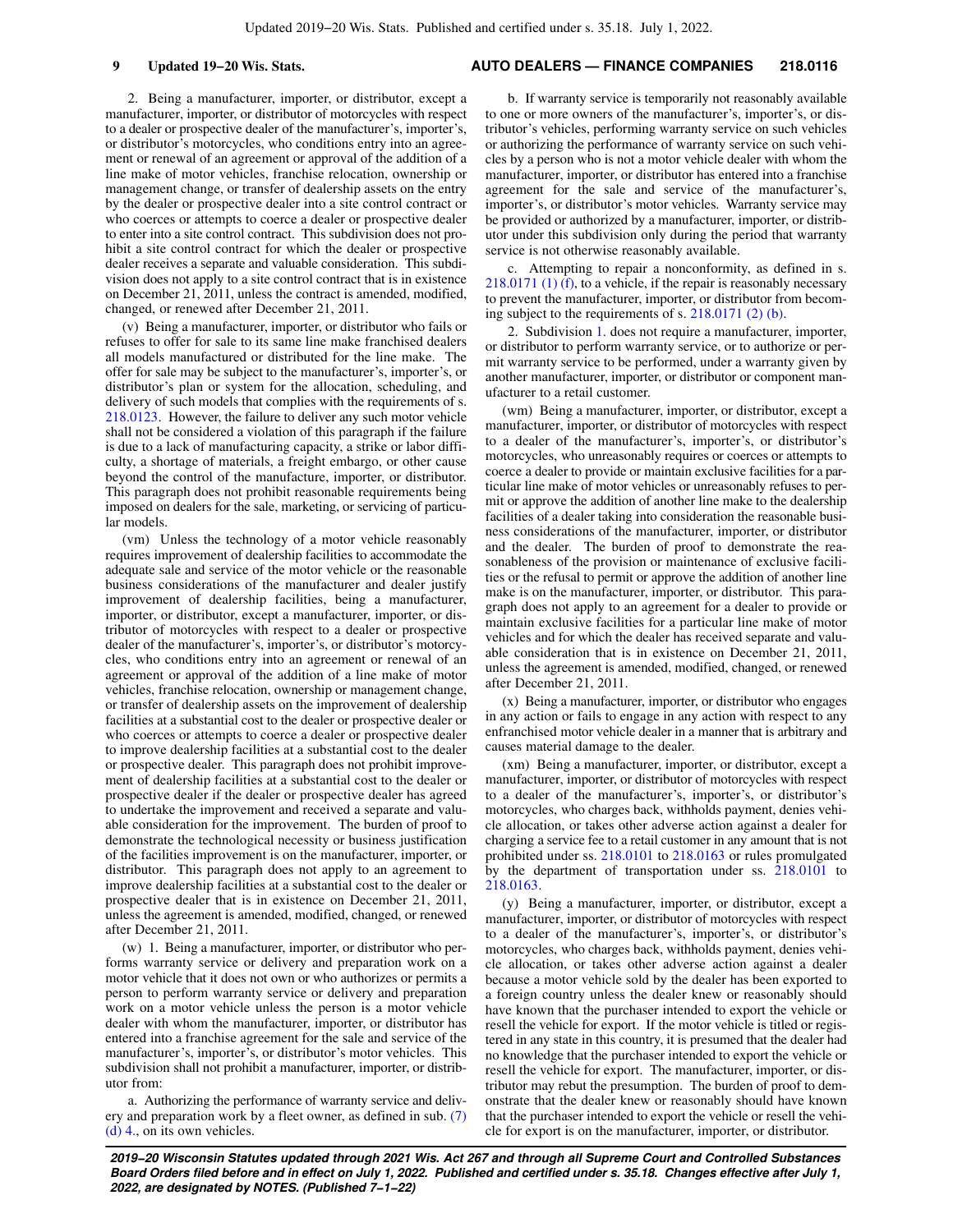## **218.0116 AUTO DEALERS — FINANCE COMPANIES Updated 19−20 Wis. Stats. 10**

(ym) Being a manufacturer, importer, or distributor, except a manufacturer, importer, or distributor of motorcycles with respect to a dealer of the manufacturer's, importer's, or distributor's motorcycles, who requires or coerces, or attempts to require or coerce, a dealer to provide the manufacturer, importer, or distributor with information regarding the retail customers of the dealer unless the information is necessary for the sale and delivery of a new motor vehicle to a retail buyer, to validate and pay customer or dealer incentives, for warranty reimbursement substantiation under s. [218.0125](https://docs.legis.wisconsin.gov/document/statutes/218.0125), or to enable the manufacturer, importer, or distributor to fulfill safety, recall, or other legal obligations.

(ys) Being a manufacturer, importer, or distributor, except a manufacturer, importer, or distributor of motorcycles with respect to a dealer of the manufacturer's, importer's, or distributor's motorcycles, who transfers nonpublic customer information that was obtained from a dealer to another franchised dealer while the dealer from which the information was obtained remains a franchised dealer unless the dealer from which the information was obtained agrees to the transfer, or who uses any nonpublic personal information, as defined in [16 CFR 313.3](https://docs.legis.wisconsin.gov/document/cfr/16%20CFR%20313.3) (n), obtained from a dealer unless the use falls within an exception under [16 CFR](https://docs.legis.wisconsin.gov/document/cfr/16%20CFR%20313.14) [313.14](https://docs.legis.wisconsin.gov/document/cfr/16%20CFR%20313.14) or [313.15.](https://docs.legis.wisconsin.gov/document/cfr/16%20CFR%20313.15)

(z) 1. In this paragraph, "adverse action" includes all of the following:

a. Increasing a price charged for services or goods.

b. Assessing a penalty, fee, or surcharge.

c. Withholding, reducing, or delaying an incentive or other payment.

d. Transferring or shifting costs.

e. Limiting allocations of vehicles or parts.

f. Failing to act in good faith.

- g. Failing to make timely payment of compensation.
- h. Establishing or applying a discriminatory standard.

i. Conducting or threatening to conduct a nonroutine or nonrandom audit.

2. Being a manufacturer, importer, or distributor who directly or indirectly takes or threatens to take an adverse action against a dealer for any of the following reasons:

a. For the purpose of recovering costs of compensating dealers under s. [218.0125.](https://docs.legis.wisconsin.gov/document/statutes/218.0125)

b. In retaliation for a dealer's exercising a right or seeking a remedy under ss. [218.0101](https://docs.legis.wisconsin.gov/document/statutes/218.0101) to [218.0163](https://docs.legis.wisconsin.gov/document/statutes/218.0163) or under rules promulgated by the department of transportation under ss. [218.0101](https://docs.legis.wisconsin.gov/document/statutes/218.0101) to [218.0163.](https://docs.legis.wisconsin.gov/document/statutes/218.0163)

**(1g)** (a) A license described in s. [218.0114 \(14\)](https://docs.legis.wisconsin.gov/document/statutes/218.0114(14)) shall be denied, restricted, limited or suspended if the applicant or licensee is an individual who fails to comply, after appropriate notice, with a subpoena or warrant issued by the department of children and families or a county child support agency under s. [59.53 \(5\)](https://docs.legis.wisconsin.gov/document/statutes/59.53(5)) and related to paternity or child support proceedings or who is delinquent in making court−ordered payments of child or family support, maintenance, birth expenses, medical expenses or other expenses related to the support of a child or former spouse, as provided in a memorandum of understanding entered into under s. [49.857.](https://docs.legis.wisconsin.gov/document/statutes/49.857)

[\(b\)](https://docs.legis.wisconsin.gov/document/statutes/218.0114(14)(b)) A license described in s.  $218.0114$  (14) (a), (b), [\(c\)](https://docs.legis.wisconsin.gov/document/statutes/218.0114(14)(c)) or [\(e\)](https://docs.legis.wisconsin.gov/document/statutes/218.0114(14)(e)) shall be suspended or revoked if the department of revenue certifies under s. [73.0301](https://docs.legis.wisconsin.gov/document/statutes/73.0301) that the applicant or licensee is liable for delinquent taxes or if the department of workforce development certifies under s. [108.227](https://docs.legis.wisconsin.gov/document/statutes/108.227) that the applicant or licensee is liable for delinquent unemployment insurance contributions.

(c) No provision of ss. [218.0101](https://docs.legis.wisconsin.gov/document/statutes/218.0101) to [218.0163](https://docs.legis.wisconsin.gov/document/statutes/218.0163) that entitles an applicant or licensee to a notice or hearing applies to a denial, restriction, limitation, suspension or revocation of a license under this subsection.

**(1m)** (a) A license described in s. [218.0114 \(16\)](https://docs.legis.wisconsin.gov/document/statutes/218.0114(16)) shall be denied if any of the following applies:

1. The applicant fails to provide any information required under s. [218.0114 \(21g\) \(a\).](https://docs.legis.wisconsin.gov/document/statutes/218.0114(21g)(a))

2. The department of revenue certifies under s. [73.0301](https://docs.legis.wisconsin.gov/document/statutes/73.0301) that the applicant is liable for delinquent taxes. An applicant whose license is denied under this subdivision for delinquent taxes is entitled to a notice under s.  $73.0301(2)$  (b) 1. b. and hearing under s. [73.0301 \(5\) \(a\)](https://docs.legis.wisconsin.gov/document/statutes/73.0301(5)(a)) but is not entitled to any other notice or hearing under this section.

2m. The department of workforce development certifies under s. [108.227](https://docs.legis.wisconsin.gov/document/statutes/108.227) that the applicant is liable for delinquent unemployment insurance contributions. An applicant whose license is denied under this subdivision for delinquent unemployment insurance contributions is entitled to a notice under s. [108.227 \(2\)](https://docs.legis.wisconsin.gov/document/statutes/108.227(2)(b)1.b.) [\(b\) 1. b.](https://docs.legis.wisconsin.gov/document/statutes/108.227(2)(b)1.b.) and hearing under s.  $108.227(5)$  (a) but is not entitled to any other notice or hearing under this section.

3. The applicant is an individual who fails to comply, after appropriate notice, with a subpoena or warrant issued by the department of children and families or a county child support agency under s. [59.53 \(5\)](https://docs.legis.wisconsin.gov/document/statutes/59.53(5)) and related to paternity or child support proceedings or who is delinquent in making court−ordered payments of child or family support, maintenance, birth expenses, medical expenses or other expenses related to the support of a child or former spouse, as provided in a memorandum of understanding entered into under s. [49.857](https://docs.legis.wisconsin.gov/document/statutes/49.857). An applicant whose application is denied under this subdivision is entitled to a notice and hearing under s. [49.857](https://docs.legis.wisconsin.gov/document/statutes/49.857) but is not entitled to any other notice or hearing under ss. [218.0101](https://docs.legis.wisconsin.gov/document/statutes/218.0101) to [218.0163](https://docs.legis.wisconsin.gov/document/statutes/218.0163).

(b) A license described in s. [218.0114 \(16\)](https://docs.legis.wisconsin.gov/document/statutes/218.0114(16)) shall be restricted or suspended if the licensee is an individual who fails to comply, after appropriate notice, with a subpoena or warrant issued by the department of children and families or a county child support agency under s. [59.53 \(5\)](https://docs.legis.wisconsin.gov/document/statutes/59.53(5)) and related to paternity or child support proceedings or who is delinquent in making court−ordered payments of child or family support, maintenance, birth expenses, medical expenses or other expenses related to the support of a child or former spouse, as provided in a memorandum of understanding entered into under s. [49.857](https://docs.legis.wisconsin.gov/document/statutes/49.857). A licensee whose license is restricted or suspended under this paragraph is entitled to a notice and hearing under s. [49.857](https://docs.legis.wisconsin.gov/document/statutes/49.857) but is not entitled to any other notice or hearing under ss. [218.0101](https://docs.legis.wisconsin.gov/document/statutes/218.0101) to [218.0163.](https://docs.legis.wisconsin.gov/document/statutes/218.0163)

(c) A license described in s. [218.0114 \(16\)](https://docs.legis.wisconsin.gov/document/statutes/218.0114(16)) shall be revoked if the department of revenue certifies under s. [73.0301](https://docs.legis.wisconsin.gov/document/statutes/73.0301) that the licensee is liable for delinquent taxes. A licensee whose license is revoked under this paragraph for delinquent taxes is entitled to a notice under s. [73.0301 \(2\) \(b\) 1. b.](https://docs.legis.wisconsin.gov/document/statutes/73.0301(2)(b)1.b.) and hearing under s. [73.0301](https://docs.legis.wisconsin.gov/document/statutes/73.0301(5)(a)) [\(5\) \(a\)](https://docs.legis.wisconsin.gov/document/statutes/73.0301(5)(a)) but is not entitled to any other notice or hearing under this section.

(d) A license described in s. [218.0114 \(16\)](https://docs.legis.wisconsin.gov/document/statutes/218.0114(16)) shall be revoked if the department of workforce development certifies under s. [108.227](https://docs.legis.wisconsin.gov/document/statutes/108.227) that the licensee is liable for delinquent unemployment insurance contributions. A licensee whose license is revoked under this paragraph for delinquent unemployment insurance contributions is entitled to a notice under s. [108.227 \(2\) \(b\) 1. b.](https://docs.legis.wisconsin.gov/document/statutes/108.227(2)(b)1.b.) and hearing under s. [108.227 \(5\) \(a\)](https://docs.legis.wisconsin.gov/document/statutes/108.227(5)(a)) but is not entitled to any other notice or hearing under this section.

**(2)** The licensor may without prior notice deny the application for a license within 60 days after receipt of the application by written notice to the applicant, stating the grounds for the denial. Within 30 days after receiving the notice, the applicant, for a denial by the division of banking, may petition the division of hearings and appeals or, for a denial by the department of transportation, may petition the department of transportation to conduct a hearing to review the denial. For review of a denial by the division of banking, a hearing shall be scheduled with reasonable promptness and, for review of a denial by the department of transportation, a hearing shall be held within 45 days. Within 30 days after receiving an adverse decision reviewing a denial of the department of transportation under this subsection, an applicant may appeal the decision to the division of hearings and appeals.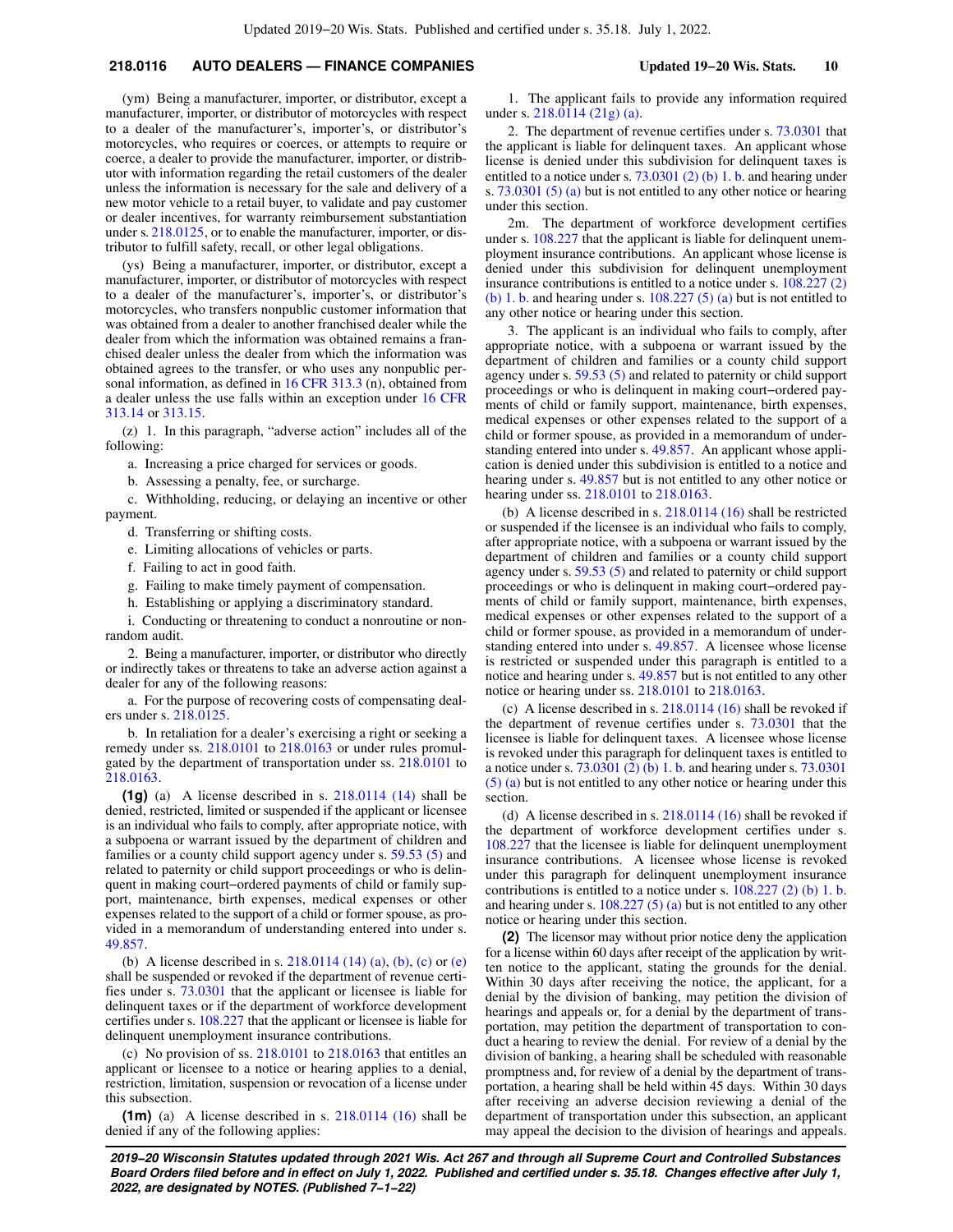The division of hearings and appeals shall hold an appeal hearing under this subsection and issue its decision within 30 days of receiving the appeal.

**(3)** (a) 1. Except as provided in subd. [2.](https://docs.legis.wisconsin.gov/document/statutes/218.0116(3)(a)2.), the department of transportation shall not license an applicant as a dealer for the sale or lease of motor vehicles at retail unless the applicant owns or leases a vehicle display lot and a permanent building in which there are facilities to display motor vehicles and to repair functional and nonfunctional parts of motor vehicles, where replacement parts, repair tools and equipment to service motor vehicles are kept, and at which the books, records and files necessary to conduct the dealer's business shall be kept and maintained.

1m. A residence, tent or temporary stand is not a sufficiently permanent building within the meaning of subd. [1.](https://docs.legis.wisconsin.gov/document/statutes/218.0116(3)(a)1.)

2. The requirements in subd. [1.](https://docs.legis.wisconsin.gov/document/statutes/218.0116(3)(a)1.) that an applicant own or lease a vehicle display lot and that the permanent building owned or leased by the applicant contain facilities to display motor vehicles do not apply to persons who are engaged only in the leasing of motor vehicles and who do not maintain an inventory of motor vehicles offered for lease.

(b) An approved service contract with an established repair shop having the repair parts and repair facilities specified in par. [\(a\) 1.](https://docs.legis.wisconsin.gov/document/statutes/218.0116(3)(a)1.) shall serve in lieu of the applicant's owning or leasing the applicant's own repair facilities if the service connection is within a reasonable distance from the applicant's place of business and if the service connection guarantees in writing the making of the repairs or replacements ordered by the dealer.

(c) This subsection does not apply to persons who deal only in mopeds or motor bicycles.

**(4)** (a) Except as provided in par. [\(am\)](https://docs.legis.wisconsin.gov/document/statutes/218.0116(4)(am)), no license may be suspended or revoked except after a hearing on the possible suspen-sion or revocation. Except as provided in par. [\(b\)](https://docs.legis.wisconsin.gov/document/statutes/218.0116(4)(b)), the licensor shall give the licensee at least 5 days' notice of the time and place of the hearing. Except as provided in par. [\(am\)](https://docs.legis.wisconsin.gov/document/statutes/218.0116(4)(am)), the order suspending or revoking the license shall not be effective until after 10 days' written notice of the order to the licensee, after the hearing under this paragraph has been held.

(am) A license suspension or revocation takes effect immediately if the department of transportation determines that immediate suspension or revocation is appropriate and alleges any of the following:

1. A violation of ss. [218.0101](https://docs.legis.wisconsin.gov/document/statutes/218.0101) to [218.0163](https://docs.legis.wisconsin.gov/document/statutes/218.0163) in the course of a consignment sale.

2. A sale of a motor vehicle without a license under s. [218.0114 \(1\)](https://docs.legis.wisconsin.gov/document/statutes/218.0114(1)).

3. Intentionally fraudulent conduct related to certificates of title, mileage disclosure, or use of personal identifying information, as defined in s. [943.201 \(1\) \(b\)](https://docs.legis.wisconsin.gov/document/statutes/943.201(1)(b)).

(b) When in the licensor's opinion the best interest of the public or the trade demands it, for conduct or under circumstances specified in ss. [218.0101](https://docs.legis.wisconsin.gov/document/statutes/218.0101) to [218.0163](https://docs.legis.wisconsin.gov/document/statutes/218.0163) or in rules promulgated by the licensor, the licensor may suspend a license upon not less than 24 hours' notice of hearing and with not less than 24 hours' notice of the suspension of the license.

(c) Matters involving suspensions or revocations brought before the department of transportation shall be heard and decided upon by the department of transportation. Within 30 days after receiving a decision of suspension or revocation under this paragraph, an applicant may appeal the decision to the division of hearings and appeals. The division of hearings and appeals shall hold an appeal hearing under this paragraph and issue its decision within 30 days of receiving the appeal.

**(5)** The licensor may inspect the pertinent books, records, letters and contracts of a licensee and shall determine the cost of an examination. The cost of an examination shall be paid by the licensee so examined within 30 days after demand for the examination by the licensor. The licensor may maintain an action for the recovery of the costs of the examination in any court of competent jurisdiction.

## **11 Updated 19−20 Wis. Stats. AUTO DEALERS — FINANCE COMPANIES 218.0116**

**(6)** If a licensee is a firm, corporation or limited liability company, it shall be sufficient cause for the denial, suspension or revocation of a license that any officer, director, trustee or manager of the firm, corporation or limited liability company, or any member in case of a partnership, has been guilty of any act or omission which would be cause for refusing, suspending or revoking a license to that party as an individual. Each licensee shall be responsible for the acts of any or all of his or her salespersons while acting as his or her agent, if the licensee approved of or had knowledge of the acts or other similar acts and after approving of or obtaining knowledge of the acts retained the benefit, proceeds, profits or advantages accruing from the acts or otherwise ratified the acts.

**(7)** (a) 1. A manufacturer, importer or distributor who seeks to enter into a franchise agreement establishing or relocating a motor vehicle dealership, parts outlet or service outlet within the relevant market area of an existing enfranchised dealer of the line make of motor vehicle shall first notify, in writing, the department of transportation and that existing enfranchised dealer of its intention to establish or relocate a dealership or outlet. Within 30 days of receiving the notice or within 30 days after the end of any appeal procedure provided by the manufacturer, importer or distributor, whichever is later, any existing enfranchised dealer of the same line make to whom the manufacturer, importer or distributor is required to give notice under this paragraph may file with the department of transportation and the division of hearings and appeals a complaint protesting the proposed establishment or relocation of the dealership or outlet within the relevant market area of the existing enfranchised dealer.

2. If a complaint is filed under subd. [1.](https://docs.legis.wisconsin.gov/document/statutes/218.0116(7)(a)1.), the department of transportation shall inform the manufacturer, importer or distributor that a timely complaint has been filed, that a hearing is required, and that the proposed franchise agreement may not be entered into until the division of hearings and appeals has held a hearing, nor thereafter, if the division of hearings and appeals determines that there is not good cause for permitting the proposed establishment or relocation of the dealership or outlet. In the event of multiple complaints, hearings shall be consolidated to expedite the disposition of the issue.

(b) In determining whether good cause exists for permitting the proposed establishment or relocation of a dealership or outlet, the burden of proof for showing good cause shall be on the manufacturer, importer, or distributor, and the division of hearings and appeals shall take into consideration the existing circumstances, including, but not limited to:

1. The amount of business transacted by existing enfranchised dealers of the line make of motor vehicle when compared with the amount of business available to them.

2. The permanency of the investment necessarily made and the obligations incurred by existing enfranchised dealers in the performance of their franchise agreements.

3. The effect on the retail motor vehicle business in the relevant market area.

4. Whether it is injurious to the public welfare for the proposed dealership or outlet to be established or relocated.

5. Whether the establishment or relocation of the proposed dealership or outlet would increase competition and therefore be in the public interest.

6. Whether the existing enfranchised dealers of the line make of motor vehicle are providing adequate consumer care for the motor vehicles of that line make, including the adequacy of motor vehicle service facilities, equipment, supply of parts and qualified personnel.

7. Whether the existing enfranchised dealers of the line make of motor vehicle are receiving vehicles and parts in quantities promised by the manufacturer, factory branch or distributor and on which promised quantities existing enfranchised dealers based their investment and scope of operations.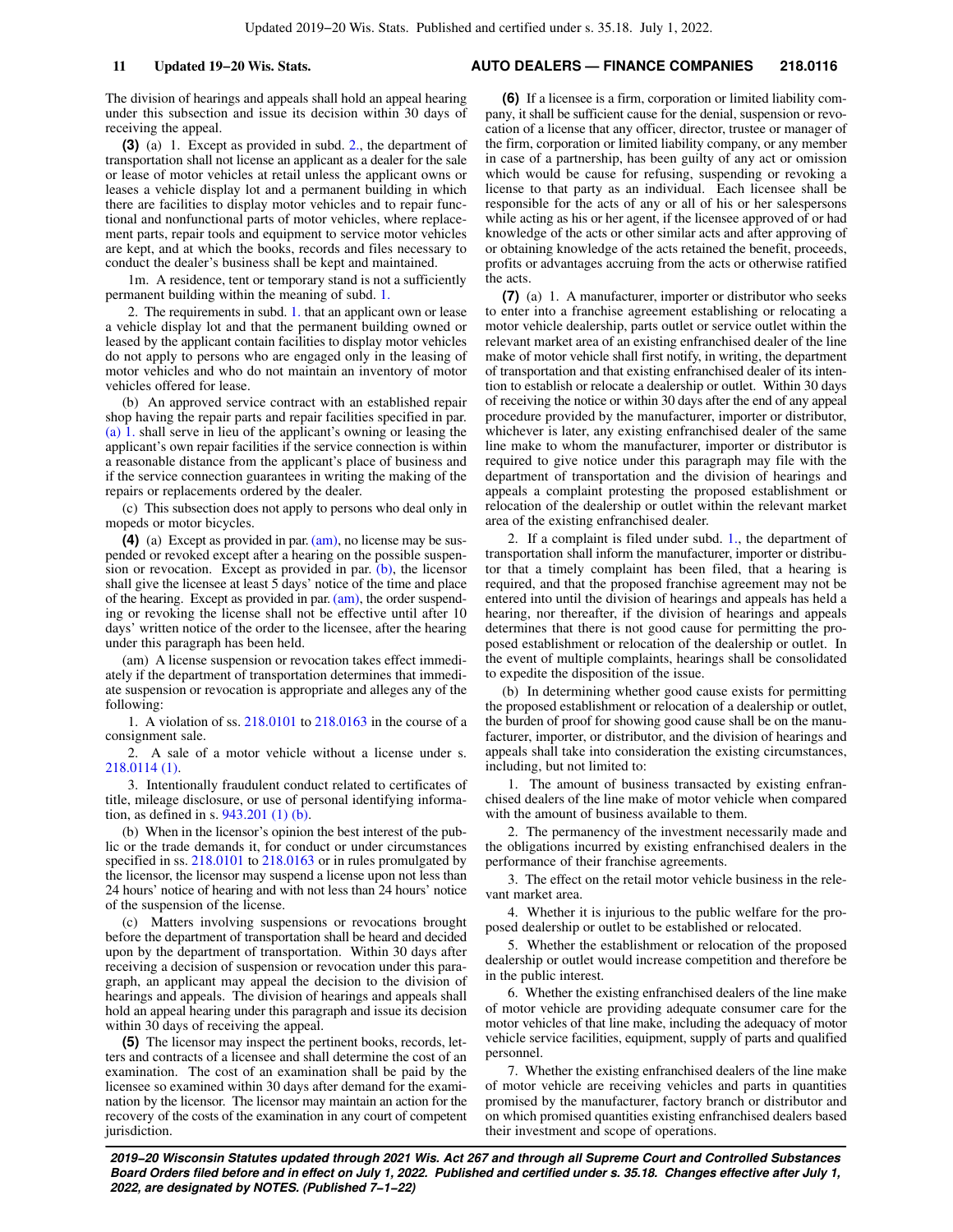## **218.0116 AUTO DEALERS — FINANCE COMPANIES Updated 19−20 Wis. Stats. 12**

8. The effect the denial of the proposed establishment or relocation would have on the license applicant, dealer or outlet operator who is seeking to establish or relocate a dealership or outlet.

(c) The decision of the division of hearings and appeals shall be in writing and shall contain findings of fact and a determination of whether there is good cause for not permitting the proposed establishment or relocation of the dealership or outlet. The division of hearings and appeals shall deliver copies of the decision to the parties personally or by registered mail. The decision is final upon its delivery or mailing and no reconsideration or rehearing by the division of hearings and appeals is permitted.

(d) For purposes of this subsection:

1d. "Closed" means the effective date of the termination or expiration of a dealership's or outlet's license or franchise, whichever is earlier.

1h. The reopening or replacement of a dealership or outlet that has been closed for less than 2 years, at the original location or within 2 miles of the original location by the closest highway route, is not the establishment of a motor vehicle dealership or outlet, unless the location is within 4 miles, by the closest highway route, of another franchised dealer of the same line make and is closer to that dealer than the closed dealership or outlet.

1m. The reopening or replacement of a dealership or outlet that has been closed for less than 2 years at a location other than the original location and other than a location within 2 miles of the original location by the closest highway route, but within the area of sales responsibility that had been assigned to the closed dealership or outlet by the manufacturer, importer or distributor is not the establishment of a motor vehicle dealership or outlet, unless the new location is within 6 miles, by the closest highway route, of another franchised dealer of the same line make and is closer to that dealer than the closed dealership or outlet.

1q. The reopening or replacement of a dealership or outlet that has been closed for 2 or more years or that is at a location outside of the area of sales responsibility that had been assigned to the closed dealership or outlet by the manufacturer, importer or distributor is the establishment of a dealership or outlet.

2. The relocation of a dealership or outlet to a location within 2 miles of the existing location by the closest highway route and within the existing area of sales responsibility assigned to that dealership or outlet by the manufacturer, importer or distributor is not the relocation of a dealership or outlet, unless the location is within 4 miles, by the closest highway route, of another franchised dealer of the same line make and is closer to that dealer than the existing location. The relocation of a dealership or outlet to a location other than a location within 2 miles of the existing location, but within the existing area of sales responsibility assigned to that dealership or outlet by the manufacturer, importer or distributor is not the relocation of a dealership or outlet, unless the relocation site is within 6 miles, by the closest highway route, of the location of another enfranchised dealer of the same line make and is closer to that dealer than the existing location. The relocation of a dealership or outlet to a location outside the area of sales responsibility assigned to the dealership or outlet by the manufacturer is the relocation of a dealership or outlet.

3. The establishment or relocation of a service or parts outlet requires that notice be given under par. [\(a\)](https://docs.legis.wisconsin.gov/document/statutes/218.0116(7)(a)) to existing enfranchised dealers who are otherwise entitled to receive notice under par. [\(a\)](https://docs.legis.wisconsin.gov/document/statutes/218.0116(7)(a)) and who are authorized to perform work to rectify product or warranty defects or delivery and preparation obligations on the same line make as the proposed service outlet or to use a trade name, trademark or service mark that is also proposed to be used by the proposed service or parts outlet, except that the establishment or relocation of a service or parts outlet that is owned and operated by a motor vehicle dealership enfranchised by the manufacturer, importer or distributor requires that notice be given only to existing dealers who are otherwise entitled to receive notice under par. [\(a\)](https://docs.legis.wisconsin.gov/document/statutes/218.0116(7)(a)) and who hold a franchise to sell the same line make as the dealership that will own and operate the proposed service or parts outlet.

4. A manufacturer's, importer's or distributor's authorization of a fleet owner to perform warranty or delivery and preparation work only on the fleet owner's own vehicles is not the establishment of a service outlet. In this subdivision:

a. "Fleet owner" means a person who owns for its own use or for the use of others 10 or more motor vehicles of the current or preceding model year manufactured or sold by the manufacturer, importer or distributor who is authorizing the warranty work to be performed.

b. "Fleet owner" does not include persons engaged in the business of leasing motor vehicles to individual consumers.

5. The establishment or relocation of a motor vehicle dealership with respect to used motor vehicles under an agreement between the dealer and a manufacturer, importer or distributor is the establishment or relocation of a motor vehicle dealership.

**(8)** (a) A manufacturer or distributor may not modify a motor vehicle dealer agreement during the term of the agreement or upon its renewal if the modification substantially and adversely affects the motor vehicle dealer's rights, obligations, investment or return on investment without giving 60 days written notice of the proposed modification to the motor vehicle dealer unless the modification is required by law, court order or the licensor. Within the 60−day notice period the motor vehicle dealer may file with the department of transportation and the division of hearings and appeals and serve upon the respondent a complaint for a determination of whether there is good cause for permitting the proposed modification. The division of hearings and appeals shall promptly schedule a hearing and decide the matter. Multiple complaints pertaining to the same proposed modification shall be consolidated for hearing. The proposed modification may not take effect pending the determination of the matter.

(b) In making a determination of whether there is good cause for permitting a proposed modification, the burden of proof shall be on the manufacturer or distributor, except that the burden of proof with regard to the factor set forth in par. [\(b\) 3.](https://docs.legis.wisconsin.gov/document/statutes/218.0116(8)(b)3.) shall be on the dealer, and the division of hearings and appeals may consider any relevant factor including:

1. The reasons for the proposed modification.

2. Whether the proposed modification is applied to or affects all motor vehicle dealers in a nondiscriminating manner.

3. The degree to which the proposed modification will have a substantial and adverse effect upon the motor vehicle dealer's rights, investment, or return on investment.

4. Whether the proposed modification is in the public interest.

5. The degree to which the proposed modification is necessary to the orderly and profitable distribution of products by the respondent.

6. Whether the proposed modification is offset by other modifications beneficial to the motor vehicle dealer.

(c) The decision of the division of hearings and appeals shall be in writing and shall contain findings of fact and a determination of whether there is good cause for permitting the proposed modification. The division of hearings and appeals shall deliver copies of the decision to the parties personally or by registered mail. The decision is final upon its delivery or mailing and no reconsideration or rehearing by the division of hearings and appeals is permitted.

**(9)** Any person in interest aggrieved by a decision of the division of hearings and appeals or an order of the division of banking may have a review of the decision as provided in ch. [227](https://docs.legis.wisconsin.gov/document/statutes/ch.%20227).

**(10)** In addition to the licensor's authority to deny, suspend, or revoke a license under ss. [218.0101](https://docs.legis.wisconsin.gov/document/statutes/218.0101) to [218.0163](https://docs.legis.wisconsin.gov/document/statutes/218.0163), the division of banking, after public hearing, may issue a special order enjoining any licensee from engaging in any act or practice which is determined by the division of banking to be in violation of any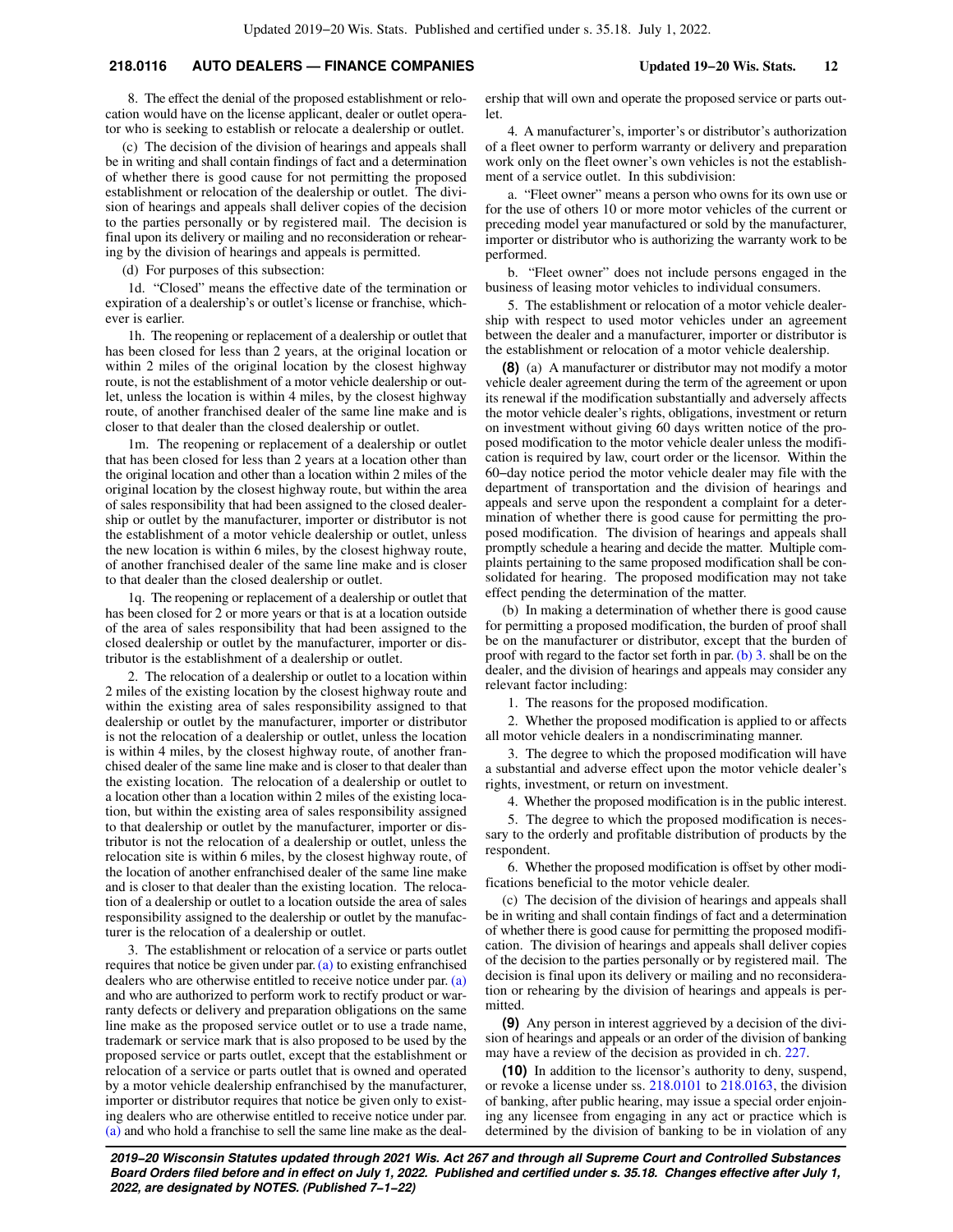#### **13 Updated 19−20 Wis. Stats. AUTO DEALERS — FINANCE COMPANIES 218.0122**

provision of sub. [\(1\)](https://docs.legis.wisconsin.gov/document/statutes/218.0116(1)), and the division of hearings and appeals may be petitioned to and, after notice and hearing, may issue a special order enjoining a licensee from engaging in any act or practice which the division of hearings and appeals determines to be in violation of any provision of sub. [\(1\).](https://docs.legis.wisconsin.gov/document/statutes/218.0116(1))

**History:** [1999 a. 31](https://docs.legis.wisconsin.gov/document/acts/1999/31) ss. [123](https://docs.legis.wisconsin.gov/document/acts/1999/31,%20s.%20123) to [187,](https://docs.legis.wisconsin.gov/document/acts/1999/31,%20s.%20187) [284](https://docs.legis.wisconsin.gov/document/acts/1999/31,%20s.%20284) to [286](https://docs.legis.wisconsin.gov/document/acts/1999/31,%20s.%20286); [1999 a. 186](https://docs.legis.wisconsin.gov/document/acts/1999/186); [2003 a. 77](https://docs.legis.wisconsin.gov/document/acts/2003/77), [326;](https://docs.legis.wisconsin.gov/document/acts/2003/326) [2005](https://docs.legis.wisconsin.gov/document/acts/2005/25) [a. 25](https://docs.legis.wisconsin.gov/document/acts/2005/25), [256](https://docs.legis.wisconsin.gov/document/acts/2005/256); [2007 a. 20;](https://docs.legis.wisconsin.gov/document/acts/2007/20) [2011 a. 91;](https://docs.legis.wisconsin.gov/document/acts/2011/91) [2013 a. 36](https://docs.legis.wisconsin.gov/document/acts/2013/36); [2013 a. 168](https://docs.legis.wisconsin.gov/document/acts/2013/168) s. [21](https://docs.legis.wisconsin.gov/document/acts/2013/168,%20s.%2021); [2019 a. 4](https://docs.legis.wisconsin.gov/document/acts/2019/4), [67;](https://docs.legis.wisconsin.gov/document/acts/2019/67) [2021](https://docs.legis.wisconsin.gov/document/acts/2021/240) [a. 240](https://docs.legis.wisconsin.gov/document/acts/2021/240) s. [30.](https://docs.legis.wisconsin.gov/document/acts/2021/240,%20s.%2030)

**Cross−reference:** See also chs. [Trans 137,](https://docs.legis.wisconsin.gov/document/administrativecode/ch.%20Trans%20137) [138,](https://docs.legis.wisconsin.gov/document/administrativecode/ch.%20Trans%20138) [139,](https://docs.legis.wisconsin.gov/document/administrativecode/ch.%20Trans%20139) and [140,](https://docs.legis.wisconsin.gov/document/administrativecode/ch.%20Trans%20140) Wis. adm. code. "Willful" under s. 218.01 (3) (a) 6. [now sub. (1) (cm)] means intentional. Fraud and malice are not elements. The state need not prove intent to deceive the buyer under s. 218.01 (3) (a) 18. [now sub. (1) (im) 2.]. DOT v. Wisconsin Transportation Commission, [105 Wis. 2d 678,](https://docs.legis.wisconsin.gov/document/courts/105%20Wis.%202d%20678) [315 N.W.2d 371](https://docs.legis.wisconsin.gov/document/courts/315%20N.W.2d%20371) (Ct. App. 1981). Affirmed. [111 Wis. 2d 80,](https://docs.legis.wisconsin.gov/document/courts/111%20Wis.%202d%2080) [330 N.W.2d 159](https://docs.legis.wisconsin.gov/document/courts/330%20N.W.2d%20159) (1983).

Under s. 218.01 (3) (b) [now sub. (2)] the commissioner may conduct a de novo review of a department decision and may substitute his or her own judgment for that of the department. DOT v. Office of the Commissioner of Transportation, [159 Wis.](https://docs.legis.wisconsin.gov/document/courts/159%20Wis.%202d%20271) [2d 271](https://docs.legis.wisconsin.gov/document/courts/159%20Wis.%202d%20271), [463 N.W.2d 870](https://docs.legis.wisconsin.gov/document/courts/463%20N.W.2d%20870) (Ct. App. 1990).

The manufacturer's assignment of territory to a dealer is part of their motor vehicle dealer agreement under sub. (8). Racine Harley−Davidson, Inc. v. Division of Hear-ings and Appeals, [2006 WI 86](https://docs.legis.wisconsin.gov/document/courts/2006%20WI%2086), [278 Wis. 2d 549,](https://docs.legis.wisconsin.gov/document/courts/278%20Wis.%202d%20549) [717 N.W.2d 184](https://docs.legis.wisconsin.gov/document/courts/717%20N.W.2d%20184), [03−2628](https://docs.legis.wisconsin.gov/document/wisupremecourt/03-2628).

Perfect performance is not required to effectuate a "cure" under sub. (1) (i) 1. b. The statutory word "cured" encompasses the meaning of "cured" in contract law: the breaching party is to stop the offending conduct and to substantially perform the contract. Only if the breach is not cured to the level of substantial performance may the injured party terminate the contract. This meaning focuses on the performance of the breaching party, rather than on matters beyond the control of the breaching party, such as the conduct of 3rd parties or on the effects of an economic recession. Volvo Trucks<br>North America v. Wausau Truck Center, Inc. [2010 WI 15](https://docs.legis.wisconsin.gov/document/courts/2010%20WI%2015), [323 Wis. 2d 294](https://docs.legis.wisconsin.gov/document/courts/323%20Wis.%202d%20294), [779](https://docs.legis.wisconsin.gov/document/courts/779%20N.W.2d%20423)<br>[N.W.2d 423,](https://docs.legis.wisconsin.gov/document/courts/779%20N.W.2d%20423) [08−1385.](https://docs.legis.wisconsin.gov/document/wisupremecourt/08-1385)

Section 218.01 (3) (a) 11. [now sub. (1) (f)] is applicable to manufacturers. Bob Willow Motors, Inc. v. General Motors Corp. [872 F.2d 788](https://docs.legis.wisconsin.gov/document/courts/872%20F.2d%20788) (1989).

A dealer's refusal to sell the manufacturer's products after filing a complaint under s. 218.01 (2) (bd) 2. [now s. 218.0114 (7) (d)] is a violation of that provision, and con-<br>sequently of s. 218.01 (3) (a) 4. [now s. 218.0116 (1) (bm)], entitling the manufac-<br>turer to treble damages under s. 218.01 (9) (

**218.0119 Changes in places of business to be reported. (1)** Before changing the location of a place of business or opening a new place of business in a municipality in which authorized to do business, a licensed dealer, distributor, or manufacturer shall apply to the department of transportation for an amended license. The department of transportation shall issue such license without charge.

**(2)** Whenever a licensed dealer, distributor, manufacturer or transporter opens a new place of business, the licensee shall promptly report that fact, including the address of the new place of business, to the department of transportation.

**(3)** Whenever a licensed dealer, distributor or manufacturer discontinues or disposes of his or her business, that dealer, distributor or manufacturer shall promptly report that fact to the department of transportation and return the license and registration plates issued. Whenever a licensed dealer, distributor or manufacturer discontinues business due to license suspension or revocation, that dealer, distributor or manufacturer shall surrender the licenses and registration plates to the department of transportation for the suspension or revocation period.

**(4)** Any dealer, distributor, manufacturer or transporter who fails to comply with the requirements of this section may be required to forfeit not less than \$100 nor more than \$200.

**History:** [1999 a. 31](https://docs.legis.wisconsin.gov/document/acts/1999/31) ss. [105](https://docs.legis.wisconsin.gov/document/acts/1999/31,%20s.%20105) to [109;](https://docs.legis.wisconsin.gov/document/acts/1999/31,%20s.%20109) [2003 a. 215](https://docs.legis.wisconsin.gov/document/acts/2003/215).

**Cross−reference:** See also ch. [Trans 138](https://docs.legis.wisconsin.gov/document/administrativecode/ch.%20Trans%20138), Wis. adm. code.

#### **218.0121 Factory stores. (1m)** In this section:

(a) "Agent" means a person who is employed by or affiliated with a factory or who directly or through an intermediary is controlled by or under common control of a factory.

(b) "Control" means the possession, direct or indirect, of the power to direct or cause the direction of the management or policies of a person, whether through the ownership of voting securities, by contract or otherwise. "Control" does not include the relationship between a factory and a dealership under a basic agreement filed under s. [218.0114 \(7\) \(a\) 1.](https://docs.legis.wisconsin.gov/document/statutes/218.0114(7)(a)1.)

(c) "Dealer operator" means an individual who is vested with the power and authority to operate a dealership.

(d) "Dealership" means a person licensed or required to be licensed as a motor vehicle dealer under ss. [218.0101](https://docs.legis.wisconsin.gov/document/statutes/218.0101) to [218.0163.](https://docs.legis.wisconsin.gov/document/statutes/218.0163)

(dm) "Department" means the department of transportation. (e) "Factory" means a manufacturer, distributor or importer, or an agent of a manufacturer, distributor or importer.

(f) "Operate" means to directly or indirectly manage a dealership.

(g) "Ownership interest" means the beneficial ownership of one percent or more of any class of equity interest in a dealership, whether the interest is that of a shareholder, partner, limited liability company member or otherwise. To "hold" an ownership interest means to have possession of, title to or control of the ownership interest, whether directly or indirectly through a fiduciary or an agent.

**(2m)** A factory shall not, directly or indirectly, hold an ownership interest in or operate or control a motor vehicle dealership in this state.

**(3m)** This section does not prohibit any of the following:

(a) A factory from holding an ownership interest in or operating a dealership for a temporary period, not to exceed one year, during the transition from one owner or dealer operator to another.

(b) A factory from holding an ownership interest in a dealership, if all of the following apply:

1. The dealer operator of the dealership is an individual who is not an agent of the factory.

2. The dealer operator of the dealership is unable to acquire full ownership of the dealership with his or her own assets.

3. The dealer operator of the dealership holds not less than 15 percent of the total ownership interests in the dealership within one year from the date that the factory initially acquires any ownership interest in the dealership.

4. There is a bona fide written agreement in effect between the factory and the dealer operator of the dealership under which the dealer operator will acquire all of the ownership interest in the dealership held by the factory on reasonable terms specified in the agreement.

5. The written agreement described in subd. [4.](https://docs.legis.wisconsin.gov/document/statutes/218.0121(3m)(b)4.) provides that the dealer operator will make reasonable progress toward acquiring all of the ownership interest in the dealership, and the dealer is making reasonable progress toward acquiring all of the ownership interest in the dealership.

6. Not more than eight years have elapsed since the factory initially acquired its ownership interest in the dealership, unless the department, upon petition by the dealer operator, determines that there is good cause to allow the dealer operator a longer period to complete his or her acquisition of all of the ownership interest in the dealership held by the factory and the longer period determined by the department has not yet elapsed.

(c) The ownership, operation or control of a dealership by a factory that does not meet the conditions under par. [\(a\)](https://docs.legis.wisconsin.gov/document/statutes/218.0121(3m)(a)) or [\(b\)](https://docs.legis.wisconsin.gov/document/statutes/218.0121(3m)(b)), if the division of hearings and appeals determines, after a hearing on the matter at the request of any party, that there is no prospective independent dealer available to own and operate the dealership in a manner consistent with the public interest and that meets the reasonable standard and uniformly applied qualifications of the factory.

(d) The holding or acquisition, solely for investment purposes, of an ownership interest in a publicly traded corporation by an employee benefit plan that is sponsored by a factory. **History:** [1999 a. 31](https://docs.legis.wisconsin.gov/document/acts/1999/31) s. [110](https://docs.legis.wisconsin.gov/document/acts/1999/31,%20s.%20110); Stats. 1999 s. 218.0121; [1999 a. 186](https://docs.legis.wisconsin.gov/document/acts/1999/186); [2003 a. 77](https://docs.legis.wisconsin.gov/document/acts/2003/77).

**218.0122 Damages to delivered vehicles. (1)** A manufacturer, importer or distributor shall disclose in writing to a motor vehicle dealer, at or before delivery to the dealer, any damage and repair to a new motor vehicle occurring after the manufacturing process is complete but before delivery to the dealer, if the cost of the repair exceeds 6 percent of the manufacturer's suggested retail price, as measured by retail repair costs. Replacement of glass, tires, bumpers, fenders, moldings, audio equipment, instrument panels, hoods and deck lids with identical manufacturer's original equipment is not considered damage and repair under this subsec-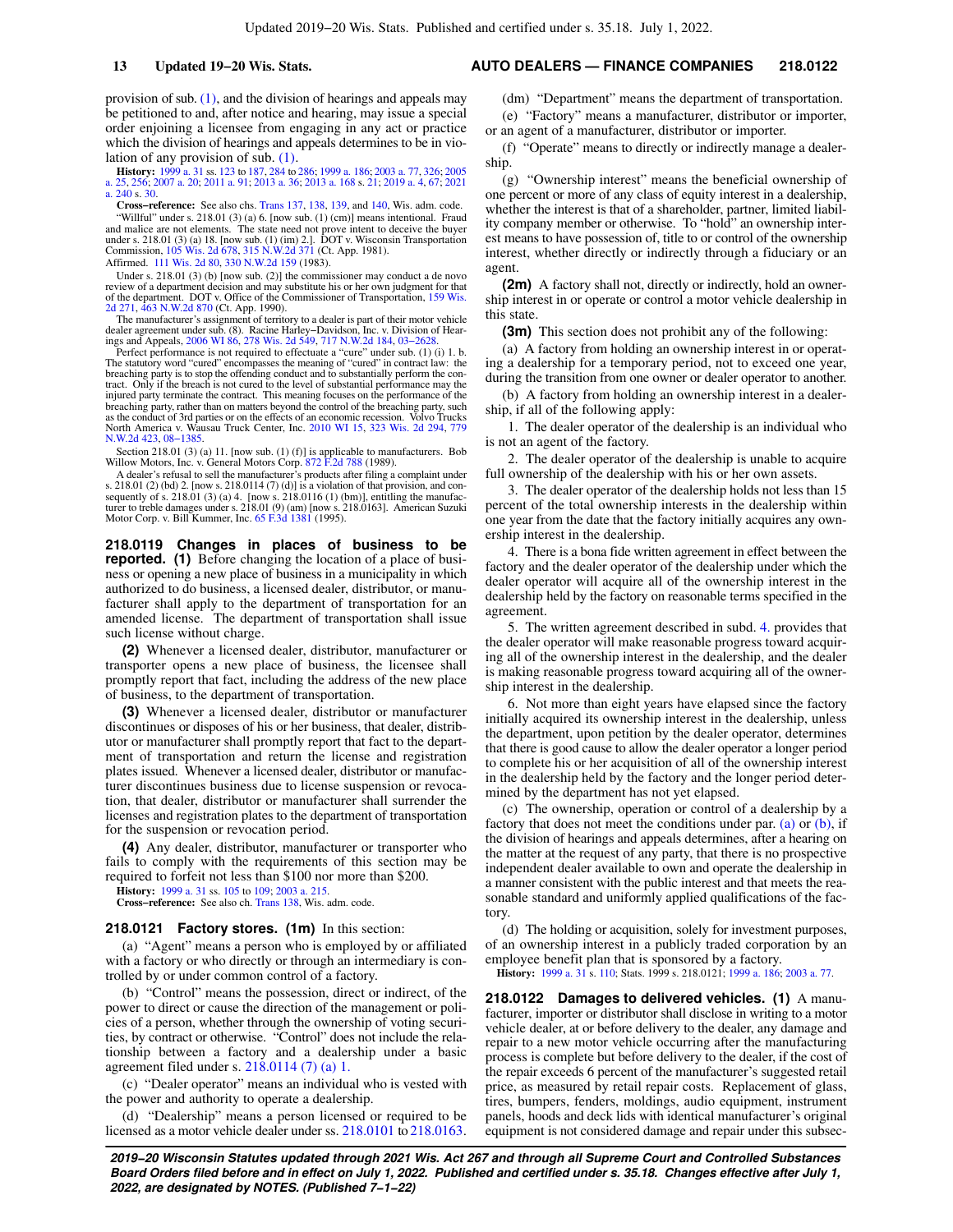## **218.0122 AUTO DEALERS — FINANCE COMPANIES Updated 19−20 Wis. Stats. 14**

tion. If a manufacturer, importer or distributor fails to make a disclosure of damage and repair under this subsection, it shall be liable to the dealer for any liability imposed on the dealer for a failure on the part of the dealer to disclose that damage and repair.

**(2)** If the cost of repairing damage to a new motor vehicle that occurs before delivery to the dealer's location exceeds 6 percent of the manufacturer's suggested retail price, as measured by retail repair costs, the dealer may reject or, if title has passed to the dealer, require the manufacturer, importer or distributor who delivered the vehicle to repurchase the vehicle within 10 business days after delivery, unless the damage occurred during shipment and the method of transportation, carrier or transporter of the motor vehicle was designated by the motor vehicle dealer. Upon repurchase, the manufacturer, importer or distributor shall be subrogated to all of the dealer's rights against the carrier or transporter of the motor vehicle regarding damage. The cost of repairing glass, tires, bumpers, moldings and audio equipment with identical manufacturer's original equipment shall not be included in determining the cost of repairing damage under this subsection.

**(3)** This section does not apply to motorcycles that are delivered in a crated, disassembled condition to the dealer or the dealer's agent.

**History:** [1999 a. 31](https://docs.legis.wisconsin.gov/document/acts/1999/31) s. [111.](https://docs.legis.wisconsin.gov/document/acts/1999/31,%20s.%20111)

**218.0123 Vehicle allocations.** No manufacturer, importer or distributor shall adopt, change, establish or implement a plan or system for the allocation, scheduling or delivery of new motor vehicles, parts or accessories to its motor vehicle dealers that is not fair, reasonable and equitable or modify an existing plan or system so as to cause the plan or system to be unreasonable, unfair or inequitable. Upon the request of any dealer franchised by it, a manufacturer, importer or distributor shall disclose in writing to the dealer the basis upon which new motor vehicles, parts and accessories are allocated, scheduled and delivered among the manufacturer's, importer's or distributor's dealers of the same line make. **History:** [1999 a. 31](https://docs.legis.wisconsin.gov/document/acts/1999/31) s. [112](https://docs.legis.wisconsin.gov/document/acts/1999/31,%20s.%20112).

**218.0124 Performance standards.** Any performance standard or program for measuring dealership performance that may have a material effect on a dealer, and the application of any such standard or program by a manufacturer, importer or distributor, shall be fair, reasonable and equitable. Upon the request of any dealer, a manufacturer, importer or distributor shall disclose in writing to the dealer a description of how a performance standard or program is designed and all relevant information used in the application of the performance standard or program to that dealer.

**History:** [1999 a. 31](https://docs.legis.wisconsin.gov/document/acts/1999/31) s. [113](https://docs.legis.wisconsin.gov/document/acts/1999/31,%20s.%20113).

**218.0125 Warranty reimbursement. (1)** In this section: (a) "Dealer cost" means the wholesale cost for a part as listed in the manufacturer's, importer's or distributor's current price schedules or, if the part is not so listed, the dealer's original invoice cost for the part.

(b) "Qualifying nonwarranty repairs" means nonwarranty repairs that would be covered by the warranty of a manufacturer, importer, or distributor if the vehicle being repaired was covered by the warranty. The term does not include routine maintenance.

**(2)** A manufacturer, importer, or distributor shall, for the protection of the buying public, specify the delivery and preparation obligations of its dealers before delivery of new motor vehicles to retail buyers. Except for a manufacturer, importer, or distributor of motorcycles with respect to a dealer of the manufacturer's, importer's, or distributor's motorcycles, the specification shall be in writing. A copy of the delivery and preparation obligations of its dealers shall be filed with the department of transportation by every licensed motor vehicle manufacturer, importer, or distributor and shall constitute the dealer's only responsibility for product liability as between the dealer and the manufacturer, importer, or distributor. Any mechanical, body, or parts defects arising from any warranties of the manufacturer, importer, or distributor shall

constitute the manufacturer's, importer's, or distributor's product or warranty liability.

**(2m)** A manufacturer, importer, or distributor of motorcycles with respect to a dealer of the manufacturer's, importer's, or distributor's motorcycles shall reasonably compensate any authorized dealer who performs work to rectify the manufacturer's, importer's, or distributor's product or warranty defects or delivery and preparation obligations or who performs any other work required, requested, or approved by the manufacturer, importer, or distributor or for which the manufacturer, importer, or distributor has agreed to pay, including compensation for labor at a labor rate equal to the effective labor rate charged all customers and for parts at an amount not less than the amount the dealer charges its other retail service customers for parts used in performing similar work by the dealer.

**(3)** To be eligible for compensation for parts under sub. [\(2m\),](https://docs.legis.wisconsin.gov/document/statutes/218.0125(2m)) a dealer of motorcycles shall notify the manufacturer, importer, or distributor of motorcycles in writing of the amounts that the dealer charges its other retail service customers for parts and request that it be paid for parts in accordance with this section. The notice may be limited to the dealer's average markup over dealer cost that the dealer charges its other retail service customers for parts used to perform similar work. The notice shall be served upon the manufacturer, importer, or distributor not less than 30 days before the date on which the dealer requests that the manufacturer, importer, or distributor begin paying the dealer for parts at the stated amounts. The manufacturer, importer, or distributor shall pay the dealer, as provided in this section, at the amounts stated in the dealer notice for parts used in work performed on and after the beginning date stated in the notice. This section applies to a manufacturer, importer, or distributor of motorcycles with respect to a dealer of the manufacturer's, importer's, or distributor's motorcycles and those dealers.

**(3m)** (a) Subject to sub. [\(4m\)](https://docs.legis.wisconsin.gov/document/statutes/218.0125(4m)), a manufacturer, importer, or distributor, except a manufacturer, importer, or distributor of motorcycles with respect to a dealer of the manufacturer's, importer's, or distributor's motorcycles, shall reasonably compensate a dealer who performs work to rectify the product or warranty defects of the manufacturer, importer, or distributor or to satisfy delivery and preparation obligations of the manufacturer, importer, or distributor or who performs any other work required, requested, or approved by the manufacturer, importer, or distributor or for which the manufacturer, importer, or distributor has agreed to pay.

(b) Reasonable compensation under par. [\(a\)](https://docs.legis.wisconsin.gov/document/statutes/218.0125(3m)(a)) for labor is equal to the dealer's effective nonwarranty labor rate multiplied by the number of hours allowed for the repair under the manufacturer's, importer's, or distributor's time allowances used in compensating the dealer for warranty work. Reasonable compensation under par.[\(a\)](https://docs.legis.wisconsin.gov/document/statutes/218.0125(3m)(a)) for parts is equal to the dealer's cost for the parts multiplied by the dealer's average percentage markup over dealer cost for parts.

(c) 1. The effective nonwarranty labor rate is determined, using the submitted substantiating orders under sub. [\(4m\) \(a\) 2.,](https://docs.legis.wisconsin.gov/document/statutes/218.0125(4m)(a)2.) by dividing the total customer labor charges for qualifying nonwarranty repairs in the repair orders by the total number of hours that would be allowed for the repairs if the repairs were made under the manufacturer's, importer's, or distributor's time allowances used in compensating the dealer for warranty work.

2. A dealer's average percentage markup over dealer cost for parts is determined, using the submitted substantiating orders under sub.  $(4m)$  (a) 2., by dividing total charges for parts in the repair orders by the total dealer cost for the parts.

**(4)** The manufacturer, importer, or distributor of motorcycles with respect to a dealer of the manufacturer's, importer's, or distributor's motorcycles may require the dealer, at reasonable intervals, to provide the manufacturer, importer, or distributor with documents or information regarding a reasonable number of sales to other retail service customers of parts used by the dealer to perform similar work in order to substantiate that the amounts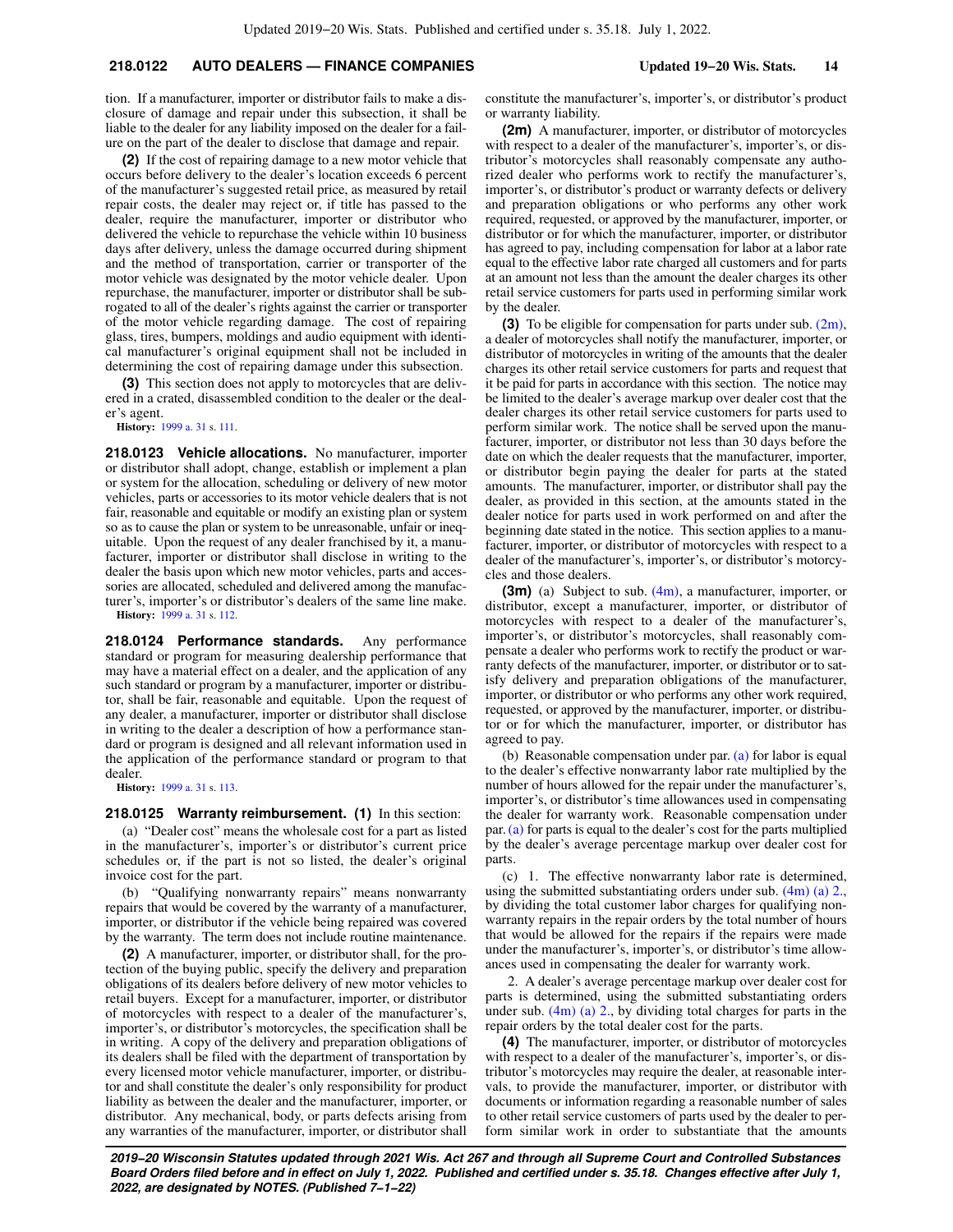requested in the dealer's notice are consistent with the amounts that the dealer charges its other retail service customers for parts used by the dealer to perform similar work.

**(4m)** (a) To be eligible for compensation for labor or parts under sub.  $(3m)$ , a dealer shall submit to the manufacturer, importer, or distributor all of the following:

1. A written notice of the claimed effective nonwarranty labor rate or average percentage markup over dealer cost for parts.

2. Either 100 sequential repair orders for qualifying nonwarranty repairs or all repair orders for qualifying nonwarranty repairs performed in a 90−day period, whichever is less. All repair orders under this subdivision must be for repairs made no more than 180 days before the submission.

(b) Not more than 30 days after receiving a submission under par. [\(a\),](https://docs.legis.wisconsin.gov/document/statutes/218.0125(4m)(a)) the manufacturer, importer, or distributor shall begin compensating the dealer based on the effective nonwarranty labor rate or average percentage markup over dealer cost for parts that is substantiated by the submission. If the manufacturer, importer, or distributor disputes the dealer's claimed labor rate or markup, the manufacturer, importer, or distributor shall notify the dealer in writing that it disputes the labor rate or markup. A notice under this paragraph shall include a written explanation of the reason for the dispute, including the labor rate or markup that the manufacturer, importer, or distributor has determined is substantiated by the submission.

**(5)** A manufacturer, importer, or distributor who fails to compensate a dealer for parts at an amount not less than the amount the dealer charges its other retail service customers for parts used to perform similar work shall not be found to have violated this section if the manufacturer, importer, or distributor shows that, for a manufacturer, importer, or distributor of motorcycles with respect to a dealer of the manufacturer's, importer's, or distributor's motorcycles, the amount is not reasonably competitive to the amounts charged to retail service customers by other similarly situated franchised motor vehicle dealers in this state for the same parts when used by those dealers to perform similar work or, for any other manufacturer, importer, or distributor, the amount is not reasonably competitive to the amounts charged to retail service customers by other similarly situated franchised motor vehicle dealers in this state in performing qualifying nonwarranty repairs.

**(6)** If a manufacturer, importer or distributor furnishes a part to a dealer at no cost for use by the dealer in performing work for which the manufacturer, importer or distributor is required to compensate the dealer under this section, the manufacturer, importer or distributor shall compensate the dealer for the part at an amount not less than the amount the dealer charges its other retail customers for parts when used to perform similar work less the wholesale cost for the furnished part as listed in the manufacturer's current price schedules. A manufacturer, importer or distributor may pay the dealer a reasonable handling fee instead of the compensation otherwise required by this section for special high−performance complete engine assemblies furnished to the dealer at no cost, provided that the manufacturer, importer or distributor excludes special high−performance complete engine assemblies in determining whether the amounts requested in the dealer's notice are consistent with the amounts that the dealer charges its other retail service customers for parts used by the dealer to perform similar work.

**(7)** A claim made by a franchised motor vehicle dealer for compensation under this section shall be either approved or disapproved within 30 days after the claim is submitted to the manufacturer, importer or distributor in the manner and on the forms the manufacturer, importer or distributor reasonably prescribes. An approved claim shall be paid within 30 days after its approval. If a claim is not specifically disapproved in writing or by electronic transmission within 30 days after the date on which the manufacturer, importer or distributor receives it, the claim shall be considered to be approved and payment shall follow within 30 days. A manufacturer, importer or distributor retains the right to audit claims for a period of one year after the date on which the claim

**15 Updated 19−20 Wis. Stats. AUTO DEALERS — FINANCE COMPANIES 218.0131**

is paid and to charge back any amounts paid on claims that are false or unsubstantiated. If there is evidence of fraud, this subsection does not limit the right of the manufacturer to audit for longer periods and charge back for any fraudulent claim, subject to the limitations period under s. [893.93 \(1\) \(cm\)](https://docs.legis.wisconsin.gov/document/statutes/893.93(1)(cm)).

**History:** [1999 a. 31](https://docs.legis.wisconsin.gov/document/acts/1999/31) ss. [114](https://docs.legis.wisconsin.gov/document/acts/1999/31,%20s.%20114) to [121;](https://docs.legis.wisconsin.gov/document/acts/1999/31,%20s.%20121) [2011 a. 91](https://docs.legis.wisconsin.gov/document/acts/2011/91); [2015 a. 171](https://docs.legis.wisconsin.gov/document/acts/2015/171); [2017 a. 235.](https://docs.legis.wisconsin.gov/document/acts/2017/235)

**218.0126 Promotional allowances.** A claim made by a franchised motor vehicle dealer for promotional allowances or other incentive payments shall be either approved or disapproved within 30 days after the claim is submitted to the manufacturer, importer or distributor in the manner and on the forms the manufacturer, importer or distributor reasonably prescribes. An approved claim shall be paid within 30 days after its approval. If a claim is not specifically disapproved in writing or by electronic transmission within 30 days after the date on which the manufacturer, importer or distributor receives it, the claim shall be considered to be approved and payment shall follow within 30 days after approval. A manufacturer, importer or distributor retains the right to audit a claim for a period of 2 years after the date on which the claim is paid and to charge back any amounts paid on claims that are false or unsubstantiated. If there is evidence of fraud, this section does not limit the right of the manufacturer to audit for longer periods and charge back for any fraudulent claim, subject to the limitations period under s. [893.93 \(1\) \(cm\)](https://docs.legis.wisconsin.gov/document/statutes/893.93(1)(cm)).

**History:** [1999 a. 31](https://docs.legis.wisconsin.gov/document/acts/1999/31) s. [122;](https://docs.legis.wisconsin.gov/document/acts/1999/31,%20s.%20122) [2017 a. 235](https://docs.legis.wisconsin.gov/document/acts/2017/235).

**218.0128 Product liability.** A manufacturer, importer, or distributor, except a manufacturer, importer, or distributor of motorcycles with respect to a dealer of the manufacturer's, importer's, or distributor's motorcycles, shall defend, indemnify, and hold harmless a dealer against any claim, judgment, or settlement for damages, court costs, expert witness fees, attorney fees, or other expenses arising out of a complaint, claim, or lawsuit to the extent that the complaint, claim, or lawsuit is caused by alleged defective or negligent manufacture, assembly, or design of a motor vehicle, part, or accessory by the manufacturer, importer, or distributor. If a complaint, claim, or lawsuit involves acts or omissions of both the manufacturer, importer, or distributor and the dealer, the manufacturer, importer, or distributor is not obligated to defend the dealer against a claim arising out of the dealer's alleged acts or omissions and is not obligated to indemnify the dealer against any part of a judgment or settlement that arises out of the dealer's alleged acts or omissions.

**History:** [2011 a. 91.](https://docs.legis.wisconsin.gov/document/acts/2011/91)

**218.0131 Family member's right to succeed deceased or incapacitated dealer under existing franchise agreement.** (1) Any designated family member of a deceased or incapacitated dealer shall have the right to succeed the deceased or incapacitated dealer in the ownership or operation of the dealership under the existing franchise agreement if the designated family member gives the manufacturer, factory branch or distributor written notice of his or her intention to do so within 120 days of the dealer's death or incapacity, unless there exists good cause for refusal to honor the succession on the part of the manufacturer, factory branch or distributor. The manufacturer, factory branch or distributor may request, and the designated family member shall provide, personal and financial data that are reasonably necessary to determine whether the succession should be honored.

**(2)** If a manufacturer, factory branch or distributor believes it has good cause for refusing to honor the succession to the ownership and operation of a dealership by a family member of a deceased or incapacitated dealer under the existing franchise agreement, the manufacturer, factory branch or distributor may, within 30 days of receipt of notice of the designated family member's intent to succeed the dealer in the ownership and operation of the dealership, serve upon the designated family member and the department of transportation notice of its refusal to honor the succession and of its intent to discontinue the existing franchise agreement with the dealership no sooner than 60 days from the date the notice is served. The notice shall state the specific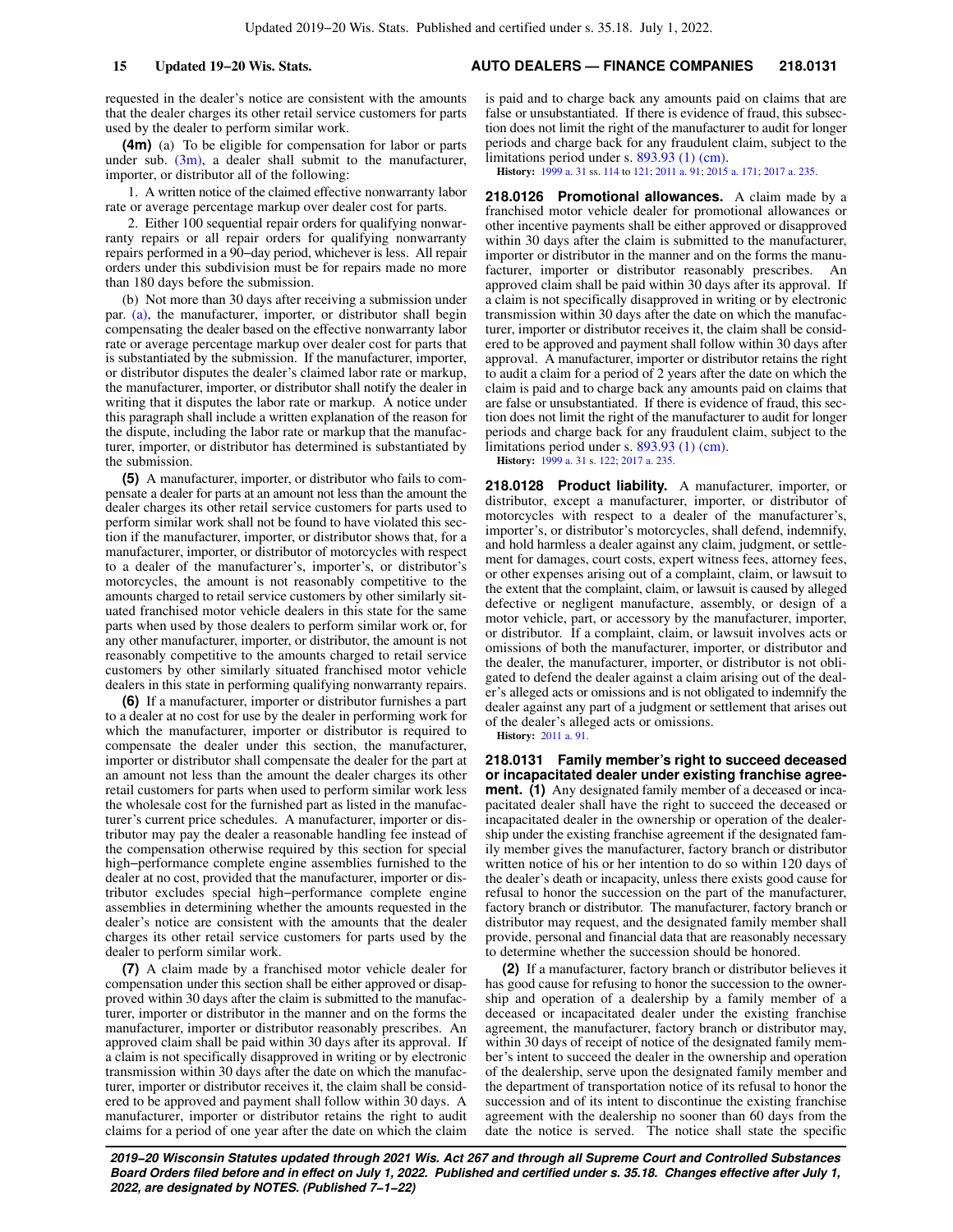## **218.0131 AUTO DEALERS — FINANCE COMPANIES Updated 19−20 Wis. Stats. 16**

grounds for the refusal to honor the succession and the discontinuance of the franchise agreement. If no notice of refusal and discontinuance is timely served upon the family member and department of transportation, or if the division of hearings and appeals rules in favor of the complainant in a hearing held under sub. [\(3\),](https://docs.legis.wisconsin.gov/document/statutes/218.0131(3)) the franchise agreement shall continue in effect subject to termination only in the manner prescribed in this subchapter.

**(3)** (a) Any designated family member who receives a notice of the manufacturer's, factory branch's or distributor's refusal to honor his or her succession to the ownership and operation of the dealership may, within the 60−day notice period, serve on the respondent and file in triplicate with the division of hearings and appeals a verified complaint for a hearing and determination by the division of hearings and appeals on whether good cause exists for the manufacturer's, factory branch's or distributor's refusal and discontinuance. The division of hearings and appeals shall forward a copy of the complaint to the department of transportation.

(b) The manufacturer, factory branch or distributor shall, at the hearing held under par. [\(a\),](https://docs.legis.wisconsin.gov/document/statutes/218.0131(3)(a)) have the burden of establishing good cause for its refusal by showing that the succession would be detrimental to the public interest or to the representation of the manufacturer, factory branch or distributor. The franchise agreement shall continue in effect until the final determination of the issues raised in the complaint.

(c) If the complainant prevails at the hearing held under par. [\(a\),](https://docs.legis.wisconsin.gov/document/statutes/218.0131(3)(a)) he or she shall have a cause of action against the defendant manufacturer, factory branch or distributor for reasonable expenses and attorney fees incurred in the matter. If the manufacturer, factory branch or distributor prevails, the division of hearings and appeals shall include in its order approving the termination of the franchise agreement such conditions as are reasonable and adequate to afford the complainant an opportunity to receive fair and reasonable compensation for the value of the dealership.

**(4)** Nothing in this section shall prevent a dealer, during the dealer's lifetime, from designating any person as his or her successor dealer by written instrument filed with the manufacturer, factory branch or distributor.

**History:** [1999 a. 31](https://docs.legis.wisconsin.gov/document/acts/1999/31) ss. [193](https://docs.legis.wisconsin.gov/document/acts/1999/31,%20s.%20193) to [197.](https://docs.legis.wisconsin.gov/document/acts/1999/31,%20s.%20197)

**218.0132 Termination provisions. (1)** (a) For purposes of s. [218.0116 \(1\) \(i\),](https://docs.legis.wisconsin.gov/document/statutes/218.0116(1)(i)) the termination, cancellation or discontinuation of a motor vehicle line make will be considered to be the cancellation or failure to renew the franchise of a motor vehicle dealer or distributor of that line make even if that line make is part of an agreement that includes other line makes.

(b) Notwithstanding par. [\(a\)](https://docs.legis.wisconsin.gov/document/statutes/218.0132(1)(a)), a manufacturer, importer or distributor may change, add or delete models, specifications, model names, numbers or identifying marks or similar characteristics of motor vehicles that it markets without effecting a cancellation or failure to renew a franchise.

**(2)** The cancellation or nonrenewal of a franchise shall not be a violation of s. [218.0116 \(1\) \(i\)](https://docs.legis.wisconsin.gov/document/statutes/218.0116(1)(i)) if all of the following requirements are met:

(a) The motor vehicle dealer or distributor is given notice at least 6 months before the effective date of the cancellation or nonrenewal.

(b) The manufacturer, importer or distributor contemporaneously cancels or fails to renew every franchise for the same line make granted to any dealer or distributor in the United States or, in the case of a franchise relating to a line make that is sold or distributed in less than 13 states of the United States, the manufacturer, importer or distributor contemporaneously cancels or fails to renew every franchise for the same line make granted to any dealer or distributor in this state.

(c) If the franchisee is a motor vehicle dealer, the dealer receives the termination benefits under s. [218.0133.](https://docs.legis.wisconsin.gov/document/statutes/218.0133)

(d) The manufacturer, importer or distributor does any of the following:

1. Offers or causes to be offered to the motor vehicle dealer or distributor a replacement franchise with reasonable terms and conditions.

2. Compensates the dealer or distributor for the actual pecuniary loss caused by the franchise cancellation or nonrenewal. In determining the actual pecuniary loss, the value of any continued service or parts business available to the dealer or distributor for the line make covered by the franchise shall be considered. If the dealer or distributor and the manufacturer, importer or distributor cannot agree on the amount of compensation to be paid under this subdivision, either may file a declaratory judgment action in a court of competent jurisdiction.

3. Establishes, in a proceeding brought by the dealer or distributor alleging that the cancellation or nonrenewal violates s. [218.0116 \(1\) \(i\)](https://docs.legis.wisconsin.gov/document/statutes/218.0116(1)(i)), that the continued distribution of the line make in the United States would cause it economic loss and that, after the effective date of the franchise cancellation or nonrenewal, neither the manufacturer, importer or distributor nor any owner, assignee or licensee of the trademarks or service marks used for the purpose of designating, making known or distinguishing the line make covered by the franchise will use the trademarks or service marks, either alone or in conjunction with other marks, in designating, making known or distinguishing any line make of motor vehicle sold or distributed in the United States.

4. If the franchise relates to a line make that is sold or distributed in less than 13 states of the United States, establishes, in a proceeding brought by the dealer or distributor alleging that the cancellation or nonrenewal violates s.  $218.0116$  (1) (i) all of the following:

a. That the continued distribution of the line make in this state would cause it economic loss.

b. That after the effective date of the franchise cancellation or nonrenewal, neither the manufacturer, importer or distributor nor any owner, assignee or licensee of the trademarks or service marks used for the purpose of designating, making known or distinguishing the line make covered by the franchise will use those trademarks or service marks, either alone or in conjunction with other marks, in designating, making known or distinguishing any line make of motor vehicle sold or distributed in this state, except that, if the line make covered by the franchise has been first distributed in this state less than 2 years before the effective date of the cancellation or nonrenewal, those trademarks and service marks may be used in this state after 6 years from the effective date of the cancellation or nonrenewal.

5. Establishes in a proceeding brought by the dealer or distributor alleging that the cancellation or nonrenewal violates s.  $218.0116$  (1) (i) all of the following:

a. That the continued distribution of the line make in this state is prohibited by law or by an order of a court or agency with jurisdiction to issue the order.

b. That the continued distribution of the line make in this state cannot be made to comply with the law or order through the reasonable efforts of the manufacturer, importer or distributor.

c. That after the effective date of the franchise cancellation or nonrenewal, neither the manufacturer, importer or distributor nor any owner, assignee or licensee of the trademarks or service marks used for the purpose of designating, making known or distinguishing the line make covered by the franchise will use those trademarks or service marks, either alone or in conjunction with other marks, in designating, making known or distinguishing any comparable line make of motor vehicle sold or distributed in this state. **History:** [1999 a. 31](https://docs.legis.wisconsin.gov/document/acts/1999/31) ss. [198](https://docs.legis.wisconsin.gov/document/acts/1999/31,%20s.%20198) to [209.](https://docs.legis.wisconsin.gov/document/acts/1999/31,%20s.%20209)

#### **218.0133 Termination benefits. (1)** In this section:

(a) "Dealership facilities" means that part of a motor vehicle dealer's place of business that is used to conduct business under an agreement between a grantor and the motor vehicle dealer.

(b) "Grantor" means a manufacturer on direct dealership, a distributor on indirect dealership or an importer on direct dealer-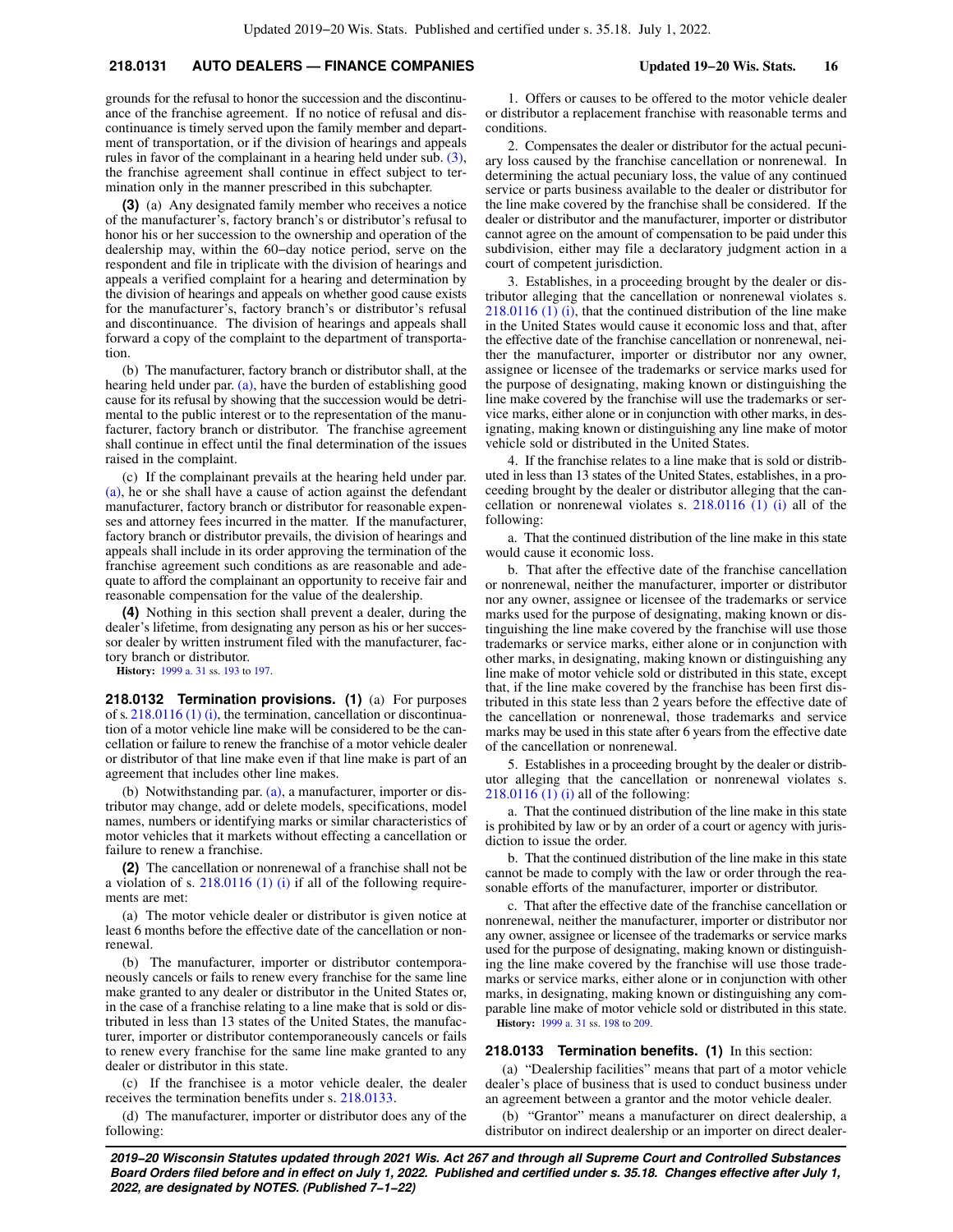#### ship that has entered into an agreement with a motor vehicle dealer.

(c) "Motorcycle grantor" means a manufacturer of motorcycles on direct dealership, a distributor of motorcycles on indirect dealership, or an importer of motorcycles on direct dealership, with respect to a dealer of the manufacturer's, importer's, or distributor's motorcycles, that has entered into an agreement with a motor vehicle dealer.

**(2)** (a) Except as provided in sub. [\(5\)](https://docs.legis.wisconsin.gov/document/statutes/218.0133(5)) and subject to sub. [\(3\),](https://docs.legis.wisconsin.gov/document/statutes/218.0133(3)) when a motorcycle grantor or a dealer of its motorcycles terminates, cancels, or does not renew an agreement, the motorcycle grantor shall pay the dealer all of the termination benefits under pars. [\(b\)](https://docs.legis.wisconsin.gov/document/statutes/218.0133(2)(b)) to  $(e)$ , and when a grantor that is not a motorcycle grantor or a dealer of its motor vehicles terminates, cancels, or does not renew a franchise, the grantor shall pay the motor vehicle dealer all of the termination benefits under pars. [\(b\)](https://docs.legis.wisconsin.gov/document/statutes/218.0133(2)(b)) to [\(e\).](https://docs.legis.wisconsin.gov/document/statutes/218.0133(2)(e)) When a grantor that is not a motorcycle grantor terminates, cancels, or does not renew a franchise, the grantor shall pay the motor vehicle dealer the termination benefits under par. [\(f\).](https://docs.legis.wisconsin.gov/document/statutes/218.0133(2)(f))

(b) 1. A grantor shall repurchase from the motor vehicle dealer any unsold new motor vehicle that meets all of the following criteria:

a. The motor vehicle has not been structurally modified by a motor vehicle dealer.

b. If the grantor is a motorcycle grantor, the motor vehicle has not been operated more than 300 miles for manufacturer's tests, predelivery tests, and motor vehicle dealer exchange in addition to operation required for motor vehicle delivery from the grantor. If the grantor is not a motorcycle grantor, the motor vehicle has not been operated more than 500 miles for manufacturer's tests, predelivery tests, and motor vehicle dealer exchange in addition to operation required for motor vehicle delivery from the grantor or another dealer of the same line make.

c. The motor vehicle was acquired as part of the motor vehicle dealer's original inventory or from the grantor or in the ordinary course of business from another motor vehicle dealer of the same line make who acquired the motor vehicle from the grantor.

2. A motorcycle grantor may not be required to repurchase a motor vehicle under this paragraph unless the date on the original dealer invoice is within 12 months of the date on which the motor vehicle dealer terminates, cancels, or does not renew an agreement or is within 18 months of the date on which the grantor terminates, cancels, or does not renew an agreement. A grantor that is not a motorcycle grantor may not be required to repurchase a motor vehicle under this paragraph unless the vehicle is of the current or one−year prior model year or the date on the original dealer invoice is within 12 months of the date on which the motor vehicle dealer terminates, cancels, or does not renew a franchise or is within 18 months of the date on which the grantor terminates, cancels, or does not renew a franchise.

3. The repurchase price for a new motor vehicle shall be the motor vehicle invoice price from the grantor, plus destination, delivery or distribution charges and sales taxes incurred by the motor vehicle dealer, less allowances paid or credited to the motor vehicle dealer by the grantor. A grantor may subtract from a new motor vehicle repurchase price an amount equal to the diminution in wholesale value caused by damages to a new motor vehicle before the motor vehicle dealer delivers the new motor vehicle to the grantor.

(c) 1. A grantor shall repurchase from the motor vehicle dealer any unused, undamaged and unsold parts and accessories and unopened appearance and maintenance materials and paints if those items meet all of the following criteria:

a. The items are in the motor vehicle dealer's inventory or subject to a noncancelable order to the grantor on the effective date of the termination, cancellation or nonrenewal and are in original packaging, or, if sheet metal or body panels, are in a comparable substitute for original packaging.

b. The items were acquired by the motor vehicle dealer from the grantor or from the motor vehicle dealer's predecessor motor vehicle dealer and the items are listed for sale in the grantor's price schedules in effect on the effective date of the termination, cancellation or nonrenewal, the items are part of the motor vehicle dealer's original inventory acquired from the grantor or the items were acquired by the motor vehicle dealer from the grantor within 4 years before the effective date of the termination, cancellation or nonrenewal.

2. A grantor may not be required to repurchase items that are not listed for sale in the grantor's price schedules in effect on the effective date of the termination, cancellation or nonrenewal if, within 2 years before the effective date of the termination, cancellation or nonrenewal, the grantor permitted a motor vehicle dealer to return obsolete parts and accessories, or a reasonable percentage of parts and accessories, for an amount that is equal to or greater than the price at which those items were listed for sale, less any allowances, at the time the return was permitted.

3. The repurchase price for parts, accessories, materials and paints repurchased under subd. [1.](https://docs.legis.wisconsin.gov/document/statutes/218.0133(2)(c)1.) shall be the price at which those items are listed for sale in the grantor's price schedules in effect on the effective date of the termination, cancellation or nonrenewal, or, if an item is not listed, the motor vehicle dealer's original invoice cost, plus destination, delivery or distribution charges, and sales taxes incurred by the motor vehicle dealer, less allowances paid or credited to the motor vehicle dealer by the grantor. If a motor vehicle dealer inventories, handles and packages repurchased items for delivery to the grantor, the grantor shall reimburse the motor vehicle dealer an additional amount equal to 2 percent of the repurchase price under this paragraph.

(d) 1. A grantor shall purchase from the motor vehicle dealer undamaged signs at a fair market price, if a sign bears a common name, trade name or trademark of the grantor, the grantor required that the motor vehicle dealer acquire the sign and the sign was acquired by the motor vehicle dealer from the grantor or from a source approved by the grantor. In addition, a grantor shall purchase from the motor vehicle dealer at a fair market price poles or other hardware used to erect a sign if the grantor required that the sign be free standing and not include a trademark or trade name other than that of the grantor. Fair market price is presumed to be equal to the motor vehicle dealer's original cost, reduced by one− tenth of the original cost for each year of ownership. The grantor or motor vehicle dealer may rebut the presumption.

2. If the dealer leases a sign from the grantor or an entity controlled by the grantor, the grantor, except a motorcycle grantor, shall terminate or arrange for the termination of the lease.

3. The grantor, except a motorcycle grantor, is responsible for the removal of a sign subject to subd. [1.](https://docs.legis.wisconsin.gov/document/statutes/218.0133(2)(d)1.) or [2.](https://docs.legis.wisconsin.gov/document/statutes/218.0133(2)(d)2.) from the dealership facility and shall bear the costs of the removal.

(e) The grantor shall purchase from the motor vehicle dealer special tools, equipment and furnishings at a fair market price, if the motor vehicle dealer acquired the tool, equipment or furnishing from the grantor or from a source approved by the grantor and the grantor required that the motor vehicle dealer acquire the tool, equipment or furnishing. Fair market price is presumed to be equal to the motor vehicle dealer's original cost, reduced by one− seventh of the original cost for each year of ownership. The grantor or motor vehicle dealer may rebut the presumption.

(f) The grantor, except a motorcycle grantor, shall reimburse the motor vehicle dealer for the amount of any obligations that extend beyond the effective date of the termination, cancellation, or nonrenewal under contracts for computer hardware, software, maintenance, or other related service entered into by the dealer and required by the grantor for 18 months or the remaining term of the contracts, whichever is less, unless the computer hardware, software, maintenance, or other related service was used to support the operations of a franchise other than the franchise that was terminated, cancelled, or not renewed.

**2019−20 Wisconsin Statutes updated through 2021 Wis. Act 267 and through all Supreme Court and Controlled Substances Board Orders filed before and in effect on July 1, 2022. Published and certified under s. 35.18. Changes effective after July 1, 2022, are designated by NOTES. (Published 7−1−22)**

## **17 Updated 19−20 Wis. Stats. AUTO DEALERS — FINANCE COMPANIES 218.0133**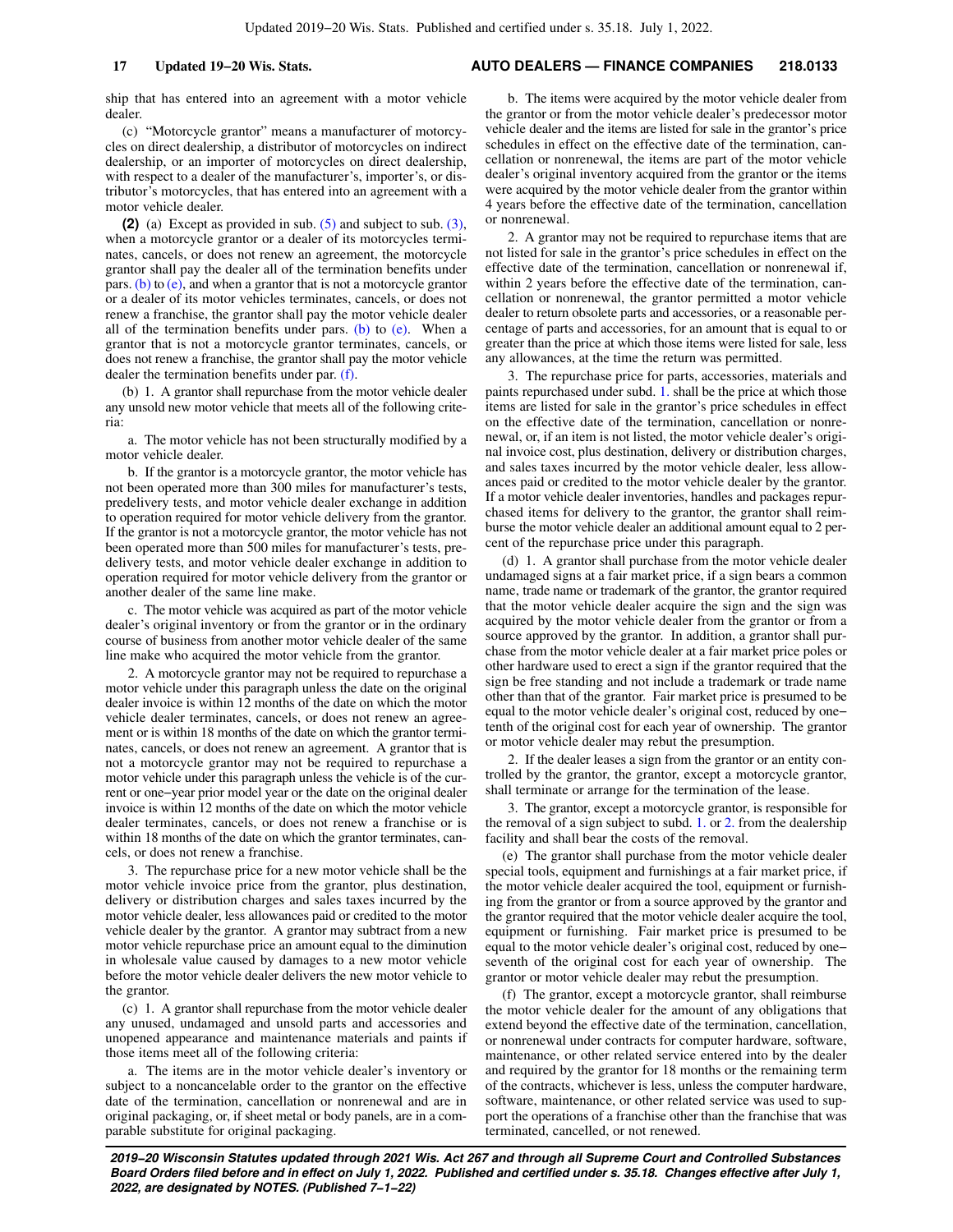## **218.0133 AUTO DEALERS — FINANCE COMPANIES Updated 19−20 Wis. Stats. 18**

**(3)** (a) The grantor shall provide a list of the motor vehicles, parts, accessories, materials and paints, signs, tools, equipment and furnishings that the motor vehicle dealer is authorized to return to the grantor within 30 days after the grantor receives a written inventory of the property that the motor vehicle dealer intends to return or within 30 days after the effective date of the termination, cancellation or nonrenewal, whichever is later. Within 60 days after the property is actually returned by the motor vehicle dealer to the grantor, f.o.b. dealership facilities, the grantor shall pay the motor vehicle dealer the reimbursement amount under sub. [\(2\) \(b\)](https://docs.legis.wisconsin.gov/document/statutes/218.0133(2)(b)) to [\(e\)](https://docs.legis.wisconsin.gov/document/statutes/218.0133(2)(e)), except that the grantor may apply the reimbursement amount first to pay any amount owed by the motor vehicle dealer to the grantor.

(b) If a repurchase price under sub. [\(2\)](https://docs.legis.wisconsin.gov/document/statutes/218.0133(2)) depends on a purchase date or original cost or includes an associated cost, the motor vehicle dealer shall have the burden of proving by documentary evidence the purchase date, original cost or associated cost.

**(4)** (a) Except as provided in sub. [\(5\)](https://docs.legis.wisconsin.gov/document/statutes/218.0133(5)) and subject to pars. [\(d\)](https://docs.legis.wisconsin.gov/document/statutes/218.0133(4)(d)) and [\(f\)](https://docs.legis.wisconsin.gov/document/statutes/218.0133(4)(f)), when a grantor except a motorcycle grantor terminates, cancels, or does not renew a franchise a grantor shall, upon request, pay a motor vehicle dealer the termination benefits under par. [\(b\)](https://docs.legis.wisconsin.gov/document/statutes/218.0133(4)(b)) or [\(c\)](https://docs.legis.wisconsin.gov/document/statutes/218.0133(4)(c)) and under par. [\(e\),](https://docs.legis.wisconsin.gov/document/statutes/218.0133(4)(e)) and when a motorcycle grantor terminates, cancels, or does not renew an agreement, a motorcycle grantor shall, upon request, pay a dealer the termination benefits under par.  $(b)$  or  $(c)$ . If a motor vehicle dealer receives benefits under par. [\(b\)](https://docs.legis.wisconsin.gov/document/statutes/218.0133(4)(b)) or [\(c\)](https://docs.legis.wisconsin.gov/document/statutes/218.0133(4)(c)) and par. [\(f\)](https://docs.legis.wisconsin.gov/document/statutes/218.0133(4)(f)) does not apply, the grantor shall be entitled to the possession and use of the dealership facilities for the period that the termination benefits payment covers.

(b) If a motor vehicle dealer leases its dealership facilities, a grantor shall, upon request, pay the motor vehicle dealer an amount equal to the dealership facilities' rent for one year or for the unexpired term of the lease, whichever is less.

(c) If a motor vehicle dealer owns its dealership facilities, a grantor shall, upon request, pay the motor vehicle dealer an amount equal to the reasonable rental value of the dealership facilities for one year or until the dealership facilities are sold or leased, whichever is less.

(d) Paragraphs  $(b)$  and  $(c)$  apply only to dealership facilities that are used in performing sales and service obligations under an agreement before the motor vehicle dealer receives notice of the termination, cancellation or nonrenewal of the agreement.

(e) If a dealer completed construction or renovation of its dealership facilities not more than 24 months before receiving the notice of the franchise termination, cancellation, or nonrenewal and the construction or renovation was required by the grantor, the grantor except a motorcycle grantor shall pay the dealer an amount equal to the dealer's actual cost for the construction or renovation, less any allowances or credits provided to the dealer by the grantor for the construction or renovation and less any tax savings accruing to the dealer's benefit prior to the notice of the franchise termination, cancellation, or nonrenewal from depreciation write−offs related to the construction or renovation.

(f) If the termination, cancellation, or nonrenewal relates to fewer than all of the franchises operated by a dealer at a single location, the amount of the termination benefit under this subsection shall be based on the percentage of total square footage attributed to the franchise being terminated, cancelled, or not renewed at the effective date of the termination, cancellation, or nonrenewal. This paragraph does not apply to a motorcycle grantor.

**(5)** (a) Subsections [\(2\)](https://docs.legis.wisconsin.gov/document/statutes/218.0133(2)) and [\(4\)](https://docs.legis.wisconsin.gov/document/statutes/218.0133(4)) do not apply to any of the following:

1. A motor vehicle dealer if a court, a licensor or the division of hearings and appeals determines that the motor vehicle dealer engaged in fraud or theft against the grantor in connection with the operation or management of its dealership under an agreement.

2. A motor vehicle dealer who terminates or cancels an agreement with a motorcycle grantor without giving the grantor 60 days' notice or the notice required under the agreement, whichever is less or who terminates or cancels a franchise with a grantor that is not a motorcycle grantor without giving the grantor 60 days' notice or the notice required under the agreement, whichever is less.

3. A motor vehicle dealer who does not give the grantor a written request for termination benefits that specifies the benefits sought within 60 days after the effective date of the termination, cancellation or nonrenewal.

4. A motor vehicle dealer who sells its dealership assets to a 3rd party who becomes a successor motor vehicle dealer under an agreement with the grantor.

4d. A motor vehicle dealer who has any license that is required to operate its dealership revoked. This subdivision does not apply to a motorcycle grantor or a dealer of its motorcycles with respect to the motorcycle grantor.

4h. A termination, cancellation or nonrenewal based on the motor vehicle dealer's failure to conduct its customary sales and service operations during its customary business hours for 7 consecutive business days unless the failure is caused by an act of God, work stoppage or delays due to strikes or labor disputes, an order of the department of transportation or the division of hearings and appeals, or other circumstances beyond the dealer's control. This subdivision does not apply to a motorcycle grantor or a dealer of its motorcycles with respect to the motorcycle grantor.

4p. A termination, cancellation, or nonrenewal based on the conviction of a motor vehicle dealer of a crime involving theft, dishonesty, or false statement, or any other crime punishable by imprisonment for greater than one year. This subdivision does not apply to a motorcycle grantor or a dealer of its motorcycles with respect to the motorcycle grantor.

4t. A termination, cancellation, or nonrenewal based on the motor vehicle dealer being subject to a bankruptcy or receivership filing unless the petition is dismissed not more than 30 days after the filing date. This subdivision does not apply to a motorcycle grantor or a dealer of its motorcycles with respect to the motorcycle grantor.

5. A motor vehicle dealer who terminates, cancels or fails to renew an agreement to sell motor homes, as defined in s. [340.01](https://docs.legis.wisconsin.gov/document/statutes/340.01(33m)) [\(33m\)](https://docs.legis.wisconsin.gov/document/statutes/340.01(33m)), unless a court, a licensor or the division of hearings and appeals determines that the grantor has not acted in good faith or has materially violated the agreement or a provision of ss. [218.0101](https://docs.legis.wisconsin.gov/document/statutes/218.0101) to [218.0163](https://docs.legis.wisconsin.gov/document/statutes/218.0163) and determines that the motor vehicle dealer has not acted in bad faith or has not violated the agreement or a provision of ss. [218.0101](https://docs.legis.wisconsin.gov/document/statutes/218.0101) to [218.0163.](https://docs.legis.wisconsin.gov/document/statutes/218.0163)

6. An agreement under which a motor vehicle dealer sells a camping trailer, as defined in s. [340.01 \(6m\),](https://docs.legis.wisconsin.gov/document/statutes/340.01(6m)) or a trailer, as defined in s. [340.01 \(71\),](https://docs.legis.wisconsin.gov/document/statutes/340.01(71)) but only to the extent that the agreement covers camping trailers or trailers.

(b) Subsection [\(2\)](https://docs.legis.wisconsin.gov/document/statutes/218.0133(2)) does not apply to a motor vehicle dealer who is unable to convey clear title to property under sub.  $(2)$  (b) to  $(e)$ on the date on which the grantor takes delivery of the property.

(c) Subsection [\(2\)](https://docs.legis.wisconsin.gov/document/statutes/218.0133(2)) does not apply to property under sub. [\(2\) \(b\)](https://docs.legis.wisconsin.gov/document/statutes/218.0133(2)(b)) to [\(e\)](https://docs.legis.wisconsin.gov/document/statutes/218.0133(2)(e)) that is acquired by a motor vehicle dealer from another motor vehicle dealer if the property is acquired after the motor vehicle dealer receives or gives notice of termination, cancellation or nonrenewal or if the property was acquired other than in the ordinary course of the motor vehicle dealer's business.

(d) Subsection [\(4\)](https://docs.legis.wisconsin.gov/document/statutes/218.0133(4)) does not apply if a motorcycle grantor terminates, cancels, or fails to renew an agreement in compliance with s. [218.0116 \(1\) \(i\),](https://docs.legis.wisconsin.gov/document/statutes/218.0116(1)(i)) unless the primary ground for termination, cancellation, or nonrenewal is inadequate sales performance by the motor vehicle dealer or if a grantor that is not a motorcycle grantor terminates, cancels, or fails to renew a franchise in compliance with s. [218.0116 \(1\) \(i\),](https://docs.legis.wisconsin.gov/document/statutes/218.0116(1)(i)) unless the primary ground for termination, cancellation, or nonrenewal is inadequate sales performance by the motor vehicle dealer or termination, cancellation, or discontinuation of a motor vehicle line make.

**(6)** (a) This section does not restrict the right of a motor vehicle dealer to pursue any other remedy available against a grantor who terminates, cancels or does not renew an agreement.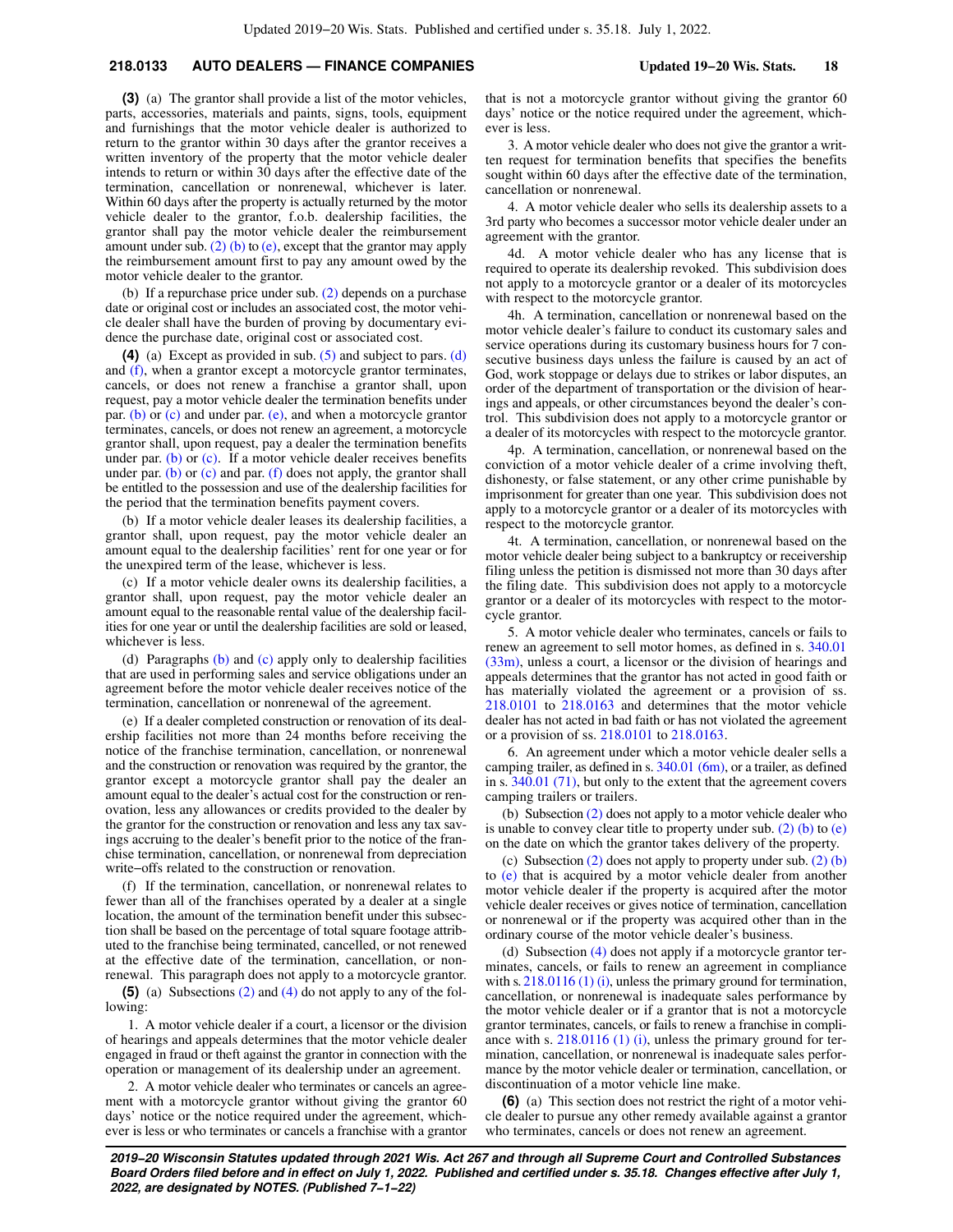(b) A motorcycle grantor may not make the termination benefits payments under sub.  $(2)$  or  $(4)$  contingent on the motor vehicle dealer releasing or waiving any rights, claims, or remedies and a grantor that is not a motorcycle grantor may not make the termination benefits payments under sub.  $(2)$ ,  $(4)$ , or  $(7)$  contingent on the motor vehicle dealer releasing or waiving any rights, claims, or remedies.

**(7)** If a grantor except a motorcycle grantor cancels or fails to renew a franchise under s. [218.0132 \(2\),](https://docs.legis.wisconsin.gov/document/statutes/218.0132(2)) in addition to the termination benefits provided in subs. [\(2\)](https://docs.legis.wisconsin.gov/document/statutes/218.0133(2)) and [\(4\),](https://docs.legis.wisconsin.gov/document/statutes/218.0133(4)) the grantor shall compensate the dealer in an amount not less than the fair market value of the franchise terminated or not renewed on the date immediately preceding the date the manufacturer, importer, or distributor publicly announced the termination, cancellation, or discontinuation of the line make that resulted in the franchise cancellation or nonrenewal. The manufacturer, importer, or distributor shall provide the compensation under this subsection not more than 90 days after the effective date of the cancellation or nonrenewal.

**History:** [1999 a. 31](https://docs.legis.wisconsin.gov/document/acts/1999/31) ss. [210](https://docs.legis.wisconsin.gov/document/acts/1999/31,%20s.%20210) to [234;](https://docs.legis.wisconsin.gov/document/acts/1999/31,%20s.%20234) [2011 a. 91](https://docs.legis.wisconsin.gov/document/acts/2011/91).

**218.0134 Dealership changes. (1)** In this section, "affected grantor" means a manufacturer on direct dealerships, a distributor on indirect dealerships or an importer on direct dealerships that has entered into an agreement with a motor vehicle dealer and that is directly affected by an action proposed to be undertaken by the dealer under this section.

**(2)** (a) If a motor vehicle dealer's agreement with an affected grantor requires the grantor's prior approval of an action proposed to be undertaken by the dealer under this section, a dealer may not voluntarily change its ownership or executive management, transfer its dealership assets to another person, add another franchise at the same location as its existing franchise or relocate a franchise without giving prior written notice of the proposed action to the affected grantor and to the department of transportation. Within 20 days after receiving the notice, the affected grantor may serve the dealer with a written list of the information not already known or in the possession of the grantor that is reasonably necessary in order for the grantor to determine whether the proposed action should be approved. The grantor shall, in good faith, confirm in writing to the dealer the date on which it has received from the dealer or from other sources all the information specified on the list.

(b) An affected grantor who does not approve of the proposed action shall, within 30 days after receiving the dealer's written notice of the proposed action or within 30 days after receiving all the information specified in a written list served on the dealer under par.  $(a)$ , whichever is later, file with the department of transportation and serve upon the dealer a written statement of the reasons for its disapproval. The publication of the reasons given for the disapproval or any explanation of those reasons by the manufacturer, distributor or importer shall not subject the manufacturer, distributor or importer to any civil liability unless the reasons given or explanations made are malicious and published with the sole intent to cause harm to the dealer or a transferee of the dealer. Failure to file and serve a statement within the applicable period shall, notwithstanding the terms of any agreement, constitute approval of the proposed action by the grantor. If an affected grantor files a written statement within the applicable period, the dealer may not voluntarily undertake the proposed action unless it receives an order permitting it to do so from the division of hearings and appeals under sub. [\(3\) \(b\)](https://docs.legis.wisconsin.gov/document/statutes/218.0134(3)(b)).

(c) A dealer who is served with a written statement by an affected grantor under par. [\(b\)](https://docs.legis.wisconsin.gov/document/statutes/218.0134(2)(b)) may file with the department of transportation and the division of hearings and appeals and serve upon the affected grantor a complaint for the determination of whether there is good cause for not permitting the proposed action to be undertaken. The burden of proof for showing there is good cause for not permitting the proposed action shall be on the affected grantor. The division of hearings and appeals shall promptly schedule a hearing and decide the matter. The proposed

#### **19 Updated 19−20 Wis. Stats. AUTO DEALERS — FINANCE COMPANIES 218.0136**

action may not be undertaken pending the determination of the matter.

**(3)** (am) The division of hearings and appeals may determine there is good cause for not permitting a proposed action to be undertaken only if the prospective benefits to the affected grantor, the dealer, the public, and other dealers if the proposed action is not undertaken outweigh the prospective harms to the dealer, the affected grantor, the public, and other dealers if the proposed action is not undertaken.

(b) The decision of the division of hearings and appeals shall be in writing and shall contain findings of fact and a determination of whether there is good cause for not permitting the proposed action to be undertaken. The decision shall include an order that the dealer be allowed or is not allowed to undertake the proposed action, as the case may be. The order may require fulfillment of appropriate conditions before and after the proposed action is undertaken.

**(4)** This section does not apply to:

(b) A proposed action that would require an affected grantor to give notice under s.  $218.0116(7)(a)$ , except that the dealer must have the affected grantor's written approval before undertaking any such proposed action.

(c) The exercise by an affected grantor under an agreement of the right of first refusal to acquire the dealer's assets in the event of a proposed change of ownership or transfer of dealership assets, if all of the following requirements are met:

1. The exercise of the right of first refusal will result in the dealer and the dealer's owners receiving the same or greater consideration as they have contracted to receive in connection with the proposed change of ownership or transfer of dealership assets.

2. The proposed change of ownership or transfer of dealership assets does not involve the transfer of assets or the transfer or issuance of stock by the dealer or one or more dealer owners to one or more immediate family members of one or more dealer owners or to a qualifying member of the dealer's management or to a partnership, limited liability company or corporation controlled by those persons. In this subdivision:

a. "Immediate family member" means the spouse, child, grandchild, spouse of a child or grandchild, brother, sister or parent of the dealer owner.

b. "Qualifying member of the dealer's management" means an individual who has been employed by the dealer for at least 2 years and who otherwise qualifies as a dealer operator.

3. The affected grantor agrees to pay the reasonable expenses, including reasonable attorney fees that do not exceed the usual, customary and reasonable fees charged for similar work done for other clients, incurred by the proposed new owner or transferee before the grantor's exercise of its right of first refusal in negotiating and implementing the contract for the proposed change of ownership or transfer of dealership assets. Notwithstanding this subdivision, no payment of expenses and attorney fees shall be required if the dealer has not submitted or caused to be submitted an accounting of those expenses within 7 days after the dealer's receipt of the affected grantor's written request for an accounting.

(d) An action, if a proposed new owner or transferee does not agree to comply with the agreement between the affected grantor and dealer or with a new agreement containing substantially the same terms.

**History:** [1999 a. 31](https://docs.legis.wisconsin.gov/document/acts/1999/31) ss. [235](https://docs.legis.wisconsin.gov/document/acts/1999/31,%20s.%20235) to [246;](https://docs.legis.wisconsin.gov/document/acts/1999/31,%20s.%20246) [2001 a. 31;](https://docs.legis.wisconsin.gov/document/acts/2001/31) [2005 a. 256;](https://docs.legis.wisconsin.gov/document/acts/2005/256) [2007 a. 32.](https://docs.legis.wisconsin.gov/document/acts/2007/32)

The application of s. 218.01 (3x) [now s. 218.0134] to a contract executed prior to the enactment of sub. (3x) did not violate the contracts clause of the U.S. constitution. Chrysler Corp. v. Kolosso Auto Sales, Inc. [148 F.3d 892](https://docs.legis.wisconsin.gov/document/courts/148%20F.3d%20892) (1998).

Section 218.01 (3x) [now s. 218.0134] provides an exclusive remedy for evaluat-<br>ing a manufacturer's proposal regarding additions or changes of franchises. The<br>immunity provided by this section is intended to protect again the administrative procedures provided and instead proceeding directly to court. Ray Hutson Chevrolet, Inc. v. General Motors Corp. [235 F.3d 348](https://docs.legis.wisconsin.gov/document/courts/235%20F.3d%20348) (2000).

**218.0136 Mediation of disputes between licensees. (1)** A licensee may not file a complaint or petition with the division of hearings and appeals or bring an action under [s. 21](https://docs.legis.wisconsin.gov/document/statutes/218.0163(1))8.0163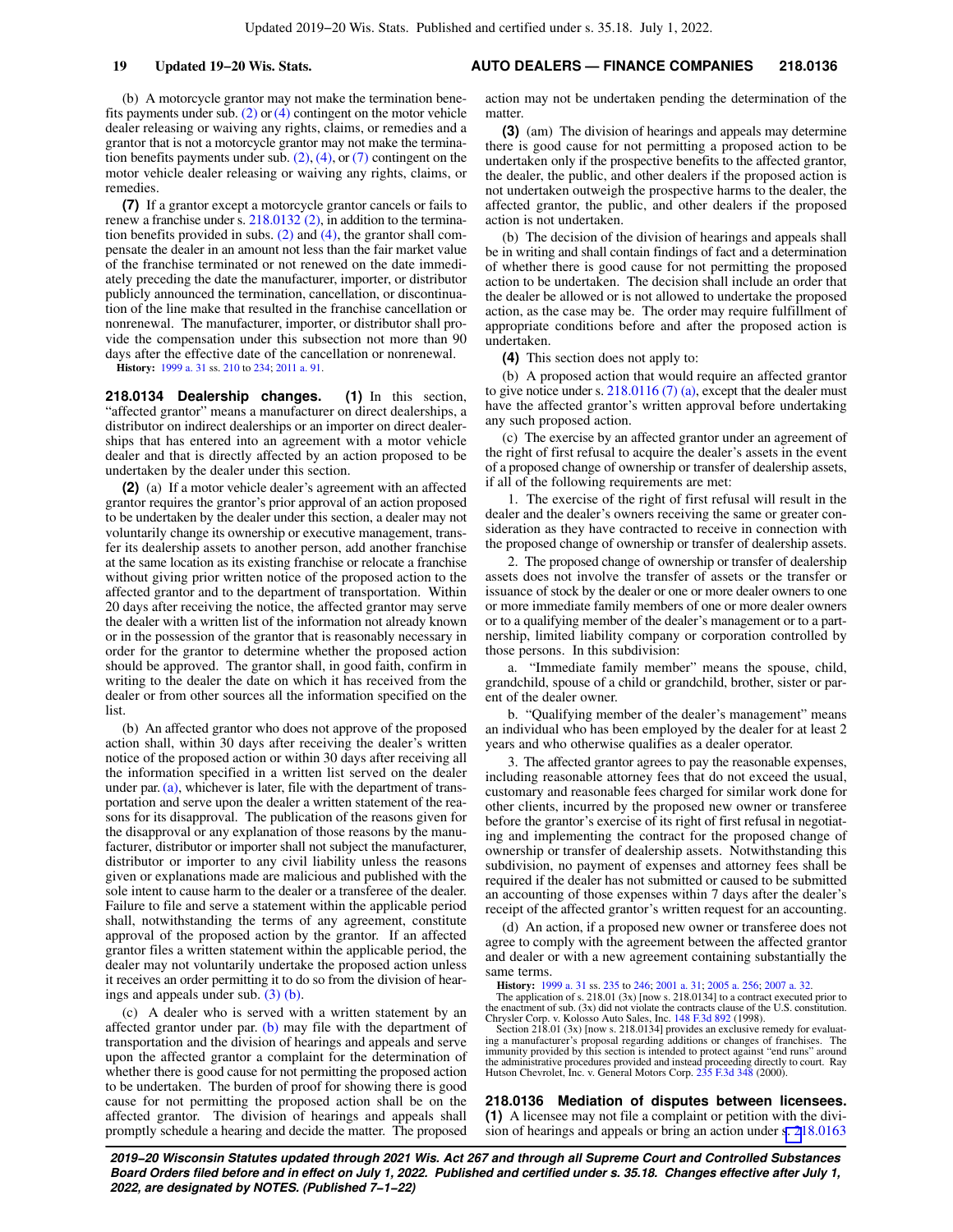## **218.0136 AUTO DEALERS — FINANCE COMPANIES Updated 19−20 Wis. Stats. 20**

[\(1\)](https://docs.legis.wisconsin.gov/document/statutes/218.0163(1)), based on an alleged violation of ss. [218.0101](https://docs.legis.wisconsin.gov/document/statutes/218.0101) to [218.0163](https://docs.legis.wisconsin.gov/document/statutes/218.0163) by any other licensee or under s. [218.0116 \(7\)](https://docs.legis.wisconsin.gov/document/statutes/218.0116(7)) or [\(8\)](https://docs.legis.wisconsin.gov/document/statutes/218.0116(8)), [218.0131](https://docs.legis.wisconsin.gov/document/statutes/218.0131) or [218.0134,](https://docs.legis.wisconsin.gov/document/statutes/218.0134) unless the licensee serves a demand for mediation upon the other licensee before or contemporaneous with the filing of the complaint or petition or the bringing of the action. A demand for mediation shall be in writing and served upon the other licensee by certified mail at an address designated for that licensee in the licensor's records. The demand for mediation shall contain a brief statement of the dispute and the relief sought by the licensee filing the demand.

**(2)** Within 20 days after the date a demand for mediation is served, the parties shall mutually select an independent mediator and meet with that mediator for the purpose of attempting to resolve the dispute. The meeting place shall be within this state in a location selected by the mediator. The mediator may extend the date of the meeting for good cause shown by either licensee or upon the stipulation of both licensees.

**(3)** The service of a demand for mediation under sub. [\(1\)](https://docs.legis.wisconsin.gov/document/statutes/218.0136(1)) shall stay the time for the filing of any complaint or petition with the division of hearings and appeals or for bringing an action under s. [218.0163 \(1\),](https://docs.legis.wisconsin.gov/document/statutes/218.0163(1)) based on an alleged violation of ss. [218.0101](https://docs.legis.wisconsin.gov/document/statutes/218.0101) to [218.0163](https://docs.legis.wisconsin.gov/document/statutes/218.0163) by the other licensee or under s. [218.0116 \(7\)](https://docs.legis.wisconsin.gov/document/statutes/218.0116(7)) or [\(8\),](https://docs.legis.wisconsin.gov/document/statutes/218.0116(8)) [218.0131](https://docs.legis.wisconsin.gov/document/statutes/218.0131) or [218.0134](https://docs.legis.wisconsin.gov/document/statutes/218.0134), until the representatives of both licensees have met with a mutually selected mediator for the purpose of attempting to resolve the dispute. If a complaint or petition is filed before the meeting, the division of hearings and appeals or the court shall enter an order suspending the proceeding or action until the meeting has occurred and may, upon the written stipulation of all parties to the proceeding or action that they wish to continue to mediate under this section, enter an order suspending the proceeding or action for as long a period as the division of hearings and appeals or court considers to be appropriate. A suspension order issued under this subsection may be revoked upon motion of any party or upon motion of the division of hearings and appeals or the court.

**(4)** The licensor shall encourage licensees under this section to establish, maintain and administer a panel of mediators who have the character, ability and training to serve as mediators and who have knowledge of the motor vehicle industry.

**History:** [1999 a. 31](https://docs.legis.wisconsin.gov/document/acts/1999/31) ss. [274](https://docs.legis.wisconsin.gov/document/acts/1999/31,%20s.%20274) to [278.](https://docs.legis.wisconsin.gov/document/acts/1999/31,%20s.%20278)

**218.0137 Arbitration of disputes between licensees.** A manufacturer, importer or distributor and a dealer may agree to submit a dispute arising under a franchise agreement or under ss. [218.0101](https://docs.legis.wisconsin.gov/document/statutes/218.0101) to [218.0163](https://docs.legis.wisconsin.gov/document/statutes/218.0163) to binding arbitration. Unless agreed other-wise in an agreement that complies with ss. [218.0114 \(9\) \(b\)](https://docs.legis.wisconsin.gov/document/statutes/218.0114(9)(b)) and [218.0116 \(1\) \(qm\) 4.](https://docs.legis.wisconsin.gov/document/statutes/218.0116(1)(qm)4.), any arbitration proceeding shall be voluntary, initiated by serving a written demand for arbitration on the other party, and shall be conducted under the provisions of the state of Wisconsin arbitration plan administered by representatives of the licensees.

**History:** [1999 a. 31](https://docs.legis.wisconsin.gov/document/acts/1999/31) s. [279](https://docs.legis.wisconsin.gov/document/acts/1999/31,%20s.%20279).

**218.0138 Immunity and presumption of good faith.** A mediator or arbitrator is immune from civil liability for any good faith act or omission within the scope of the mediator's or arbitrator's performance of his or her powers and duties under s. [218.0136](https://docs.legis.wisconsin.gov/document/statutes/218.0136) or the arbitration plan referred to in s. [218.0137](https://docs.legis.wisconsin.gov/document/statutes/218.0137). Every act or omission of a mediator or arbitrator is presumed to be a good faith act or omission. This presumption may be overcome only by clear and convincing evidence.

**History:** [1999 a. 31](https://docs.legis.wisconsin.gov/document/acts/1999/31) s. [280](https://docs.legis.wisconsin.gov/document/acts/1999/31,%20s.%20280).

**218.0141 Contract provisions.** No contract for the sale of a motor vehicle shall contain a clause which, upon nonacceptance of the vehicle by the buyer, would subject the buyer to a penalty greater than 5 percent of the cash price of the vehicle.

**History:** [1999 a. 31](https://docs.legis.wisconsin.gov/document/acts/1999/31) ss. [254](https://docs.legis.wisconsin.gov/document/acts/1999/31,%20s.%20254) to [255.](https://docs.legis.wisconsin.gov/document/acts/1999/31,%20s.%20255)

**Cross−reference:** See also ch. [Trans 139](https://docs.legis.wisconsin.gov/document/administrativecode/ch.%20Trans%20139), Wis. adm. code.

**218.0142 Installment sales. (1)** Every retail installment sale shall be evidenced by an instrument in writing, which shall contain all the agreements of the parties and shall be signed by the buyer.

**(2)** (a) Prior to or concurrent with any installment sale, the seller shall deliver to the buyer a written statement clearly describing all of the following:

1. The motor vehicle sold to the buyer.

2. The cash sale price.

3. The cash paid down by the buyer.

4. The amount credited the buyer for any trade−in.

5. A description of the trade−in.

5m. The cost to the retail buyer of any insurance.

6. The amount financed, which may include the cost of insurance and sales and use taxes.

7. The amount of the finance charge.

8. The amount of any other charge specifying its purpose.

9. The total of payments due from the buyer.

10. The terms of payment of the total of payments due from the buyer.

11. The amount and date of each payment necessary to pay the total finally.

12. A summary of any insurance coverage to be effected.

(b) The division of banking may determine the form of the statement required under par. [\(a\).](https://docs.legis.wisconsin.gov/document/statutes/218.0142(2)(a))

(c) If a written order is taken from a prospective purchaser in connection with any installment sale, the written statement described in par. [\(a\)](https://docs.legis.wisconsin.gov/document/statutes/218.0142(2)(a)) shall be given to the purchaser prior to or concurrent with the signing of the order by the purchaser.

**(3)** A retail installment sale made after October 31, 1984, is not subject to any maximum finance charge limit.

**(4)** An exact copy of the installment sale contract and any note or notes given in connection with the contract shall be furnished by the seller to the buyer at the time the buyer signs the contract. The buyer's copy of the contract shall contain the signature of the seller identical with the signature on the original contract. No contract shall be signed in blank except that a detailed description of the motor vehicle including the serial number or other identifying marks of the vehicle sold which are not available at the time of execution of the contract may be filled in before final delivery of the motor vehicle.

**(5)** A violation of sub. [\(1\)](https://docs.legis.wisconsin.gov/document/statutes/218.0142(1)), [\(2\)](https://docs.legis.wisconsin.gov/document/statutes/218.0142(2)) or [\(3\)](https://docs.legis.wisconsin.gov/document/statutes/218.0142(3)) bars recovery of any finance charge by the seller, or an assignee of the seller who, at the time of the assignment, had knowledge of the violation, in any suit upon a sales contract arising from the sale where the violation occurred.

**(6)** (a) Prior to 30 days after acquisition of any retail installment contract from a retail seller, every finance company shall do all of the following:

1. Mail or deliver to the retail buyer a written notice that the finance company has acquired the retail installment contract from the retail seller.

2. Mail or cause to be mailed with the notice described in subd. [1.](https://docs.legis.wisconsin.gov/document/statutes/218.0142(6)(a)1.) a statement of the particulars of the retail installment contract price required under sub. [\(2\)](https://docs.legis.wisconsin.gov/document/statutes/218.0142(2)) to be stated by the retail seller, in accordance with the finance company's records respecting the particulars of the retail installment contract, including the amount of the finance charge.

(b) Every finance company, if insurance is provided by the finance company, shall also within 30 days after acquisition of the retail installment contract send or cause to be sent to the retail buyer a policy of insurance clearly setting forth the exact nature of the insurance coverage and the amount of the premiums, each stated separately, which shall be filed with the commissioner of insurance in accordance with ch. [625](https://docs.legis.wisconsin.gov/document/statutes/ch.%20625). The cancellation and rewriting of any policy provided by the finance company shall comply with the requirements of s. [631.69](https://docs.legis.wisconsin.gov/document/statutes/631.69).

**(7)** In the event that the dealer shall finance the installment sale contract, the division of banking may permit the dealer to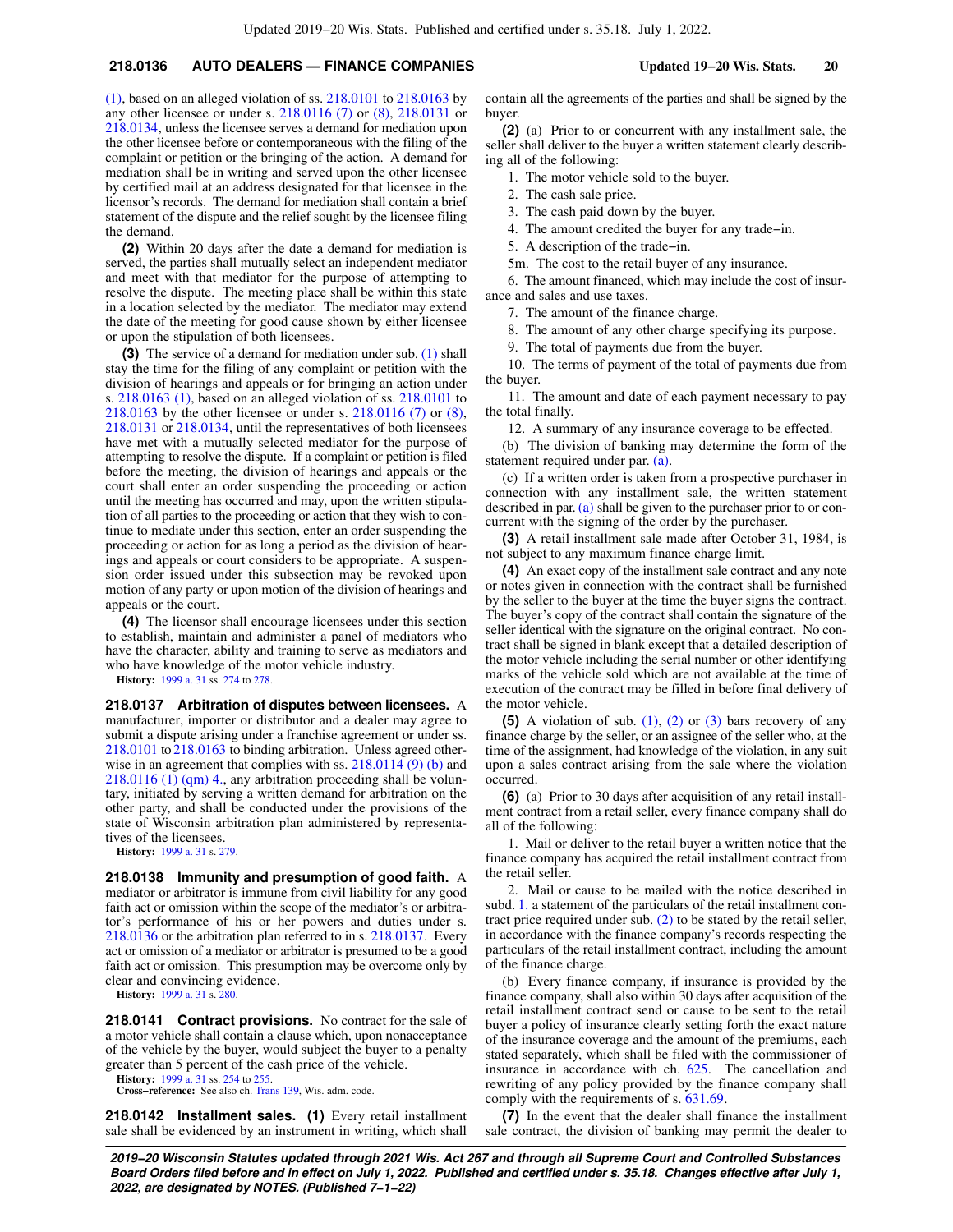## **21 Updated 19−20 Wis. Stats. AUTO DEALERS — FINANCE COMPANIES 218.0145**

combine the information required by subs.  $(2)$  and  $(6)$  in one statement under rules that the division of banking may from time to time promulgate.

**(8)** Any retail buyer of a motor vehicle under a retail installment contract who is a resident of this state at the time of purchase shall have a valid defense in any action or proceeding at law to enforce the contract by any finance company that is not licensed and which has purchased or otherwise acquired the contract if the finance company has willfully failed or refused to comply with sub. [\(6\)](https://docs.legis.wisconsin.gov/document/statutes/218.0142(6)).

**(9)** Any retail buyer of a motor vehicle under a retail installment contract made in this state who is a resident of this state at the time of purchase shall have a valid defense against the recovery of the principal, finance charge and other fees included in the contract in any action or proceeding at law to enforce the contract by any person who has purchased or otherwise acquired the contract if all of the following are true:

(a) The person who acquired the contract has failed or refused prior to the purchase or acquisition to be licensed as a sales finance company under ss. [218.0101](https://docs.legis.wisconsin.gov/document/statutes/218.0101) to [218.0163](https://docs.legis.wisconsin.gov/document/statutes/218.0163).

(b) The person who acquired the contract is actually engaged in business, in whole or in part as a sales finance company.

**(10)** All transactions that constitute consumer transactions, as defined under s. [421.301 \(13\),](https://docs.legis.wisconsin.gov/document/statutes/421.301(13)) are subject to chs. [421](https://docs.legis.wisconsin.gov/document/statutes/ch.%20421) to [427](https://docs.legis.wisconsin.gov/document/statutes/ch.%20427), in addition to ss. [218.0101](https://docs.legis.wisconsin.gov/document/statutes/218.0101) to [218.0163](https://docs.legis.wisconsin.gov/document/statutes/218.0163).

**(11)** This section does not apply to a retail installment sale of a motor vehicle made on or after November 1, 1981, if the motor vehicle is to be used primarily for business or commercial purposes and not for the buyer's personal, family or household use. **History:** [1999 a. 31](https://docs.legis.wisconsin.gov/document/acts/1999/31) ss. [256](https://docs.legis.wisconsin.gov/document/acts/1999/31,%20s.%20256) to [267;](https://docs.legis.wisconsin.gov/document/acts/1999/31,%20s.%20267) [2013 a. 165](https://docs.legis.wisconsin.gov/document/acts/2013/165).

An installment sale contract signed in blank is void. Vic Hansen & Sons, Inc. v. Crowley, [57 Wis. 2d 106](https://docs.legis.wisconsin.gov/document/courts/57%20Wis.%202d%20106), [203 N.W.2d 728](https://docs.legis.wisconsin.gov/document/courts/203%20N.W.2d%20728) (1973).

**218.0143 Notice of insurance to buyer under installment sales contract.** Whenever a person sells or agrees to sell any motor vehicle at retail under a retail installment contract that provides for insurance coverage, or a charge is made for insurance coverage, the seller shall do one of the following:

**(1m)** Ensure that the policy so issued or provided for includes public liability coverage protecting the driver of the motor vehicle against damages resulting from the negligent use of the vehicle.

**(2)** Notify, in writing, the buyer at the time of making the retail installment contract that the motor vehicle is not covered by public liability insurance protecting the driver against damages resulting from the negligent use of the vehicle and obtain, on a form separate from the retail installment contract, the signed acknowledgment of the buyer that he or she has been notified that the contract does not include public liability insurance protecting the driver against damages resulting from the negligent use of the vehicle.

**History:** [1999 a. 31](https://docs.legis.wisconsin.gov/document/acts/1999/31) s. [268](https://docs.legis.wisconsin.gov/document/acts/1999/31,%20s.%20268); [2005 a. 133](https://docs.legis.wisconsin.gov/document/acts/2005/133).

**218.0144 Prelease agreements. (1)** Every prelease agreement shall be in writing, which shall contain all of the agreements of the parties with respect to entering into a consumer lease and shall be signed by both parties.

**(2)** No prelease agreement shall be binding on a prospective lessee unless all of the following apply:

(a) All of the information required to be disclosed in a con-sumer lease under s. [429.203 \(3\)](https://docs.legis.wisconsin.gov/document/statutes/429.203(3)) and [\(4\)](https://docs.legis.wisconsin.gov/document/statutes/429.203(4)) is disclosed in writing to the prospective lessee before the execution of the prelease agreement by the prospective lessee.

(b) The prelease agreement contains, directly above the place for the prospective lessee's signature, a notice in substantially the following language in bold−faced capital letters of not less than 10−point type:

## NOTICE TO PROSPECTIVE LESSEE

1. THIS IS A BINDING PRELEASE AGREEMENT. BY SIGNING THIS PRELEASE AGREEMENT, YOU WILL BECOME OBLIGATED TO ENTER INTO AN AGREEMENT

WITH THE PROSPECTIVE LESSOR TO LEASE THE MOTOR VEHICLE DESCRIBED IN THIS PRELEASE AGREEMENT WHEN IT IS AVAILABLE AND READY TO BE DELIVERED TO YOU, UPON LEASE TERMS DIS-CLOSED IN THIS PRELEASE AGREEMENT OR IN THE ATTACHED DISCLOSURE STATEMENT, IF ANY.

2. DO NOT SIGN THIS PRELEASE AGREEMENT BEFORE YOU READ IT, INCLUDING THE WRITING ON THE REVERSE SIDE.

3. DO NOT SIGN THIS IF IT CONTAINS ANY BLANK SPACES.

4. YOU ARE ENTITLED TO AN EXACT COPY OF ANY AGREEMENT YOU SIGN.

**(3)** An exact copy of the prelease agreement shall be furnished by the prospective lessor to the prospective lessee at the time that the prospective lessee signs the prelease agreement. The prospective lessee's copy of the prelease agreement shall contain the signature of the prospective lessor identical with the signature on the original prelease agreement. No prelease agreement shall be signed in blank except that a detailed description of the motor vehicle, including the serial or identification number, that is not available at the time of execution of the prelease agreement may be omitted.

**(4)** A prospective lessor may cancel a prelease agreement that, with regard to the lease terms disclosed in the prelease agreement, is contingent upon approval of the prospective lessee's credit by a sales finance company to whom the prospective lessor intends to assign the consumer lease, if the prelease agreement contains a provision requiring the prospective lessor to give the prospective lessee written notice of the cancellation within 10 business days of execution of the prelease agreement and the notice is given to the prospective lessee.

**(5)** No prelease agreement may contain a clause which, upon nonacceptance of the motor vehicle by the prospective lessee, would subject the prospective lessee to a penalty greater than 5 percent of the gross capitalized cost of the vehicle.

**History:** [1999 a. 31](https://docs.legis.wisconsin.gov/document/acts/1999/31) s. [269.](https://docs.legis.wisconsin.gov/document/acts/1999/31,%20s.%20269)

**218.0145 Prohibited acts. (1)** No manufacturer, wholesaler, or distributor, and no officer, agent, or representative of a manufacturer, wholesaler, or distributor, shall induce or coerce, or attempt to induce or coerce, any retail motor vehicle dealer or prospective retail motor vehicle dealer in this state to sell, assign, or transfer any retail installment sales contract, obtained by the dealer in connection with the sale by the dealer in this state of motor vehicles manufactured or sold by the manufacturer, wholesaler, or distributor, to a specified sales finance company or class of sales finance companies, or to any other specified person, by any of the following acts or means:

(a) By any express or implied statement, suggestion, promise or threat, made directly or indirectly, that the manufacturer, wholesaler or distributor will in any manner benefit or injure the dealer.

(b) By any act that will benefit or injure the dealer.

(c) By any contract, or any express or implied offer of contract, made directly or indirectly to the dealer, for handling motor vehicles manufactured or sold by the manufacturer, wholesaler or distributor, on the condition that the dealer sell, assign or transfer the dealer's retail installment contracts on motor vehicles manufactured or sold by the manufacturer, wholesaler or distributor, in this state, to a specified sales finance company or class of sales finance companies, or to any other specified person.

(d) By any express or implied statement or representation, made directly or indirectly, that the dealer is under any obligation to sell, assign or transfer any of the dealer's retail sales contracts, in this state, on motor vehicles manufactured or sold by the manufacturer, wholesaler or distributor to a sales finance company, or class of sales finance companies, or other specified person, because of any relationship or affiliation between the manufac-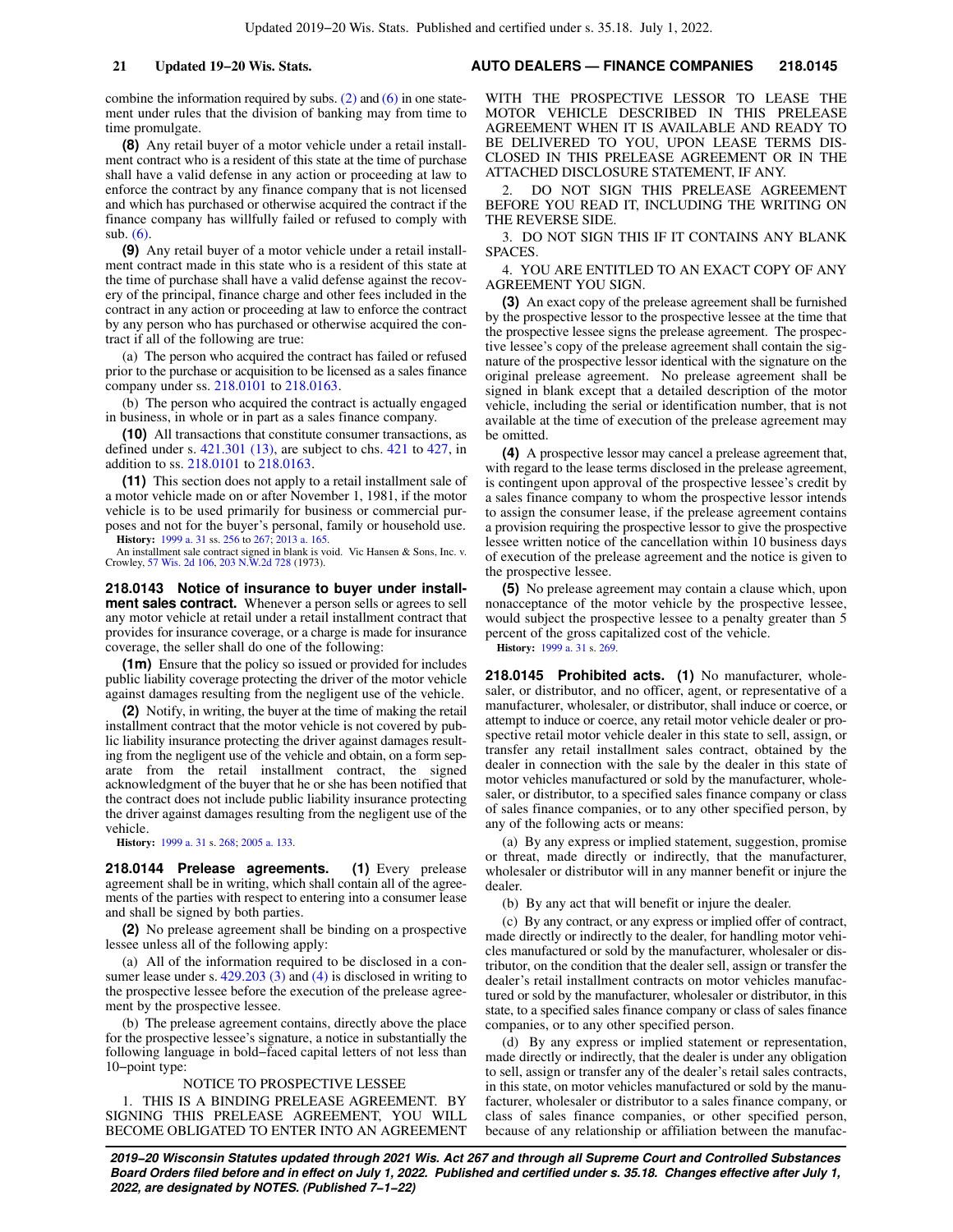## **218.0145 AUTO DEALERS — FINANCE COMPANIES Updated 19−20 Wis. Stats. 22**

turer, wholesaler or distributor and the sales finance company or companies or the specified person or persons.

**(2)** Any statements, threats, promises, acts, contracts or offers of contracts, set forth in sub. [\(1\)](https://docs.legis.wisconsin.gov/document/statutes/218.0145(1)) are declared unfair trade practices and unfair competition and against the policy of this state, are unlawful and are prohibited.

**(3)** No sales finance company, and no officer, agent or representative of a sales finance company, shall induce or coerce or attempt to induce or coerce any retail motor vehicle dealer to transfer to the sales finance company any of the dealer's retail installment sales contracts in this state on any motor vehicle by any of the following acts or means:

(a) By any statement or representation, express or implied, made directly or indirectly, that the manufacturer, wholesaler or distributor of the motor vehicles will grant the dealer a franchise to handle the manufacturer's, wholesaler's or distributor's motor vehicles if the dealer will sell, assign or transfer all or part of such retail sales contracts to such sales finance company.

(b) By any statement or representation, express or implied, made directly or indirectly, that the manufacturer, wholesaler or distributor will in any manner benefit or injure the dealer if the dealer does or does not sell, assign or transfer all or part of the dealer's retail sales contracts to the sales finance company.

(c) By an express or implied statement or representation made directly or indirectly, that there is an express or implied obligation on the part of the dealer to so sell, assign or transfer all or part of the dealer's retail sales contracts on the manufacturer's, wholesaler's or distributor's motor vehicles to the sales finance company because of any relationship or affiliation between the sales finance company and the manufacturer, wholesaler or distributor.

**(4)** Any statements or representations set forth in sub. [\(3\)](https://docs.legis.wisconsin.gov/document/statutes/218.0145(3)) are declared to be unfair trade practices, unfair competition and against the policy of this state, and are unlawful and are prohibited.

**(5)** Any retail motor vehicle dealer who, pursuant to any inducement, statement, promise or threat declared unlawful under this section, shall sell, assign or transfer any or all of the dealer's retail installment contracts shall not be guilty of any unlawful act and may be compelled to testify to each such unlawful act.

**(6)** No manufacturer shall directly or indirectly pay or give, or contract to pay or give, anything of service or value to any sales finance company licensee in this state, and no sales finance company licensee in this state shall accept or receive or contract or agree to accept or receive directly or indirectly any payment or thing of service or value from any manufacturer, if the effect of the payment or the giving of the thing of service or value by the manufacturer, or the acceptance or receipt of the payment or thing of service or value by the sales finance company licensee, may be to lessen or eliminate competition or tend to grant an unfair trade advantage or create a monopoly in the sales finance company licensee.

**History:** [1999 a. 31](https://docs.legis.wisconsin.gov/document/acts/1999/31) s. [270](https://docs.legis.wisconsin.gov/document/acts/1999/31,%20s.%20270); [2001 a. 38.](https://docs.legis.wisconsin.gov/document/acts/2001/38)

**Cross−reference:** See also ch. [Trans 139](https://docs.legis.wisconsin.gov/document/administrativecode/ch.%20Trans%20139), Wis. adm. code.

**218.0146 Motor vehicles. (1)** A motor vehicle may not be offered for sale by any motor vehicle dealer or motor vehicle salesperson unless the mileage on the motor vehicle is disclosed in writing by the transferor on the certificate of title or on a form or in an automated format authorized by the department of transportation to reassign the title to the dealer and the disclosure is subsequently shown to the retail purchaser by the dealer or salesperson prior to sale. The department of transportation may promulgate rules to exempt types of motor vehicles from this mileage disclosure requirement and shall promulgate rules for making the disclosure requirement on a form or in an automated format other than the certificate of title.

**(2)** It shall be unlawful for any motor vehicle dealer or motor vehicle salesperson to fail to provide, upon request of a prospective purchaser, the name and address of the most recent titled owner and of all subsequent nontitled owners, unless exempted from this requirement by rule of the department of transportation, of any motor vehicle offered for sale. If the most recent titled owner of the motor vehicle is the motor vehicle dealer, the dealer or salesperson shall also provide the name and address of the previous titled owner.

**(3)** Except for motor vehicles obtained by involuntary transfer under s. [342.17](https://docs.legis.wisconsin.gov/document/statutes/342.17), a person required to be licensed under this chapter may not sell, offer for sale or have possession of a motor vehicle if any of the following applies:

(a) The certificate of title has been altered.

(b) The mileage disclosure statement has been altered.

(c) The mileage disclosure statement of the previous owner is not complete.

(d) The assignment or reassignment of ownership by the previous owner is not complete.

**(4)** A motor vehicle dealer who is required to process an application for transfer of title and registration under s. [342.16 \(1\) \(a\)](https://docs.legis.wisconsin.gov/document/statutes/342.16(1)(a)) shall comply with the requirements of s. [342.16 \(1\) \(am\).](https://docs.legis.wisconsin.gov/document/statutes/342.16(1)(am))

**History:** [1999 a. 31](https://docs.legis.wisconsin.gov/document/acts/1999/31) s. [271;](https://docs.legis.wisconsin.gov/document/acts/1999/31,%20s.%20271) [2005 a. 25.](https://docs.legis.wisconsin.gov/document/acts/2005/25)

**Cross−reference:** See also chs. [Trans 138](https://docs.legis.wisconsin.gov/document/administrativecode/ch.%20Trans%20138), [139](https://docs.legis.wisconsin.gov/document/administrativecode/ch.%20Trans%20139), [141](https://docs.legis.wisconsin.gov/document/administrativecode/ch.%20Trans%20141), and [154](https://docs.legis.wisconsin.gov/document/administrativecode/ch.%20Trans%20154), Wis. adm. code.

**218.0147 Purchase or lease of motor vehicle by minor. (1)** No minor may purchase or lease any motor vehicle unless the minor, at the time of purchase or lease, submits to the seller or lessor a statement verified before a person authorized to administer oaths and made and signed by either parent of the purchaser or lessee, if the signing parent has custody of the minor or, if neither parent has custody, then by the person having custody, setting forth that the purchaser or lessee has consent to purchase or lease the vehicle. The signature on the statement shall not impute any liability for the purchase price of the motor vehicle or for any payments under the consumer lease to the consenting person. The statement shall not adversely affect any other arrangement for the assumption of liability for the purchase price or any lease payments which the consenting person may make.

**(2)** If a motor vehicle is purchased by a minor, the signed statement described in sub. [\(1\)](https://docs.legis.wisconsin.gov/document/statutes/218.0147(1)) shall accompany the application for a certificate of title and shall be filed by the department of transportation with the application. Failure to obtain the consent or to forward it, together with the application for a certificate of title in the event of the purchase of a motor vehicle, shall not void the contract of sale or consumer lease of a motor vehicle in the hands of an innocent holder, without notice, for value and in the ordinary course of business.

**(3)** Any person who sells or leases a motor vehicle to a minor with knowledge of that fact without procuring the statement described in sub. [\(1\)](https://docs.legis.wisconsin.gov/document/statutes/218.0147(1)) may be fined not more than \$200 or imprisoned for not more than 6 months or both.

**History:** [1999 a. 31](https://docs.legis.wisconsin.gov/document/acts/1999/31) ss. [272](https://docs.legis.wisconsin.gov/document/acts/1999/31,%20s.%20272), [273](https://docs.legis.wisconsin.gov/document/acts/1999/31,%20s.%20273).

#### **218.0148 Guaranteed asset protection agreements. (1)** DEFINITIONS. In this section:

(a) "Administrator" means a person, other than an insurer or creditor, that performs administrative or operational functions pursuant to guaranteed asset protection waiver programs.

(b) "Borrower" means a retail buyer who purchases a motor vehicle under a retail installment contract, a lessee, or any other debtor to whom a creditor extends credit for the purchase or refinancing of a motor vehicle.

(c) "Creditor" means a sales finance company, including any motor vehicle dealer described in s. [218.0101 \(34\) \(b\)](https://docs.legis.wisconsin.gov/document/statutes/218.0101(34)(b)), a lessor, or any other lender that extends credit to a borrower for the purchase or refinancing of a motor vehicle, but does not include a depository institution, as defined in [12 USC 1813](https://docs.legis.wisconsin.gov/document/usc/12%20USC%201813) (c) (1), or any state or federal credit union.

(d) "Finance agreement" means any of the following:

1. A retail installment contract.

2. A loan agreement in which a creditor extends credit to a borrower for the purchase or refinancing of a motor vehicle.

3. A consumer lease.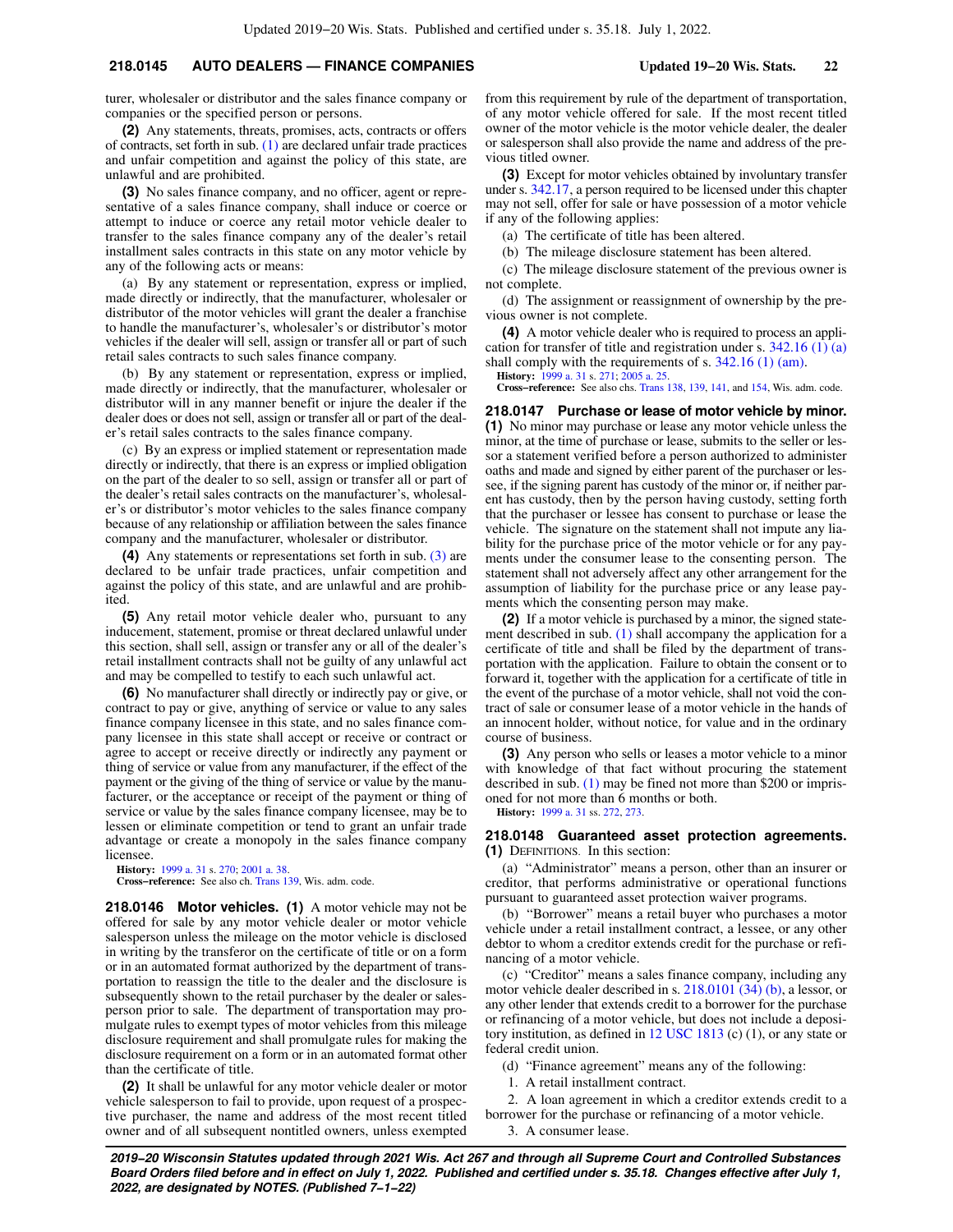## **23 Updated 19−20 Wis. Stats. AUTO DEALERS — FINANCE COMPANIES 218.0148**

(e) "Guaranteed asset protection waiver" means a contractual obligation under which a creditor agrees, for a separate charge, to cancel or waive all or part of amounts due on a borrower's finance agreement in the event of a total physical damage loss or unrecovered theft of the motor vehicle specified in the finance agreement.

**(2)** GUARANTEED ASSET PROTECTION WAIVERS AUTHORIZED. (a) Subject to par.  $(b)$ , guaranteed asset protection waivers may be offered and sold to borrowers in this state in compliance with the requirements under this section. A guaranteed asset protection waiver must be part of, or a separate addendum to, the finance agreement for the motor vehicle.

(b) A creditor may not require a borrower to purchase a guaranteed asset protection waiver.

(c) Guaranteed asset protection waivers may, at the option of the creditor, be offered and sold upon a single payment or with required periodic payments.

(d) A guaranteed asset protection waiver may be assigned and the guaranteed asset protection waiver remains a part of the finance agreement upon the assignment, sale, or transfer of the finance agreement by the creditor.

(e) Notwithstanding any other provision of law, any cost to the borrower for a guaranteed asset protection waiver entered into in compliance with the federal Truth in Lending Act, [15 USC 1601](https://docs.legis.wisconsin.gov/document/usc/15%20USC%201601) et seq., and regulations adopted under that act, shall be separately stated and is not considered a finance charge or interest.

(f) A retail seller shall insure its guaranteed asset protection waiver obligations under a contractual liability or other insurance policy issued by an insurer. A creditor, other than a retail seller, may insure its guaranteed asset protection waiver obligations under a contractual liability policy or other such policy issued by an insurer. Any such insurance policy may be directly obtained by a creditor or retail seller or may be procured by an administrator to cover a creditor's or retail seller's obligations. However, if a retail seller is also a lessor, the retail seller is not required to insure obligations related to guaranteed asset protection waivers on motor vehicles leased under a consumer lease.

(g) Any creditor that offers a guaranteed asset protection waiver shall report the sale of, and forward funds received on, all guaranteed asset protection waivers to the designated party, if any, prescribed in any applicable administrative services agreement, contractual liability policy, other insurance policy, or other specified program documents.

(h) Funds received or held by a creditor or administrator and belonging to an insurer, creditor, or administrator, pursuant to the terms of a written agreement, shall be held by the creditor or administrator in a fiduciary capacity.

(i) Any borrower or potential borrower desiring a guaranteed asset protection waiver shall give a specific, separately signed, affirmative written indication of the borrower's or potential borrower's desire to purchase a guaranteed asset protection waiver after receiving the disclosures required in sub. [\(3\).](https://docs.legis.wisconsin.gov/document/statutes/218.0148(3)) A separate indication includes a signed, written, affirmative indication within a guaranteed asset protection waiver that is an addendum to the finance agreement.

(j) A creditor may, as a provision within a guaranteed asset protection waiver, provide a discount or credit, or may waive or cancel an additional amount, as an incentive for purchasing, leasing, or financing a replacement vehicle. However, the creditor shall require the borrower to use the benefit on a purchase or lease from the retail seller that sold the original vehicle to the borrower, or with the creditor that financed the purchase or lease of the original vehicle. Inclusion of this provision does not cause the guaranteed asset protection waiver to be considered insurance. Notwithstanding any other provision of law, this paragraph also applies to any state or federally chartered bank or credit union.

**(3)** DISCLOSURE REQUIREMENTS FOR OFFERING GUARANTEED ASSET PROTECTION WAIVERS. (a) No creditor may offer or sell to a borrower a guaranteed asset protection waiver in this state unless all of the following conspicuous written disclosures are provided prior to or concurrent with the execution of the guaranteed asset protection waiver agreement:

1. That the purchase of the guaranteed asset protection waiver is optional and that neither the extension of credit, nor the terms of the credit, nor the terms of the related motor vehicle sale or lease may be conditioned upon the purchase of the guaranteed asset protection waiver.

2. The cost and terms of the guaranteed asset protection waiver, including terms relating to the borrower's right to cancel the waiver and obtain a full or partial refund as provided under sub. [\(4\).](https://docs.legis.wisconsin.gov/document/statutes/218.0148(4))

3. The name and address of the initial creditor and the borrower at the time of the sale or lease, and the identity of any administrator if different from the creditor.

4. The purchase price and the terms of the guaranteed asset protection waiver, including the requirements for protection, conditions, or exclusions associated with the guaranteed asset protection waiver.

5. The procedure the borrower must follow, if any, to obtain guaranteed asset protection waiver benefits under the terms and conditions of the waiver, including a telephone number and address where the borrower may apply for waiver benefits.

(b) Each guaranteed asset protection waiver agreement shall indicate that the agreement is between the borrower and the creditor that sold the guaranteed asset protection waiver and, after any assignment, between the borrower and the assignee.

**(4)** TERMINATION OR CANCELLATION OF GUARANTEED ASSET PROTECTION WAIVER. (a) A guaranteed asset protection waiver may be canceled by the borrower at any time without penalty.

(b) A guaranteed asset protection waiver terminates no later than the earliest of the following events:

1. Cancellation by the borrower.

2. Payment in full by the borrower of the related credit transaction.

3. Expiration of any redemption period after a repossession or surrender of the motor vehicle specified in the finance agreement.

4. Upon total physical damage loss or unrecovered theft of the motor vehicle specified in the finance agreement, after the creditor has waived the gap amount or it is determined that no gap amount exists.

5. Upon any other event that occurs earlier than the events listed in subds. [1.](https://docs.legis.wisconsin.gov/document/statutes/218.0148(4)(b)1.) to [4.,](https://docs.legis.wisconsin.gov/document/statutes/218.0148(4)(b)4.) as specified in the guaranteed asset protection waiver.

(c) Subject to par. [\(d\),](https://docs.legis.wisconsin.gov/document/statutes/218.0148(4)(d)) upon cancellation or termination of a guaranteed asset protection waiver, the borrower is entitled to a refund as follows:

1. If the cancellation or termination occurs within 30 days after the date the borrower purchased the guaranteed asset protection waiver, the borrower is entitled to a full refund of the guaranteed asset protection waiver cost or a full credit of the guaranteed asset protection waiver cost plus the amount of applicable finance charges.

2. If the cancellation or termination occurs later than 30 days after the date the borrower purchased the guaranteed asset protection waiver, the borrower is entitled to a partial refund or credit of the guaranteed asset protection waiver cost. At a minimum, the partial refund shall be calculated by a method no less favorable to the borrower than the "rule of 78," described generally in s. [422.209 \(2\) \(a\).](https://docs.legis.wisconsin.gov/document/statutes/422.209(2)(a))

(d) No refund is required upon cancellation or termination of a guaranteed asset protection waiver if there has been a total physical damage loss or unrecovered theft of the motor vehicle specified in the finance agreement and the borrower has or will receive the benefit of the guaranteed asset protection waiver.

(e) When calculating the refunds for the unearned guaranteed asset protection waiver charges on agreements that contract for the "rule of 78" method, refunds shall be based on the number of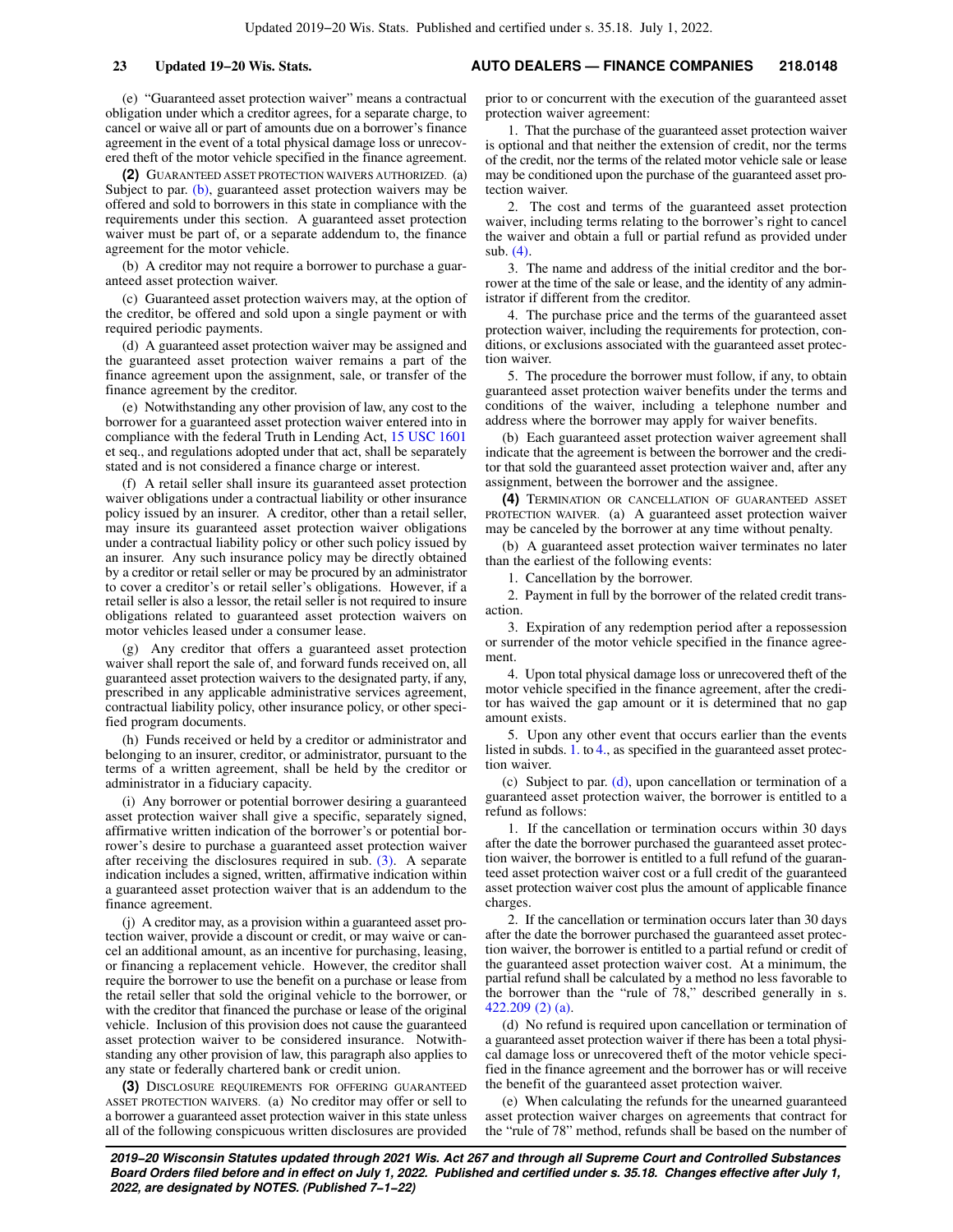## **218.0148 AUTO DEALERS — FINANCE COMPANIES Updated 19−20 Wis. Stats. 24**

full months earned from the contract date to the actual termination date, counting a fractional month of 16 days or more as a full month. When calculating refunds for the unearned guaranteed asset protection waiver charge on agreements that contract for a pro rata refunding method and a monthly pro rata method is used, the number of full months earned shall be counted in a similar manner.

(f) No cancellation fee, termination fee, or similar fee may be assessed in connection with the cancellation or termination of a guaranteed asset protection waiver.

(g) Upon cancellation or termination of a guaranteed asset protection waiver, the creditor shall make an appropriate refund or credit of the guaranteed asset protection waiver charge or shall cause to be made an appropriate refund or credit by instructing in writing the appropriate party to make the refund or credit.

**(5)** APPLICABILITY OF OTHER LAW. (a) In addition to any requirement applicable under this section, a creditor offering or selling to a borrower a guaranteed asset protection waiver in this state shall comply with any applicable requirement under chs. [421](https://docs.legis.wisconsin.gov/document/statutes/ch.%20421) to [427.](https://docs.legis.wisconsin.gov/document/statutes/ch.%20427)

(b) Guaranteed asset protection waivers are not insurance and the insurance laws of this state do not apply to them.

**(6)** COMMERCIAL INSTALLMENT SALES. This section does not apply to a borrower who purchases a motor vehicle under a retail installment contract if, as provided in s. [218.0142 \(11\),](https://docs.legis.wisconsin.gov/document/statutes/218.0142(11)) s. [218.0142](https://docs.legis.wisconsin.gov/document/statutes/218.0142) does not apply to the retail installment sale of the motor vehicle. However, a guaranteed asset protection waiver offered or sold in conjunction with the purchase of a motor vehicle to be used primarily for business or commercial purposes, or in conjunction with the lease of a motor vehicle that is not a consumer lease, is not insurance.

**(7)** TRAILERS. This section applies with respect to towed vehicles, including trailers not required to be registered under ch. [341,](https://docs.legis.wisconsin.gov/document/statutes/ch.%20341) to the same extent it applies to motor vehicles, including that a guaranteed asset protection waiver offered or sold in connection with the sale or lease of a towed vehicle is not insurance.

**History:** [2017 a. 161](https://docs.legis.wisconsin.gov/document/acts/2017/161).

**218.0151 Advisory committee.** The licensor may appoint annually one or more local advisory committees and one general advisory committee, each consisting of not more than 9 members. The committees upon request of the licensor may advise and assist the licensor in the administration of ss. [218.0101](https://docs.legis.wisconsin.gov/document/statutes/218.0101) to [218.0163](https://docs.legis.wisconsin.gov/document/statutes/218.0163). The members of the committees shall receive no compensation for their services or expenses.

**History:** [1999 a. 31](https://docs.legis.wisconsin.gov/document/acts/1999/31) s. [247](https://docs.legis.wisconsin.gov/document/acts/1999/31,%20s.%20247).

**218.0152 Rules and regulations. (1)** The licensor shall promote the interests of retail buyers and lessees of motor vehicles relating to default, delinquency, repossession or collection charges and the refund of the finance charge and insurance premium on prepayment of the installment contract or consumer lease. It may define unfair practices in the motor vehicle industry and trade between licensees or between any licensees and retail buyers, lessees or prospective lessees of motor vehicles, but may not limit the price at which licensees may sell, assign or transfer receivables, contracts or other evidence of any obligation arising out of an installment sale or consumer lease made under ss. [218.0101](https://docs.legis.wisconsin.gov/document/statutes/218.0101) to [218.0163](https://docs.legis.wisconsin.gov/document/statutes/218.0163).

**(2)** (a) The division of banking, department of transportation and division of hearings and appeals shall have the power in hearings arising under this chapter to do all of the following:

1. Determine the place, in this state, where the hearings shall be held.

2. Subpoena witnesses and documents.

3. Take and permit the taking of depositions of witnesses residing in or outside of this state and to otherwise permit the discovery and preservation of evidence before hearing, in the manner provided for in civil actions in courts of record.

4. Pay the witnesses described in subd. 2 the fees and mileage for their attendance that are provided for witnesses in civil actions in courts of record.

5. Administer oaths.

(b) If the licensor has reason to believe that a violation of ss. [218.0101](https://docs.legis.wisconsin.gov/document/statutes/218.0101) to [218.0163](https://docs.legis.wisconsin.gov/document/statutes/218.0163) has occurred, the licensor may issue subpoenas to compel the attendance of persons to be examined or the production of materials regarding the violation. Subpoenas shall be issued and served in accordance with ch. [885](https://docs.legis.wisconsin.gov/document/statutes/ch.%20885).

(c) A person providing information under this subsection may request that the information be designated as a trade secret, as defined in s. [134.90 \(1\) \(c\)](https://docs.legis.wisconsin.gov/document/statutes/134.90(1)(c)), or as confidential business information. The division of hearings and appeals or licensor shall approve the designation if the person providing the information demonstrates that the release of the information would adversely affect the person's competitive position. At least 15 days before any information designated as a trade secret or as confidential business information is disclosed to any other person, the division of hearings and appeals or licensor shall notify the person providing the information. The person providing the information may seek a court order limiting or prohibiting the disclosure, in which case the court shall weigh the need for confidentiality of the information against the public interest in disclosure. Confidentiality is waived if the person providing the information consents in writing to disclosure.

**(3)** The licensor may promulgate such rules as it considers necessary or proper for the effective administration and enforcement of ss. [218.0101](https://docs.legis.wisconsin.gov/document/statutes/218.0101) to [218.0163,](https://docs.legis.wisconsin.gov/document/statutes/218.0163) but no licensee shall be subject to examination or audit by the licensor except as provided in s. [218.0116 \(5\)](https://docs.legis.wisconsin.gov/document/statutes/218.0116(5)).

**History:** [1999 a. 31](https://docs.legis.wisconsin.gov/document/acts/1999/31) ss. [248](https://docs.legis.wisconsin.gov/document/acts/1999/31,%20s.%20248) to [253.](https://docs.legis.wisconsin.gov/document/acts/1999/31,%20s.%20253)

**Cross−reference:** See also chs. [Trans 137](https://docs.legis.wisconsin.gov/document/administrativecode/ch.%20Trans%20137), [138,](https://docs.legis.wisconsin.gov/document/administrativecode/ch.%20Trans%20138) [139](https://docs.legis.wisconsin.gov/document/administrativecode/ch.%20Trans%20139), [140,](https://docs.legis.wisconsin.gov/document/administrativecode/ch.%20Trans%20140) and [144,](https://docs.legis.wisconsin.gov/document/administrativecode/ch.%20Trans%20144) Wis. adm. code.

**218.0161 Penalties.** Except for s. [218.0116 \(1\) \(a\),](https://docs.legis.wisconsin.gov/document/statutes/218.0116(1)(a)) [\(b\)](https://docs.legis.wisconsin.gov/document/statutes/218.0116(1)(b)), [\(cm\),](https://docs.legis.wisconsin.gov/document/statutes/218.0116(1)(cm))  $(d)$ ,  $(f)$ ,  $(fm)$ ,  $(g)$ ,  $(jm)$ ,  $(m)$ ,  $(o)$  and  $(om)$ , and except for violations for s. [218.0114 \(1\)](https://docs.legis.wisconsin.gov/document/statutes/218.0114(1)), [218.0119,](https://docs.legis.wisconsin.gov/document/statutes/218.0119) or [218.0147,](https://docs.legis.wisconsin.gov/document/statutes/218.0147) any person violating ss. [218.0101](https://docs.legis.wisconsin.gov/document/statutes/218.0101) to [218.0163](https://docs.legis.wisconsin.gov/document/statutes/218.0163) may be required to forfeit not less than \$25 nor more than \$500 for each violation.

**History:** [1999 a. 31](https://docs.legis.wisconsin.gov/document/acts/1999/31) s. [281;](https://docs.legis.wisconsin.gov/document/acts/1999/31,%20s.%20281) [1999 a. 138](https://docs.legis.wisconsin.gov/document/acts/1999/138); [2001 a. 38](https://docs.legis.wisconsin.gov/document/acts/2001/38).

**218.0162 Commencement of action.** Upon the request of the licensor, the department of justice or the district attorney may commence an action in the name of the state to recover a forfeiture under s. [218.0161](https://docs.legis.wisconsin.gov/document/statutes/218.0161). An action under s. [218.0161](https://docs.legis.wisconsin.gov/document/statutes/218.0161) shall be commenced within 3 years after the occurrence of the unlawful act or practice which is the subject of the action.

**History:** [1999 a. 31](https://docs.legis.wisconsin.gov/document/acts/1999/31) s. [282.](https://docs.legis.wisconsin.gov/document/acts/1999/31,%20s.%20282)

**218.0163 Civil damages. (1)** Without exhausting any administrative remedy available under an agreement or ss. [218.0101](https://docs.legis.wisconsin.gov/document/statutes/218.0101) to [218.0163,](https://docs.legis.wisconsin.gov/document/statutes/218.0163) except as provided in ss. [218.0116 \(7\)](https://docs.legis.wisconsin.gov/document/statutes/218.0116(7)) and [\(8\)](https://docs.legis.wisconsin.gov/document/statutes/218.0116(8)) and [218.0134,](https://docs.legis.wisconsin.gov/document/statutes/218.0134) a licensee may recover damages in a court of competent jurisdiction for pecuniary loss, together with actual costs including reasonable attorney fees, if the pecuniary loss is caused by any of the following:

(a) A violation by any other licensee of s.  $218.0116(1)$  (bm),  $(f), (h), (hm), (i), (km), (L), (Lm), (mm), (pm), (q), (qm), (r), (rm),$  $(f), (h), (hm), (i), (km), (L), (Lm), (mm), (pm), (q), (qm), (r), (rm),$  $(f), (h), (hm), (i), (km), (L), (Lm), (mm), (pm), (q), (qm), (r), (rm),$  $(f), (h), (hm), (i), (km), (L), (Lm), (mm), (pm), (q), (qm), (r), (rm),$  $(f), (h), (hm), (i), (km), (L), (Lm), (mm), (pm), (q), (qm), (r), (rm),$  $(f), (h), (hm), (i), (km), (L), (Lm), (mm), (pm), (q), (qm), (r), (rm),$  $(f), (h), (hm), (i), (km), (L), (Lm), (mm), (pm), (q), (qm), (r), (rm),$  $(f), (h), (hm), (i), (km), (L), (Lm), (mm), (pm), (q), (qm), (r), (rm),$  $(f), (h), (hm), (i), (km), (L), (Lm), (mm), (pm), (q), (qm), (r), (rm),$  $(f), (h), (hm), (i), (km), (L), (Lm), (mm), (pm), (q), (qm), (r), (rm),$  $(f), (h), (hm), (i), (km), (L), (Lm), (mm), (pm), (q), (qm), (r), (rm),$  $(f), (h), (hm), (i), (km), (L), (Lm), (mm), (pm), (q), (qm), (r), (rm),$  $(f), (h), (hm), (i), (km), (L), (Lm), (mm), (pm), (q), (qm), (r), (rm),$  $(f), (h), (hm), (i), (km), (L), (Lm), (mm), (pm), (q), (qm), (r), (rm),$  $(f), (h), (hm), (i), (km), (L), (Lm), (mm), (pm), (q), (qm), (r), (rm),$  $(f), (h), (hm), (i), (km), (L), (Lm), (mm), (pm), (q), (qm), (r), (rm),$  $(f), (h), (hm), (i), (km), (L), (Lm), (mm), (pm), (q), (qm), (r), (rm),$  $(f), (h), (hm), (i), (km), (L), (Lm), (mm), (pm), (q), (qm), (r), (rm),$  $(f), (h), (hm), (i), (km), (L), (Lm), (mm), (pm), (q), (qm), (r), (rm),$  $(f), (h), (hm), (i), (km), (L), (Lm), (mm), (pm), (q), (qm), (r), (rm),$  $(f), (h), (hm), (i), (km), (L), (Lm), (mm), (pm), (q), (qm), (r), (rm),$  $(f), (h), (hm), (i), (km), (L), (Lm), (mm), (pm), (q), (qm), (r), (rm),$ [\(s\),](https://docs.legis.wisconsin.gov/document/statutes/218.0116(1)(s)) [\(sm\)](https://docs.legis.wisconsin.gov/document/statutes/218.0116(1)(sm)), [\(t\)](https://docs.legis.wisconsin.gov/document/statutes/218.0116(1)(t)), [\(u\),](https://docs.legis.wisconsin.gov/document/statutes/218.0116(1)(u)) [\(um\),](https://docs.legis.wisconsin.gov/document/statutes/218.0116(1)(um)) [\(v\)](https://docs.legis.wisconsin.gov/document/statutes/218.0116(1)(v)), [\(vm\)](https://docs.legis.wisconsin.gov/document/statutes/218.0116(1)(vm)), [\(w\)](https://docs.legis.wisconsin.gov/document/statutes/218.0116(1)(w)), [\(wm\),](https://docs.legis.wisconsin.gov/document/statutes/218.0116(1)(wm)) [\(x\),](https://docs.legis.wisconsin.gov/document/statutes/218.0116(1)(x)) [\(xm\)](https://docs.legis.wisconsin.gov/document/statutes/218.0116(1)(xm)), [\(y\)](https://docs.legis.wisconsin.gov/document/statutes/218.0116(1)(y)), [\(ym\),](https://docs.legis.wisconsin.gov/document/statutes/218.0116(1)(ym)) [\(ys\)](https://docs.legis.wisconsin.gov/document/statutes/218.0116(1)(ys)), or [\(z\)](https://docs.legis.wisconsin.gov/document/statutes/218.0116(1)(z)).

(b) Any unfair practice found by a licensor or the division of hearings and appeals under s. [218.0152 \(1\)](https://docs.legis.wisconsin.gov/document/statutes/218.0152(1)).

(c) An affected grantor's disapproval of a proposed action under s. [218.0134 \(2\) \(b\)](https://docs.legis.wisconsin.gov/document/statutes/218.0134(2)(b)), if the division of hearings and appeals has determined that there is not good cause for not permitting the proposed action to be undertaken following a hearing under s. [218.0134 \(2\) \(c\).](https://docs.legis.wisconsin.gov/document/statutes/218.0134(2)(c)) A dealer may recover under this paragraph even if the affected grantor complies with the order of the division of hearings and appeals under s. [218.0134 \(3\) \(b\).](https://docs.legis.wisconsin.gov/document/statutes/218.0134(3)(b)) If a dealer recovers damages for pecuniary loss, actual costs under this paragraph also include actual costs, including reasonable attorney fees,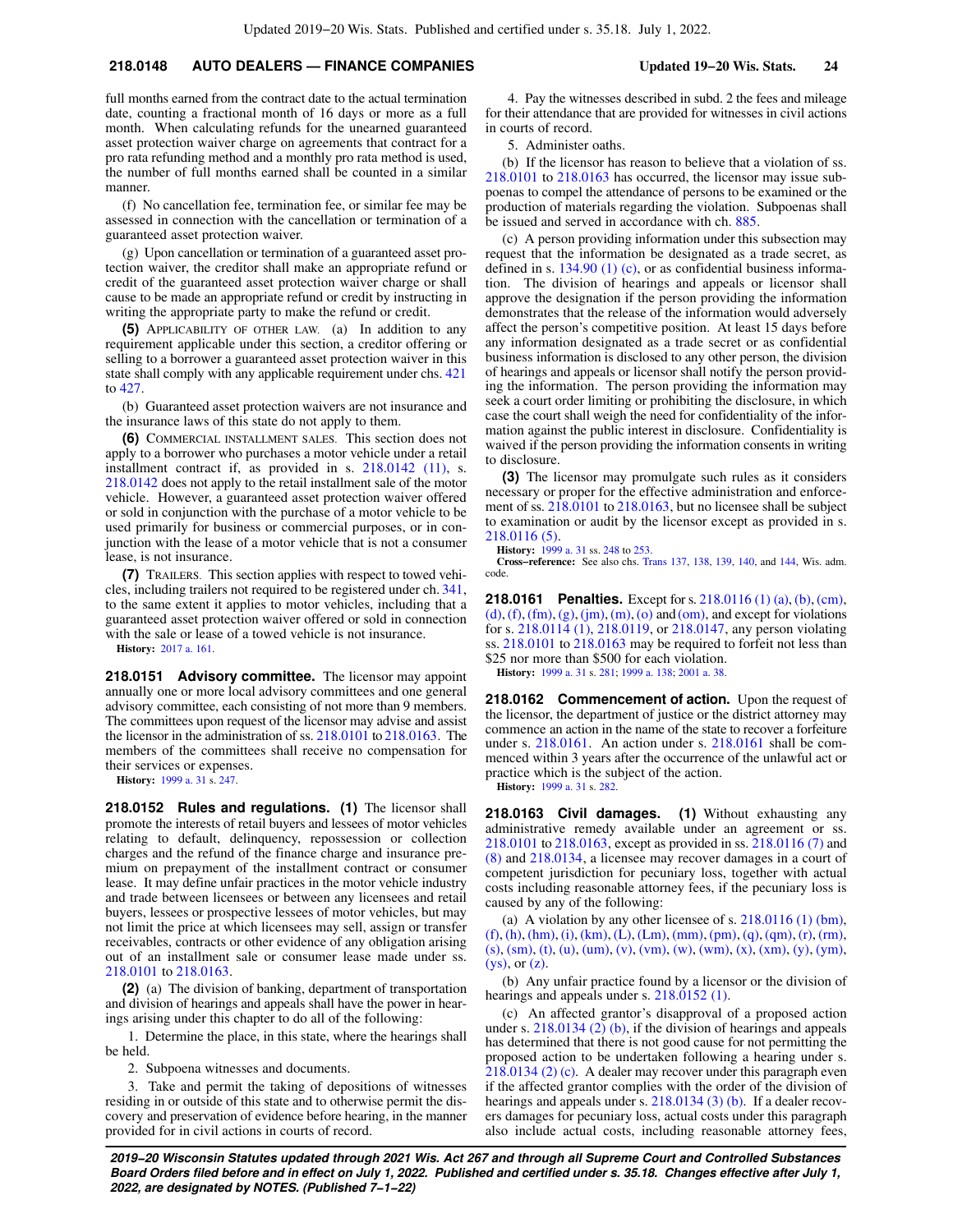incurred by the dealer in obtaining the division of hearings and appeals' determination of good cause.

**(1m)** If a court finds that a violation or practice described in sub.  $(1)$  (a) or [\(b\)](https://docs.legis.wisconsin.gov/document/statutes/218.0163(1)(b)) is willful, a licensee shall recover damages in an amount equal to 3 times the pecuniary loss, together with actual costs including reasonable attorney fees.

**(1q)** In any action brought under this subsection, the burden of proof as to liability shall be the same as set forth in ss. [218.0114](https://docs.legis.wisconsin.gov/document/statutes/218.0114(7)(d)) [\(7\) \(d\),](https://docs.legis.wisconsin.gov/document/statutes/218.0114(7)(d)) [218.0116 \(7\) \(b\)](https://docs.legis.wisconsin.gov/document/statutes/218.0116(7)(b)), and [218.0116 \(8\) \(b\)](https://docs.legis.wisconsin.gov/document/statutes/218.0116(8)(b)) regarding complaints brought before the division of hearings and appeals, but the burden of proof as to damages shall be on the licensee seeking damages.

**(1r)** For purposes of subs. [\(1\)](https://docs.legis.wisconsin.gov/document/statutes/218.0163(1)) and [\(1m\)](https://docs.legis.wisconsin.gov/document/statutes/218.0163(1m)), "licensee" means a person or entity holding a license at the time the cause of action arose regardless of whether the person or entity holds a license at the time an action under this section is commenced.

**(2)** Any retail buyer, lessee or prospective lessee suffering pecuniary loss because of a violation by a licensee of s. [218.0116](https://docs.legis.wisconsin.gov/document/statutes/218.0116(1)(bm)) [\(1\) \(bm\)](https://docs.legis.wisconsin.gov/document/statutes/218.0116(1)(bm)), [\(c\)](https://docs.legis.wisconsin.gov/document/statutes/218.0116(1)(c)), [\(cm\)](https://docs.legis.wisconsin.gov/document/statutes/218.0116(1)(cm)), [\(dm\),](https://docs.legis.wisconsin.gov/document/statutes/218.0116(1)(dm)) [\(e\),](https://docs.legis.wisconsin.gov/document/statutes/218.0116(1)(e)) [\(em\)](https://docs.legis.wisconsin.gov/document/statutes/218.0116(1)(em)), [\(f\)](https://docs.legis.wisconsin.gov/document/statutes/218.0116(1)(f)), [\(im\),](https://docs.legis.wisconsin.gov/document/statutes/218.0116(1)(im)) [\(m\)](https://docs.legis.wisconsin.gov/document/statutes/218.0116(1)(m)) or [\(p\)](https://docs.legis.wisconsin.gov/document/statutes/218.0116(1)(p)) may recover damages for the loss in any court of competent jurisdiction together with costs, including reasonable attorney fees.

**(3)** A complainant or petitioner who prevails against a manufacturer, importer, or distributor as a result of a complaint or petition filed with the division of hearings and appeals based on an alleged violation of ss. [218.0101](https://docs.legis.wisconsin.gov/document/statutes/218.0101) to [218.0163](https://docs.legis.wisconsin.gov/document/statutes/218.0163) or under s. [218.0116](https://docs.legis.wisconsin.gov/document/statutes/218.0116(7))  $(7)$  or  $(8)$  or  $218.0134$  shall have a cause of action against the manufacturer, importer, or distributor for reasonable expenses and attorney fees incurred by the complainant or petitioner in connection with all proceedings resulting from the complaint or petition. This subsection does not apply:

(a) If the division of hearings and appeals finds that the manufacturer, importer, or distributor was substantially justified or that special circumstances make an award of expenses and attorney fees unjust.

(b) To an action or proceeding under ss.  $218.0114$  (7) (d), [218.0131 \(3\) \(c\),](https://docs.legis.wisconsin.gov/document/statutes/218.0131(3)(c)) and [218.0163 \(1\)](https://docs.legis.wisconsin.gov/document/statutes/218.0163(1)) and [\(1m\).](https://docs.legis.wisconsin.gov/document/statutes/218.0163(1m))

**History:** [1999 a. 31](https://docs.legis.wisconsin.gov/document/acts/1999/31) s. [283;](https://docs.legis.wisconsin.gov/document/acts/1999/31,%20s.%20283) [2001 a. 31](https://docs.legis.wisconsin.gov/document/acts/2001/31); [2003 a. 77;](https://docs.legis.wisconsin.gov/document/acts/2003/77) [2005 a. 256](https://docs.legis.wisconsin.gov/document/acts/2005/256); [2011 a. 91;](https://docs.legis.wisconsin.gov/document/acts/2011/91) [2013](https://docs.legis.wisconsin.gov/document/acts/2013/168) [a. 168](https://docs.legis.wisconsin.gov/document/acts/2013/168) s. [21;](https://docs.legis.wisconsin.gov/document/acts/2013/168,%20s.%2021) [2019 a. 67](https://docs.legis.wisconsin.gov/document/acts/2019/67).

Only a licensee may recover under this section; a claim must be related to the scope of the license. Ford Motor Co. v. Lyons, [137 Wis. 2d 397,](https://docs.legis.wisconsin.gov/document/courts/137%20Wis.%202d%20397) [405 N.W.2d 354](https://docs.legis.wisconsin.gov/document/courts/405%20N.W.2d%20354) (Ct. App. 1987).

Sub. (2) authorizes recovery of reasonable costs and reasonable attorney fees by retail purchasers who prevail on claims under s. 218.0116. Sub. (2) and s. 218.0116 manifest a legislative purpose to provide recovery of the reasonable expenses of the litigation, and such an interpretation is necessary to harmonize otherwise conflicting provisions of sub. (2) and s. 814.04. Recovery of only s. 814.04 enumerated costs would discourage litigants with legitimate claims from seeking relief and undermine<br>the statute's effectiveness in suppressing prohibited mischief. Kolupar v. Wilde Pon-<br>tiac Cadillac, Inc. [2007 WI 98](https://docs.legis.wisconsin.gov/document/courts/2007%20WI%2098), [303 Wis. 2d 258,](https://docs.legis.wisconsin.gov/document/courts/303%20Wis.%202d%20258) 735

A dealer's refusal to sell the manufacturer's products after filing a complaint under s. 218.01 (2) (bd) 2. [now s. 218.0114 (7) (d)] is a violation of that provision, and consequently of s. 218.01 (3) (a) 4. [now s. 218.0116 (1) (bm)], entitling the manufacturer to treble damages under sub. (9) (am) [now s Corp. v. Bill Kummer, Inc. [65 F.3d 1381](https://docs.legis.wisconsin.gov/document/courts/65%20F.3d%201381) (1995).

#### **218.0171 Repair, replacement and refund under new motor vehicle warranties. (1)** In this section:

(a) "Collateral costs" means expenses incurred by a consumer in connection with the repair of a nonconformity, including the costs of obtaining alternative transportation.

(b) "Consumer" means any of the following:

1. The purchaser of a new motor vehicle, if the motor vehicle was purchased from a motor vehicle dealer for purposes other than resale.

2. A person to whom the motor vehicle is transferred for purposes other than resale, if the transfer occurs before the expiration of an express warranty applicable to the motor vehicle.

3. A person who may enforce the warranty.

4. A person who leases a motor vehicle from a motor vehicle lessor under a written lease.

(bd) "Demonstrator" means used primarily for the purpose of demonstration to the public.

## **25 Updated 19−20 Wis. Stats. AUTO DEALERS — FINANCE COMPANIES 218.0171**

(bg) "Early termination cost" means any expense or obligation a motor vehicle lessor incurs as a result of both the termination of a written lease before the termination date set forth in that lease and the return of a motor vehicle to a manufacturer under sub. [\(2\)](https://docs.legis.wisconsin.gov/document/statutes/218.0171(2)(b)3.) [\(b\) 3.](https://docs.legis.wisconsin.gov/document/statutes/218.0171(2)(b)3.) "Early termination cost" includes a penalty for prepayment under a finance arrangement.

(bj) "Early termination savings" means any expense or obligation a motor vehicle lessor avoids as a result of both the termination of a written lease before the termination date set forth in that lease and the return of a motor vehicle to a manufacturer under sub. [\(2\) \(b\) 3.](https://docs.legis.wisconsin.gov/document/statutes/218.0171(2)(b)3.) "Early termination savings" includes an interest charge the motor vehicle lessor would have paid to finance the motor vehicle or, if the motor vehicle lessor does not finance the motor vehicle, the difference between the total amount for which the lease obligates the consumer during the period of the lease term remaining after the early termination and the present value of that amount at the date of the early termination.

(bp) "Executive" means used primarily by an executive of a licensed manufacturer, distributor or dealer, and not used for demonstration to the public.

(bt) "Heavy−duty vehicle" means any motor vehicle having a gross vehicle weight rating or actual gross weight of more than 10,000 pounds.

(c) "Manufacturer" means a manufacturer as defined in s. [218.0101 \(20\)](https://docs.legis.wisconsin.gov/document/statutes/218.0101(20)) and agents of the manufacturer, including an importer, a distributor, factory branch, distributor branch and any warrantors of the manufacturer's motor vehicles, but not including a motor vehicle dealer.

(d) "Motor vehicle" means any motor driven vehicle required to be registered under ch. [341](https://docs.legis.wisconsin.gov/document/statutes/ch.%20341) or exempt from registration under s. [341.05 \(2\)](https://docs.legis.wisconsin.gov/document/statutes/341.05(2)), including a demonstrator or executive vehicle not titled or titled by a manufacturer or a motor vehicle dealer, which a consumer purchases or accepts transfer of in this state. "Motor vehicle" does not mean a moped, semitrailer or trailer designed for use in combination with a truck or truck tractor.

(e) "Motor vehicle dealer" has the meaning given under s. [218.0101 \(23\) \(a\).](https://docs.legis.wisconsin.gov/document/statutes/218.0101(23)(a))

(em) "Motor vehicle lessor" means a person who holds title to a motor vehicle leased to a lessee, or who holds the lessor's rights, under a written lease.

(f) "Nonconformity" means a condition or defect which substantially impairs the use, value or safety of a motor vehicle, and is covered by an express warranty applicable to the motor vehicle or to a component of the motor vehicle, but does not include a condition or defect which is the result of abuse, neglect or unauthorized modification or alteration of the motor vehicle by a consumer.

(g) "Out of service," with respect to a motor vehicle, means that the vehicle is unable to be used by the consumer for the vehicle's intended purpose as a result of any of the following:

1. The vehicle is in the possession of the manufacturer, motor vehicle lessor, or any of the manufacturer's authorized motor vehicle dealers for the purpose of performing or attempting repairs to correct a nonconformity.

2. The vehicle is in the possession of the consumer and the vehicle has a nonconformity that substantially affects the use or safety of the vehicle and that has been subject to an attempt to repair under sub. [\(2\) \(a\)](https://docs.legis.wisconsin.gov/document/statutes/218.0171(2)(a)) on at least 2 occasions.

(h) "Reasonable attempt to repair" means any of the following occurring within the term of an express warranty applicable to a new motor vehicle or within one year after first delivery of the motor vehicle to a consumer, whichever is sooner:

1. The same nonconformity with the warranty is subject to repair by the manufacturer, motor vehicle lessor or any of the manufacturer's authorized motor vehicle dealers at least 4 times and the nonconformity continues.

2. The motor vehicle is out of service for an aggregate of at least 30 days because of warranty nonconformities. Time during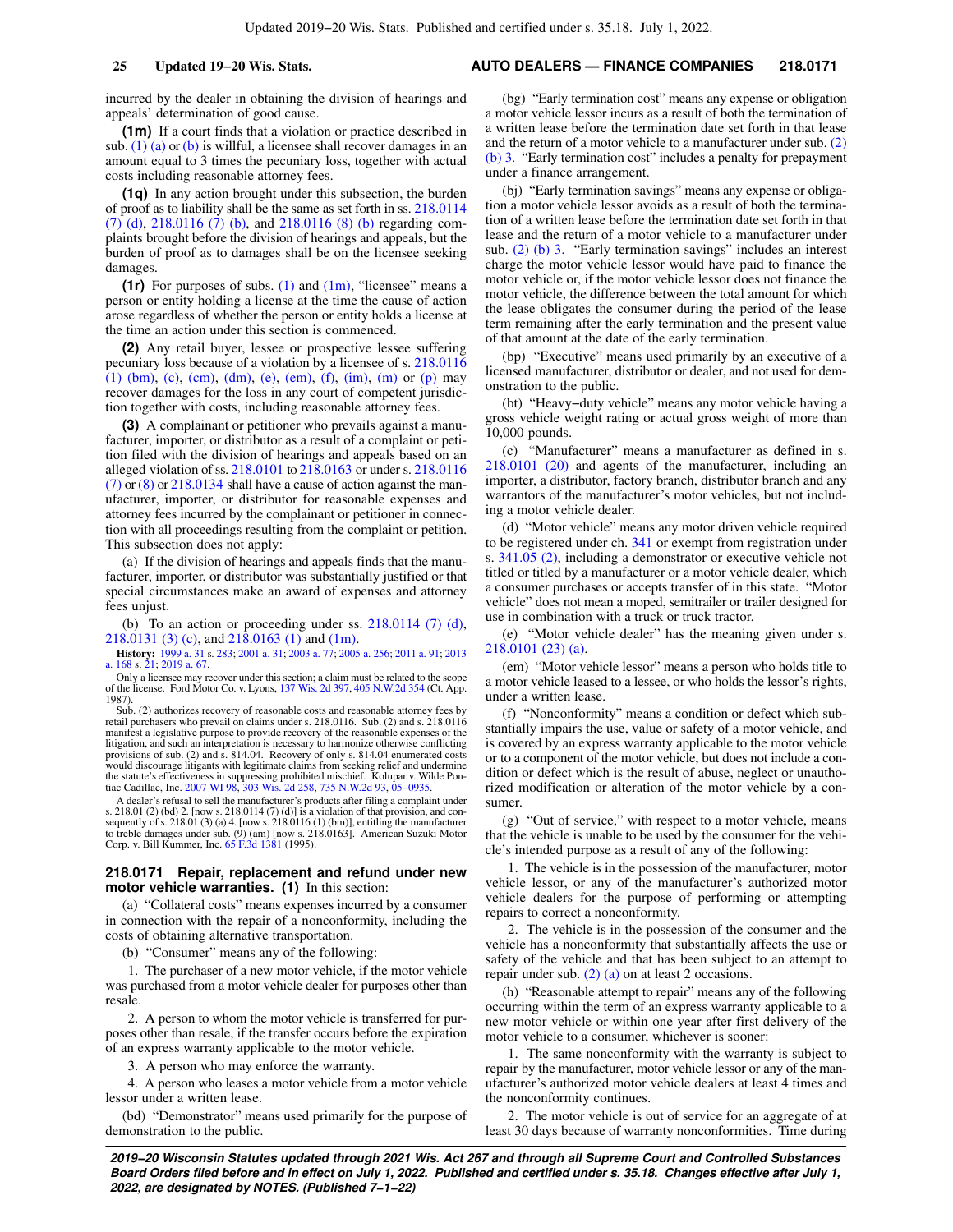## **218.0171 AUTO DEALERS — FINANCE COMPANIES Updated 19−20 Wis. Stats. 26**

which repair services are not available to the consumer because of flood or other natural disaster, war, invasion, fire, or strike may not be included in the 30−day time period under this subdivision.

**(2)** (a) If a new motor vehicle does not conform to an applicable express warranty and the consumer reports the nonconformity to the manufacturer, the motor vehicle lessor, or any of the manufacturer's authorized motor vehicle dealers and makes the motor vehicle available for repair before the expiration of the warranty or one year after first delivery of the motor vehicle to a consumer, whichever is sooner, the nonconformity shall be repaired.

(b) 1. If after a reasonable attempt to repair the nonconformity is not repaired and if the consumer provides the manufacturer with the form specified in sub.  $(8)$  (a) 2. or [3.](https://docs.legis.wisconsin.gov/document/statutes/218.0171(8)(a)3.), the manufacturer shall carry out the requirement under subd. [2.](https://docs.legis.wisconsin.gov/document/statutes/218.0171(2)(b)2.) or [3.,](https://docs.legis.wisconsin.gov/document/statutes/218.0171(2)(b)3.) whichever is appropriate.

2. At the direction of a consumer described under sub.  $(1)$  (b) [1.,](https://docs.legis.wisconsin.gov/document/statutes/218.0171(1)(b)1.) [2.](https://docs.legis.wisconsin.gov/document/statutes/218.0171(1)(b)2.) or [3.,](https://docs.legis.wisconsin.gov/document/statutes/218.0171(1)(b)3.) do one of the following:

a. Accept return of the motor vehicle and, subject to par. [\(cg\),](https://docs.legis.wisconsin.gov/document/statutes/218.0171(2)(cg)) replace the motor vehicle with a comparable new motor vehicle and refund any collateral costs.

b. Accept return of the motor vehicle and refund to the consumer and to any holder of a perfected security interest in the consumer's motor vehicle, as their interest may appear, the full purchase price plus any sales tax, finance charge, amount paid by the consumer at the point of sale and collateral costs, less a reasonable allowance for use. Under this subdivision, a reasonable allowance for use may not exceed the amount obtained by multiplying the full purchase price of the motor vehicle by a fraction, the denominator of which is 100,000 or, for a motorcycle, 20,000, and the numerator of which is the number of miles the motor vehicle was driven before the consumer first reported the nonconformity to the motor vehicle dealer.

3. a. With respect to a consumer described in sub. [\(1\) \(b\) 4.,](https://docs.legis.wisconsin.gov/document/statutes/218.0171(1)(b)4.) accept return of the motor vehicle, refund to the motor vehicle lessor and to any holder of a perfected security interest in the motor vehicle, as their interest may appear, the current value of the written lease and refund to the consumer the amount the consumer paid under the written lease plus any sales tax and collateral costs, less a reasonable allowance for use.

b. Under this subdivision, the current value of the written lease equals the total amount for which that lease obligates the consumer during the period of the lease remaining after its early termination, plus the motor vehicle dealer's early termination costs and the value of the motor vehicle at the lease expiration date if the lease sets forth that value, less the motor vehicle lessor's early termination savings.

c. Under this subdivision, a reasonable allowance for use may not exceed the amount obtained by multiplying the total amount for which the written lease obligates the consumer by a fraction, the denominator of which is 100,000 and the numerator of which is the number of miles the consumer drove the motor vehicle before first reporting the nonconformity to the manufacturer, motor vehicle lessor or motor vehicle dealer.

(c) To receive a refund due under par. [\(b\) 1.](https://docs.legis.wisconsin.gov/document/statutes/218.0171(2)(b)1.) or  $2$ , a consumer described under sub. [\(1\) \(b\) 1.](https://docs.legis.wisconsin.gov/document/statutes/218.0171(1)(b)1.), [2.](https://docs.legis.wisconsin.gov/document/statutes/218.0171(1)(b)2.) or [3.](https://docs.legis.wisconsin.gov/document/statutes/218.0171(1)(b)3.) shall offer to the manufacturer of the motor vehicle having the nonconformity to transfer title of that motor vehicle to that manufacturer. No later than 30 days after that offer, the manufacturer shall provide the consumer with the refund. When the manufacturer provides the refund, the consumer shall return the motor vehicle having the nonconformity to the manufacturer and provide the manufacturer with the certificate of title and all endorsements necessary to transfer title to the manufacturer. If another person is in possession of the certificate of title, as shown by the records of the department of transportation, that person shall, upon request of the consumer, provide the certificate of title to the manufacturer upon satisfaction of any security interest in the motor vehicle.

(cg) 1. If a consumer described under sub. (1) (b)  $1, 2,$ , or [3.](https://docs.legis.wisconsin.gov/document/statutes/218.0171(1)(b)3.) elects a comparable new motor vehicle on the form specified in sub. [\(8\) \(a\) 2.](https://docs.legis.wisconsin.gov/document/statutes/218.0171(8)(a)2.), no later than 30 days after receiving this form the manufacturer shall agree in writing to provide a comparable new motor vehicle or a refund of the full purchase price plus any sales tax, finance charge, amount paid by the consumer at the point of sale, and collateral costs. Upon the consumer's receipt of this writing, the manufacturer shall have until the 45th day after receiving from the consumer the form specified in sub. [\(8\) \(a\) 2.](https://docs.legis.wisconsin.gov/document/statutes/218.0171(8)(a)2.) to either provide the comparable new motor vehicle or the refund. During this period, the manufacturer shall exercise due diligence in locating and providing a comparable new motor vehicle. If the manufacturer agrees to provide a comparable new motor vehicle, the manufacturer retains the right to provide the refund if a comparable new motor vehicle does not exist or cannot be delivered within this 45−day period. This subdivision does not apply with respect to heavy−duty vehicles.

[2.](https://docs.legis.wisconsin.gov/document/statutes/218.0171(1)(b)2.) If a consumer described under sub. (1) (b)  $1, 2,$  or  $3$ . elects a comparable new motor vehicle on the form specified in sub. [\(8\)](https://docs.legis.wisconsin.gov/document/statutes/218.0171(8)(a)2.) [\(a\) 2.,](https://docs.legis.wisconsin.gov/document/statutes/218.0171(8)(a)2.) no later than 30 days after receiving this form the manufacturer shall agree in writing to provide a comparable new motor vehicle or a refund of the full purchase price plus any sales tax, finance charge, amount paid by the consumer at the point of sale, and collateral costs. Upon the consumer's receipt of this writing, the manufacturer shall have until the 120th day after receiving from the consumer the form specified in sub.  $(8)$   $(a)$  2. to either provide the comparable new motor vehicle or the refund. During this period, the manufacturer shall exercise due diligence in locating and providing a comparable new motor vehicle. If the manufacturer agrees to provide a comparable new motor vehicle, the manufacturer retains the right to provide the refund if a comparable new motor vehicle does not exist or cannot be delivered within this 120−day period. This subdivision applies only with respect to heavy−duty vehicles.

3. When a manufacturer provides a new motor vehicle under subd. [1.](https://docs.legis.wisconsin.gov/document/statutes/218.0171(2)(cg)1.) or [2.](https://docs.legis.wisconsin.gov/document/statutes/218.0171(2)(cg)2.), the consumer shall return the motor vehicle having the nonconformity to the manufacturer and provide the manufacturer with the certificate of title and all endorsements necessary to transfer title to the manufacturer. If another person is in possession of the certificate of title, as shown by the records of the department of transportation, that person shall, upon request of the consumer, provide the certificate of title to the manufacturer upon satisfaction of any security interest in the motor vehicle.

(cm) 1. To receive a refund due under par. (b)  $3<sub>1</sub>$ , a consumer described under sub. [\(1\) \(b\) 4.](https://docs.legis.wisconsin.gov/document/statutes/218.0171(1)(b)4.) shall offer to the manufacturer of the motor vehicle having the nonconformity to return that motor vehicle to that manufacturer. No later than 30 days after that offer, the manufacturer shall provide the refund to the consumer. When the manufacturer provides the refund, the consumer shall return the motor vehicle having the nonconformity to the manufacturer.

2. To receive a refund due under par.  $(b)$  3., a motor vehicle lessor shall offer to the manufacturer of the motor vehicle having the nonconformity to transfer title of that motor vehicle to that manufacturer. No later than 30 days after that offer, the manufacturer shall provide the refund to the motor vehicle lessor. When the manufacturer provides the refund, the motor vehicle lessor shall provide to the manufacturer the certificate of title and all endorsements necessary to transfer title to the manufacturer. If another person is in possession of the certificate of title, as shown by the records of the department of transportation, that person shall, upon request of the motor vehicle lessor, provide the certificate to the manufacturer or to the motor vehicle lessor.

3. No person may enforce the lease against the consumer after the consumer receives a refund due under par. [\(b\) 3.](https://docs.legis.wisconsin.gov/document/statutes/218.0171(2)(b)3.)

(cq) Upon payment of a refund to a consumer under par.  $(b)$  2. [b.](https://docs.legis.wisconsin.gov/document/statutes/218.0171(2)(b)2.b.) or [\(cg\) 1.](https://docs.legis.wisconsin.gov/document/statutes/218.0171(2)(cg)1.) or [2.](https://docs.legis.wisconsin.gov/document/statutes/218.0171(2)(cg)2.), the manufacturer shall provide to the consumer a written statement that specifies the trade−in amount previously applied under s. [77.51 \(12m\) \(b\) 5.](https://docs.legis.wisconsin.gov/document/statutes/77.51(12m)(b)5.) or [6.](https://docs.legis.wisconsin.gov/document/statutes/77.51(15b)(b)6.) or [\(15b\) \(b\) 5.](https://docs.legis.wisconsin.gov/document/statutes/77.51(15b)(b)5.) or 6. toward the sales price of the motor vehicle having the nonconformity and the date on which the manufacturer provided the refund.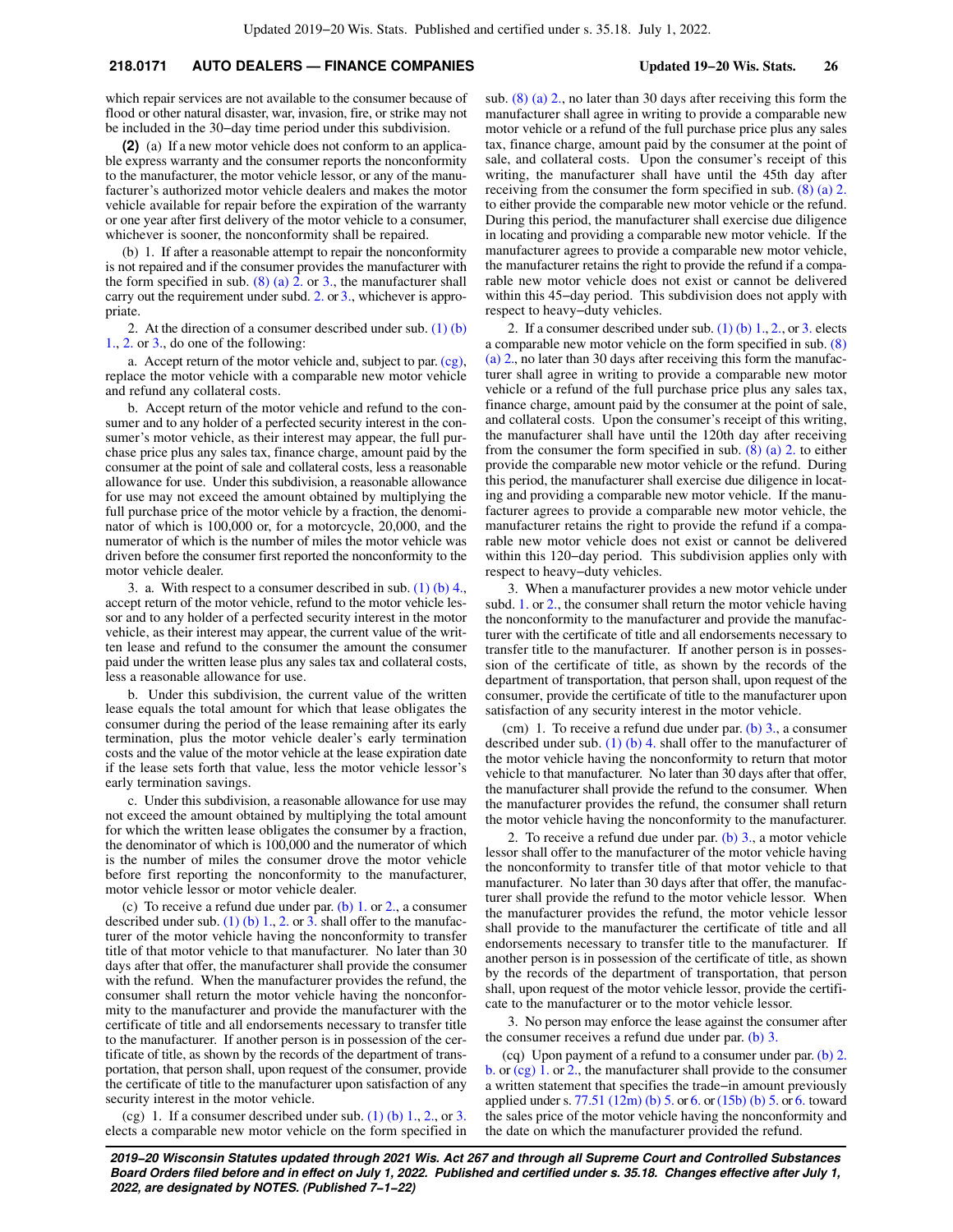## **27 Updated 19−20 Wis. Stats. AUTO DEALERS — FINANCE COMPANIES 218.0171**

(d) No motor vehicle returned by a consumer or motor vehicle lessor in this state under par. [\(b\)](https://docs.legis.wisconsin.gov/document/statutes/218.0171(2)(b)) or sub.  $(6m)$ , or by a consumer or motor vehicle lessor in another state under a similar law of that state, may be sold or leased again in this state unless full disclosure of the reasons for return is made to any prospective buyer or lessee.

(e) The department of revenue shall refund to the manufacturer any sales tax which the manufacturer refunded to the consumer under par. [\(b\)](https://docs.legis.wisconsin.gov/document/statutes/218.0171(2)(b)) if the manufacturer provides to the department of revenue a written request for a refund along with evidence that the sales tax was paid when the motor vehicle was purchased and that the manufacturer refunded the sales tax to the consumer. The department may not refund any sales tax under this paragraph if it has made a refund in connection with the same motor vehicle under par. [\(f\)](https://docs.legis.wisconsin.gov/document/statutes/218.0171(2)(f)).

(f) The department of revenue shall refund to a consumer described under sub. [\(1\) \(b\) 1.,](https://docs.legis.wisconsin.gov/document/statutes/218.0171(1)(b)1.) [2.](https://docs.legis.wisconsin.gov/document/statutes/218.0171(1)(b)2.) or [3.](https://docs.legis.wisconsin.gov/document/statutes/218.0171(1)(b)3.) all or part of the sales tax paid by the consumer on the purchase of a new motor vehicle, based on the amount of the refund of the purchase price of the motor vehicle actually received by the consumer, if all of the following apply:

1. The consumer returned the motor vehicle to its manufacturer and received a refund of all or part of the purchase price but not the corresponding amount of sales tax.

2. The consumer bought the new motor vehicle after November 2, 1983.

3. The consumer provides the department of revenue with a written request for a refund of the sales tax along with evidence that the consumer received a certain amount as a refund of the purchase price of the motor vehicle from the manufacturer, that the sales tax was paid when the motor vehicle was bought new and that the manufacturer did not refund the sales tax to the consumer.

4. The department of revenue has not made a refund under par. [\(e\)](https://docs.legis.wisconsin.gov/document/statutes/218.0171(2)(e)) in connection with the motor vehicle.

**(3)** If there is available to the consumer an informal dispute settlement procedure which is certified under sub. [\(4\),](https://docs.legis.wisconsin.gov/document/statutes/218.0171(4)) the consumer may not bring an action under sub. [\(7\)](https://docs.legis.wisconsin.gov/document/statutes/218.0171(7)) unless he or she first resorts to that procedure.

**(4)** (a) The department of transportation shall adopt rules specifying the requirements with which each informal dispute settlement procedure shall comply. The rules shall require each person establishing an informal dispute settlement procedure to do all of the following:

1. Provide rights and procedures at least as favorable to the consumer as are required under [16 CFR Part 703,](https://docs.legis.wisconsin.gov/document/cfr/16%20CFR%20703) in effect on November 3, 1983.

2. If after a reasonable attempt to repair the nonconformity is not repaired, require the manufacturer to provide a remedy as set forth under sub.  $(2)$  (b).

(b) The department of transportation shall investigate each informal dispute settlement procedure provided in this state to determine whether it complies with the rules adopted under par. [\(a\).](https://docs.legis.wisconsin.gov/document/statutes/218.0171(4)(a)) The department shall certify each informal dispute settlement procedure which complies. The department may revoke certification if it determines that an informal dispute settlement procedure no longer complies with the rules promulgated under par. [\(a\).](https://docs.legis.wisconsin.gov/document/statutes/218.0171(4)(a)) Annually, the department shall publish a report evaluating the informal dispute settlement procedures provided in this state, stating whether those procedures are certified and stating the reasons for the failure of any procedure to obtain certification or for the revocation of any certification.

(c) Any person who establishes an informal dispute settlement procedure the certification of which is denied or revoked by the department of transportation may appeal that denial or revocation under ch. [227](https://docs.legis.wisconsin.gov/document/statutes/ch.%20227).

(d) Annually, any person who establishes an informal dispute settlement procedure shall file with the department of transportation a copy of the annual audit required under [16 CFR Part 703](https://docs.legis.wisconsin.gov/document/cfr/16%20CFR%20703) or a substantially similar audit and any additional information the department requires in order to evaluate informal dispute settlement procedures.

(e) The department of transportation may consider whether a manufacturer obtains certification under this subsection in determining whether to issue a manufacturer's license to do business in this state.

**(5)** Except as provided in sub. [\(7\) \(b\),](https://docs.legis.wisconsin.gov/document/statutes/218.0171(7)(b)) this section does not limit rights or remedies available to a consumer under any other law.

**(6)** Any waiver by a consumer of rights under this section is void.

**(6m)** Notwithstanding subs. [\(2\) \(b\)](https://docs.legis.wisconsin.gov/document/statutes/218.0171(2)(b)) and [\(6\),](https://docs.legis.wisconsin.gov/document/statutes/218.0171(6)) if the consumer enters into a negotiated written settlement with the manufacturer regarding any motor vehicle nonconformity, the manufacturer shall no longer be subject to any requirement of this section, except for sub. [\(2\) \(d\),](https://docs.legis.wisconsin.gov/document/statutes/218.0171(2)(d)) with respect to that motor vehicle. This subsection applies only with respect to heavy−duty vehicles.

**(7)** (a) In addition to pursuing any other remedy, a consumer may bring an action to recover for any damages caused by a violation of this section if the action is commenced within 36 months after first delivery of the motor vehicle to a consumer. The court shall award a consumer who prevails in such an action the amount of any pecuniary loss, together with costs, disbursements and reasonable attorney fees, and may award any equitable relief the court determines appropriate.

(b) Notwithstanding any other provision of this section or ch. [802,](https://docs.legis.wisconsin.gov/document/statutes/ch.%20802) [804](https://docs.legis.wisconsin.gov/document/statutes/ch.%20804), or [806,](https://docs.legis.wisconsin.gov/document/statutes/ch.%20806) in an action for a violation under this section, if a court finds that any party to the action has failed to reasonably cooperate with another party's efforts to comply with obligations under this section, which hinders the other party's ability to comply with or seek recovery under this section, the court may extend any deadlines specified in this section, reduce any damages, attorney fees, or costs that may be awarded under par. [\(a\)](https://docs.legis.wisconsin.gov/document/statutes/218.0171(7)(a)), strike pleadings, or enter default judgment against the offending party.

**(8)** (a) The department of transportation shall prescribe one or more forms for consumers to use for all of the following:

2. To elect that a manufacturer replace a motor vehicle with a comparable new motor vehicle as provided under sub. [\(2\) \(b\) 2.](https://docs.legis.wisconsin.gov/document/statutes/218.0171(2)(b)2.a.) [a.](https://docs.legis.wisconsin.gov/document/statutes/218.0171(2)(b)2.a.)

3. To elect that a manufacturer make a refund as provided under sub. [\(2\) \(b\) 2.](https://docs.legis.wisconsin.gov/document/statutes/218.0171(2)(b)2.) or [3.](https://docs.legis.wisconsin.gov/document/statutes/218.0171(2)(b)3.)

(b) The department shall make any form specified in par. [\(a\)](https://docs.legis.wisconsin.gov/document/statutes/218.0171(8)(a)) available on the department's Internet site. Any form specified in par. [\(a\)](https://docs.legis.wisconsin.gov/document/statutes/218.0171(8)(a)) shall require the consumer to provide all of the following information:

1. The consumer's contact information.

2. Identification of the motor vehicle dealer from which the motor vehicle was purchased, the date of delivery of the motor vehicle from the dealer, and the purchase price of the motor vehicle.

3. Identification of any holder of a perfected security interest in the consumer's motor vehicle.

4. The mileage of the motor vehicle at the time the first nonconformity is asserted to have occurred.

5. A place on the form to make the election described in par. [\(a\) 2.](https://docs.legis.wisconsin.gov/document/statutes/218.0171(8)(a)2.) or [3.](https://docs.legis.wisconsin.gov/document/statutes/218.0171(8)(a)3.)

6. An itemization of any other damages claimed by the consumer.

(c) If any form specified in par. [\(a\)](https://docs.legis.wisconsin.gov/document/statutes/218.0171(8)(a)) is required under this section to be used by a consumer and the consumer has not provided all information required under par. [\(b\)](https://docs.legis.wisconsin.gov/document/statutes/218.0171(8)(b)) to the satisfaction of the manufacturer, the manufacturer may, within 30 days of receiving the form, request that the consumer provide additional information required under par. [\(b\)](https://docs.legis.wisconsin.gov/document/statutes/218.0171(8)(b)). If the manufacturer makes such a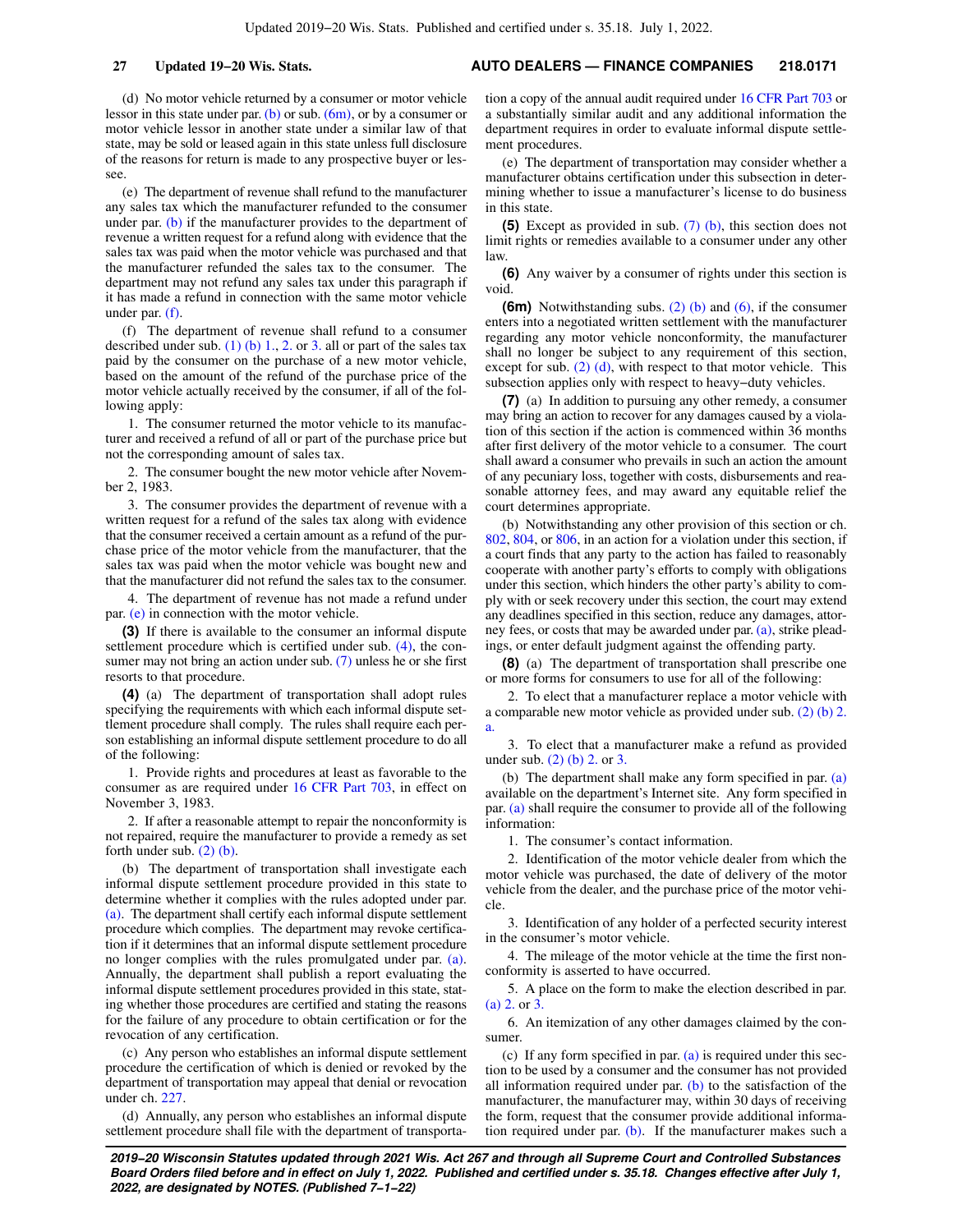## **218.0171 AUTO DEALERS — FINANCE COMPANIES Updated 19−20 Wis. Stats. 28**

timely request for additional information, any time period under sub. [\(2\) \(c\)](https://docs.legis.wisconsin.gov/document/statutes/218.0171(2)(c)), [\(cg\) 1.](https://docs.legis.wisconsin.gov/document/statutes/218.0171(2)(cg)1.) or [2.](https://docs.legis.wisconsin.gov/document/statutes/218.0171(2)(cg)2.), or [\(cm\) 1.](https://docs.legis.wisconsin.gov/document/statutes/218.0171(2)(cm)1.) does not begin to elapse until the consumer provides this additional information.

**History:** [1983 a. 48;](https://docs.legis.wisconsin.gov/document/acts/1983/48) [1985 a. 205](https://docs.legis.wisconsin.gov/document/acts/1985/205) ss. [1m](https://docs.legis.wisconsin.gov/document/acts/1985/205,%20s.%201m) to [6,](https://docs.legis.wisconsin.gov/document/acts/1985/205,%20s.%206) [8](https://docs.legis.wisconsin.gov/document/acts/1985/205,%20s.%208); [1987 a. 105](https://docs.legis.wisconsin.gov/document/acts/1987/105), [169,](https://docs.legis.wisconsin.gov/document/acts/1987/169) [323,](https://docs.legis.wisconsin.gov/document/acts/1987/323) [403;](https://docs.legis.wisconsin.gov/document/acts/1987/403) [1989](https://docs.legis.wisconsin.gov/document/acts/1989/31) [a. 31](https://docs.legis.wisconsin.gov/document/acts/1989/31); [1999 a. 31](https://docs.legis.wisconsin.gov/document/acts/1999/31) s. [287](https://docs.legis.wisconsin.gov/document/acts/1999/31,%20s.%20287); Stats. 1999 s. 218.0171; [2001 a. 45](https://docs.legis.wisconsin.gov/document/acts/2001/45); [2009 a. 2](https://docs.legis.wisconsin.gov/document/acts/2009/2); [2011 a. 32](https://docs.legis.wisconsin.gov/document/acts/2011/32); [2013 a. 101;](https://docs.legis.wisconsin.gov/document/acts/2013/101) [2015 a. 173](https://docs.legis.wisconsin.gov/document/acts/2015/173).

**Cross−reference:** See also ch. [Trans 143](https://docs.legis.wisconsin.gov/document/administrativecode/ch.%20Trans%20143), Wis. adm. code.

An action to recover under sub. (1) (h) 2. was not defeated by the repair of reported nonconformities. Hartlaub v. Coachman Industries, Inc., [143 Wis. 2d 791,](https://docs.legis.wisconsin.gov/document/courts/143%20Wis.%202d%20791) [422](https://docs.legis.wisconsin.gov/document/courts/422%20N.W.2d%20869) [N.W.2d 869](https://docs.legis.wisconsin.gov/document/courts/422%20N.W.2d%20869) (Ct. App. 1988).

"Out of service" under sub. (1) (h) 2. includes periods during which the motor vehicle is incapable of providing service because of warranty nonconformity, regardless of whether the vehicle is in the owner's possession and driveable. Vultaggio v. General Motors Corp. [145 Wis. 2d 874,](https://docs.legis.wisconsin.gov/document/courts/145%20Wis.%202d%20874) [429 N.W.2d 93](https://docs.legis.wisconsin.gov/document/courts/429%20N.W.2d%2093) (Ct. App. 1988).

"Disbursements and reasonable attorney fees" under sub. (7) include post−trial disbursements and reasonable fees incurred. Chmill v. Friendly Ford−Mercury, [154](https://docs.legis.wisconsin.gov/document/courts/154%20Wis.%202d%20407) [Wis. 2d 407,](https://docs.legis.wisconsin.gov/document/courts/154%20Wis.%202d%20407) [453 N.W.2d 197](https://docs.legis.wisconsin.gov/document/courts/453%20N.W.2d%20197) (Ct. App. 1990).

Sub. (2) (c) does not require that a vehicle continue to have a nonconformity for a consumer to demand a refund when the vehicle has been out of service at least 30 days; "having the nonconformity" is a general reference to the vehicle in question, rather than a refund prerequisite. Nick v. Toyota Motor Sales, [160 Wis. 2d 373](https://docs.legis.wisconsin.gov/document/courts/160%20Wis.%202d%20373), [466](https://docs.legis.wisconsin.gov/document/courts/466%20N.W.2d%20215) [N.W.2d 215](https://docs.legis.wisconsin.gov/document/courts/466%20N.W.2d%20215) (Ct. App. 1991).

Under sub. (1) (a), the allowance for alternate transportation is limited to the cost in connection with the repair of the nonconforming vehicle. Nick v. Toyota Motor Sales, [160 Wis. 2d 373](https://docs.legis.wisconsin.gov/document/courts/160%20Wis.%202d%20373), [466 N.W.2d 215](https://docs.legis.wisconsin.gov/document/courts/466%20N.W.2d%20215) (Ct. App. 1991).

If the owner gives notice and a single opportunity to repair, the owner cannot refuse additional attempts to repair within 30 days and sue under the lemon law. Carl v. Spickler Enterprises Ltd. [165 Wis. 2d 611](https://docs.legis.wisconsin.gov/document/courts/165%20Wis.%202d%20611), 478 N.W.2d

Although the plaintiff arguably granted the automaker an extension of the 30−day period under sub. (2) (c), the prohibition of waivers of claims under sub. (6) resulted in the automaker being liable for failing to satisfy the claim within the 30−day period. Hughes v. Chrysler Motors. Corp. [188 Wis. 2d 1,](https://docs.legis.wisconsin.gov/document/courts/188%20Wis.%202d%201) [523 N.W.2d 197](https://docs.legis.wisconsin.gov/document/courts/523%20N.W.2d%20197) (Ct. App. 1994). Affirmed on other grounds. [197 Wis. 2d 974](https://docs.legis.wisconsin.gov/document/courts/197%20Wis.%202d%20974), [542 N.W.2d 148](https://docs.legis.wisconsin.gov/document/courts/542%20N.W.2d%20148) (1996), [93−0208.](https://docs.legis.wisconsin.gov/document/wisupremecourt/93-0208)

Attorney time spent prior to the expiration of the 30−day period under sub. (2) (c) is recoverable under sub. (7). Hughes v. Chrysler Motors. Corp. [188 Wis. 2d 1](https://docs.legis.wisconsin.gov/document/courts/188%20Wis.%202d%201), [523](https://docs.legis.wisconsin.gov/document/courts/523%20N.W.2d%20197) [N.W.2d 197](https://docs.legis.wisconsin.gov/document/courts/523%20N.W.2d%20197) (Ct. App. 1994).

Affirmed on other grounds. [197 Wis. 2d 974](https://docs.legis.wisconsin.gov/document/courts/197%20Wis.%202d%20974), [542 N.W.2d 148](https://docs.legis.wisconsin.gov/document/courts/542%20N.W.2d%20148) (1996), [93−0208.](https://docs.legis.wisconsin.gov/document/wisupremecourt/93-0208)

A manufacturer is not liable for defects in dealer added accessories not manufactured or distributed by the manufacturer. Malone v. Nissan Motor Corp. [190 Wis. 2d](https://docs.legis.wisconsin.gov/document/courts/190%20Wis.%202d%20436) [436](https://docs.legis.wisconsin.gov/document/courts/190%20Wis.%202d%20436), [526 N.W.2d 841](https://docs.legis.wisconsin.gov/document/courts/526%20N.W.2d%20841) (Ct. App. 1994).

Pecuniary loss under sub. (7) includes the entire purchase price of the vehicle. Hughes v. Chrysler Motor Corp. [197 Wis. 2d 974](https://docs.legis.wisconsin.gov/document/courts/197%20Wis.%202d%20974), [542 N.W.2d 148](https://docs.legis.wisconsin.gov/document/courts/542%20N.W.2d%20148) (1996), [93−0208](https://docs.legis.wisconsin.gov/document/wisupremecourt/93-0208). The 30−day time limit in sub. (2) (c) is not suspended or delayed by the parties'

disagreement over the amount of the refund. The manufacturer's options are to, within the 30−day period, pay the amount demanded or pay the amount it deems appropriate and be subject to possible suit over the disputed amount. Church v. Chrysler Corp. [221 Wis. 2d 460](https://docs.legis.wisconsin.gov/document/courts/221%20Wis.%202d%20460), [585 N.W.2d 685](https://docs.legis.wisconsin.gov/document/courts/585%20N.W.2d%20685) (Ct. App. 1998), [97−2065](https://docs.legis.wisconsin.gov/document/wicourtofappeals/97-2065).

It is proper to deduct the amount of a cash rebate in determining the refund amount. Church v. Chrysler Corp. [221 Wis. 2d 460,](https://docs.legis.wisconsin.gov/document/courts/221%20Wis.%202d%20460) [585 N.W.2d 685](https://docs.legis.wisconsin.gov/document/courts/585%20N.W.2d%20685) (Ct. App. 1998), [97−2065](https://docs.legis.wisconsin.gov/document/wicourtofappeals/97-2065).

A "new motor vehicle" under sub. (2) (a) does not include a previously−owned vehicle that is subject to the original manufacturer's warranty and is less than one year removed from first delivery to a consumer. Schey v. Chrysler Corp. [228 Wis. 2d 483](https://docs.legis.wisconsin.gov/document/courts/228%20Wis.%202d%20483), [597 N.W.2d 457](https://docs.legis.wisconsin.gov/document/courts/597%20N.W.2d%20457) (Ct. App. 1999), [98−1277](https://docs.legis.wisconsin.gov/document/wicourtofappeals/98-1277).

A vehicle used as a demonstrator was a "comparable new motor vehicle" under sub. (2) (b) when the defective vehicle had also been a demonstrator. Sub. (2) (b) applies when a reasonable attempt to repair has been established. An action seeking a remedy under sub. (7) for violation of sub. (2) (a) applies only to a customer who cannot establish a reasonable attempt to repair and is not entitled to the remedy under sub. (2) (b). Dussault v. Chrysler Corp. [229 Wis. 2d 296,](https://docs.legis.wisconsin.gov/document/courts/229%20Wis.%202d%20296) [600 N.W.2d 6](https://docs.legis.wisconsin.gov/document/courts/600%20N.W.2d%206) (Ct. App. 1999), [98−0744](https://docs.legis.wisconsin.gov/document/wicourtofappeals/98-0744).

As used in sub. (7), "any damages" does not include personal injury damages. Gosse v. Navistar International Transportation Corp. [2000 WI App 8](https://docs.legis.wisconsin.gov/document/courts/2000%20WI%20App%208), [232 Wis. 2d](https://docs.legis.wisconsin.gov/document/courts/232%20Wis.%202d%20163) [163](https://docs.legis.wisconsin.gov/document/courts/232%20Wis.%202d%20163), [605 N.W.2d 896,](https://docs.legis.wisconsin.gov/document/courts/605%20N.W.2d%20896) [98−3499](https://docs.legis.wisconsin.gov/document/wicourtofappeals/98-3499).

A purchaser's awareness of defects in a vehicle prior to delivery does not make the lemon law inapplicable. Dieter v. Chrysler Corp. [2000 WI 45,](https://docs.legis.wisconsin.gov/document/courts/2000%20WI%2045) [234 Wis. 2d 670](https://docs.legis.wisconsin.gov/document/courts/234%20Wis.%202d%20670), [610](https://docs.legis.wisconsin.gov/document/courts/610%20N.W.2d%20832) [N.W.2d 832,](https://docs.legis.wisconsin.gov/document/courts/610%20N.W.2d%20832) [98−0958.](https://docs.legis.wisconsin.gov/document/wisupremecourt/98-0958)

A manufacturer of component parts who ships completed parts to an automobile manufacturer is not liable under this section. Harger v. Caterpillar, Inc. [2000 WI App](https://docs.legis.wisconsin.gov/document/courts/2000%20WI%20App%20241) [241](https://docs.legis.wisconsin.gov/document/courts/2000%20WI%20App%20241), [239 Wis. 2d 551,](https://docs.legis.wisconsin.gov/document/courts/239%20Wis.%202d%20551) [620 N.W.2d 477,](https://docs.legis.wisconsin.gov/document/courts/620%20N.W.2d%20477) [00−0536.](https://docs.legis.wisconsin.gov/document/wicourtofappeals/00-0536)

This section is a stand alone statute that is not dependent upon or qualified by the uniform commercial code. An obligation of good faith by all parties is rooted in the statute. There is no basis to argue that a party who acts in compliance with the statute acts in bad faith. Herzberg v. Ford Motor Co. [2001 WI App 65,](https://docs.legis.wisconsin.gov/document/courts/2001%20WI%20App%2065) [242 Wis. 2d 316](https://docs.legis.wisconsin.gov/document/courts/242%20Wis.%202d%20316), [626](https://docs.legis.wisconsin.gov/document/courts/626%20N.W.2d%2067) [N.W.2d 67](https://docs.legis.wisconsin.gov/document/courts/626%20N.W.2d%2067), [00−1284](https://docs.legis.wisconsin.gov/document/wicourtofappeals/00-1284).

A person who purchases a vehicle at the conclusion of a lease term is no longer a consumer within the meaning of sub. (1) (b) 4. and is not entitled to any relief under the Lemon Law. Varda v. General Motors Corporation, [2001 WI App 89,](https://docs.legis.wisconsin.gov/document/courts/2001%20WI%20App%2089) [242 Wis.](https://docs.legis.wisconsin.gov/document/courts/242%20Wis.%202d%20756) [2d 756](https://docs.legis.wisconsin.gov/document/courts/242%20Wis.%202d%20756), [626 N.W.2d 346,](https://docs.legis.wisconsin.gov/document/courts/626%20N.W.2d%20346) [00−1720.](https://docs.legis.wisconsin.gov/document/wicourtofappeals/00-1720)

A manufacturer did not fulfill its obligation to provide a "comparable new motor vehicle" under sub. (2) (b) by offering to replace a consumer's nonconforming tow truck with a new cab and chassis but without a new tow unit, although the tow unit was not manufactured by the manufacturer. Kiss v. General Motors Corporation, 2001 WI App. 122, [246 Wis. 2d 364,](https://docs.legis.wisconsin.gov/document/courts/246%20Wis.%202d%20364) [630 N.W.2d 742,](https://docs.legis.wisconsin.gov/document/courts/630%20N.W.2d%20742) 00–0626.

Enforcement of an informal settlement decision under sub. (3) is not limited to remedies under ch. 788, applicable to arbitration. Acceptance of the decision by the consumer does not prevent the consumer from pursuing an action under sub. (7) to enforce the decision. Kiss v. General Motors Corporation, 2001 WI App. 122, [246](https://docs.legis.wisconsin.gov/document/courts/246%20Wis.%202d%20364) [Wis. 2d 364,](https://docs.legis.wisconsin.gov/document/courts/246%20Wis.%202d%20364) [630 N.W.2d 742](https://docs.legis.wisconsin.gov/document/courts/630%20N.W.2d%20742), 00-0626.

In order to receive a refund or replacement vehicle under sub. (2) (b), the consumer must offer to transfer title back to the manufacturer and, upon receipt of the refund or replacement, deliver the vehicle and its title to the manufacturer. A vehicle owner who transferred the vehicle back to the dealer 8 months prior to seeking relief could not fulfill these requirements and was no longer a consumer who could assert a claim under this section. Smyser v. Western Star Trucks Corp. [2001 WI App 180,](https://docs.legis.wisconsin.gov/document/courts/2001%20WI%20App%20180) [247 Wis.](https://docs.legis.wisconsin.gov/document/courts/247%20Wis.%202d%20281) [2d 281](https://docs.legis.wisconsin.gov/document/courts/247%20Wis.%202d%20281), [634 N.W.2d 134,](https://docs.legis.wisconsin.gov/document/courts/634%20N.W.2d%20134) [00−2482](https://docs.legis.wisconsin.gov/document/wicourtofappeals/00-2482).

Delivery of a refund check to a dealer and a fax to the consumer's attorney is not delivery of the refund to the consumer for purposes of determining whether the refund was timely made under sub. (2) (c). Estate of Riley v. Ford Motor Company, [2001](https://docs.legis.wisconsin.gov/document/courts/2001%20WI%20App%20234) [WI App 234](https://docs.legis.wisconsin.gov/document/courts/2001%20WI%20App%20234), [248 Wis. 2d 193,](https://docs.legis.wisconsin.gov/document/courts/248%20Wis.%202d%20193) [635 N.W.2d 635](https://docs.legis.wisconsin.gov/document/courts/635%20N.W.2d%20635), [00−2977](https://docs.legis.wisconsin.gov/document/wicourtofappeals/00-2977).

Sub.  $(2)$  (b) 3. does not apply when a lemon law action is filed. Instead, the sub. (7) pecuniary loss provisions apply. The current value of a vehicle lease is not the proper measure of damages under sub. (7). Estate of Riley v. Ford Motor Company, [2001 WI App 234,](https://docs.legis.wisconsin.gov/document/courts/2001%20WI%20App%20234) [248 Wis. 2d 193](https://docs.legis.wisconsin.gov/document/courts/248%20Wis.%202d%20193), [635 N.W.2d 635](https://docs.legis.wisconsin.gov/document/courts/635%20N.W.2d%20635), [00−2977](https://docs.legis.wisconsin.gov/document/wicourtofappeals/00-2977).

For purposes of triggering the 30−day time limit under sub. (2) (c), the consumer must either demand that the manufacturer provide a new vehicle or demand that the manufacturer refund the purchase price. The choice cannot be left to the manufacturer and the manufacturer cannot be offered a 3rd choice. Berends v. Mack Truck, Inc. [2002 WI App 69,](https://docs.legis.wisconsin.gov/document/courts/2002%20WI%20App%2069) [252 Wis. 2d 371](https://docs.legis.wisconsin.gov/document/courts/252%20Wis.%202d%20371), [643 N.W.2d 158](https://docs.legis.wisconsin.gov/document/courts/643%20N.W.2d%20158), [01−0911.](https://docs.legis.wisconsin.gov/document/wicourtofappeals/01-0911) A vehicle is not free from non−conformities simply because the consumer is able

to drive it. Dobbratz Trucking & Excavating v. PACCAR, Inc. [2002 WI App 138,](https://docs.legis.wisconsin.gov/document/courts/2002%20WI%20App%20138) [256](https://docs.legis.wisconsin.gov/document/courts/256%20Wis.%202d%20205) [Wis. 2d 205,](https://docs.legis.wisconsin.gov/document/courts/256%20Wis.%202d%20205) [647 N.W.2d 315](https://docs.legis.wisconsin.gov/document/courts/647%20N.W.2d%20315), [01−1091.](https://docs.legis.wisconsin.gov/document/wicourtofappeals/01-1091)

This section makes the vehicle manufacturer liable for nonconformities to the engine even though the engine is not covered in the manufacturer's express warranty. Schonscheck v. Paccar, Inc. [2003 WI App 79](https://docs.legis.wisconsin.gov/document/courts/2003%20WI%20App%2079), [261 Wis. 2d 769,](https://docs.legis.wisconsin.gov/document/courts/261%20Wis.%202d%20769) [661 N.W.2d 476](https://docs.legis.wisconsin.gov/document/courts/661%20N.W.2d%20476), [02−1413.](https://docs.legis.wisconsin.gov/document/wicourtofappeals/02-1413)

A consumer who demands a replacement vehicle under this section impliedly offers to transfer title to the old vehicle as required under sub. (2) (c). Garcia v. Mazda Motor of America, Inc. [2004 WI 93](https://docs.legis.wisconsin.gov/document/courts/2004%20WI%2093), [273 Wis. 2d 612,](https://docs.legis.wisconsin.gov/document/courts/273%20Wis.%202d%20612) [682 N.W.2d 365,](https://docs.legis.wisconsin.gov/document/courts/682%20N.W.2d%20365) [02−2260.](https://docs.legis.wisconsin.gov/document/wisupremecourt/02-2260)

A consumer has a duty to act in good faith in pursuing a Lemon Law claim. Under sub. (2) (b) 2. b. the phrase "refund to any holder of a perfected security interest as [its] interest may appear" requires the payor transferring the correct sum to the secured lender in a separate check, not giving a lump−sum check to the consumer and leaving the consumer to sort it out with the lender. If a consumer intentionally thwarted the manufacturer's attempt to make a refund by failing to provide necessary information about the consumer's auto loan, the consumer is not entitled to the<br>Lemon Law's statutory remedies. Marquez v. Mercedes-Benz USA, LLC, [2008 WI](https://docs.legis.wisconsin.gov/document/courts/2008%20WI%20App%2070)<br>[App 70,](https://docs.legis.wisconsin.gov/document/courts/2008%20WI%20App%2070) [312 Wis. 2d 210](https://docs.legis.wisconsin.gov/document/courts/312%20Wis.%202d%20210), [751 N.W.2d 859](https://docs.legis.wisconsin.gov/document/courts/751%20N.W.2d%20859), 07-0681.<br>When the purchase

replacement vehicle and the manufacturer agreed to waive the signing requirement, it does not support a finding that the purchaser was required to sign prohibited docu-ments in order to obtain the replacement vehicle and no violation of this statute occurred. BCR Trucking v. PACCAR, Inc. [2009 WI App 36](https://docs.legis.wisconsin.gov/document/courts/2009%20WI%20App%2036), [316 Wis. 2d 465](https://docs.legis.wisconsin.gov/document/courts/316%20Wis.%202d%20465), [765](https://docs.legis.wisconsin.gov/document/courts/765%20N.W.2d%20828) [N.W.2d 828,](https://docs.legis.wisconsin.gov/document/courts/765%20N.W.2d%20828) [08−1196.](https://docs.legis.wisconsin.gov/document/wicourtofappeals/08-1196)

When a consumer who is leasing a motor vehicle brings an action against the manufacturer of the vehicle under sub. (7) then exercises an option to purchase the vehicle under the terms of the lease, the consumer is not entitled to damages for the price of the voluntary purchase because the purchase was not caused by any violation of the statute by the manufacturer. Furthermore, a consumer's refund under sub. (2) (b) 2. manufacturer. Furthermore, a consumer's refund under sub.  $(2)$  (b) 2. b. or 3. a. is subject to a reasonable allowance for use. Because sub. (7) is read in conjunction with the rest of the statute, the amount of pecuniary loss under sub. (7) must incorporate a reasonable allowance for use before the pecuniary loss is doubled. Tammi v. Porsche Cars North America, Inc. [2009 WI 83,](https://docs.legis.wisconsin.gov/document/courts/2009%20WI%2083) [320 Wis. 2d 45](https://docs.legis.wisconsin.gov/document/courts/320%20Wis.%202d%2045), [768 N.W.2d](https://docs.legis.wisconsin.gov/document/courts/768%20N.W.2d%20783) [783,](https://docs.legis.wisconsin.gov/document/courts/768%20N.W.2d%20783) [08−1913.](https://docs.legis.wisconsin.gov/document/wisupremecourt/08-1913)

A dealer is not a "manufacturer" under sub. (1) (c) that is liable for the failure of the component parts it installed. Despite the assertion that a dealer essentially assembled a motorcycle when it installed accessories, the Lemon Law provision specifically excludes a "motor vehicle dealer" from the definition of "manufacturer." Goudy v. Yamaha Motor Corporation, USA, [2010 WI App 55](https://docs.legis.wisconsin.gov/document/courts/2010%20WI%20App%2055), [324 Wis. 2d 441,](https://docs.legis.wisconsin.gov/document/courts/324%20Wis.%202d%20441) [782](https://docs.legis.wisconsin.gov/document/courts/782%20N.W.2d%20114) [N.W.2d 114,](https://docs.legis.wisconsin.gov/document/courts/782%20N.W.2d%20114) [09−0617.](https://docs.legis.wisconsin.gov/document/wicourtofappeals/09-0617)

The plain language of sub. (7) supports the conclusion that a plaintiff may maintain an action for equitable relief under sub. (7). In order to obtain relief under sub. (7), however, the plaintiff must prove a violation of some part of this section. Kilian v. Mercedes−Benz USA, LLC, [2011 WI 65](https://docs.legis.wisconsin.gov/document/courts/2011%20WI%2065), [335 Wis. 2d 566,](https://docs.legis.wisconsin.gov/document/courts/335%20Wis.%202d%20566) [799 N.W.2d 815](https://docs.legis.wisconsin.gov/document/courts/799%20N.W.2d%20815), [09−0538.](https://docs.legis.wisconsin.gov/document/wisupremecourt/09-0538)

Under sub. (2) (cm) 3., a lender who continues to enforce a lease after the consumer returns the vehicle and receives a refund from the manufacturer may be held to violate the plain language of the statute prohibiting any person from doing so. Kilian v. Mer-cedes−Benz USA, LLC, [2011 WI 65,](https://docs.legis.wisconsin.gov/document/courts/2011%20WI%2065) [335 Wis. 2d 566](https://docs.legis.wisconsin.gov/document/courts/335%20Wis.%202d%20566), [799 N.W.2d 815,](https://docs.legis.wisconsin.gov/document/courts/799%20N.W.2d%20815) [09−0538.](https://docs.legis.wisconsin.gov/document/wisupremecourt/09-0538)

A prevailing party in an equitable action under sub. (7) is entitled to costs, disbursements, and reasonable attorney fees, but in this case the prevailing party was not en-titled to an award for pecuniary loss. The legislature did not intend that consumers who have already received a proper refund should also recover twice the amount they paid under the lease as pecuniary loss. Such a result would provide a windfall without advancing a central purpose of sub. (7) — discouraging manufacturers from withholding legitimate refunds. Kilian v. Mercedes−Benz USA, LLC, [2011 WI 65](https://docs.legis.wisconsin.gov/document/courts/2011%20WI%2065), [335](https://docs.legis.wisconsin.gov/document/courts/335%20Wis.%202d%20566) [Wis. 2d 566,](https://docs.legis.wisconsin.gov/document/courts/335%20Wis.%202d%20566) [799 N.W.2d 815](https://docs.legis.wisconsin.gov/document/courts/799%20N.W.2d%20815), [09−0538.](https://docs.legis.wisconsin.gov/document/wisupremecourt/09-0538)

A manufacturer may avoid Lemon Law penalties for failing to provide a refund within the 30−day period under sub. (2) (c) if it proves that the consumer intentionally prevented the manufacturer from providing a refund within the 30−day statutory period. The manufacturer must meet the middle burden of proof of "clear and con-vincing" evidence in proving its affirmative defense that a consumer intentionally prevented it from providing a refund within the 30−day statutory period under the Lemon Law. Marquez v. Mercedes−Benz USA, LLC [2012 WI 57](https://docs.legis.wisconsin.gov/document/courts/2012%20WI%2057), [341 Wis. 2d 119](https://docs.legis.wisconsin.gov/document/courts/341%20Wis.%202d%20119), [815 N.W.2d 314](https://docs.legis.wisconsin.gov/document/courts/815%20N.W.2d%20314), [10−0826](https://docs.legis.wisconsin.gov/document/wisupremecourt/10-0826).

This section requires that a plaintiff prove two elements — one, that the car is a lemon, and two, that the manufacturer failed to provide a comparable replacement within the provided timeframe — in order to recover. It was not inconsistent for the defendant to defend both elements of the plaintiff's claim. Because the defendant's defenses were not inconsistent, the defendant was not required to either assert a) that the car was not a lemon, or b) that the car was a lemon but that it provided a compara-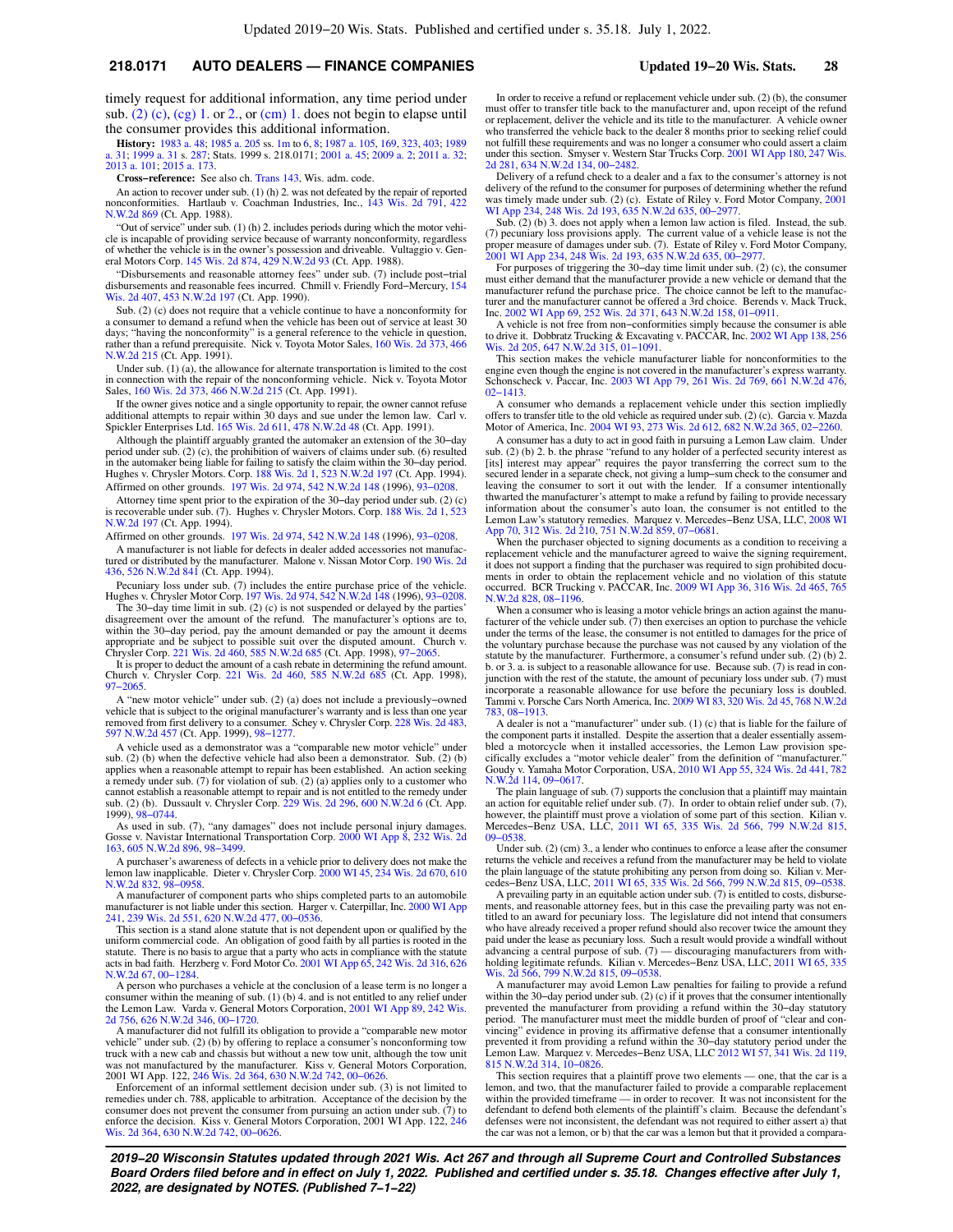## **29 Updated 19−20 Wis. Stats. AUTO DEALERS — FINANCE COMPANIES 218.02**

ble replacement under the election of remedies doctrine. Porter v. Ford Motor Company, [2015 WI App 39,](https://docs.legis.wisconsin.gov/document/courts/2015%20WI%20App%2039) [362 Wis. 2d 505](https://docs.legis.wisconsin.gov/document/courts/362%20Wis.%202d%20505), [865 N.W.2d 207](https://docs.legis.wisconsin.gov/document/courts/865%20N.W.2d%20207), [14−0975](https://docs.legis.wisconsin.gov/document/wicourtofappeals/14-0975). Sub. (2) (a) does not say that the vehicle is available for repair only if it is actually

taken to the manufacturer or an authorized dealer. The Lemon Law protects consum-<br>ers who go to a repair facility authorized by the manufacturer whether the facility is<br>a manufacturer's authorized motor vehicle dealer or n Motorsports, Inc., [758 F.3d 841](https://docs.legis.wisconsin.gov/document/courts/758%20F.3d%20841) (2014).

The lemon law does not state that a manufacturer satisfies its refund obligations by tendering a check to the consumer for the consumer's part of the refund along with an assurance that it will pay off the lienholder directly. Rather, sub. (2) (b) 2. b. requires that the manufacturer must tender a check to the consumer and actually pay off the lien. In this case, the purchaser did return the vehicle, but the manufacturer did not send out a refund and pay off the lien, but insisted that the purchaser either "accept" the refund, which the purchaser was not required to do, or come and retrieve the vehicle. James Michael Leasing Co. v. PACCAR, Inc., [772 F.3d 2d 815](https://docs.legis.wisconsin.gov/document/courts/772%20F.3d%202d%20815) (2014). "Days" under sub. (1) (h) includes weekends and holidays. Kletzien v. Ford Motor Co., [668 F. Supp. 1225](https://docs.legis.wisconsin.gov/document/courts/668%20F.%20Supp.%201225) (1987).

When, at the plaintiffs' home in Wisconsin, a Minnesota motor vehicle dealer accepted a down payment and entered into a binding purchase contract that obligated the plaintiffs to take delivery of a new vehicle and to pay the remainder of the pur-

chase price at the time of delivery, the purchase occurred in Wisconsin. Because the plaintiffs purchased the vehicle in Wisconsin, this section applies. Begalke v. Sterling Truck Corporation, [437 F. Supp. 2d 847](https://docs.legis.wisconsin.gov/document/courts/437%20F.%20Supp.%202d%20847) (2006).<br>T ownership takes place before a new title to a vehicle is issued. "Accept transfer of,"<br>as used in sub. (1) (d), refers to transfer of possession of the vehicle. Since it is undis-<br>puted that the plaintiffs traveled to the vehicle, they did not accept transfer of the vehicle in Wisconsin. Lamont v. Winne-bago Industries, Inc., [569 F. Supp. 2d 806](https://docs.legis.wisconsin.gov/document/courts/569%20F.%20Supp.%202d%20806) (2008).

Remedies for motor vehicle purchasers. Nicks, WBB March, 1985.

Lemon law II. Nicks. WBB July 1987.

A New Twist On the Lemon Law. Nicks. Wis. Law. Oct. 1991.

Updating Wisconsin's Lemon Law. Nicks. Wis. Law. Oct. 1999.

Fill 'Er Up: Supreme Court Orders High Octane Relief Under Wisconsin's Lemon Law. Nicks. Wis. Law. June 1996. Lemon Law Update. Nicks. Wis. Law. Nov. 2000.

Accessories Under the Lemon Law. Nicks. Wis. Law. March 2002.

Lemon Law Practice Pointers. Nicks. Wis. Law. Nov. 2003.

## **218.0172 Motor vehicle adjustment programs. (1)** DEFINITIONS. In this section:

(a) "Adjustment program" means an extended policy program under which a manufacturer undertakes to pay for all or any part of the cost of repairing, or to reimburse purchasers for all or any part of the cost of repairing, any condition that may substantially affect motor vehicle durability, reliability or performance. "Adjustment program" does not include service provided under a written warranty provided to a consumer, service provided under a safety or emission−related recall program or individual adjustments made by a manufacturer on a case−by−case basis.

(b) "Consumer" has the meaning given in s.  $218.0171$  (1) (b).

(c) "Manufacturer" has the meaning given in s. [218.0171 \(1\)](https://docs.legis.wisconsin.gov/document/statutes/218.0171(1)(c)) [\(c\).](https://docs.legis.wisconsin.gov/document/statutes/218.0171(1)(c))

(d) "Motor vehicle" has the meaning given in s. [218.0171 \(1\)](https://docs.legis.wisconsin.gov/document/statutes/218.0171(1)(d)) [\(d\)](https://docs.legis.wisconsin.gov/document/statutes/218.0171(1)(d)).

(e) "Motor vehicle dealer" means a motor vehicle dealer, as defined in s.  $218.0101(23)$  (a), that sells new motor vehicles.

**(2)** DISCLOSURE REQUIREMENTS. (a) A manufacturer shall do all of the following:

1. Establish a procedure to inform a consumer of any adjustment program applicable to the consumer's motor vehicle and, upon request, furnish the consumer with any document issued by the manufacturer relating to any adjustment program.

2. Notify, by 1st class mail, a consumer who is eligible under an adjustment program of the condition in the motor vehicle that is covered by the adjustment program and the principal terms and conditions of the adjustment program within 90 days after the date on which the adjustment program is adopted.

3. Notify its motor vehicle dealers, in writing, of all the terms and conditions of an adjustment program within 30 days after the date on which the program is adopted.

4. If a consumer is a purchaser or lessor of a new motor vehicle, notify the consumer, in writing, of the consumer's rights and remedies under this section. The notice shall include a statement in substantially the following language: "Sometimes.... (manufacturer's name) offers a special adjustment program to pay all or part of the cost of certain repairs beyond the terms of the warranty. Check with your motor vehicle dealer to determine whether any adjustment program is applicable to your motor vehicle."

(b) If a motor vehicle dealer has been informed of an adjust-ment program under par. [\(a\) 3.](https://docs.legis.wisconsin.gov/document/statutes/218.0172(2)(a)3.), the motor vehicle dealer shall disclose to a consumer seeking repairs for a condition covered by the adjustment program the terms and conditions of the adjustment program.

**(3)** ADJUSTMENT PROGRAM REIMBURSEMENT. (a) A manufacturer who establishes an adjustment program shall implement procedures to assure reimbursement of each consumer eligible under an adjustment program who incurs expenses for repair of a condition subject to the program before acquiring knowledge of the program. Reimbursement shall be consistent with the terms and conditions of the particular adjustment program.

(b) A consumer shall make a claim for reimbursement under par. [\(a\)](https://docs.legis.wisconsin.gov/document/statutes/218.0172(3)(a)) in writing to the manufacturer within 2 years after the date of the consumer's payment for repair of the condition. The manufacturer shall notify the consumer within 21 business days, as defined in s. [421.301 \(6\)](https://docs.legis.wisconsin.gov/document/statutes/421.301(6)), after receiving a claim for reimbursement if the claim will be allowed or denied. If the claim is denied, the specific reasons for the denial shall be stated in writing.

**(4)** REMEDIES. In addition to pursuing any other remedy, a consumer may bring an action to recover damages caused by a violation of this section. A court shall award a consumer who prevails in such an action twice the amount of any pecuniary loss, together with costs, disbursements and reasonable attorney fees, notwithstanding s. [814.04 \(1\)](https://docs.legis.wisconsin.gov/document/statutes/814.04(1)), and any equitable relief the court determines appropriate.

**History:** [1999 a. 31](https://docs.legis.wisconsin.gov/document/acts/1999/31) s. [288;](https://docs.legis.wisconsin.gov/document/acts/1999/31,%20s.%20288) Stats. 1999 s. 218.0172.

The trial court mistakenly believed that repair of a defect was required to state a claim under this section. The definition of an "adjustment program" requires the repair of a condition, which can necessarily include a defective condition, but does not require that the condition at issue constitutes a defect. A manufacturer's attempt to limit its adjustment program only to police vehicles conflicts with the plain lanage of this section. Wisconsin consumers have the right to seek redress from the guage of this section. Wisconsin consumers nary and region when a manufacturer violates a statute enacted by the leg-<br>Wisconsin judicial system when a manufacturer violates a statute enacted by the legislature. Cuellar v. Ford Motor Company, [2006 WI App 210](https://docs.legis.wisconsin.gov/document/courts/2006%20WI%20App%20210), [296 Wis. 2d 545](https://docs.legis.wisconsin.gov/document/courts/296%20Wis.%202d%20545), [723](https://docs.legis.wisconsin.gov/document/courts/723%20N.W.%202d%20747) [N.W. 2d 747,](https://docs.legis.wisconsin.gov/document/courts/723%20N.W.%202d%20747) [05−2003.](https://docs.legis.wisconsin.gov/document/wicourtofappeals/05-2003)

#### SUBCHAPTER II

#### ADJUSTMENT SERVICE COMPANIES

#### 218.02 Adjustment service companies. (1) DEFINI-TIONS. As used in this section:

(a) "Adjustment service company," hereinafter called company, shall mean a corporation, limited liability company, association, partnership or individual engaged as principal in the business of prorating the income of a debtor to the debtor's creditor or creditors, or of assuming the obligations of any debtor by purchasing the accounts the debtor may have with the debtor's several creditors, in return for which the principal receives a service charge or other consideration.

(d) "Division" means the division of banking.

**(2)** LICENSES; APPLICATIONS; FEES; BOND. (a) 1. Each adjustment service company shall apply to the division for a license to engage in such business. Application for a separate license for each office of a company to be operated under this section shall be made to the division in writing, under oath, in a form to be prescribed by the division. The division may issue more than one license to the same licensee. Except as provided in subd. [3.,](https://docs.legis.wisconsin.gov/document/statutes/218.02(2)(a)3.) an application for a license under this section shall include the following:

a. In the case of an individual, the individual's social security number.

b. In the case of a person that is not an individual, the person's federal employer identification number.

2. The division may not disclose any information received under subd. [1.](https://docs.legis.wisconsin.gov/document/statutes/218.02(2)(a)1.) to any person except as follows: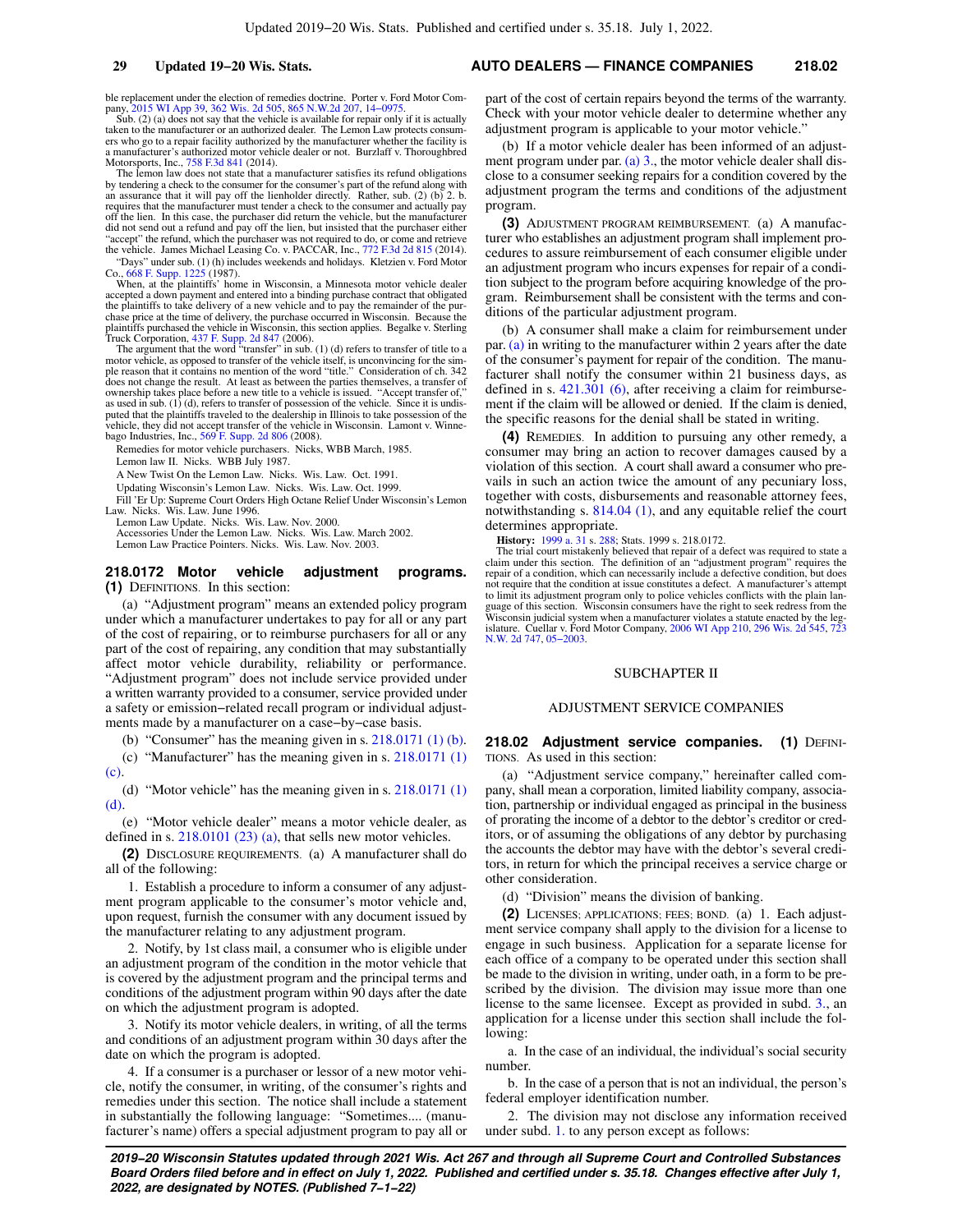## **218.02 AUTO DEALERS — FINANCE COMPANIES Updated 19−20 Wis. Stats. 30**

a. The division may disclose information under subd. [1.](https://docs.legis.wisconsin.gov/document/statutes/218.02(2)(a)1.) to the department of revenue for the sole purpose of requesting certifications under s. [73.0301](https://docs.legis.wisconsin.gov/document/statutes/73.0301) and to the department of workforce development for the sole purpose of requesting certifications under s. [108.227](https://docs.legis.wisconsin.gov/document/statutes/108.227).

b. The division may disclose information under subd. [1. a.](https://docs.legis.wisconsin.gov/document/statutes/218.02(2)(a)1.a.) to the department of children and families in accordance with a memorandum of understanding under s. [49.857.](https://docs.legis.wisconsin.gov/document/statutes/49.857)

3. If an applicant who is an individual does not have a social security number, the applicant, as a condition of applying for or applying to renew a license under this section, shall submit a statement made or subscribed under oath or affirmation to the division that the applicant does not have a social security number. The form of the statement shall be prescribed by the department of children and families. Any license issued or renewed in reliance upon a false statement submitted by an applicant under this subdivision is invalid.

(b) At the time of making application and before engaging in business, every applicant for an adjustment service company license shall pay a nonrefundable \$200 fee to the division for investigating the application and a \$200 annual license fee. If the cost of an investigation exceeds \$200, the applicant shall, upon demand of the division, pay the excess cost. No investigation fee shall be required on the renewal of a license.

(c) The division may require any licensee either before or after the issuance of the license to file and maintain in force a bond in a form to be prescribed by and acceptable to the division, in such sum as the division may deem necessary to safeguard the interest of the borrowers and the public, not exceeding, however, the sum of \$5,000.

**(3)** CONDITIONS OF THE ISSUANCE OF LICENSES. The division shall issue a license to the applicant to conduct such business at the office specified in the application in accordance with the provisions of this section, if the division shall find:

(a) That the applicant has filed the required application and paid the required fees.

(b) That the financial responsibility, experience, character and general fitness of the applicant, and of the members thereof if the applicant be a partnership, limited liability company or association, and of the officers and directors thereof if the applicant be a corporation, are such as to command the confidence of the community and to warrant belief that the business will be operated honestly, fairly and efficiently within the purposes of this section.

(c) That allowing such applicant to engage in business will promote the convenience and advantage of the community in which the business of the applicant is to be conducted.

(d) That the applicant has not been certified under s. [73.0301](https://docs.legis.wisconsin.gov/document/statutes/73.0301) by the department of revenue as being liable for delinquent taxes.

(dm) That the applicant has not been certified under s. [108.227](https://docs.legis.wisconsin.gov/document/statutes/108.227) by the department of workforce development as being liable for delinquent unemployment insurance contributions.

(e) That, if the applicant is an individual, the applicant has not failed to comply, after appropriate notice, with a subpoena or warrant issued by the department of children and families or a county child support agency under s. [59.53 \(5\)](https://docs.legis.wisconsin.gov/document/statutes/59.53(5)) and related to paternity or child support proceedings and is not delinquent in making court− ordered payments of child or family support, maintenance, birth expenses, medical expenses or other expenses related to the support of a child or former spouse, as provided in a memorandum of understanding entered into under s. [49.857](https://docs.legis.wisconsin.gov/document/statutes/49.857).

**(4)** ORDER DENYING APPLICATION. If the division is not satisfied as to all of the matters specified in sub.  $(3)$  the division shall enter a special order denying the application for a license and shall return the applicant's license fee. The division shall make findings of fact as part of and in support of the division's order denying any application for a license.

**(5)** LICENSES; POSTING; CHANGES OF LOCATION; RENEWAL. (a) Every license issued shall state the address of the office at which the business is to be conducted, the name of the licensee, and if the licensee is a partnership, limited liability company or association, the names of the members thereof, and if a corporation the date and place of its incorporation. Such license shall be kept conspicuously posted in the office of the licensee and shall not be transferable or assignable.

(b) Whenever a licensee shall contemplate a change of the licensee's place of business to another location within the same city, village or town, the licensee shall give written notice thereof to the division, which shall attach to the license the division's authorization of such removal, specifying the date thereof and the new location. Such authorization shall be authority for the operation of such business under the same license at the specified new location. No change in the place of business of a licensee to a location outside of the original city, village or town shall be permitted under the same license.

(c) Every licensee shall, on or before the tenth day of each December, pay to the division the annual license fee for the next succeeding calendar year.

**(6)** REVOCATION; SUSPENSION; REINSTATEMENT AND TERM OF LICENSES. (a) The division, after complaint, notice and hearings as provided in s. [217.19,](https://docs.legis.wisconsin.gov/document/statutes/217.19) shall revoke any license in the following cases

1. If the licensee has failed to pay the annual license fee or to maintain in effect the bond required under the provisions of this section;

2. If the licensee has violated any provisions of this section or of any lawful order issued hereunder;

3. If any fact or condition exists which, if it had existed at the time of the original application for such license, clearly would have warranted the division in refusing to issue such license;

4. If the licensee has demonstrated untrustworthiness or incompetency to act in such business in a manner to safeguard the interests of the public.

(b) In accordance with a memorandum of understanding entered into under s. [49.857,](https://docs.legis.wisconsin.gov/document/statutes/49.857) the division shall restrict or suspend a license if the licensee is an individual who fails to comply, after appropriate notice, with a subpoena or warrant issued by the department of children and families or a county child support agency under s. [59.53 \(5\)](https://docs.legis.wisconsin.gov/document/statutes/59.53(5)) and related to paternity or child support proceedings or who is delinquent in making court−ordered payments of child or family support, maintenance, birth expenses, medical expenses or other expenses related to the support of a child or former spouse.

(c) In accordance with s. [73.0301](https://docs.legis.wisconsin.gov/document/statutes/73.0301), the division shall revoke a license if the department of revenue has certified under s. [73.0301](https://docs.legis.wisconsin.gov/document/statutes/73.0301) that the licensee is liable for delinquent taxes.

(d) In accordance with s. [108.227,](https://docs.legis.wisconsin.gov/document/statutes/108.227) the division shall revoke a license if the department of workforce development has certified under s. [108.227](https://docs.legis.wisconsin.gov/document/statutes/108.227) that the licensee is liable for delinquent unemployment insurance contributions.

**(7)** POWERS OF DIVISION. It shall be the duty of the division and the division shall have power, jurisdiction and authority to investigate the conditions and ascertain the facts with reference to such companies and upon the basis thereof:

(a) To issue general or special orders in execution of or supplementary to this section, but not in conflict therewith, to protect debtors from oppressive or deceptive practices of licensees;

(b) To regulate advertising and solicitation of business by licensees, and to prevent evasions of this section;

(c) At any time and so often as the division may determine to investigate the business and examine the books, accounts, records and files used therein of every licensee. The cost of an examination shall be determined by the division and shall be paid to the division by every licensee so examined within 30 days after demand therefor by the division, and the state may maintain an action for the recovery of such costs in any court of competent jurisdiction;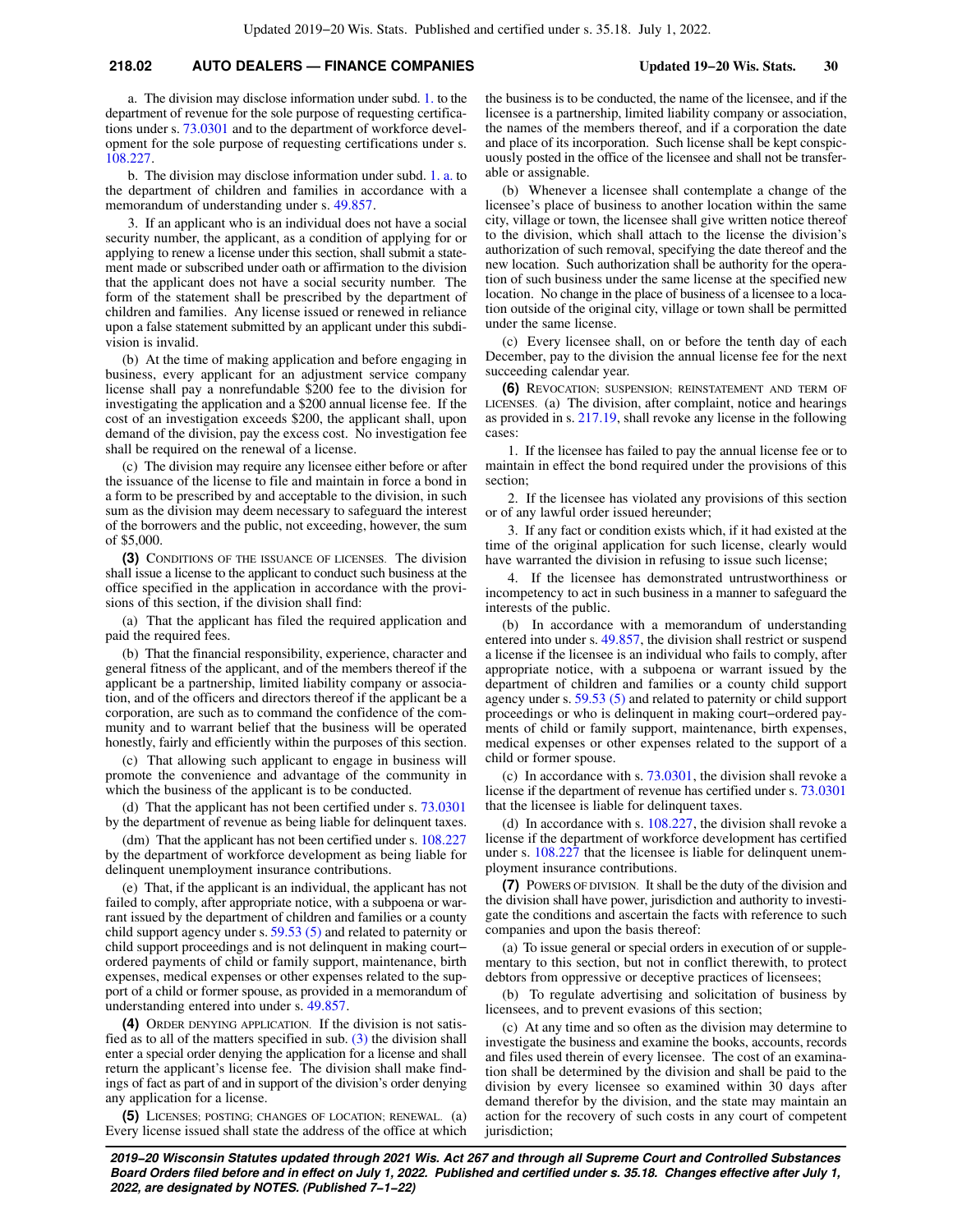(d) To determine and fix by general order the maximum fees or charges that such companies may make.

**(8)** STATEMENT TO DEBTOR. When any settlement or reduction of accounts has been made by such company, it shall furnish the debtor on demand a verified statement showing the amount due creditors by the terms of such settlement or reduction.

**(9)** RULES AND REPORTS; FEES; ENFORCEMENT. (a) The division may make such rules and require such reports as the division deems necessary for the enforcement of this section. Sections [217.17,](https://docs.legis.wisconsin.gov/document/statutes/217.17) [217.18](https://docs.legis.wisconsin.gov/document/statutes/217.18) and [217.21 \(1\)](https://docs.legis.wisconsin.gov/document/statutes/217.21(1)) and [\(2\)](https://docs.legis.wisconsin.gov/document/statutes/217.21(2)) apply to and are available for the purposes of this section. This paragraph does not apply to any of the following:

1. Applications for licenses that are denied, or licenses that are revoked, because the department of revenue has certified under s. [73.0301](https://docs.legis.wisconsin.gov/document/statutes/73.0301) that the applicant or licensee is liable for delinquent taxes.

1m. Applications for licenses that are denied, or licenses that are revoked, because the department of workforce development has certified under s. [108.227](https://docs.legis.wisconsin.gov/document/statutes/108.227) that the applicant or licensee is liable for delinquent unemployment insurance contributions.

2. Applications for licenses that are denied or licenses that are restricted or suspended because the applicant or licensee has failed to comply, after appropriate notice, with a subpoena or warrant issued by the department of children and families or a county child support agency under s. [59.53 \(5\)](https://docs.legis.wisconsin.gov/document/statutes/59.53(5)) and related to paternity or child support proceedings or is delinquent in making court− ordered payments of child or family support, maintenance, birth expenses, medical expenses or other expenses related to the support of a child or former spouse.

(b) All fees and moneys received by the division under authority of this chapter shall be paid by the division into the state treasury within one week after the receipt thereof.

(c) The division shall investigate, ascertain and determine whether this chapter or the lawful orders issued hereunder are being violated and for such purposes the division shall have all of the powers conferred by ss. [217.17](https://docs.legis.wisconsin.gov/document/statutes/217.17) and [217.18](https://docs.legis.wisconsin.gov/document/statutes/217.18). The division shall report all violations to the district attorney of the proper county for prosecution.

**(10)** PENALTIES. Any person violating any of the provisions of this section shall be punished by a fine of not more than \$500 or by imprisonment in the county jail for not more than 90 days, or by both such fine and imprisonment.

**History:** [1971 c. 125](https://docs.legis.wisconsin.gov/document/acts/1971/125), [164,](https://docs.legis.wisconsin.gov/document/acts/1971/164) [215;](https://docs.legis.wisconsin.gov/document/acts/1971/215) [1973 c. 3](https://docs.legis.wisconsin.gov/document/acts/1973/3); [1989 a. 336](https://docs.legis.wisconsin.gov/document/acts/1989/336); [1991 a. 316;](https://docs.legis.wisconsin.gov/document/acts/1991/316) [1993 a. 112](https://docs.legis.wisconsin.gov/document/acts/1993/112), [246](https://docs.legis.wisconsin.gov/document/acts/1993/246); [1995 a. 27](https://docs.legis.wisconsin.gov/document/acts/1995/27); [1997 a. 27,](https://docs.legis.wisconsin.gov/document/acts/1997/27) [191,](https://docs.legis.wisconsin.gov/document/acts/1997/191) [237;](https://docs.legis.wisconsin.gov/document/acts/1997/237) [1999 a. 9](https://docs.legis.wisconsin.gov/document/acts/1999/9), [32;](https://docs.legis.wisconsin.gov/document/acts/1999/32) [2007 a. 20](https://docs.legis.wisconsin.gov/document/acts/2007/20); [2013 a. 36](https://docs.legis.wisconsin.gov/document/acts/2013/36). **Cross−reference:** See also ch. [DFI−Bkg 73](https://docs.legis.wisconsin.gov/document/administrativecode/ch.%20DFI-Bkg%2073), Wis. adm. code.

*JK Harris* expressly rejected a narrow definition of "prorating" in sub. (1) (a) as inconsistent with the goals of the statutory scheme. Prorating occurs when one nego-tiates a reduction or extended payment on behalf of the debtor for the debtor's outstanding debt with that creditor. Morgan Drexen, Inc. v. DFI, [2015 WI App 27](https://docs.legis.wisconsin.gov/document/courts/2015%20WI%20App%2027), [361](https://docs.legis.wisconsin.gov/document/courts/361%20Wis.%202d%20271) [Wis. 2d 271,](https://docs.legis.wisconsin.gov/document/courts/361%20Wis.%202d%20271) [862 N.W.2d 329](https://docs.legis.wisconsin.gov/document/courts/862%20N.W.2d%20329), [14−1268](https://docs.legis.wisconsin.gov/document/wicourtofappeals/14-1268).

A hearing examiner's interpretation of "engaged as principal" in sub. (1) (a) as solely modifying the word "individual" was not unreasonable. Morgan Drexen, Inc. v. DFI, [2015 WI App 27,](https://docs.legis.wisconsin.gov/document/courts/2015%20WI%20App%2027) [361 Wis. 2d 271](https://docs.legis.wisconsin.gov/document/courts/361%20Wis.%202d%20271), [862 N.W.2d 329](https://docs.legis.wisconsin.gov/document/courts/862%20N.W.2d%20329), [14−1268](https://docs.legis.wisconsin.gov/document/wicourtofappeals/14-1268).

#### SUBCHAPTER III

#### COLLECTION AGENCIES

218.04 Collection agencies. (1) DEFINITIONS. The following terms, as used in this section, shall have the meaning stated, unless the context requires a different meaning:

(a) "Collection agency" means any person engaging in the business of collecting or receiving for payment for others of any account, bill, or other indebtedness. "Collection agency" does not include attorneys at law authorized to practice in this state and resident herein, banks, express companies, health care billing companies, state savings banks, state savings and loan associations, insurers and their agents, trust companies, district attorneys acting under s. [971.41,](https://docs.legis.wisconsin.gov/document/statutes/971.41) persons contracting with district attorneys under s. [971.41 \(5\),](https://docs.legis.wisconsin.gov/document/statutes/971.41(5)) real estate brokers, and real estate salespersons.

## **31 Updated 19−20 Wis. Stats. AUTO DEALERS — FINANCE COMPANIES 218.04**

(b) "Collector" or "solicitor" means any person employed by a collection agency to collect or receive payment or to solicit the receiving or collecting of payment for others of any account, bill or other indebtedness outside of the office or the person's home.

(c) "Division" means the division of banking.

(d) "General order" means an order which is not a special order.

(e) "Licensee" means a person licensed under this section.

(f) "Person" includes individuals, partnerships, associations, corporations and limited liability companies.

(g) "Special order" means an order against a person.

**(2)** LICENSES REQUIRED. (a) Except as provided in par. [\(b\),](https://docs.legis.wisconsin.gov/document/statutes/218.04(2)(b)) a person may not operate as a collection agency or as a collector or solicitor in this state without first having obtained a license as required by this section.

(b) A nonresident of this state is not required to obtain a collection agency license if that person conducts collection business with state residents solely by means of interstate telecommunications or interstate mail.

**(3)** LICENSES; APPLICATIONS; FEES; BOND. (a) 1. Application for licenses under the provisions of this section shall be made to the division in writing, under oath, on a form to be prescribed by the division. All licenses shall expire on June 30 next following their date of issue. Except as provided in subd. [3.](https://docs.legis.wisconsin.gov/document/statutes/218.04(3)(a)3.), an application for a license under this section shall include the following:

a. If the applicant is an individual, the applicant's social security number.

b. If the applicant is not an individual, the applicant's federal employer identification number.

2. The division may not disclose any information received under subd. [1.](https://docs.legis.wisconsin.gov/document/statutes/218.04(3)(a)1.) to any person except as follows:

a. The division may disclose information under subd. [1.](https://docs.legis.wisconsin.gov/document/statutes/218.04(3)(a)1.) to the department of revenue for the sole purpose of requesting certifications under s. [73.0301](https://docs.legis.wisconsin.gov/document/statutes/73.0301) and to the department of workforce development for the sole purpose of requesting certifications under s. [108.227](https://docs.legis.wisconsin.gov/document/statutes/108.227).

b. The division may disclose information under subd. [1. a.](https://docs.legis.wisconsin.gov/document/statutes/218.04(3)(a)1.a.) to the department of children and families in accordance with a memorandum of understanding under s. [49.857.](https://docs.legis.wisconsin.gov/document/statutes/49.857)

3. If an applicant who is an individual does not have a social security number, the applicant, as a condition of applying for or applying to renew a license under this section, shall submit a statement made or subscribed under oath or affirmation to the division that the applicant does not have a social security number. The form of the statement shall be prescribed by the department of children and families. Any license issued or renewed in reliance upon a false statement submitted by an applicant under this subdivision is invalid.

(b) At the time of making application, every applicant for a collection agency license shall pay a nonrefundable fee of \$1,000 to the division for investigating the application, unless the applicant is already licensed under this section, and the sum of \$200 as an annual license fee. If the cost of investigation exceeds \$1,000, the applicant shall, upon demand of the division, pay the excess cost. No investigation fee is required on the renewal of a license.

(c) The license fee for a collector or solicitor shall be \$15, except that no license fee is required for an individual who is eligible for the veterans fee waiver program under s. [45.44](https://docs.legis.wisconsin.gov/document/statutes/45.44). This license shall be carried as a means of identification whenever the collector is engaged in business. The license shall state the name of the employer and shall be surrendered to the division upon termination of employment. A new license is required for a change of employment.

(d) The division may require any licensee to file and maintain in force a bond, in a form to be prescribed by and acceptable to the division, and in such sum as the division may deem reasonably necessary to safeguard the interests of the public.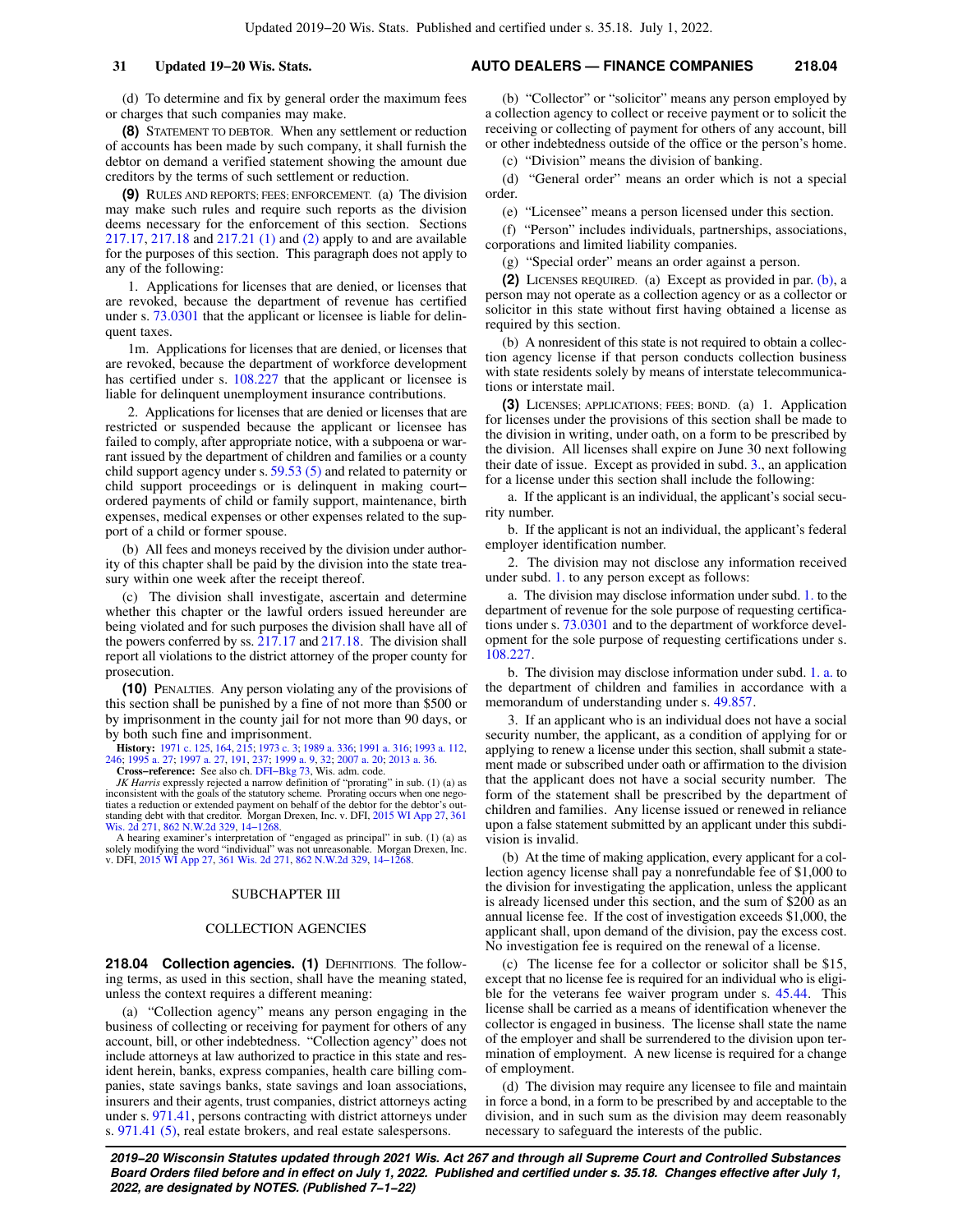## **218.04 AUTO DEALERS — FINANCE COMPANIES Updated 19−20 Wis. Stats. 32**

**(4)** ISSUANCE OR DENIAL OF LICENSES. (a) Except as provided in par. [\(am\),](https://docs.legis.wisconsin.gov/document/statutes/218.04(4)(am)) upon the filing of such application and the payment of such fee, the division shall make an investigation, and if the division finds that the character and general fitness and the financial responsibility of the applicant, and the members thereof if the applicant is a partnership, limited liability company or association, and the officers and directors thereof if the applicant is a corporation, warrant the belief that the business will be operated in compliance with this section the division shall thereupon issue a license to said applicant. Such license is not assignable and shall permit operation under it only at or from the location specified in the license, except that an employee of a licensed collection agency may work from the employee's home if the employee complies with all of the same requirements under this section and the division's rules that would apply if the employee were working within the licensed office and except that a licensed collector or solicitor may work outside the licensed office of a collection agency. A nonresident of this state may, upon complying with all other provisions of this section, secure a collection agency license provided the nonresident maintains an active office in this state.

(am) The division may not issue or renew a license under this section if any of the following applies:

1. The applicant fails to provide any information required under sub. [\(3\) \(a\) 1.](https://docs.legis.wisconsin.gov/document/statutes/218.04(3)(a)1.)

2. The department of revenue certifies under s. [73.0301](https://docs.legis.wisconsin.gov/document/statutes/73.0301) that the applicant is liable for delinquent taxes. An applicant for whom a license is not issued or renewed under this subdivision for delinquent taxes is entitled to a notice under s. [73.0301 \(2\) \(b\) 1. b.](https://docs.legis.wisconsin.gov/document/statutes/73.0301(2)(b)1.b.) and hearing under s. [73.0301 \(5\) \(a\)](https://docs.legis.wisconsin.gov/document/statutes/73.0301(5)(a)) but is not entitled to any other notice or hearing under this section.

2m. The department of workforce development certifies under s. [108.227](https://docs.legis.wisconsin.gov/document/statutes/108.227) that the applicant is liable for delinquent unemployment insurance contributions. An applicant for whom a license is not issued or renewed under this subdivision for delinquent unemployment insurance contributions is entitled to a notice under s. [108.227 \(2\) \(b\) 1. b.](https://docs.legis.wisconsin.gov/document/statutes/108.227(2)(b)1.b.) and hearing under s. [108.227](https://docs.legis.wisconsin.gov/document/statutes/108.227(5)(a)) [\(5\) \(a\)](https://docs.legis.wisconsin.gov/document/statutes/108.227(5)(a)) but is not entitled to any other notice or hearing under this section.

3. The applicant fails to comply, after appropriate notice, with a subpoena or warrant issued by the department of children and families or a county child support agency under s. [59.53 \(5\)](https://docs.legis.wisconsin.gov/document/statutes/59.53(5)) and related to paternity or child support proceedings or is delinquent in making court−ordered payments of child or family support, maintenance, birth expenses, medical expenses or other expenses related to the support of a child or former spouse, as provided in a memorandum of understanding entered into under s. [49.857.](https://docs.legis.wisconsin.gov/document/statutes/49.857) An applicant whose application is denied under this subdivision for delinquent payments is entitled to a notice and hearing under s. [49.857](https://docs.legis.wisconsin.gov/document/statutes/49.857) but is not entitled to any other notice or hearing under this section.

(b) No licensee shall conduct a collection agency business within any office, room or place of business in which any other business is solicited or engaged in, or in association or conjunction therewith, except as may be authorized in writing by the division upon finding that the character of such other business is such that the granting of such authority would not facilitate evasion of this section or the lawful orders issued thereunder.

**(5)** REVOCATION; SUSPENSION; REINSTATEMENT OF LICENSES. (a) The division may suspend or revoke any license issued under this section if the division finds that:

1. The licensee has violated any of the provisions of this section or any lawful order of the division made thereunder;

2. Any fact or condition exists which, if it had existed at the time of the original application for such license, would have warranted the division in refusing to issue such license;

3. The licensee has failed to pay the annual license fee or to maintain in effect the bond required under sub.  $(3)$   $(d)$ ;

4. The licensee has failed to remit money due to any and all claimants or forwarders within 30 days from the close of the month during which the collection was effected; or

5. The licensee or any officer or employee of it has violated chs. [421](https://docs.legis.wisconsin.gov/document/statutes/ch.%20421) to [427](https://docs.legis.wisconsin.gov/document/statutes/ch.%20427) and [429.](https://docs.legis.wisconsin.gov/document/statutes/ch.%20429)

(am) The division shall restrict or suspend a license issued under this section if the division finds that the licensee is an individual who fails to comply, after appropriate notice, with a subpoena or warrant issued by the department of children and families or a county child support agency under s. [59.53 \(5\)](https://docs.legis.wisconsin.gov/document/statutes/59.53(5)) and related to paternity or child support proceedings or who is delinquent in making court−ordered payments of child or family support, maintenance, birth expenses, medical expenses or other expenses related to the support of a child or former spouse, as provided in a memorandum of understanding entered into under s. [49.857.](https://docs.legis.wisconsin.gov/document/statutes/49.857) A licensee whose license is restricted or suspended under this paragraph is entitled to a notice and hearing only as provided in a memorandum of understanding entered into under s. [49.857](https://docs.legis.wisconsin.gov/document/statutes/49.857) and is not entitled to any other notice or hearing under this section.

(ar) The division shall revoke a license issued under this section if the department of revenue certifies under s. [73.0301](https://docs.legis.wisconsin.gov/document/statutes/73.0301) that the licensee is liable for delinquent taxes. A licensee whose license is revoked under this paragraph for delinquent taxes is entitled to a notice under s.  $73.0301$  (2) (b) 1. b. and a hearing under s. [73.0301 \(5\) \(a\)](https://docs.legis.wisconsin.gov/document/statutes/73.0301(5)(a)) but is not entitled to any other notice or hearing under this section.

(at) The division shall revoke a license issued under this section if the department of workforce development certifies under s. [108.227](https://docs.legis.wisconsin.gov/document/statutes/108.227) that the licensee is liable for delinquent unemployment insurance contributions. A licensee whose license is revoked under this paragraph for delinquent unemployment insurance contributions is entitled to a notice under s. [108.227 \(2\) \(b\) 1. b.](https://docs.legis.wisconsin.gov/document/statutes/108.227(2)(b)1.b.) and a hearing under s.  $108.227(5)$  (a) but is not entitled to any other notice or hearing under this section.

(b) Except as provided in pars. [\(am\)](https://docs.legis.wisconsin.gov/document/statutes/218.04(5)(am)) to [\(at\)](https://docs.legis.wisconsin.gov/document/statutes/218.04(5)(at)), no license shall be revoked or suspended except after a hearing under this section. A complaint stating the grounds for suspension or revocation together with a notice of hearing shall be delivered to the licensee at least 5 days in advance of the hearing. In the event the licensee cannot be found, complaint and notice of hearing may be left at the place of business stated in the license and this shall be deemed the equivalent of delivering the notice of hearing and complaint to the licensee.

(c) In the event of the death of a licensee, if the licensee is an individual, or of the partners, if the licensee is a partnership, the license of the agency shall terminate as of the date of death of said licensee, except the division may reinstate a license if the estate of the former licensee signifies to the division within 45 days its intention to continue the business of the agency.

**(6)** LICENSES; POSTING; CHANGES OF LOCATION; RENEWAL. (a) Whenever a collection agency shall contemplate a change of its place of business to another location within the same city or village, it shall give written notice thereof to the division, which shall attach to the license the division's authorization of such removal, specifying the date thereof and the new location. Such authorization shall be authority for the operation of such business under the same license at the specified new location. All collection agency licenses shall be conspicuously posted in the office of the licensee.

(b) Every licensee applying for a renewal of a license shall, on or before the first day of June, pay in advance to the division the annual license fee.

(c) Before discontinuing operating as a collection agency under the provisions of this section, every licensee shall furnish the division with proof in a form to be determined by the division and approved by the advisory committee that:

1. Proper remittance has been made to all claimants or forwarders on money collected.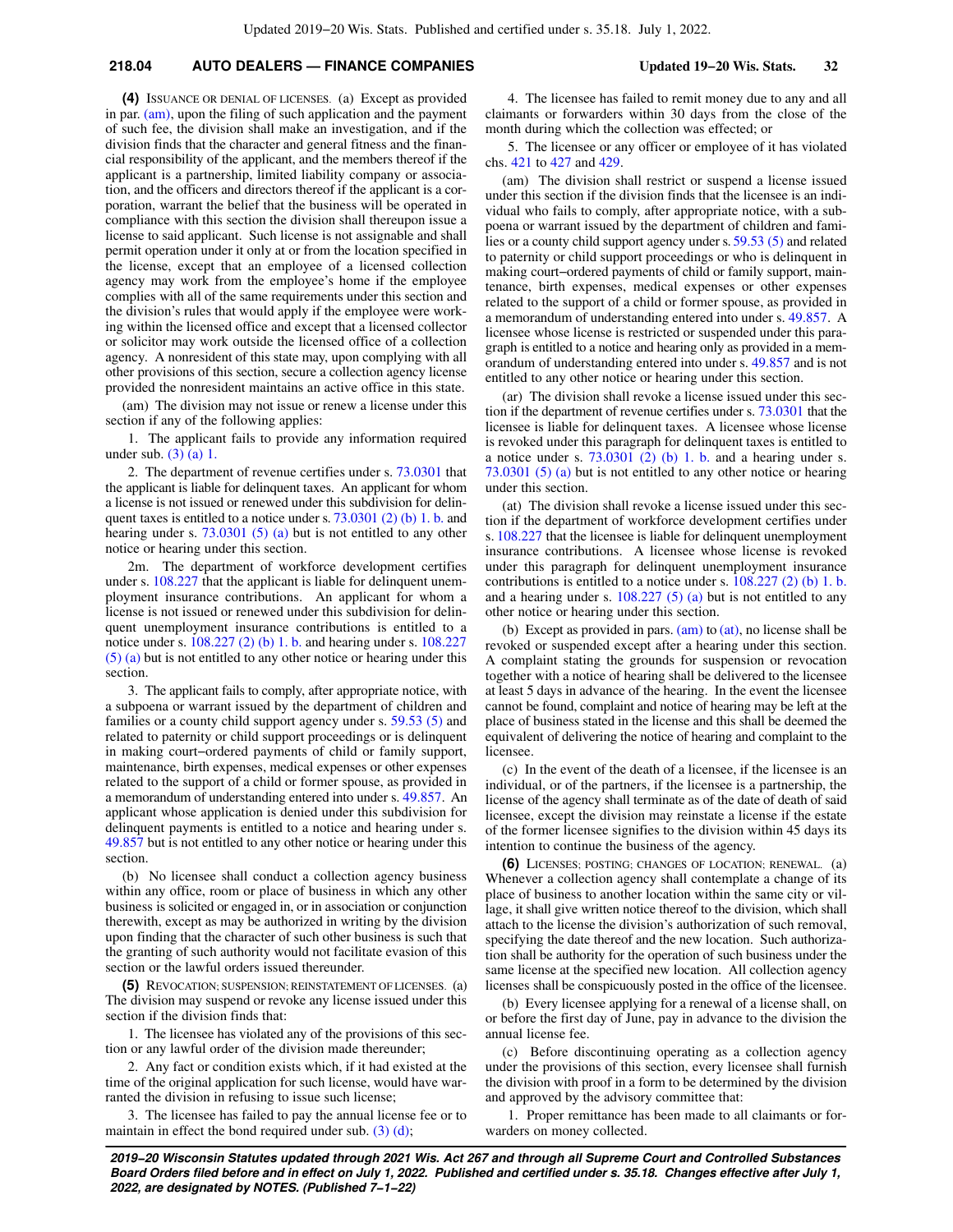2. All accounts have been returned to the claimants or forwarders.

3. All valuable papers given to the licensee by the claimant or forwarder in connection with claims have been returned to the claimants or forwarders.

**(7)** POWERS OF DIVISION; ADVISORY COMMITTEES. It shall be the duty of the division and the division shall have power, jurisdiction and authority to investigate the conditions and ascertain the facts with reference to the collection of accounts and upon the basis thereof:

(a) To issue any general or special order in execution of or supplementary to this chapter to protect the public from oppressive or deceptive practices of licensees and to prevent evasions of this chapter.

(b) For the purpose of discovering violations of this section the division may cause an investigation to be made of the business of the licensee transacted under the provisions of this section, and shall cause an investigation to be made of convictions reported to the division by any district attorney for violation by a licensee of any of the provisions of this section. The place of business, books of accounts, papers, records, safes and vaults of said licensee shall be open to inspection and examination by the division for the purpose of such investigation and the division shall have authority to examine under oath all persons whose testimony is required relative to said investigation. The cost of the first investigation or examination during any licensing year shall be paid by the licensee, but the cost of additional investigation or examination during such year shall be paid by the licensee only if such examination discloses violation of sub.  $(5)$  (a) 4. The division shall determine the cost of an investigation or examination. The licensee shall pay the cost of any hearing including witness fees, unless it be found by the division, board of review or court that licensee has not violated any provision of this section. All said costs shall be paid by the licensee within 30 days after demand therefor by the division. The state may maintain an action for the recovery of such costs and expenses in any court of competent jurisdiction.

(d) To make all necessary or proper orders, rules and regulations for the administration and enforcement of this section.

**(8)** HEARINGS AND ORDERS. The division shall have the same power to conduct hearings, take testimony and secure evidence as is provided in ss. [217.17](https://docs.legis.wisconsin.gov/document/statutes/217.17), [217.18](https://docs.legis.wisconsin.gov/document/statutes/217.18) and [217.19](https://docs.legis.wisconsin.gov/document/statutes/217.19).

**(9g)** TRUST ACCOUNTS. (a) In this section, "financial institution" has the meaning given in s. [705.01 \(3\).](https://docs.legis.wisconsin.gov/document/statutes/705.01(3))

(b) A licensee shall establish a trust account with a financial institution. The licensee shall notify the division of the name of the financial institution that maintains the trust account. The division may prohibit a licensee from establishing or maintaining a trust account in a financial institution if the division believes that the financial institution is operating in an unsafe or unsound manner.

(c) Promptly after collection, a licensee shall deposit in the trust account sufficient funds to pay all money due any claimant or forwarder. A licensee may not use the trust account for any other purpose.

**(9j)** CONSOLIDATION OF ACCOUNTS. (a) A licensee may, after receiving authorization from a creditor, consolidate the creditor's account or accounts relating to a particular debtor with those of any other creditor or creditors relating to that debtor and may cause an action to be brought on behalf of the creditor or creditors. All of the following apply to any action caused to be brought by a licensee on behalf of a creditor or creditors under this subsection:

1. The summons and complaint shall be prepared by an attorney or at the direction of an attorney.

2. The name or names of the creditor or creditors shall appear in the pleadings and in the caption of the case as the real party or parties in interest and the licensee's name shall not appear in the caption or pleadings.

## **33 Updated 19−20 Wis. Stats. AUTO DEALERS — FINANCE COMPANIES 218.04**

3. The creditor or creditors in each instance shall be given the opportunity either to select an attorney to commence the action or to designate, as a part of the authorization process, the collection agency as the agent of the creditor or creditors to retain an attorney and forward the claim or claims to the attorney on behalf of the creditor or creditors.

(b) In any action caused to be brought by a licensee under this subsection, the licensee shall not appear on behalf of any creditor or creditors before any court, including the clerk of any small claims court in an action on the debt or in garnishment proceedings, except when called as a witness by the plaintiff's attorney in open court.

**(9m)** DELINQUENT COLLECTION AGENCIES; DIVISION MAY TAKE POSSESSION. (a) If the division finds that a licensee is insolvent or that the licensee has collected accounts but has failed to remit money due to any claimant or forwarder within 30 days from the end of the month in which collection was made, and it is necessary to protect the interest of the public or when the license of a collection agency has expired or has terminated for any reason whatsoever, the division may take possession of the assets and the books and records of the licensee for the purpose of liquidating its business, and for such other relief as the nature of the case and the interest of the claimants or forwarders may require. The liquidation of business shall be made by and under the supervision of the division either in the name of the division or in the name of the licensee and the division shall be vested with title to all of the assets including the proceeds of the bond or bonds which have been filed with the division as provided for under sub.  $(3)$   $(d)$ , and the proceeds of any and all money paid direct to the claimant or forwarder by the debtor prior to the date said license has terminated. Money paid to the licensee or to the division after the termination of the license shall be disposed of by the division with the approval of the circuit court.

(b) In taking possession of the property and business of any such collection agency, the division shall forthwith give notice to any and all banks or other financial institutions holding or in possession of any bank balances or assets of such agency and thereafter such assets shall be held subject to the order of the division.

(c) In addition to the authority conferred by par. [\(b\),](https://docs.legis.wisconsin.gov/document/statutes/218.04(9m)(b)) the division may, with the approval of the circuit court for the county wherein the main office is located, for the purposes of collection or liquidation, sell, assign, convey and transfer or approve the sale, assignment, conveyance and transfer of the assets of such collection agency under such terms and conditions as the division may deem for the best interests of the claimants of such collection agency.

(d) The provisions of s. [220.08 \(3b\)](https://docs.legis.wisconsin.gov/document/statutes/220.08(3b)), [\(4\),](https://docs.legis.wisconsin.gov/document/statutes/220.08(4)) [\(6\),](https://docs.legis.wisconsin.gov/document/statutes/220.08(6)) [\(7\)](https://docs.legis.wisconsin.gov/document/statutes/220.08(7)), [\(8\),](https://docs.legis.wisconsin.gov/document/statutes/220.08(8)) [\(13\)](https://docs.legis.wisconsin.gov/document/statutes/220.08(13)), [\(14\)](https://docs.legis.wisconsin.gov/document/statutes/220.08(14)) and [\(17\)](https://docs.legis.wisconsin.gov/document/statutes/220.08(17)) shall apply to this section insofar as they are applicable.

(e) The division shall cause notice to be given by publication of a class 3 notice, under ch. [985](https://docs.legis.wisconsin.gov/document/statutes/ch.%20985), if no action has been commenced under par. [\(f\)](https://docs.legis.wisconsin.gov/document/statutes/218.04(9m)(f)), calling on all persons who may have claims against such licensee, to present the same to the division, and make legal proof thereof at a place and within a time, to be therein specified. The division may mail a similar notice to all persons whose names appear as claimants or forwarders upon the books and records of the licensee or as may appear in the records of the division on the sworn reports required to be furnished the division according to the provisions of sub.  $(10)$ . Any claimant or forwarder whose portion of the collection or collections has not been properly remitted shall file a claim which shall be considered as a preferred claim for the amount actually due the claimant or forwarder after deducting any commission or fee that may be due and owing the licensee. If the division doubts the justice and validity of any claim, the division may reject the same and serve notice of such rejection upon the claimant either by mail or personally. An affidavit of the service of such notice, which shall be prima facie evidence thereof, shall be filed with the division. An action upon a claim so rejected must be brought in the circuit court for the county wherein the licensee is located within 30 days after such service of such notice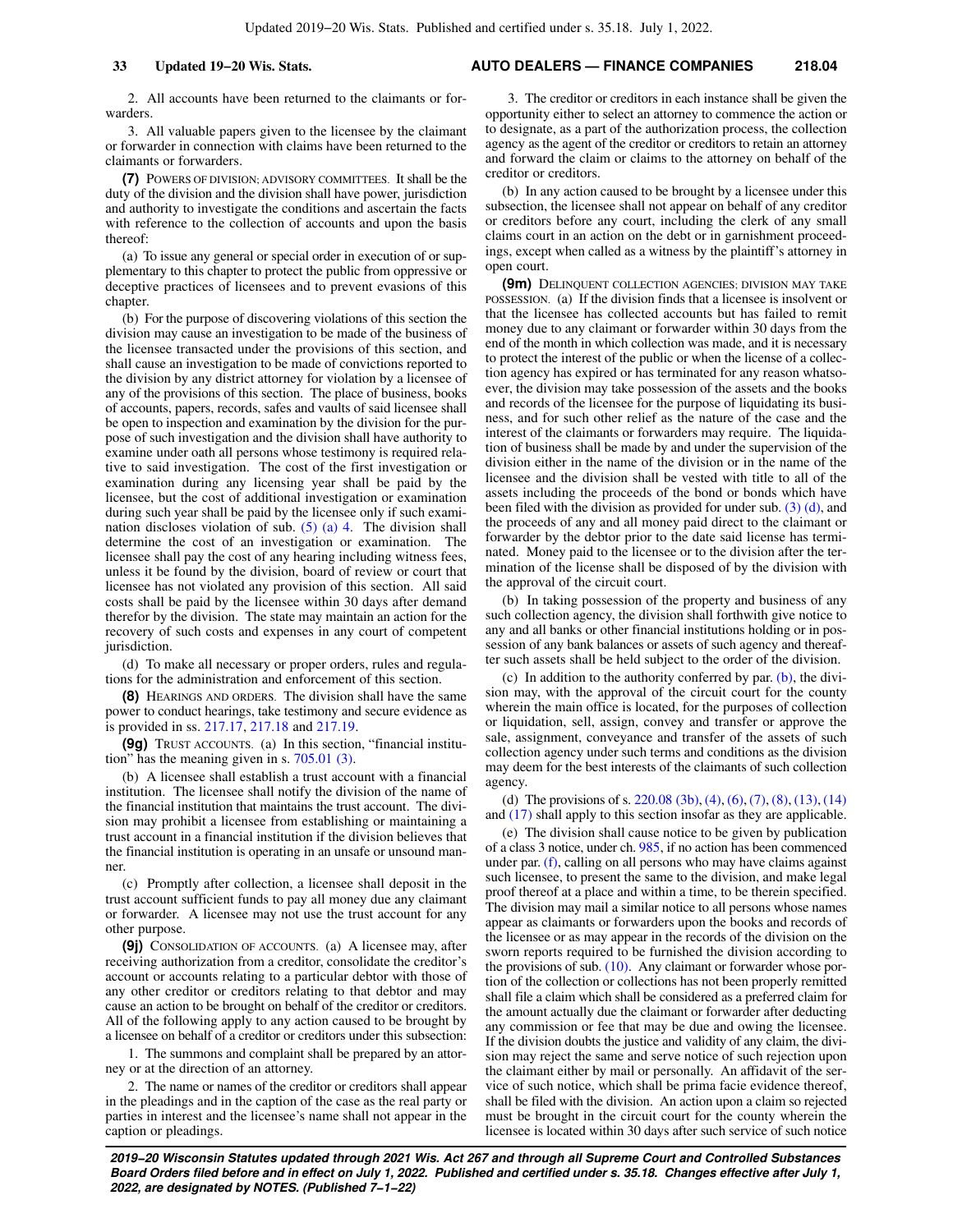## **218.04 AUTO DEALERS — FINANCE COMPANIES Updated 19−20 Wis. Stats. 34**

of rejection of claim has been filed. Claims presented after the expiration of the time fixed in the notice to the claimants or forwarders shall be entitled to receive only liquidating dividends declared after presentation, unless otherwise ordered by the court. The court may fix a date after which all claims shall be barred.

(f) Whenever any agency, of whose assets and business the division has taken possession, as aforesaid, deems itself aggrieved thereby, it may, at any time within 10 days after such taking possession, apply to the circuit court for the county in which the main office of such agency is located to enjoin further proceedings; and such court, after citing the division to show cause why further proceedings should not be enjoined and hearing the allegations and proofs of the parties and determining the facts, may, upon the merits dismiss such application or enjoin the division from further proceedings, and direct the division to surrender such business and property to such agency.

(g) Whenever the division shall have paid to each and every claimant or forwarder of such collection agency whose claims as such claimant or forwarder have been duly proved and allowed the full amount of such claims and shall have made proper provisions for unclaimed and unpaid collections and shall have paid all the expenses of the liquidation, the division shall liquidate the remaining assets exclusive of the proceeds of the bond or bonds for the benefit of the general creditors; or if no claims have been filed by or in behalf of the general creditors, the division shall turn over the remaining assets to the circuit court for further disposition.

(h) All accounts and valuable papers given to the agency by the claimant or forwarder in possession of the division, pertaining to accounts placed with the agency for collection shall be returned to the claimant or forwarded by the division within 30 days after verification of the claim has been made.

**(10)** ANNUAL REPORT; RECORDS. (a) Each licensee shall annually, on or before the fifteenth day of March, file a report with the division giving such reasonable and relevant information as the division may, by general or special order, require concerning the business and operations conducted by such licensee within the state. Such report shall be made under oath and shall be in the form prescribed by the division.

(b) The division shall require the licensee to keep such books and records in the licensee's place of business as will enable the division to determine whether the provisions of this section are being complied with. Every such licensee shall preserve the records of final entry used in such business for a period of at least 6 years after final remittance is made on any account placed with the licensee for collection or after any account has been returned to the claimant on which one or more payments have been paid.

**(11)** SUBTERFUGE. The provisions of this chapter shall apply to any licensee or other person who, by any device, subterfuge or pretense whatever, shall make a pretended purchase or a pretended assignment of accounts from any other person for the purpose of evading the provisions of this section.

**(12)** PENALTIES. Any person who shall violate any provision of this section shall be guilty of a misdemeanor and, for each and every such offense shall, upon conviction thereof, be punished by a fine of not more than \$1,000 or by imprisonment in the county jail for not more than 6 months, or by both such fine and imprisonment.

**(13)** ENFORCEMENT. The division shall have the duty, power, jurisdiction and authority to investigate, ascertain and determine whether this section or the lawful orders issued hereunder are being violated and for such purposes the division shall have all the powers conferred by subs. [\(4\)](https://docs.legis.wisconsin.gov/document/statutes/218.04(4)) and [\(5\)](https://docs.legis.wisconsin.gov/document/statutes/218.04(5)). The division shall report all violations to the district attorney of the proper county for prosecution.

**History:** [1971 c. 125,](https://docs.legis.wisconsin.gov/document/acts/1971/125) [164,](https://docs.legis.wisconsin.gov/document/acts/1971/164) [239;](https://docs.legis.wisconsin.gov/document/acts/1971/239) [1973 c. 3](https://docs.legis.wisconsin.gov/document/acts/1973/3); [1979 c. 102](https://docs.legis.wisconsin.gov/document/acts/1979/102) s. [236 \(4\);](https://docs.legis.wisconsin.gov/document/acts/1979/102,%20s.%20236) [1979 c. 162](https://docs.legis.wisconsin.gov/document/acts/1979/162) s. [38 \(3\);](https://docs.legis.wisconsin.gov/document/acts/1979/162,%20s.%2038) [1979 c. 341](https://docs.legis.wisconsin.gov/document/acts/1979/341) s. [12 \(2\);](https://docs.legis.wisconsin.gov/document/acts/1979/341,%20s.%2012) [1983 a. 189;](https://docs.legis.wisconsin.gov/document/acts/1983/189) [1989 a. 336](https://docs.legis.wisconsin.gov/document/acts/1989/336); [1991 a. 221,](https://docs.legis.wisconsin.gov/document/acts/1991/221) [269](https://docs.legis.wisconsin.gov/document/acts/1991/269), [316](https://docs.legis.wisconsin.gov/document/acts/1991/316); [1993](https://docs.legis.wisconsin.gov/document/acts/1993/112) [a. 112,](https://docs.legis.wisconsin.gov/document/acts/1993/112) [179](https://docs.legis.wisconsin.gov/document/acts/1993/179); [1995 a. 27](https://docs.legis.wisconsin.gov/document/acts/1995/27), [329](https://docs.legis.wisconsin.gov/document/acts/1995/329); [1997 a. 27](https://docs.legis.wisconsin.gov/document/acts/1997/27), [191](https://docs.legis.wisconsin.gov/document/acts/1997/191), [237](https://docs.legis.wisconsin.gov/document/acts/1997/237); [1999 a. 9,](https://docs.legis.wisconsin.gov/document/acts/1999/9) [32;](https://docs.legis.wisconsin.gov/document/acts/1999/32) [2003 a. 138](https://docs.legis.wisconsin.gov/document/acts/2003/138); [2005](https://docs.legis.wisconsin.gov/document/acts/2005/158) [a. 158,](https://docs.legis.wisconsin.gov/document/acts/2005/158) [462;](https://docs.legis.wisconsin.gov/document/acts/2005/462) [2007 a. 20,](https://docs.legis.wisconsin.gov/document/acts/2007/20) [96](https://docs.legis.wisconsin.gov/document/acts/2007/96); [2009 a. 404;](https://docs.legis.wisconsin.gov/document/acts/2009/404) [2011 a. 209,](https://docs.legis.wisconsin.gov/document/acts/2011/209) [233;](https://docs.legis.wisconsin.gov/document/acts/2011/233) [2013 a. 36;](https://docs.legis.wisconsin.gov/document/acts/2013/36) [2015 a. 239](https://docs.legis.wisconsin.gov/document/acts/2015/239). **Cross−reference:** See also ch. [DFI−Bkg 74](https://docs.legis.wisconsin.gov/document/administrativecode/ch.%20DFI-Bkg%2074), Wis. adm. code.

The requirement under this section that a foreign collection agency maintain a Wisconsin office with records may not violate the commerce clause. 69 Atty. Gen. 113.

#### SUBCHAPTER IV

#### COMMUNITY CURRENCY EXCHANGES

**218.05 Community currency exchanges. (1) DEFINI-**TIONS. As used in this section:

(b) "Community currency exchange" means any person, except a bank incorporated under the laws of this state, a federal bank organized pursuant to the laws of the United States, a savings bank organized under ch. [214](https://docs.legis.wisconsin.gov/document/statutes/ch.%20214), a savings and loan association organized under ch. [215](https://docs.legis.wisconsin.gov/document/statutes/ch.%20215) and a credit union organized under ch. [186,](https://docs.legis.wisconsin.gov/document/statutes/ch.%20186) engaged in the business of and providing facilities for cashing checks, drafts, money orders and all other evidences of money acceptable to such community currency exchange for a fee, service charge or other consideration. Nothing in this section shall be held to apply to any person engaged in the business of transporting for hire, bullion, currency, securities, negotiable or nonnegotiable documents, jewels or other property of great monetary value nor to any person engaged in the business of selling tangible personal property at retail nor to any person licensed to practice a profession or licensed to engage in any business in this state, who, in the course of such business or profession and, as an incident thereto, cashes checks, drafts, money orders or other evidences of money.

(d) "Division" means the division of banking.

**(2)** LICENSES REQUIRED. After July 1, 1945, no person, firm, association, partnership or corporation shall engage in the business of a community currency exchange without first securing a license to do so from the division as required by this section.

**(3)** LICENSES; APPLICATIONS; FEES; BOND. (a) Application for such license shall be in writing, under oath, on a form to be prescribed by the division. Each application shall contain the following information:

1. The full name and address (both of residence and place of business) of the applicant, and if the applicant is a partnership, limited liability company or association, of every member thereof, and the name and business address if the applicant is a corporation.

2. The county and municipality, with street and number, if any, where the community currency exchange is to be conducted; and

3. Such other information as the division may require.

(am) 1. In addition to the information required under par.  $(a)$ and except as provided in subd. [3.](https://docs.legis.wisconsin.gov/document/statutes/218.05(3)(am)3.), an application for a license under this section shall include the following:

a. If the applicant is an individual, the applicant's social security number.

b. If the applicant is not an individual, the applicant's federal employer identification number.

2. The division may not disclose any information received under subd. [1.](https://docs.legis.wisconsin.gov/document/statutes/218.05(3)(am)1.) to any person except as follows:

a. The division may disclose information under subd. [1.](https://docs.legis.wisconsin.gov/document/statutes/218.05(3)(am)1.) to the department of revenue for the sole purpose of requesting certifications under s. [73.0301](https://docs.legis.wisconsin.gov/document/statutes/73.0301) and to the department of workforce development for the sole purpose of requesting certifications under s. [108.227](https://docs.legis.wisconsin.gov/document/statutes/108.227).

b. The division may disclose information under subd. [1. a.](https://docs.legis.wisconsin.gov/document/statutes/218.05(3)(am)1.a.) to the department of children and families in accordance with a memorandum of understanding under s. [49.857.](https://docs.legis.wisconsin.gov/document/statutes/49.857)

3. If an applicant who is an individual does not have a social security number, the applicant, as a condition of applying for or applying to renew a license under this section, shall submit a statement made or subscribed under oath or affirmation to the division that the applicant does not have a social security number. The form of the statement shall be prescribed by the department of children and families. Any license issued or renewed in reliance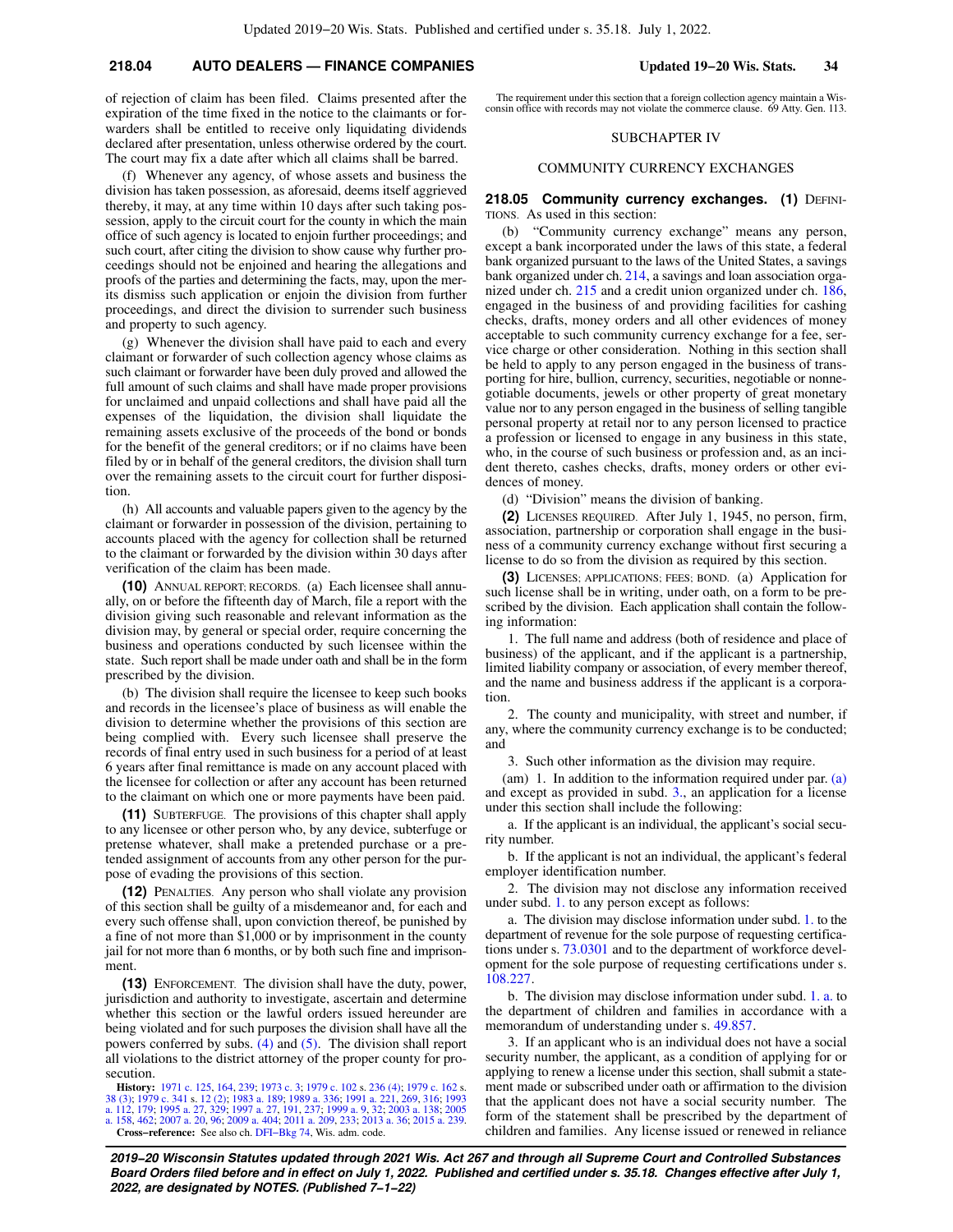upon a false statement submitted by an applicant under this subdivision is invalid.

(b) An application shall be accompanied by a nonrefundable fee of \$300 for the cost of investigating the applicant. If the cost of an investigation exceeds \$300, the applicant shall, upon demand of the division, pay the excess cost. At the time of the application, the applicant shall pay an additional \$300 as an annual license fee for a period ending on the last day of the current calendar year.

(c) Before any license is issued to a community currency exchange the applicant shall file annually with and have approved by the division a surety bond in the principal sum of \$5,000, issued by an insurer authorized to do business in this state. The bond shall run to the state of Wisconsin and shall be for the benefit of any creditors of the community currency exchange for any liability incurred for any sum due to any payee of any check, draft or money order left with the community currency exchange for collection, and also for any penalties that may be imposed under this section. If the division finds at any time the bond is insecure or exhausted or otherwise doubtful, an additional bond in like amount to be approved by the division shall be filed by the licensee within 30 days after written demand by the division.

**(4)** LICENSES; ISSUANCE; DENIAL. (a) The division shall issue to the applicant qualifying under this section a license to operate a community currency exchange at the location specified in the application. The license shall remain in full force and effect until it is surrendered by the licensee or revoked by the division if the division finds after investigation that all of the following conditions are met:

1. The applicant is trustworthy and reputable.

2. The applicant has business experience qualifying the applicant to competently conduct, operate, own, or become associated with a community currency exchange.

3. The applicant has a good business reputation and is worthy of a license.

(b) If the division finds that the conditions under par. [\(a\) 1.](https://docs.legis.wisconsin.gov/document/statutes/218.05(4)(a)1.) to [3.](https://docs.legis.wisconsin.gov/document/statutes/218.05(4)(a)3.) are not met, the division shall not issue the license and shall notify the applicant of the denial, retaining the investigation fee to cover the cost of investigating the applicant. The division shall approve or deny every application within 30 days from the filing thereof. No application shall be denied unless the applicant has had notice of a hearing on the application and an opportunity to be heard thereon. If the application is denied, the division shall, within 20 days thereafter, prepare and keep on file with the division a written order of denial which shall contain the division's findings with respect thereto and the reasons supporting the denial. The division shall mail a copy of the order of denial to the applicant at the address set forth in the application, within 5 days after the filing of the order.

(c) In addition to the grounds for denial of a license under par. [\(a\),](https://docs.legis.wisconsin.gov/document/statutes/218.05(4)(a)) the division shall deny an application for a license under this section if any of the following applies:

1. The applicant fails to provide any information required under sub. [\(3\) \(am\) 1.](https://docs.legis.wisconsin.gov/document/statutes/218.05(3)(am)1.)

2. The department of revenue certifies under s. [73.0301](https://docs.legis.wisconsin.gov/document/statutes/73.0301) that the applicant is liable for delinquent taxes. An applicant whose application is denied under this subdivision for delinquent taxes is entitled to a notice under s. [73.0301 \(2\) \(b\) 1. b.](https://docs.legis.wisconsin.gov/document/statutes/73.0301(2)(b)1.b.) and hearing under s. [73.0301 \(5\) \(a\)](https://docs.legis.wisconsin.gov/document/statutes/73.0301(5)(a)) but is not entitled to any other notice or hearing under this section.

2m. The department of workforce development certifies under s. [108.227](https://docs.legis.wisconsin.gov/document/statutes/108.227) that the applicant is liable for delinquent unemployment insurance contributions. An applicant whose application is denied under this subdivision for delinquent unemployment insurance contributions is entitled to a notice under s. [108.227 \(2\) \(b\) 1. b.](https://docs.legis.wisconsin.gov/document/statutes/108.227(2)(b)1.b.) and hearing under s. [108.227 \(5\) \(a\)](https://docs.legis.wisconsin.gov/document/statutes/108.227(5)(a)) but is not entitled to any other notice or hearing under this section.

3. The applicant is an individual who fails to comply, after appropriate notice, with a subpoena or warrant issued by the

department of children and families or a county child support agency under s. [59.53 \(5\)](https://docs.legis.wisconsin.gov/document/statutes/59.53(5)) and related to paternity or child support proceedings or who is delinquent in making court−ordered payments of child or family support, maintenance, birth expenses, medical expenses or other expenses related to the support of a

child or former spouse, as provided in a memorandum of understanding entered into under s. [49.857](https://docs.legis.wisconsin.gov/document/statutes/49.857). An applicant whose application is denied under this subdivision for delinquent payments is entitled to a notice and hearing under s. [49.857](https://docs.legis.wisconsin.gov/document/statutes/49.857) but is not entitled to any notice or hearing under par. [\(b\)](https://docs.legis.wisconsin.gov/document/statutes/218.05(4)(b)).

**(5)** FORBIDDEN TO ACT AS DEPOSITORY. No community currency exchange shall be permitted to accept money or evidences of money as a deposit to be returned to the depositor or upon the depositor's order; and no community currency exchange shall be permitted to act as bailee or agent for persons, to hold money or evidences thereof or the proceeds therefrom for the use and benefit of the owners thereof and deliver such money or proceeds of evidence of money upon request or direction of such owner.

**(6)** INSURANCE. Before any license is issued to a community currency exchange or renewed for a community currency exchange, the applicant shall file with, and have approved by, the division a policy or policies of insurance, which shall be issued by an insurer authorized to do business in this state and shall insure the applicant against loss by burglary, larceny, robbery, forgery or embezzlement in a principal sum, and with such deductibles, as determined by the division.

**(8)** OTHER BUSINESS FORBIDDEN. A community currency exchange shall not be conducted as a unit of another business. It must be an entity, financed and conducted as a separate business unit. This shall not prevent a community currency exchange from leasing a part of the premises of another business for the conduct of this business on the same premises; provided, that no community currency exchange shall be conducted on the same premises with a business whose chief source of revenue is derived from the sale of alcohol beverages for consumption on the premises. This subsection shall not apply when such other business is subject to any statute which provides for supervision and examination by the division.

**(9)** TOKENS. No community currency exchange shall issue tokens to be used in lieu of money for the purchase of goods or services from any enterprise.

**(10)** LICENSES; POSTING; ASSIGNMENT; NUMBER; CHANGE OF LOCATION. (a) Such license shall state the name of the licensee and the address at which the business is to be conducted. Such license shall be kept conspicuously posted in the place of business of the licensee and shall not be transferable or assignable.

(b) No more than one place of business shall be maintained under the same license, but the division may issue more than one license to the same licensee upon the compliance with the provisions of this section governing an original issuance of a license, for each new license.

(c) Whenever a licensee shall wish to change the licensee's place of business to any location other than that originally set forth in the license, the licensee shall give written notice thereof to the division and if the change is approved the division shall attach to the license, in writing, a rider stating the new address or location of the community currency exchange.

**(11)** RENEWAL. Every licensee shall, on or before December 20, pay to the division the sum of \$300 as an annual license fee for the next succeeding calendar year and, at the same time, shall file with the division the annual bond and insurance policy or policies in the same amount and of the same character as required by subs.  $(3)$  (c) and [\(6\)](https://docs.legis.wisconsin.gov/document/statutes/218.05(6)). The division may not renew a license under this section if any of the following applies:

(a) The renewal applicant fails to provide any information required under sub. [\(3\) \(am\) 1.](https://docs.legis.wisconsin.gov/document/statutes/218.05(3)(am)1.)

(b) The department of revenue certifies under s. [73.0301](https://docs.legis.wisconsin.gov/document/statutes/73.0301) that the renewal applicant is liable for delinquent taxes. An applicant whose application is not renewed under this paragraph for delin-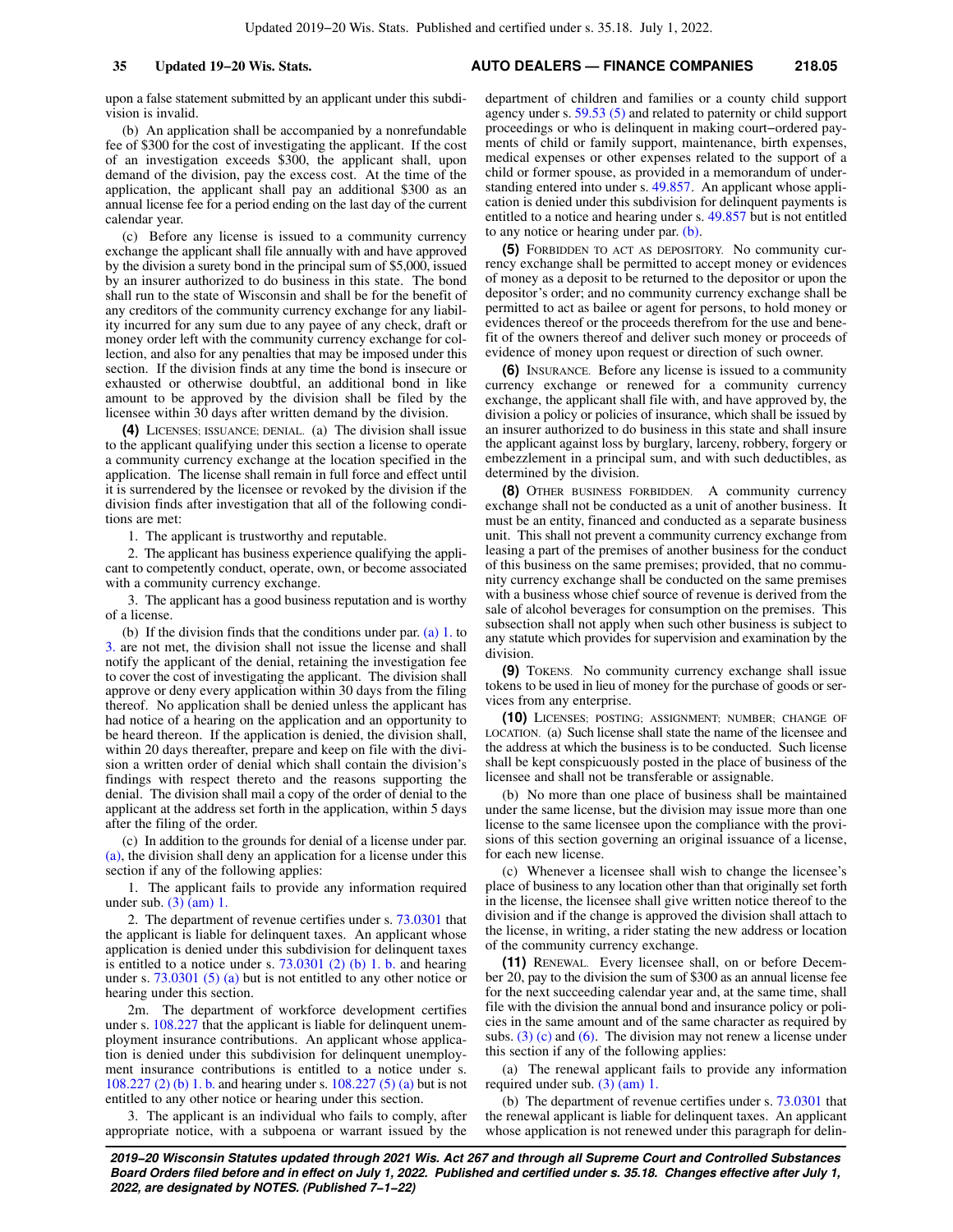## **218.05 AUTO DEALERS — FINANCE COMPANIES Updated 19−20 Wis. Stats. 36**

quent taxes is entitled to a notice under s. [73.0301 \(2\) \(b\) 1. b.](https://docs.legis.wisconsin.gov/document/statutes/73.0301(2)(b)1.b.) and hearing under s. [73.0301 \(5\) \(a\)](https://docs.legis.wisconsin.gov/document/statutes/73.0301(5)(a)) but is not entitled to any other notice or hearing under this section.

(bm) The department of workforce development certifies under s. [108.227](https://docs.legis.wisconsin.gov/document/statutes/108.227) that the renewal applicant is liable for delinquent unemployment insurance contributions. An applicant whose application is not renewed under this paragraph for delinquent unemployment insurance contributions is entitled to a notice under s. [108.227 \(2\) \(b\) 1. b.](https://docs.legis.wisconsin.gov/document/statutes/108.227(2)(b)1.b.) and hearing under s. [108.227 \(5\) \(a\)](https://docs.legis.wisconsin.gov/document/statutes/108.227(5)(a)) but is not entitled to any other notice or hearing under this section.

(c) The renewal applicant is an individual who fails to comply, after appropriate notice, with a subpoena or warrant issued by the department of children and families or a county child support agency under s. [59.53 \(5\)](https://docs.legis.wisconsin.gov/document/statutes/59.53(5)) and related to paternity or child support proceedings or is delinquent in making court−ordered payments of child or family support, maintenance, birth expenses, medical expenses or other expenses related to the support of a child or former spouse, as provided in a memorandum of understanding entered into under s. [49.857.](https://docs.legis.wisconsin.gov/document/statutes/49.857) An applicant whose application is denied under this subsection for delinquent payments or failure to comply with a subpoena or warrant is entitled to a notice and hearing only as provided in a memorandum of understanding entered into under s. [49.857](https://docs.legis.wisconsin.gov/document/statutes/49.857) and is not entitled to any other notice or hearing under this section.

**(12)** REVOCATION; RESTRICTION AND SUSPENSION. (a) The division may, upon 10 days' notice to the licensee by mail directed to the licensee at the address set forth in the license, stating the contemplated action and in general the grounds therefor, and upon reasonable opportunity to be heard prior to such action, revoke any license issued hereunder if the division shall find that:

1. The licensee has failed to pay the annual license fee or to maintain in effect the required bond or insurance policy or policies or to comply with any order, decision or finding of the division made pursuant to this section.

2. The licensee has violated any provision of this section or any regulation or direction made by the division under this section.

3. Any fact or condition exists which, if it had existed at the time of the original application for such license, would have warranted the division in refusing the issuance of the license.

(am) The division shall restrict or suspend any license issued under this section if the licensee is an individual who fails to comply, after appropriate notice, with a subpoena or warrant issued by the department of children and families or a county child support agency under s. [59.53 \(5\)](https://docs.legis.wisconsin.gov/document/statutes/59.53(5)) and related to paternity or child support proceedings or who is delinquent in making court−ordered payments of child or family support, maintenance, birth expenses, medical expenses or other expenses related to the support of a child or former spouse, as provided in a memorandum of understanding entered into under s. [49.857](https://docs.legis.wisconsin.gov/document/statutes/49.857). A licensee whose license is restricted or suspended under this paragraph is entitled to a notice and hearing only as provided in a memorandum of understanding entered into under s. [49.857](https://docs.legis.wisconsin.gov/document/statutes/49.857) and is not entitled to any other notice or hearing under this section.

(ar) The division shall revoke a license under this section if the department of revenue certifies under s. [73.0301](https://docs.legis.wisconsin.gov/document/statutes/73.0301) that the licensee is liable for delinquent taxes. A licensee whose license is revoked under this paragraph for delinquent taxes is entitled to a notice under s. [73.0301 \(2\) \(b\) 1. b.](https://docs.legis.wisconsin.gov/document/statutes/73.0301(2)(b)1.b.) and a hearing under s. [73.0301 \(5\)](https://docs.legis.wisconsin.gov/document/statutes/73.0301(5)(a)) [\(a\)](https://docs.legis.wisconsin.gov/document/statutes/73.0301(5)(a)) but is not entitled to any other notice or hearing under this section.

(at) The division shall revoke a license under this section if the department of workforce development certifies under s. [108.227](https://docs.legis.wisconsin.gov/document/statutes/108.227) that the licensee is liable for delinquent unemployment insurance contributions. A licensee whose license is revoked under this paragraph for delinquent unemployment insurance contributions is entitled to a notice under s.  $108.227$  (2) (b) 1. b. and a hearing under s. [108.227 \(5\) \(a\)](https://docs.legis.wisconsin.gov/document/statutes/108.227(5)(a)) but is not entitled to any other notice or hearing under this section.

(b) The division may revoke only the particular license with respect to which grounds for revocation may occur or exist, or if the division shall find that such grounds for revocation are of general application to all offices or to more than one office operated by such licensee, the division may revoke all of the licenses issued to such licensee or such number of licenses to which such grounds apply. A revocation under pars. [\(am\)](https://docs.legis.wisconsin.gov/document/statutes/218.05(12)(am)) to [\(at\)](https://docs.legis.wisconsin.gov/document/statutes/218.05(12)(at)) applies to all of the licenses issued to the licensee.

(c) A licensee may surrender any license by delivering to the division written notice that the licensee surrenders such license, but such surrender shall not affect such licensee's civil or criminal liability for acts committed prior to such surrender, or affect the licensee's bond, or entitle such licensee to a return of any part of the annual license fee.

(d) Every license issued hereunder shall remain in force until the same has been surrendered or revoked in accordance with this section, but the division may on the division's own motion issue new licenses to a licensee whose license or licenses shall have been revoked if no fact or condition then exists which clearly would have warranted the division in refusing originally the issuance of such license under this section.

(e) Except as provided under pars. [\(am\)](https://docs.legis.wisconsin.gov/document/statutes/218.05(12)(am)) to [\(at\)](https://docs.legis.wisconsin.gov/document/statutes/218.05(12)(at)), no license shall be revoked until the licensee has had notice of a hearing thereon and an opportunity to be heard. When any license is so revoked, the division shall within 20 days thereafter, prepare and keep on file with the division, a written order or decision of revocation which shall contain the division's findings with respect thereto and the reasons supporting the revocation and shall send by mail a copy thereof to the licensee at the address set forth in the license within 5 days after the filing with the division of such order, finding or decision.

**(14)** ANNUAL REPORT; RECORDS; EXAMINATION. (a) A licensee shall annually, on or before February 15, file a report with the division that shall be used only for the official purposes of the division giving relevant information that the division may reasonably require concerning, and for the purpose of examining, the business and operations during the preceding calendar year of each licensed place of business conducted by the licensee within this state. The report shall be made under oath and shall be in the form prescribed by the division.

(b) 1. A licensee shall keep books, accounts and records to enable the division to determine if the licensee is complying with this section and with rules promulgated by and orders issued by the division.

2. A licensee shall keep within this state the books, accounts and records required by this paragraph at the licensee's place of business or a place readily accessible to the division.

(c) 1. The division may investigate the business and examine the books, accounts and records of a licensee at any time. For that purpose, the division shall have free access to the offices and places of business and to the books, accounts and records of a licensee. The division may examine any person under oath or affirmation whose testimony the division requires relative to the licensee. An employee of the division may administer an oath or affirmation to a person called as a witness. An employee of the division may conduct the examination.

2. The division shall determine the cost of an examination. A licensee shall pay the cost of an examination within 30 days after the division demands payment.

**(15)** PENALTY. A person who violates this section may be fined not more than \$2,000 or imprisoned for not more than 9 months or both.

**History:** [1971 c. 125](https://docs.legis.wisconsin.gov/document/acts/1971/125); [1979 c. 102](https://docs.legis.wisconsin.gov/document/acts/1979/102); [1981 c. 79](https://docs.legis.wisconsin.gov/document/acts/1981/79) s. [17;](https://docs.legis.wisconsin.gov/document/acts/1981/79,%20s.%2017) [1989 a. 336;](https://docs.legis.wisconsin.gov/document/acts/1989/336) [1991 a. 221,](https://docs.legis.wisconsin.gov/document/acts/1991/221) [316](https://docs.legis.wisconsin.gov/document/acts/1991/316); [1993 a. 112;](https://docs.legis.wisconsin.gov/document/acts/1993/112) [1995 a. 27](https://docs.legis.wisconsin.gov/document/acts/1995/27), [225;](https://docs.legis.wisconsin.gov/document/acts/1995/225) [1997 a. 27,](https://docs.legis.wisconsin.gov/document/acts/1997/27) [35,](https://docs.legis.wisconsin.gov/document/acts/1997/35) [191,](https://docs.legis.wisconsin.gov/document/acts/1997/191) [237;](https://docs.legis.wisconsin.gov/document/acts/1997/237) [1999 a. 9,](https://docs.legis.wisconsin.gov/document/acts/1999/9) [32](https://docs.legis.wisconsin.gov/document/acts/1999/32); [2005 a. 212](https://docs.legis.wisconsin.gov/document/acts/2005/212); [2007 a. 20](https://docs.legis.wisconsin.gov/document/acts/2007/20); [2011 a. 233;](https://docs.legis.wisconsin.gov/document/acts/2011/233) [2013 a. 36](https://docs.legis.wisconsin.gov/document/acts/2013/36); [2021 a. 239.](https://docs.legis.wisconsin.gov/document/acts/2021/239)

## SUBCHAPTER VI

RECREATIONAL VEHICLE DEALERS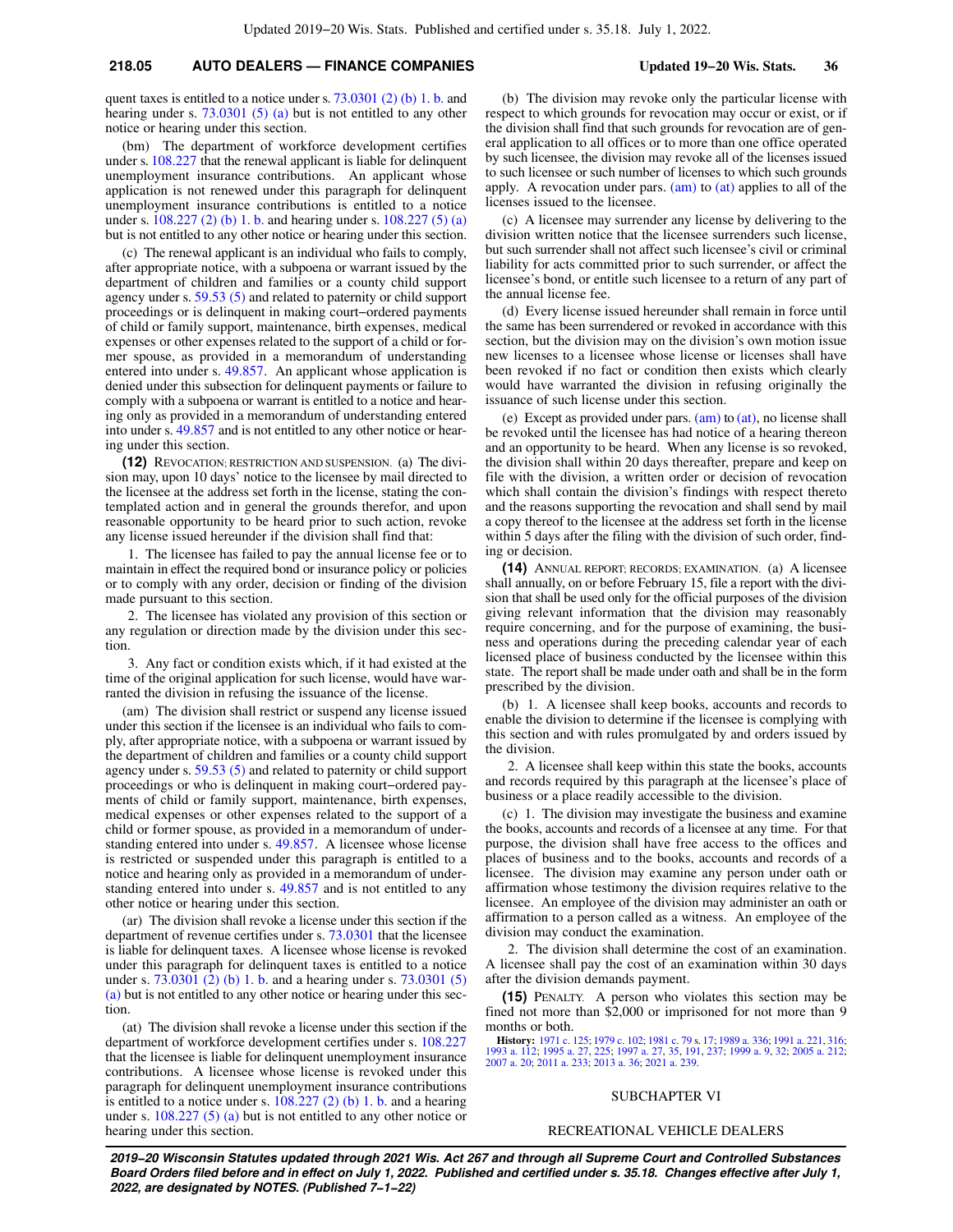## **37 Updated 19−20 Wis. Stats. AUTO DEALERS — FINANCE COMPANIES 218.11**

## **218.10 Definitions.** In this subchapter:

**(1g)** "Dealer", unless the context requires otherwise, means a person who, for a commission or other thing of value, sells, exchanges, buys or rents, or offers or attempts to negotiate a sale or exchange of an interest in a recreational vehicle or who is engaged wholly or in part in the business of selling recreational vehicles, whether or not the recreational vehicles are owned by the person, but does not include:

(a) A receiver, trustee, personal representative, guardian, or other person appointed by or acting under the judgment or order of any court.

(b) Any public officer while performing that officer's official duty.

(c) Any employee of a person enumerated in par. [\(a\)](https://docs.legis.wisconsin.gov/document/statutes/218.10(1g)(a)) or [\(b\)](https://docs.legis.wisconsin.gov/document/statutes/218.10(1g)(b)).

(d) Any lender as defined in s. [421.301 \(22\).](https://docs.legis.wisconsin.gov/document/statutes/421.301(22))

(e) A person transferring a recreational vehicle registered in that person's name and used for that person's personal, family or household purposes, if the transfer is an occasional sale and is not part of the business of the transferor.

**(1m)** "Department" means the department of transportation, unless the context requires otherwise.

**(1r)** "License period" means the period during which a license issued under s. [218.11](https://docs.legis.wisconsin.gov/document/statutes/218.11) or [218.12](https://docs.legis.wisconsin.gov/document/statutes/218.12) is effective, as established by the department under s. [218.11 \(2\) \(b\) 1.](https://docs.legis.wisconsin.gov/document/statutes/218.11(2)(b)1.) or [218.12 \(2\) \(b\) 1.](https://docs.legis.wisconsin.gov/document/statutes/218.12(2)(b)1.)

**(1x)** "Manufacturer" means any person within or without this state who manufactures or assembles recreational vehicles for sale in this state.

**(7)** "New recreational vehicle" means a recreational vehicle which has never been occupied, used or sold for personal or business use.

**(8m)** "Recreational vehicle" has the meaning given in s. [340.01 \(48r\)](https://docs.legis.wisconsin.gov/document/statutes/340.01(48r)).

**(8t)** "Salesperson", unless the context requires otherwise, means any person who is employed by a manufacturer or dealer to sell or lease recreational vehicles.

**(9)** "Used recreational vehicle" means a recreational vehicle which has previously been occupied, used or sold for personal or business use.

**History:** [1973 c. 116](https://docs.legis.wisconsin.gov/document/acts/1973/116), [132](https://docs.legis.wisconsin.gov/document/acts/1973/132); [1989 a. 31;](https://docs.legis.wisconsin.gov/document/acts/1989/31) [1991 a. 39](https://docs.legis.wisconsin.gov/document/acts/1991/39), [269](https://docs.legis.wisconsin.gov/document/acts/1991/269), [316;](https://docs.legis.wisconsin.gov/document/acts/1991/316) [1999 a. 9](https://docs.legis.wisconsin.gov/document/acts/1999/9); [2001 a.](https://docs.legis.wisconsin.gov/document/acts/2001/102) [102](https://docs.legis.wisconsin.gov/document/acts/2001/102); [2007 a. 11](https://docs.legis.wisconsin.gov/document/acts/2007/11).

**218.11 Recreational vehicle dealers regulated. (1)** No person may engage in the business of selling recreational vehicles to a consumer or to the retail market in this state unless first licensed to do so by the department.

**(2)** (a) Application for license and renewal license shall be made to the licensor on forms prescribed and furnished by the licensor, accompanied by the license fee required under par. [\(c\)](https://docs.legis.wisconsin.gov/document/statutes/218.11(2)(c)) or [\(d\)](https://docs.legis.wisconsin.gov/document/statutes/218.11(2)(d)).

(am) 1. In addition to any other information required under par. [\(a\)](https://docs.legis.wisconsin.gov/document/statutes/218.11(2)(a)) and except as provided in subd. [4.](https://docs.legis.wisconsin.gov/document/statutes/218.11(2)(am)4.), an application by an individual for the issuance or renewal of a license under this section shall include the individual's social security number and, if the application is made by a person who is not an individual for the issuance or renewal of a license under this section shall include the person's federal employer identification number.

2. The department shall deny an application for the issuance or renewal of a license if the information required under subd. [1.](https://docs.legis.wisconsin.gov/document/statutes/218.11(2)(am)1.) is not included in the application.

3. The department may not disclose any information received under subd. [1.](https://docs.legis.wisconsin.gov/document/statutes/218.11(2)(am)1.) to any person except to the department of children and families for purposes of administering s. [49.22,](https://docs.legis.wisconsin.gov/document/statutes/49.22) to the department of revenue for the sole purpose of requesting certifications under s. [73.0301](https://docs.legis.wisconsin.gov/document/statutes/73.0301), and to the department of workforce development for the sole purpose of requesting certifications under s. [108.227](https://docs.legis.wisconsin.gov/document/statutes/108.227).

4. If an applicant who is an individual does not have a social security number, the applicant, as a condition of applying for or

applying to renew a license under this section, shall submit a statement made or subscribed under oath or affirmation to the department that the applicant does not have a social security number. The form of the statement shall be prescribed by the department of children and families. Any license issued or renewed in reliance upon a false statement submitted by an applicant under this subdivision is invalid.

(b) 1. The department shall promulgate rules establishing the license period under this section.

2. The department may promulgate rules establishing a uniform expiration date for all licenses issued under this section.

(c) Except as provided in par.  $(d)$ , the fee for a license issued under this section equals \$50 multiplied by the number of years in the license period. The fee shall be prorated if the license period is not evenly divisible into years.

(d) If the department issues a license under this section during the license period, the fee for the license shall equal \$50 multiplied by the number of calendar years, including parts of calendar years, during which the license remains in effect. A fee determined under this paragraph may not exceed the license fee for the entire license period under par. [\(c\)](https://docs.legis.wisconsin.gov/document/statutes/218.11(2)(c)).

**(3)** A license shall be issued only to persons whose character, fitness and financial ability, in the opinion of the department, is such as to justify the belief that they can and will deal with and serve the buying public fairly and honestly, will maintain a permanent office and place of business and an adequate service and parts department during the license year, and will abide by all the provisions of law and lawful orders of the department.

**(5)** A licensee shall conduct the licensed business continuously during the license year.

**(5m)** Any person who violates any provision of this section may be required to forfeit not less than \$25 nor more than \$100 for the first offense and may be fined not less than \$25 nor more than \$100 for a 2nd or subsequent conviction within 3 years.

**(6)** The department may deny, suspend or revoke a license on the following grounds:

(a) Proof of unfitness.

(b) Material misstatement in application for license.

(c) Filing a materially false or fraudulent income or franchise tax return as certified by the department of revenue.

(d) Willful failure to comply with any provision of this section or any rule promulgated by the department under this section.

(e) Willfully defrauding any retail buyer to the buyer's damage.

(f) Willful failure to perform any written agreement with any retail buyer.

(g) Failure or refusal to furnish and keep in force any bond required.

(h) Having made a fraudulent sale, transaction or repossession.

(i) Fraudulent misrepresentation, circumvention or concealment through whatsoever subterfuge or device of any of the material particulars or the nature thereof required hereunder to be stated or furnished to the retail buyer.

(j) Employment of fraudulent devices, methods or practices in connection with compliance with the statutes with respect to the retaking of goods under retail installment contracts and the redemption and resale of such goods.

(k) Having indulged in any unconscionable practice relating to said business.

(m) Having sold a retail installment contract to a sales finance company not licensed hereunder.

(n) Having violated any law relating to the sale, distribution or financing of recreational vehicles.

**(6m)** (a) A license under this section shall be denied, restricted, limited or suspended if an applicant or licensee is an individual who is delinquent in making court−ordered payments of child or family support, maintenance, birth expenses, medical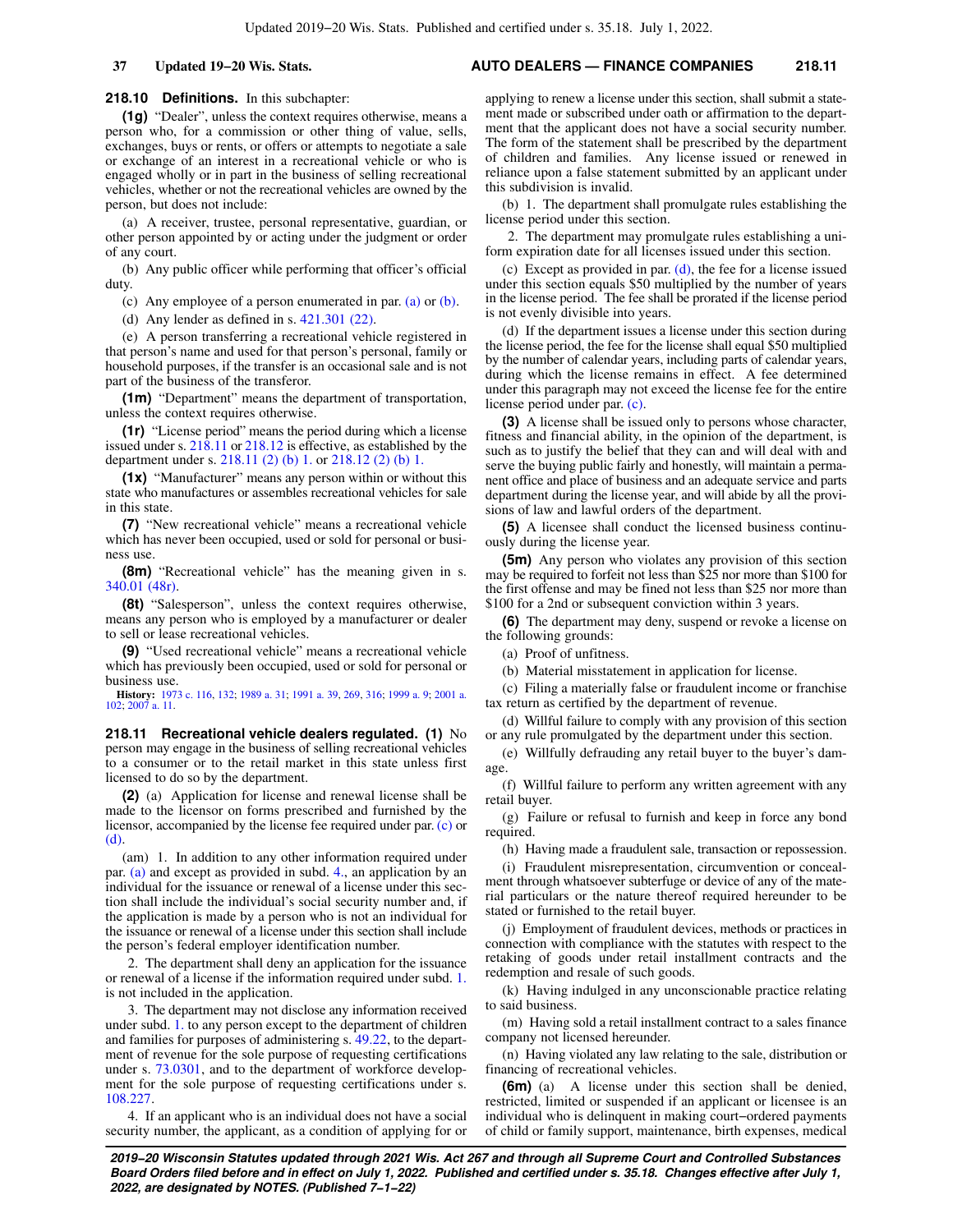## **218.11 AUTO DEALERS — FINANCE COMPANIES Updated 19−20 Wis. Stats. 38**

expenses or other expenses related to the support of a child or former spouse, or who fails to comply, after appropriate notice, with a subpoena or warrant issued by the department of children and families or a county child support agency under s. [59.53 \(5\)](https://docs.legis.wisconsin.gov/document/statutes/59.53(5)) and related to paternity or child support proceedings, as provided in a memorandum of understanding entered into under s. [49.857.](https://docs.legis.wisconsin.gov/document/statutes/49.857)

(b) The licensor shall suspend or revoke a license if the department of revenue certifies under s. [73.0301](https://docs.legis.wisconsin.gov/document/statutes/73.0301) that the licensee is liable for delinquent taxes. A licensee whose license is suspended or revoked under this paragraph for delinquent taxes is entitled to a notice under s.  $73.0301$  (2) (b) 1. b. and a hearing under s. [73.0301 \(5\) \(a\)](https://docs.legis.wisconsin.gov/document/statutes/73.0301(5)(a)) but is not entitled to any other notice or hearing under this section.

(c) The licensor shall suspend or revoke a license if the department of workforce development certifies under s. [108.227](https://docs.legis.wisconsin.gov/document/statutes/108.227) that the licensee is liable for delinquent unemployment insurance contributions. A licensee whose license is suspended or revoked under this paragraph for delinquent unemployment insurance contributions is entitled to a notice under s. [108.227 \(2\) \(b\) 1. b.](https://docs.legis.wisconsin.gov/document/statutes/108.227(2)(b)1.b.) and a hearing under s.  $108.227(5)$  (a) but is not entitled to any other notice or hearing under this section.

**(7)** (a) The department may without notice deny the application for a license within 60 days after receipt thereof by written notice to the applicant, stating the grounds for such denial. Within 30 days after such notice, the applicant may petition the division of hearings and appeals, as defined in s. [218.0101 \(9\)](https://docs.legis.wisconsin.gov/document/statutes/218.0101(9)), to conduct a hearing to review the denial, and a hearing shall be scheduled with reasonable promptness. This paragraph does not apply to denials of applications for licenses under sub. [\(6m\).](https://docs.legis.wisconsin.gov/document/statutes/218.11(6m))

(b) No license may be suspended or revoked except after a hearing thereon. The department shall give the licensee at least 5 days' notice of the time and place of such hearing. The order suspending or revoking such license shall not be effective until after 10 days' written notice thereof to the licensee, after such hearing has been had; except that the department, when in its opinion the best interest of the public or the trade demands it, may suspend a license upon not less than 24 hours' notice of hearing and with not less than 24 hours' notice of the suspension of the license. Matters involving suspensions and revocations shall be heard and decided upon by the division of hearings and appeals. This paragraph does not apply to licenses that are suspended or revoked under sub. [\(6m\)](https://docs.legis.wisconsin.gov/document/statutes/218.11(6m)).

(c) The department may inspect the pertinent books, records, letters and contracts of a licensee. The actual cost of each such examination shall be paid by such licensee so examined within 30 days after demand therefor by the department and the department may maintain an action for the recovery of such costs in any court of competent jurisdiction.

**History:** [1971 c. 239](https://docs.legis.wisconsin.gov/document/acts/1971/239); [1973 c. 116;](https://docs.legis.wisconsin.gov/document/acts/1973/116) Stats. 1973 s. 218.11; [1977 c. 29](https://docs.legis.wisconsin.gov/document/acts/1977/29) ss. [1373](https://docs.legis.wisconsin.gov/document/acts/1977/29,%20s.%201373), [1654](https://docs.legis.wisconsin.gov/document/acts/1977/29,%20s.%201654) [\(7\) \(a\),](https://docs.legis.wisconsin.gov/document/acts/1977/29,%20s.%201654) (e); [1981 c. 45](https://docs.legis.wisconsin.gov/document/acts/1981/45); [1981 c. 347](https://docs.legis.wisconsin.gov/document/acts/1981/347) s. [80 \(2\);](https://docs.legis.wisconsin.gov/document/acts/1981/347,%20s.%2080) [1983 a. 192](https://docs.legis.wisconsin.gov/document/acts/1983/192); [1989 a. 31;](https://docs.legis.wisconsin.gov/document/acts/1989/31) [1991 a. 39,](https://docs.legis.wisconsin.gov/document/acts/1991/39) [269](https://docs.legis.wisconsin.gov/document/acts/1991/269); [1993 a. 16](https://docs.legis.wisconsin.gov/document/acts/1993/16); [1997 a. 191,](https://docs.legis.wisconsin.gov/document/acts/1997/191) [237;](https://docs.legis.wisconsin.gov/document/acts/1997/237) [1999 a. 9,](https://docs.legis.wisconsin.gov/document/acts/1999/9) [32](https://docs.legis.wisconsin.gov/document/acts/1999/32), [185](https://docs.legis.wisconsin.gov/document/acts/1999/185), [186](https://docs.legis.wisconsin.gov/document/acts/1999/186); [2001 a. 38](https://docs.legis.wisconsin.gov/document/acts/2001/38); [2007 a. 20;](https://docs.legis.wisconsin.gov/document/acts/2007/20) [2011](https://docs.legis.wisconsin.gov/document/acts/2011/32) [a. 32](https://docs.legis.wisconsin.gov/document/acts/2011/32); [2013 a. 36,](https://docs.legis.wisconsin.gov/document/acts/2013/36) [370.](https://docs.legis.wisconsin.gov/document/acts/2013/370)

**Cross−reference:** See also chs. [Trans 140](https://docs.legis.wisconsin.gov/document/administrativecode/ch.%20Trans%20140) and [142](https://docs.legis.wisconsin.gov/document/administrativecode/ch.%20Trans%20142), Wis. adm. code.

**218.12 Recreational vehicle salespersons regulated. (1)** No person may engage in the business of selling recreational vehicles to a consumer or to the retail market in this state without a license therefor from the department. If a dealer acts as a salesperson the dealer shall secure a salesperson's license in addition to the license for engaging as a dealer.

**(2)** (a) Applications for a salesperson's license and renewals thereof shall be made to the department on such forms as the department prescribes and furnishes and, except as provided in par. [\(e\),](https://docs.legis.wisconsin.gov/document/statutes/218.12(2)(e)) shall be accompanied by the license fee required under par. [\(c\)](https://docs.legis.wisconsin.gov/document/statutes/218.12(2)(c)) or  $(d)$ . Except as provided in par.  $(am)$  3., the application shall include the applicant's social security number. In addition, the application shall require such pertinent information as the department requires.

(am) 1. Except as provided in subd. [3.,](https://docs.legis.wisconsin.gov/document/statutes/218.12(2)(am)3.) the department shall deny an application for the issuance or renewal of a license if an individual has not included his or her social security number in the application.

2. The department may not disclose a social security number obtained under par. [\(a\)](https://docs.legis.wisconsin.gov/document/statutes/218.12(2)(a)) to any person except to the department of children and families for the sole purpose of administering s. [49.22](https://docs.legis.wisconsin.gov/document/statutes/49.22), to the department of revenue for the sole purpose of requesting certifications under s. [73.0301](https://docs.legis.wisconsin.gov/document/statutes/73.0301), and to the department of workforce development for the sole purpose of requesting certifications under s. [108.227.](https://docs.legis.wisconsin.gov/document/statutes/108.227)

3. If an applicant does not have a social security number, the applicant, as a condition of applying for or applying to renew a license under this section, shall submit a statement made or subscribed under oath or affirmation to the department that the applicant does not have a social security number. The form of the statement shall be prescribed by the department of children and families. Any license issued or renewed in reliance upon a false statement submitted by an applicant under this subdivision is invalid.

(b) 1. The department shall promulgate rules establishing the license period under this section.

2. The department may promulgate rules establishing a uniform expiration date for all licenses issued under this section.

(c) Except as provided in pars. [\(d\)](https://docs.legis.wisconsin.gov/document/statutes/218.12(2)(d)) and [\(e\),](https://docs.legis.wisconsin.gov/document/statutes/218.12(2)(e)) the fee for a license issued under this section equals \$4 multiplied by the number of years in the license period. The fee shall be prorated if the license period is not evenly divisible into years.

(d) Except as provided in par.  $(e)$ , if the department issues a license under this section during the license period, the fee for the license shall equal \$4 multiplied by the number of calendar years, including parts of calendar years, during which the license remains in effect. A fee determined under this paragraph may not exceed the license fee for the entire license period under par. [\(c\).](https://docs.legis.wisconsin.gov/document/statutes/218.12(2)(c))

(e) No license fee is required under par. [\(c\)](https://docs.legis.wisconsin.gov/document/statutes/218.12(2)(c)) or [\(d\)](https://docs.legis.wisconsin.gov/document/statutes/218.12(2)(d)) for an individual who is eligible for the veterans fee waiver program under s. [45.44](https://docs.legis.wisconsin.gov/document/statutes/45.44).

**(3)** Every licensee shall carry his or her license when engaged in his or her business and display the same upon request. The license shall name his or her employer, and in case of a change of employer, the salesperson shall immediately mail his or her license to the department, which shall endorse such change on the license without charge.

**(3m)** (a) A license shall be denied, restricted, limited or suspended if the applicant or licensee is an individual who is delinquent in making court−ordered payments of child or family support, maintenance, birth expenses, medical expenses or other expenses related to the support of a child or former spouse, or who fails to comply, after appropriate notice, with a subpoena or warrant issued by the department of children and families or a county child support agency under s. [59.53 \(5\)](https://docs.legis.wisconsin.gov/document/statutes/59.53(5)) and related to paternity or child support proceedings, as provided in a memorandum of understanding entered into under s. [49.857.](https://docs.legis.wisconsin.gov/document/statutes/49.857)

(b) The licensor shall suspend or revoke a license if the department of revenue certifies under s. [73.0301](https://docs.legis.wisconsin.gov/document/statutes/73.0301) that the licensee is liable for delinquent taxes. A licensee whose license is suspended or revoked under this paragraph for delinquent taxes is entitled to a notice under s.  $73.0301$  (2) (b) 1. b. and a hearing under s. [73.0301 \(5\) \(a\)](https://docs.legis.wisconsin.gov/document/statutes/73.0301(5)(a)) but is not entitled to any other notice or hearing under this section.

(c) The licensor shall suspend or revoke a license if the department of workforce development certifies under s. [108.227](https://docs.legis.wisconsin.gov/document/statutes/108.227) that the licensee is liable for delinquent unemployment insurance contributions. A licensee whose license is suspended or revoked under this paragraph for delinquent unemployment insurance contributions is entitled to a notice under s. [108.227 \(2\) \(b\) 1. b.](https://docs.legis.wisconsin.gov/document/statutes/108.227(2)(b)1.b.) and a hearing under s.  $108.227(5)$  (a) but is not entitled to any other notice or hearing under this section.

**(5)** The provision of s. [218.0116](https://docs.legis.wisconsin.gov/document/statutes/218.0116) relating to the denial, suspension and revocation of a motor vehicle salesperson's license shall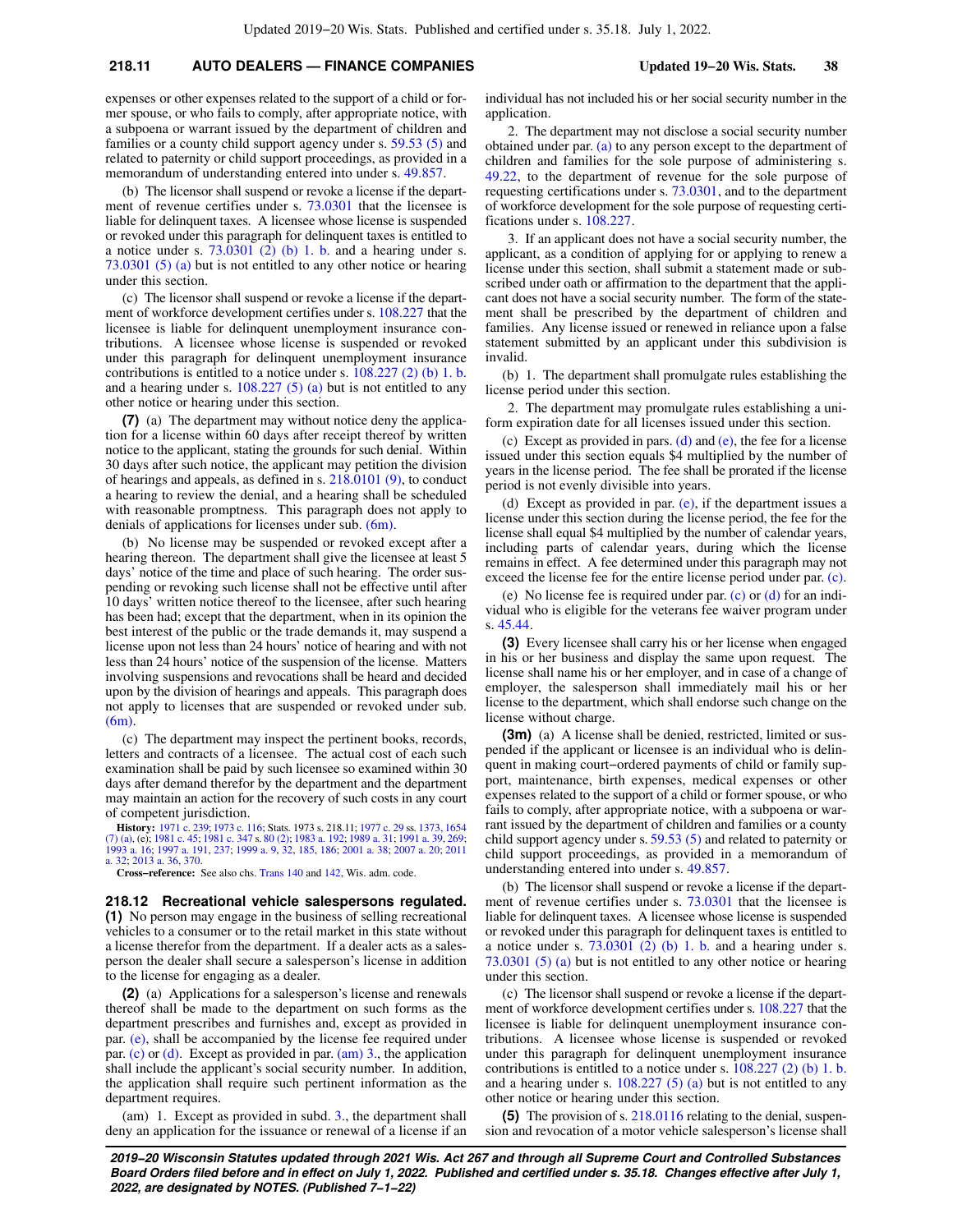apply to the denial, suspension and revocation of a salesperson's license so far as applicable, except that such provision does not apply to the denial, suspension or revocation of a license under  $\sinh(3m)$  $\sinh(3m)$ .

**(6)** The provisions of ss. [218.0116 \(9\)](https://docs.legis.wisconsin.gov/document/statutes/218.0116(9)) and [218.0152](https://docs.legis.wisconsin.gov/document/statutes/218.0152) shall apply to this section, recreational vehicle sales practices and the regulation of recreational vehicle salespersons, as far as applicable.

**History:** [1973 c. 116;](https://docs.legis.wisconsin.gov/document/acts/1973/116) Stats. 1973 s. 218.12; [1977 c. 29](https://docs.legis.wisconsin.gov/document/acts/1977/29) s. [1654 \(7\) \(a\)](https://docs.legis.wisconsin.gov/document/acts/1977/29,%20s.%201654); [1977 c. 273](https://docs.legis.wisconsin.gov/document/acts/1977/273); [1979 c. 221;](https://docs.legis.wisconsin.gov/document/acts/1979/221) [1989 a. 31;](https://docs.legis.wisconsin.gov/document/acts/1989/31) 186; 2007 a.<br>1979 c. 221; 1989 a. 31; [1991 a. 269;](https://docs.legis.wisconsin.gov/document/acts/1991/269) [1997 a. 191](https://docs.legis.wisconsin.gov/document/acts/1997/191), [237](https://docs.legis.wisconsin.gov/document/acts/1997/237); [1999 a. 9,](https://docs.legis.wisconsin.gov/document/acts/1999/9) [31,](https://docs.legis.wisconsin.gov/document/acts/1999/31) [186;](https://docs.legis.wisconsin.gov/document/acts/1999/186) [2007 a.](https://docs.legis.wisconsin.gov/document/acts/2007/20)<br>[20;](https://docs.legis.wisconsin.gov/document/acts/2007/20) 2011 a.

**218.14 Service fees. (1)** A dealer may not assess a purchaser of a recreational vehicle an additional service fee or charge for performing a vehicle inspection or completing a form that is related to the sale of the recreational vehicle and required by law unless the dealer discloses the fee or charge to the purchaser and provides a statement on the purchase or lease contract in substantially the following form: "A service fee or charge is not required by law but may be charged to recreational vehicle purchasers or lessees for services related to compliance with state and federal laws, verifications, and public safety and must be reasonable." The amount of a service fee or charge assessed by a dealer under this subsection may not be higher than the amount initially disclosed.

**(2)** Upon request from a purchaser of a recreational vehicle, a dealer shall provide a written list of the services for which a service fee or charge under sub. [\(1\)](https://docs.legis.wisconsin.gov/document/statutes/218.14(1)) is assessed.

**(3)** The department may audit a dealer to determine whether fees or charges assessed by the dealer under sub. [\(1\)](https://docs.legis.wisconsin.gov/document/statutes/218.14(1)) are reasonable.

**History:** [2017 a. 59.](https://docs.legis.wisconsin.gov/document/acts/2017/59)

**218.15 Sale or lease of used recreational vehicles.** In the sale or lease of any used recreational vehicle, the sales invoice or lease agreement shall contain the point of manufacture of the used recreational vehicle, the name of the manufacturer and the name and address of the previous owner.

**History:** [1973 c. 116](https://docs.legis.wisconsin.gov/document/acts/1973/116); [1973 c. 132](https://docs.legis.wisconsin.gov/document/acts/1973/132) s. [5](https://docs.legis.wisconsin.gov/document/acts/1973/132,%20s.%205); [1999 a. 9.](https://docs.legis.wisconsin.gov/document/acts/1999/9)

**218.17 Penalties. (2)** In any court action brought by the department for violations of this subchapter, the department may recover all costs of testing and investigation, in addition to costs otherwise recoverable, if it prevails in the action.

**(3)** Nothing in this subchapter prohibits an aggrieved customer from bringing a civil action against a dealer or salesperson. If judgment is rendered for the customer based on an act or omission by the dealer or salesperson, which constituted a violation of this subchapter, the plaintiff shall recover actual and proper attorney fees in addition to costs otherwise recoverable.

**History:** [1973 c. 116](https://docs.legis.wisconsin.gov/document/acts/1973/116); [1991 a. 39](https://docs.legis.wisconsin.gov/document/acts/1991/39), [269](https://docs.legis.wisconsin.gov/document/acts/1991/269); [1993 a. 490;](https://docs.legis.wisconsin.gov/document/acts/1993/490) [1999 a. 9.](https://docs.legis.wisconsin.gov/document/acts/1999/9)

Sub. (3) allows a customer to recover attorney fees when an incomplete warranty or no warranty has been tendered, but it does not allow recovery for a breach of war-ranty. Lightcap v. Steenberg Homes, Inc. [160 Wis. 2d 607](https://docs.legis.wisconsin.gov/document/courts/160%20Wis.%202d%20607), [466 N.W.2d 904](https://docs.legis.wisconsin.gov/document/courts/466%20N.W.2d%20904) (1991).

#### SUBCHAPTER VII

#### MOTOR VEHICLE SALVAGE DEALERS

**Cross−reference:** See also ch. [Trans 136](https://docs.legis.wisconsin.gov/document/administrativecode/ch.%20Trans%20136), Wis. adm. code.

#### **218.20 Definitions.** In this subchapter:

**(1)** "Department" means the department of transportation.

**(1g)** "License period" means the period during which a license issued under s. [218.22](https://docs.legis.wisconsin.gov/document/statutes/218.22) is effective, as established by the department under s. [218.22 \(2\) \(b\) 1.](https://docs.legis.wisconsin.gov/document/statutes/218.22(2)(b)1.)

**(1r)** "Motor vehicle salvage dealer" means a person who purchases and resells motor vehicles for wrecking, processing, scrapping, recycling, or dismantling purposes or who carries on or conducts the business of wrecking, processing, scrapping, or dismantling motor vehicles or selling parts of motor vehicles so processed. Motor vehicle salvage dealer includes a motor vehicle scavenger and a scrap metal processor or scrap metal dealer who acquires a motor vehicle for scrap or salvage.

**(1t)** "Motor vehicle scavenger" means a person who carries on or conducts the business of purchasing motor vehicles and reselling the vehicles to a motor vehicle salvage dealer or scrap metal processor.

**(1v)** "Scrap metal dealer" has the meaning given in s. [134.405](https://docs.legis.wisconsin.gov/document/statutes/134.405(1)(h)) [\(1\) \(h\)](https://docs.legis.wisconsin.gov/document/statutes/134.405(1)(h)).

**(2)** "Scrap metal processor" means a motor vehicle salvage dealer who sells no motor vehicles or motor vehicle parts and whose business is limited to a fixed location at which machinery and equipment are utilized for the processing and manufacturing of iron, steel or nonferrous metallic scrap into prepared grades and whose principal product is scrap iron, scrap steel or nonferrous metal scrap for sale for remelting purposes.

**History:** [1987 a. 351;](https://docs.legis.wisconsin.gov/document/acts/1987/351) [1989 a. 31;](https://docs.legis.wisconsin.gov/document/acts/1989/31) [2015 a. 55;](https://docs.legis.wisconsin.gov/document/acts/2015/55) [2017 a. 170.](https://docs.legis.wisconsin.gov/document/acts/2017/170)

#### **218.205 Motor vehicle salvage dealers to be licensed.**

**(1)** No person may carry on or conduct the business of a motor vehicle salvage dealer unless licensed to do so by the department. Any person violating this section may be required to forfeit not less than \$500 nor more than \$5,000 for the first offense and may be fined not less than \$500 nor more than \$5,000 or imprisoned for not more than 60 days or both for a second or subsequent conviction within 5 years.

**(2)** This section shall not apply to:

(a) Motor vehicle dealers licensed under s. [218.0114](https://docs.legis.wisconsin.gov/document/statutes/218.0114) who remove, but do not sell, as such, parts of motor vehicles prior to sale of such vehicles to motor vehicle salvage dealers or scrap metal processors.

(b) Scrap metal processors and portable scrap metal crushers who accept motor vehicles from only:

- 1. Licensed motor vehicle dealers;
- 2. Licensed motor vehicle salvage dealers; or

3. Municipalities, all of whom shall submit titles and reports to the department and retain records.

(c) Any person who acquires a motor vehicle for salvage purposes for his or her own use and then sells the remainder to a motor vehicle salvage dealer or to another person who will further use that motor vehicle for salvage purposes for his or her own use before selling it to a motor vehicle salvage dealer.

(d) Collectors of special interest vehicles who purchase or sell parts cars in compliance with s. [341.266.](https://docs.legis.wisconsin.gov/document/statutes/341.266)

**History:** [1971 c. 40](https://docs.legis.wisconsin.gov/document/acts/1971/40); [1975 c. 288](https://docs.legis.wisconsin.gov/document/acts/1975/288); [1977 c. 29](https://docs.legis.wisconsin.gov/document/acts/1977/29) s. [1654 \(7\) \(a\)](https://docs.legis.wisconsin.gov/document/acts/1977/29,%20s.%201654); [1977 c. 415](https://docs.legis.wisconsin.gov/document/acts/1977/415); [1987](https://docs.legis.wisconsin.gov/document/acts/1987/351) [a. 351](https://docs.legis.wisconsin.gov/document/acts/1987/351) s. [2;](https://docs.legis.wisconsin.gov/document/acts/1987/351,%20s.%202) Stats. 1987 s. 218.205; [1997 a. 120;](https://docs.legis.wisconsin.gov/document/acts/1997/120) [1999 a. 31](https://docs.legis.wisconsin.gov/document/acts/1999/31); [2013 a. 218.](https://docs.legis.wisconsin.gov/document/acts/2013/218)

**Cross−reference:** See also s. [Trans 136.01](https://docs.legis.wisconsin.gov/document/administrativecode/Trans%20136.01), Wis. adm. code.

**218.21 Application for salvage dealer's license. (1)** Application for license shall be made to the department, at such time, in such form or in an automated format as prescribed by the department and contain such information as the department requires and shall be accompanied by the required fee. Except as provided in sub.  $(1m)$ , the department may require in the application, or otherwise, information relating to the applicant's solvency, financial standing or other pertinent matter commensurate with the safeguarding of the public interest in the locality in which the applicant proposes to engage in business, all of which may be considered by the department in determining the fitness of the applicant to engage in business as set forth in this section.

**(1m)** The department may not require information relating to the applicant's solvency or financial standing if the applicant provides a bond in the amount provided in sub. [\(4\)](https://docs.legis.wisconsin.gov/document/statutes/218.21(4)) and under conditions specified in s. [218.0114 \(20\) \(b\).](https://docs.legis.wisconsin.gov/document/statutes/218.0114(20)(b))

**(2)** Application for a motor vehicle salvage dealer's license shall be made upon the form prescribed by the department and, except as provided in sub. [\(2f\)](https://docs.legis.wisconsin.gov/document/statutes/218.21(2f)), shall contain:

(a) The name under which the applicant is transacting business within the state.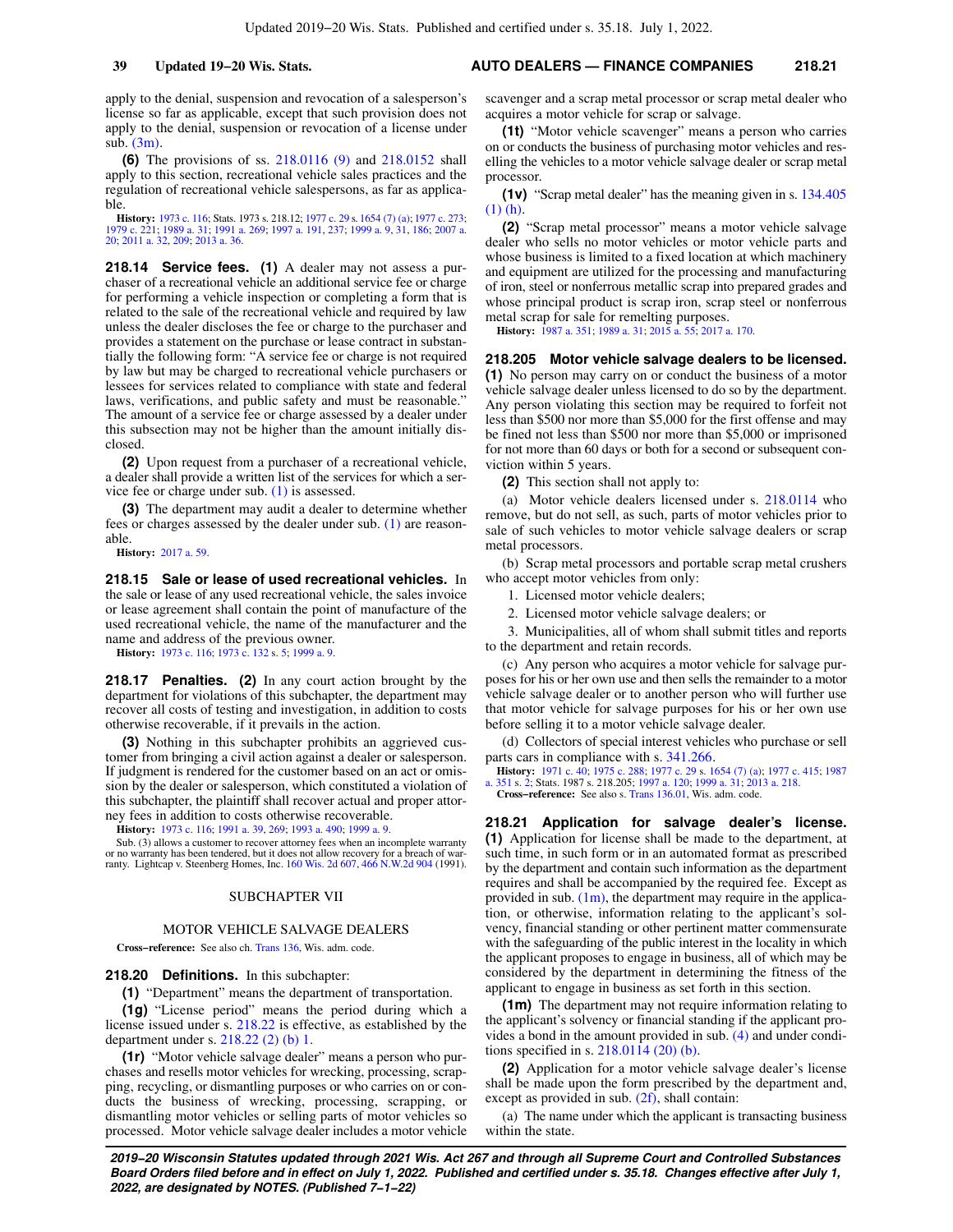## **218.21 AUTO DEALERS — FINANCE COMPANIES Updated 19−20 Wis. Stats. 40**

(ag) If the applicant is an individual, the social security number of the individual.

(am) If the applicant is a person who is not an individual, the person's federal employer identification number.

(b) The place or places where the business is to be conducted, which must be an established place of business.

(c) If the applicant is a sole proprietorship, the personal name and address of the applicant.

(d) If the applicant is a partnership, the name and address of each partner.

(dL) If the applicant is a limited liability company, the name and address of each member.

(e) If the applicant is a corporation, the names and addresses of its principal officers.

(eg) A copy of correspondence on department of natural resources letterhead indicating that the applicant has permit cov-erage under s. [283.33](https://docs.legis.wisconsin.gov/document/statutes/283.33), or a statement from the department of natural resources that the applicant is not required to have a permit under s. [283.33.](https://docs.legis.wisconsin.gov/document/statutes/283.33)

(em) A copy of correspondence on department of natural resources letterhead indicating that the applicant has registered or certified its compliance with refrigerant recovery to the department of natural resources, under its rules promulgated pursuant to s. [285.59](https://docs.legis.wisconsin.gov/document/statutes/285.59), or a statement from the department of natural resources that the applicant is not required to register or certify under rules promulgated by the department of natural resources pursuant to s. [285.59.](https://docs.legis.wisconsin.gov/document/statutes/285.59)

(f) Such other pertinent information as may be required by the department for the purpose of determining the eligibility of the applicant to be licensed.

**(2f)** (a) If an applicant who is an individual does not have a social security number, the applicant, as a condition of applying for or applying to renew a motor vehicle salvage dealer's license, shall submit a statement made or subscribed under oath or affirmation to the department that the applicant does not have a social security number. The form of the statement shall be prescribed by the department of children and families.

(b) Any motor vehicle salvage dealer's license issued or renewed in reliance upon a false statement submitted by an applicant under par. [\(a\)](https://docs.legis.wisconsin.gov/document/statutes/218.21(2f)(a)) is invalid.

**(2m)** (a) The department shall deny an application for the issuance or renewal of a license if any information required under sub.  $(2)$  (ag) or [\(am\)](https://docs.legis.wisconsin.gov/document/statutes/218.21(2)(am)) is not included in the application or if a document required under sub.  $(2)$  (eg) and [\(em\)](https://docs.legis.wisconsin.gov/document/statutes/218.21(2)(em)) is not included with the application.

(b) The department of transportation may not disclose any information received under sub.  $(2)$  (ag) or  $(am)$  to any person except to the department of children and families for purposes of administering s. [49.22,](https://docs.legis.wisconsin.gov/document/statutes/49.22) the department of revenue for the sole purpose of requesting certifications under s. [73.0301,](https://docs.legis.wisconsin.gov/document/statutes/73.0301) and the department of workforce development for the sole purpose of requesting certifications under s. [108.227.](https://docs.legis.wisconsin.gov/document/statutes/108.227)

**(3)** Every application shall be executed by the applicant, if an individual, or in the event the applicant is a partnership, limited liability company or corporation, by a partner, member or officer thereof. Every such application shall be accompanied by the fee required by law.

**(4)** (a) Unless the applicant furnishes a bond, or other adequate collateral as security, of not less than \$25,000 under conditions provided by s. [218.0114 \(20\) \(b\),](https://docs.legis.wisconsin.gov/document/statutes/218.0114(20)(b)) every application shall be accompanied by a current financial statement to determine the applicant's solvency as required under sub. [\(1\)](https://docs.legis.wisconsin.gov/document/statutes/218.21(1)). Except as provided in par.  $(b)$ , this paragraph does not apply to the application of a scrap metal processor.

(b) Paragraph [\(a\)](https://docs.legis.wisconsin.gov/document/statutes/218.21(4)(a)) does not preclude the department from requiring an applicant who is a scrap metal processor to provide information relating to the applicant's solvency or financial standing if the applicant does not furnish a bond or other collateral as specified in par. [\(a\)](https://docs.legis.wisconsin.gov/document/statutes/218.21(4)(a)) and the department has reasonable cause to believe that the applicant is financially insolvent.

**(5)** (a) Except as provided in par. [\(b\),](https://docs.legis.wisconsin.gov/document/statutes/218.21(5)(b)) when a motor vehicle salvage dealer has an established place of business in more than one municipality in this state, he or she shall make separate application and submit a separate license fee remittance for each such municipality. A motor vehicle salvage dealer who fails to apply for each such separate license may be required to forfeit not more than \$200.

(b) A scrap metal processor with an established place of business in more than one municipality may make a single application listing all places of business to be licensed and pay a single fee for the licensing of the listed places of business.

**(6)** A bond may be required under conditions as provided by s. [218.0114 \(20\) \(b\).](https://docs.legis.wisconsin.gov/document/statutes/218.0114(20)(b))

**(7)** Any person who knowingly makes a false statement in an application for a motor vehicle salvage dealer license is guilty of a Class H felony.

**History:** [1975 c. 288;](https://docs.legis.wisconsin.gov/document/acts/1975/288) [1977 c. 29](https://docs.legis.wisconsin.gov/document/acts/1977/29) s. [1654 \(7\) \(a\)](https://docs.legis.wisconsin.gov/document/acts/1977/29,%20s.%201654); [1977 c. 272,](https://docs.legis.wisconsin.gov/document/acts/1977/272) [415,](https://docs.legis.wisconsin.gov/document/acts/1977/415) [447;](https://docs.legis.wisconsin.gov/document/acts/1977/447) [1979 c.](https://docs.legis.wisconsin.gov/document/acts/1979/32) [32](https://docs.legis.wisconsin.gov/document/acts/1979/32); [1987 a. 351;](https://docs.legis.wisconsin.gov/document/acts/1987/351) [1991 a. 39](https://docs.legis.wisconsin.gov/document/acts/1991/39); [1993 a. 112;](https://docs.legis.wisconsin.gov/document/acts/1993/112) [1997 a. 191,](https://docs.legis.wisconsin.gov/document/acts/1997/191) [237](https://docs.legis.wisconsin.gov/document/acts/1997/237), [283](https://docs.legis.wisconsin.gov/document/acts/1997/283); [1999 a. 9](https://docs.legis.wisconsin.gov/document/acts/1999/9), [31,](https://docs.legis.wisconsin.gov/document/acts/1999/31) [32](https://docs.legis.wisconsin.gov/document/acts/1999/32); [2001 a. 109;](https://docs.legis.wisconsin.gov/document/acts/2001/109) [2005 a. 339;](https://docs.legis.wisconsin.gov/document/acts/2005/339) [2007 a. 20;](https://docs.legis.wisconsin.gov/document/acts/2007/20) [2013 a. 36.](https://docs.legis.wisconsin.gov/document/acts/2013/36)

**Cross−reference:** See also s. [Trans 136.01](https://docs.legis.wisconsin.gov/document/administrativecode/Trans%20136.01) and ch. [Trans 140](https://docs.legis.wisconsin.gov/document/administrativecode/ch.%20Trans%20140), Wis. adm. code.

**218.22 When department to license salvage dealers. (1)** The department shall issue a license to the applicant for a motor vehicle salvage dealer's license upon the receipt of a properly completed application form accompanied by the fee required under sub.  $(2)$  (c) or [\(d\)](https://docs.legis.wisconsin.gov/document/statutes/218.22(2)(d)), upon being satisfied that the applicant is financially solvent or that the applicant has furnished a bond, or other adequate collateral as security, of not less than \$25,000 under conditions provided by s. [218.0114 \(20\) \(b\)](https://docs.legis.wisconsin.gov/document/statutes/218.0114(20)(b)), and of good character and:

(a) If the application is for renewal of an existing license, upon being satisfied that the applicant has complied with and will comply with this subchapter;

(b) If the application is for an original license, upon being satisfied that:

1. The applicant will comply with this subchapter; and

2. The proposed site or operation will comply with all laws, the rules promulgated by the department and the locally applicable zoning or permit requirements, before beginning operations, including all laws, rules and local requirements already enacted as promulgated as of the date of application and scheduled to take effect at a later date.

**(2)** (a) A motor vehicle salvage dealer's license entitles the licensee to carry on and conduct the business of a motor vehicle salvage dealer during the license period.

(b) 1. The department shall promulgate rules establishing a license period.

2. The department may promulgate rules establishing a uniform expiration date for all licenses issued under this section.

(c) Except as provided in par.  $(d)$ , the fee for a license issued under this section equals \$75 multiplied by the number of years in the license period. The fee shall be prorated if the license period is not evenly divisible into years.

(d) If the department issues a license under this section during the license period, the fee for the license shall equal \$75 multiplied by the number of calendar years, including parts of calendar years, during which the license remains in effect. A fee determined under this paragraph may not exceed the license fee for the entire license period under par. [\(c\)](https://docs.legis.wisconsin.gov/document/statutes/218.22(2)(c)).

**(2m)** License fees collected under this subchapter shall be deposited in the transportation fund.

**(3)** The department may deny, suspend or revoke a license on any of the following grounds:

- (a) Proof of financial insolvency or other unfitness.
- (b) Material misstatement in application for license.

(c) Filing a materially false or fraudulent income or franchise tax return as certified by the department of revenue.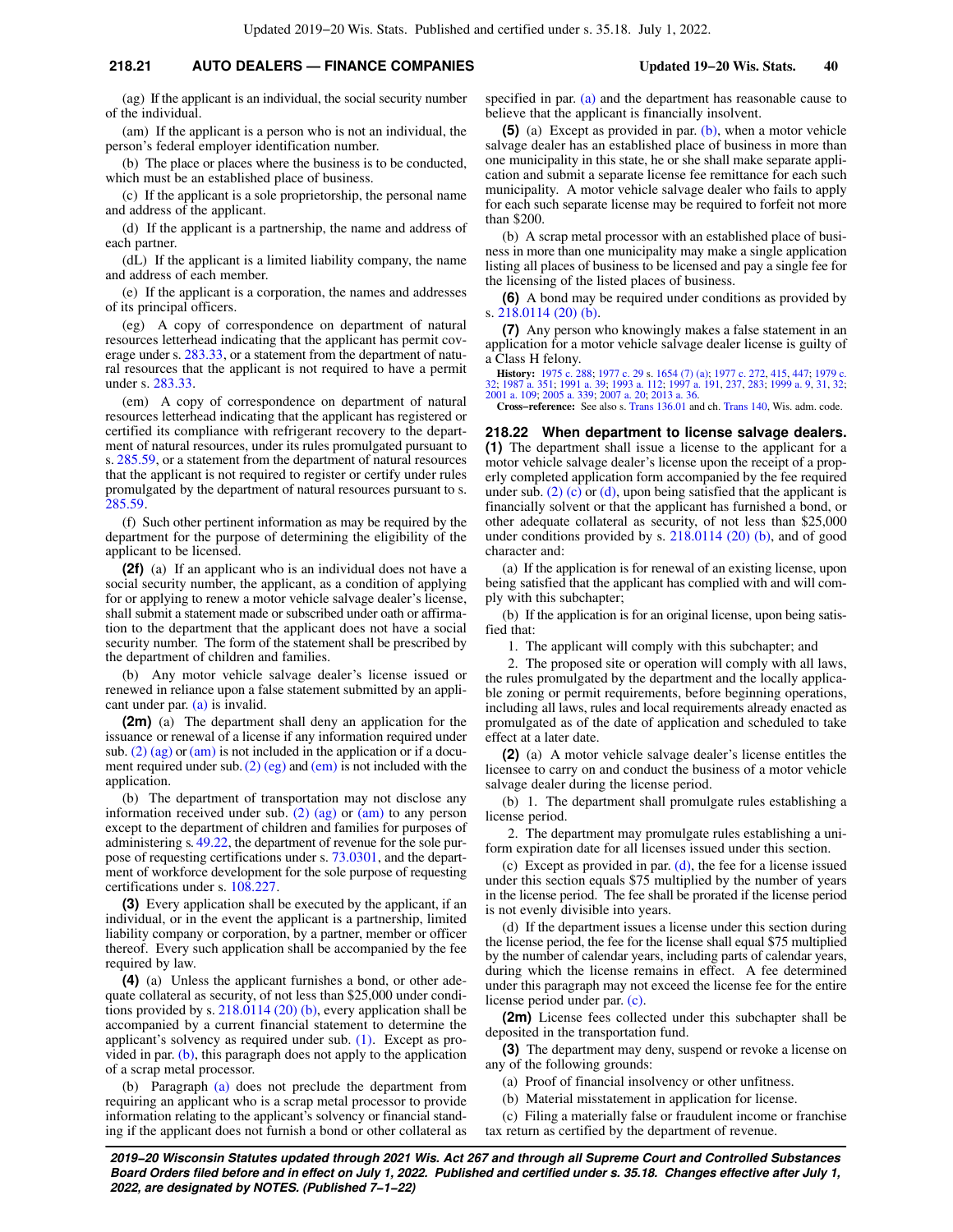(d) Willful failure to comply with any provision of this section or any rule promulgated by the department under this section.

(e) Willfully defrauding any retail buyer to the buyer's damage.

(f) Willful failure to perform any written agreement with any retail buyer.

(g) Failure or refusal to furnish and keep in force any bond required.

(h) Having made a fraudulent sale, transaction or repossession.

(i) Fraudulent misrepresentation, circumvention or concealment through whatsoever subterfuge or device of any of the material particulars or the nature thereof required hereunder to be stated or furnished to the retail buyer.

(j) Employment of fraudulent devices, methods or practices in connection with compliance with the statutes with respect to the retaking of goods under retail installment contracts and the redemption and resale of such goods.

(k) Having indulged in any unconscionable practice relating to said business.

(L) Having charged interest in excess of 15 percent per year.

(m) Having sold a retail installment contract to a sales finance company not licensed under ss. [218.0101](https://docs.legis.wisconsin.gov/document/statutes/218.0101) to [218.0163](https://docs.legis.wisconsin.gov/document/statutes/218.0163).

(n) Having violated any law relating to the sale, distribution or financing of salvaged parts.

(o) Failure to comply with this subchapter.

**(3m)** (a) The department shall deny, restrict, limit or suspend a license if the applicant or licensee is an individual who is delinquent in making court−ordered payments of child or family support, maintenance, birth expenses, medical expenses or other expenses related to the support of a child or former spouse, or who fails to comply, after appropriate notice, with a subpoena or warrant issued by the department of children and families or a county child support agency under s. [59.53 \(5\)](https://docs.legis.wisconsin.gov/document/statutes/59.53(5)) and related to paternity or child support proceedings, as provided in a memorandum of understanding entered into under s. [49.857](https://docs.legis.wisconsin.gov/document/statutes/49.857).

(b) The department of transportation shall suspend or revoke a license if the department of revenue certifies under s. [73.0301](https://docs.legis.wisconsin.gov/document/statutes/73.0301) that the licensee is liable for delinquent taxes. A licensee whose license is suspended or revoked under this paragraph for delinquent taxes is entitled to a notice under s.  $73.0301(2)$  (b) 1. b. and a hearing under s. [73.0301 \(5\) \(a\)](https://docs.legis.wisconsin.gov/document/statutes/73.0301(5)(a)) but is not entitled to any other notice or hearing under this section.

(c) The department of transportation shall suspend or revoke a license if the department of workforce development certifies under s. [108.227](https://docs.legis.wisconsin.gov/document/statutes/108.227) that the licensee is liable for delinquent unemployment insurance contributions. A licensee whose license is suspended or revoked under this paragraph for delinquent unemployment insurance contributions is entitled to a notice under s. [108.227 \(2\) \(b\) 1. b.](https://docs.legis.wisconsin.gov/document/statutes/108.227(2)(b)1.b.) and a hearing under s. [108.227 \(5\) \(a\)](https://docs.legis.wisconsin.gov/document/statutes/108.227(5)(a)) but is not entitled to any other notice or hearing under this section.

**(4)** (a) The licensor may without notice deny the application for a license within 60 days after receipt thereof by written notice to the applicant, stating the grounds for such denial. Within 30 days after such notice, the applicant may petition the division of hearings and appeals to conduct a hearing to review the denial, and a hearing shall be scheduled with reasonable promptness. This paragraph does not apply to denials of applications for licenses under sub. [\(3m\)](https://docs.legis.wisconsin.gov/document/statutes/218.22(3m)).

(b) No license shall be suspended or revoked except after a hearing thereon. The licensor shall give the licensee at least 5 days' notice of the time and place of such hearing. The order suspending or revoking such license shall not be effective until after 10 days' written notice thereof to the licensee, after such hearing has been had; except that the licensor, when in its opinion the best interest of the public or the trade demands it, may suspend a license upon not less than 24 hours' notice of hearing and with not less than 24 hours' notice of the suspension of the license. Matters involving suspensions and revocations brought before the department shall be heard and decided upon by the division of hearings and appeals. This paragraph does not apply to licenses that are suspended or revoked under sub.  $(3m)$ .

(c) The licensor may inspect the pertinent books, records, letters and contracts of a licensee. The actual cost of each such examination shall be paid by such licensee so examined within 30 days after demand therefor by the licensor, and the licensor may maintain an action for the recovery of such costs in any court of competent jurisdiction.

**(5)** No salvage dealer licensed under ss. [218.205](https://docs.legis.wisconsin.gov/document/statutes/218.205) to [218.23](https://docs.legis.wisconsin.gov/document/statutes/218.23) shall be licensed as a dealer under s. [218.0114](https://docs.legis.wisconsin.gov/document/statutes/218.0114) at his or her salvage dealer location, provided that nothing herein shall prohibit licensing and transacting of both businesses at the same location where the salvage operations are physically separated.

**History:** [1975 c. 288;](https://docs.legis.wisconsin.gov/document/acts/1975/288) [1977 c. 29](https://docs.legis.wisconsin.gov/document/acts/1977/29) ss. [1373m,](https://docs.legis.wisconsin.gov/document/acts/1977/29,%20s.%201373m) [1374](https://docs.legis.wisconsin.gov/document/acts/1977/29,%20s.%201374), [1654 \(7\) \(a\)](https://docs.legis.wisconsin.gov/document/acts/1977/29,%20s.%201654), (e): [1977 c. 415](https://docs.legis.wisconsin.gov/document/acts/1977/415);<br>[1979 c. 110](https://docs.legis.wisconsin.gov/document/acts/1979/110) s. [60 \(13\)](https://docs.legis.wisconsin.gov/document/acts/1979/110,%20s.%2060); [1981 c. 347](https://docs.legis.wisconsin.gov/document/acts/1981/347) s. [80 \(2\)](https://docs.legis.wisconsin.gov/document/acts/1981/347,%20s.%2080); [1983 a. 192](https://docs.legis.wisconsin.gov/document/acts/1983/192); [1987 a. 351](https://docs.legis.wisconsin.gov/document/acts/1987/351); [1989 a. 31](https://docs.legis.wisconsin.gov/document/acts/1989/31);<br>[1991 a. 39](https://docs.legis.wisconsin.gov/document/acts/1991/39), [316;](https://docs.legis.wisconsin.gov/document/acts/1991/316) [1993 a. 16;](https://docs.legis.wisconsin.gov/document/acts/1993/16) [1997 a. 191](https://docs.legis.wisconsin.gov/document/acts/1997/191), [237](https://docs.legis.wisconsin.gov/document/acts/1997/237); 1999 a [2013 a. 36](https://docs.legis.wisconsin.gov/document/acts/2013/36); [2021 a. 239](https://docs.legis.wisconsin.gov/document/acts/2021/239).

**Cross−reference:** See also s. [Trans 136.01](https://docs.legis.wisconsin.gov/document/administrativecode/Trans%20136.01), Wis. adm. code.

**218.23 Licensee to maintain records; purchase and** sale of vehicles by licensee. (1) Whenever a licensed motor vehicle salvage dealer acquires a motor vehicle for the purpose of wrecking it, the dealer shall mail or deliver the certificate of title or if the transfer to the salvage dealer was by a bill of sale, the bill of sale, for such vehicle to the department within 30 days after the vehicle is delivered to the salvage yard unless the previous owner already has done so or, if another person is in possession of the certificate of title, as shown by the records of the department of transportation, that person already has done so. If the dealer subsequently wishes to transfer such vehicle to another person, the dealer shall make such transfer only by bill of sale. In such bill of sale, the dealer shall describe the vehicle and shall state that the certificate of title for the vehicle has been mailed or delivered to the department because the vehicle was to have been junked.

**(1d)** No motor vehicle scavenger may acquire a motor vehicle by a bill of sale for the purpose of wrecking or junking the motor vehicle.

**(1g)** Before a licensed motor vehicle salvage dealer may acquire a motor vehicle for the purpose of wrecking or junking the motor vehicle, the dealer shall examine the certificate of title for the motor vehicle, or examine the title records of the department if the person transferring the motor vehicle is not in possession of the certificate of title, to determine whether there is any security interest in the motor vehicle. A licensed motor vehicle salvage dealer who demonstrates that the dealer has acted in accordance with this subsection is not liable for any damages incurred by a person who asserts a security interest in a motor vehicle and who is not named on the certificate of title of the vehicle.

**(1r)** No licensed motor vehicle salvage dealer may acquire a motor vehicle for the purpose of wrecking or junking the motor vehicle if the certificate of title for the motor vehicle identifies a holder of a security interest in the motor vehicle, unless the dealer, when obtaining the certificate of title for the vehicle, pays the outstanding amount of the obligation represented by the security interest in full to the holder of the security interest.

**(2)** Every licensed motor vehicle salvage dealer shall maintain a record of every vehicle which is bought or otherwise acquired and wrecked by the salvage dealer, which record shall state the name and address of the person from whom such vehicle was acquired and the date thereof. The record shall be in the form prescribed by the department.

**(3)** (a) Any person violating sub. [\(1\)](https://docs.legis.wisconsin.gov/document/statutes/218.23(1)) or [\(2\)](https://docs.legis.wisconsin.gov/document/statutes/218.23(2)) may be fined not less than \$25 nor more than \$200 or imprisoned not more than 60 days or both.

(b) Any person knowingly violating sub.  $(1d)$ ,  $(1g)$ , or  $(1r)$  may be fined not more than \$250 for a first offense, not more than \$750 for a 2nd offense, and not more than \$1,500 for a 3rd or subsequent offense. Each day on which a licensed motor vehicle salvage

**2019−20 Wisconsin Statutes updated through 2021 Wis. Act 267 and through all Supreme Court and Controlled Substances Board Orders filed before and in effect on July 1, 2022. Published and certified under s. 35.18. Changes effective after July 1, 2022, are designated by NOTES. (Published 7−1−22)**

## **41 Updated 19−20 Wis. Stats. AUTO DEALERS — FINANCE COMPANIES 218.23**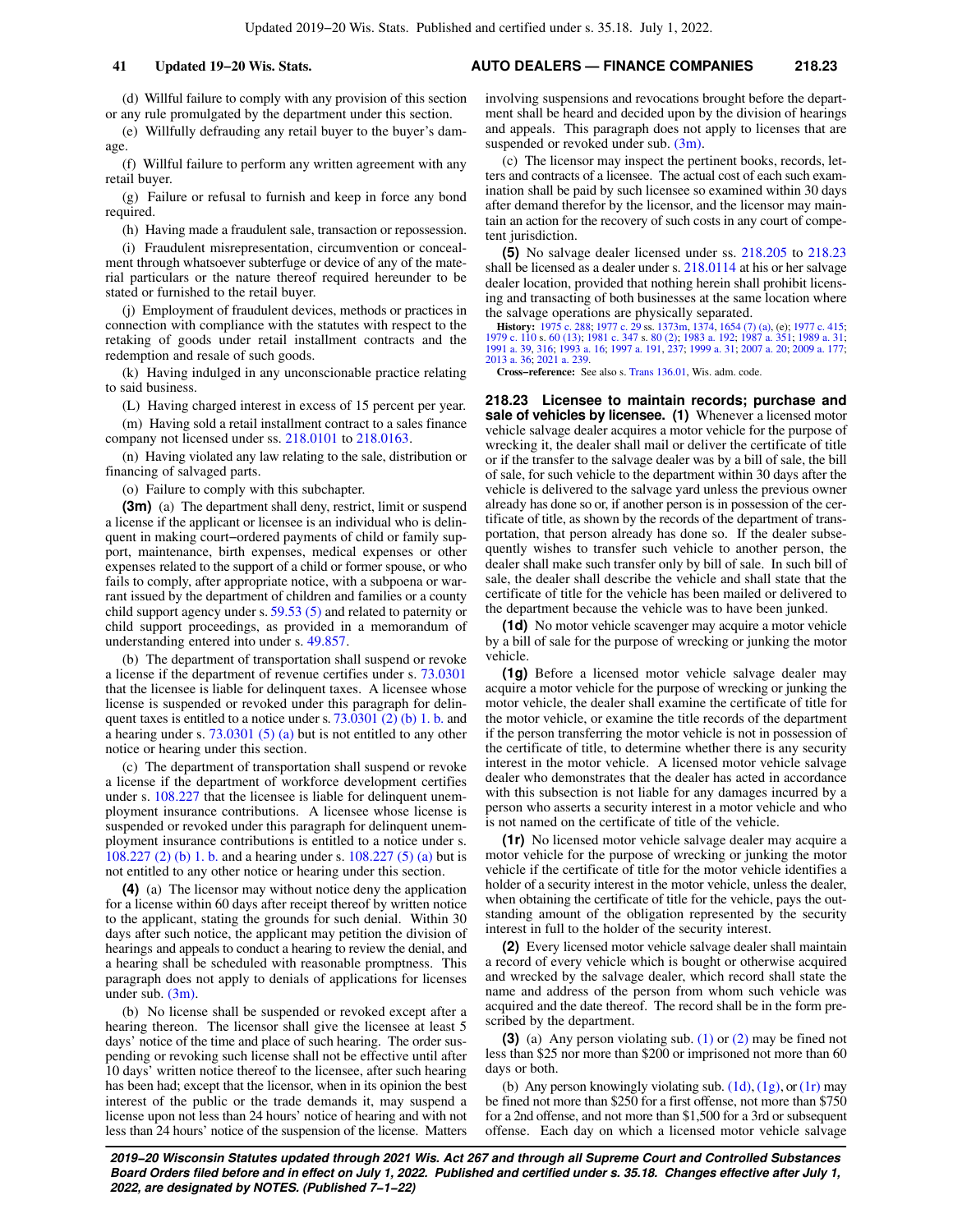## **218.23 AUTO DEALERS — FINANCE COMPANIES Updated 19−20 Wis. Stats. 42**

dealer knowingly violates sub. [\(1g\)](https://docs.legis.wisconsin.gov/document/statutes/218.23(1g)) or [\(1r\)](https://docs.legis.wisconsin.gov/document/statutes/218.23(1r)) constitutes a separate offense.

**History:** [1971 c. 164](https://docs.legis.wisconsin.gov/document/acts/1971/164) s. [83](https://docs.legis.wisconsin.gov/document/acts/1971/164,%20s.%2083); [1975 c. 288;](https://docs.legis.wisconsin.gov/document/acts/1975/288) [1977 c. 29](https://docs.legis.wisconsin.gov/document/acts/1977/29) s. [1654 \(7\) \(a\);](https://docs.legis.wisconsin.gov/document/acts/1977/29,%20s.%201654) [1977 c. 273](https://docs.legis.wisconsin.gov/document/acts/1977/273); [2011 a. 32;](https://docs.legis.wisconsin.gov/document/acts/2011/32) [2015 a. 55](https://docs.legis.wisconsin.gov/document/acts/2015/55); [2017 a. 170.](https://docs.legis.wisconsin.gov/document/acts/2017/170) **Cross−reference:** See also s. [Trans 136.03](https://docs.legis.wisconsin.gov/document/administrativecode/Trans%20136.03), Wis. adm. code.

**218.24 Salvage dealer license number displayed on trucks and truck−tractors. (1)** Each motor vehicle salvage dealer licensed under this subchapter shall prominently display his or her salvage dealer license number on both sides of each truck or truck−tractor owned by such dealer and operated for hauling, towing or pushing salvage vehicles.

**(2)** The letters "DMV SAL" shall be placed directly ahead of the assigned license certificate number.

**(3)** The markings required by this section shall be not less than 2 inches in height and not less than one−fourth inch brush stroke, and in sharp color contrast to the background on which it is applied. Such identification shall be maintained in such manner as to remain legible while the vehicle is in operation.

**(4)** Any person violating this section may be fined not less than \$25 nor more than \$200 or imprisoned not more than 60 days or both.

**History:** [1975 c. 288](https://docs.legis.wisconsin.gov/document/acts/1975/288).

**218.25 Rules.** The department shall make rules under ch. [227](https://docs.legis.wisconsin.gov/document/statutes/ch.%20227) and establish the standards necessary to carry out the purposes of this subchapter and to provide for the orderly operation of motor vehicle salvage sites.

**History:** [1975 c. 288](https://docs.legis.wisconsin.gov/document/acts/1975/288); [1977 c. 29](https://docs.legis.wisconsin.gov/document/acts/1977/29) s. [1654 \(7\) \(a\)](https://docs.legis.wisconsin.gov/document/acts/1977/29,%20s.%201654). **Cross−reference:** See also ch. [Trans 136](https://docs.legis.wisconsin.gov/document/administrativecode/ch.%20Trans%20136), Wis. adm. code.

#### SUBCHAPTER VIII

#### MOTOR VEHICLE AUCTION DEALERS

**Cross−reference:** See also ch. [Trans 138](https://docs.legis.wisconsin.gov/document/administrativecode/ch.%20Trans%20138), Wis. adm. code.

#### **218.30 Definitions.** In this subchapter:

**(1)** "Department" means the department of transportation.

**(2)** "License period" means the period during which a license issued under s. [218.32](https://docs.legis.wisconsin.gov/document/statutes/218.32) is effective, as established by the department under s. [218.32 \(2\) \(b\) 1.](https://docs.legis.wisconsin.gov/document/statutes/218.32(2)(b)1.)

**History:** [1989 a. 31.](https://docs.legis.wisconsin.gov/document/acts/1989/31)

**218.305 Motor vehicle auction dealers to be licensed.** No person shall carry on or conduct the business of auctioning motor vehicles at wholesale unless licensed to do so by the department. Any person violating this section may be fined not less than \$25 nor more than \$200 or imprisoned not more than 60 days, or both.

**History:** [1971 c. 40;](https://docs.legis.wisconsin.gov/document/acts/1971/40) [1977 c. 29](https://docs.legis.wisconsin.gov/document/acts/1977/29) s. [1654 \(7\) \(a\);](https://docs.legis.wisconsin.gov/document/acts/1977/29,%20s.%201654) [1989 a. 31](https://docs.legis.wisconsin.gov/document/acts/1989/31) s. [2487dp;](https://docs.legis.wisconsin.gov/document/acts/1989/31,%20s.%202487dp) Stats. 1989 s. 218.305.

**218.31 Application for auction dealer's license. (1)** Application for a motor vehicle auction dealer's license shall be made upon the form prescribed by the department and, except as provided in sub. [\(1f\),](https://docs.legis.wisconsin.gov/document/statutes/218.31(1f)) shall contain:

(a) The name and address of the applicant.

(ag) When the applicant is an individual, the social security number of the individual.

(am) When the applicant is a person who is not an individual, the person's federal employer identification number.

(b) When the applicant is a partnership, the name and address of each partner.

(bL) When the applicant is a limited liability company, the name and address of each member.

(c) When the applicant is a corporation, the names of the principal officers of the corporation and the name of the state in which incorporated.

(d) The place or places where the business is to be conducted and the nature of the business.

(e) Such other pertinent information as may be required by the department for the purpose of determining the eligibility of the applicant to be licensed.

**(1f)** (a) If an applicant who is an individual does not have a social security number, the applicant, as a condition of applying for or applying to renew a motor vehicle auction dealer's license, shall submit a statement made or subscribed under oath or affirmation to the department that the applicant does not have a social security number. The form of the statement shall be prescribed by the department of children and families.

(b) Any motor vehicle auction dealer's license issued or renewed in reliance upon a false statement submitted by an applicant under par. [\(a\)](https://docs.legis.wisconsin.gov/document/statutes/218.31(1f)(a)) is invalid.

**(1m)** (a) The department shall deny an application for the issuance or renewal of a license if any information required under sub.  $(1)$  (ag) or [\(am\)](https://docs.legis.wisconsin.gov/document/statutes/218.31(1)(am)) is not included in the application.

(b) The department of transportation may not disclose any information received under sub.  $(1)$  (ag) or  $(am)$  to any person except to the department of children and families for purposes of administering s. [49.22,](https://docs.legis.wisconsin.gov/document/statutes/49.22) the department of revenue for the sole purpose of requesting certifications under s. [73.0301](https://docs.legis.wisconsin.gov/document/statutes/73.0301), and the department of workforce development for the sole purpose of requesting certifications under s. [108.227.](https://docs.legis.wisconsin.gov/document/statutes/108.227)

**(2)** Every application shall be executed by the applicant, if an individual, or in the event the applicant is a partnership, limited liability company or corporation, by a partner, member or officer thereof. Every such application shall be accompanied by the fee required by law.

**History:** [1977 c. 29](https://docs.legis.wisconsin.gov/document/acts/1977/29) s. [1654 \(7\) \(a\)](https://docs.legis.wisconsin.gov/document/acts/1977/29,%20s.%201654); [1993 a. 112;](https://docs.legis.wisconsin.gov/document/acts/1993/112) [1997 a. 191](https://docs.legis.wisconsin.gov/document/acts/1997/191), [237;](https://docs.legis.wisconsin.gov/document/acts/1997/237) [1999 a. 9](https://docs.legis.wisconsin.gov/document/acts/1999/9), [32](https://docs.legis.wisconsin.gov/document/acts/1999/32); [2007 a. 20](https://docs.legis.wisconsin.gov/document/acts/2007/20); [2013 a. 36.](https://docs.legis.wisconsin.gov/document/acts/2013/36)

**218.32 When department to license auction dealer. (1)** The department shall issue a license certificate to the applicant for a motor vehicle auction dealer's license upon receipt of a properly completed application form accompanied by the fee required under sub. [\(2\) \(c\)](https://docs.legis.wisconsin.gov/document/statutes/218.32(2)(c)) or [\(d\)](https://docs.legis.wisconsin.gov/document/statutes/218.32(2)(d)) and upon being satisfied that the applicant is of good character and that, so far as can be ascertained, the applicant has complied with and will comply with the laws of this state with reference to ss. [218.305](https://docs.legis.wisconsin.gov/document/statutes/218.305) to [218.33](https://docs.legis.wisconsin.gov/document/statutes/218.33).

**(2)** (a) A motor vehicle auction dealer's license entitles the licensee to carry on and conduct the business of a motor vehicle auction dealer during the license period.

(b) 1. The department shall promulgate rules establishing a license period.

2. The department may promulgate rules establishing a uniform expiration date for all licenses issued under this section.

(c) Except as provided in par.  $(d)$ , the fee for a license issued under this section equals \$50 multiplied by the number of years in the license period. The fee shall be prorated if the license period is not evenly divisible into years.

(d) If the department issues a license under this section during the license period, the fee for the license shall equal \$50 multiplied by the number of calendar years, including parts of calendar years, during which the license remains in effect. A fee determined under this paragraph may not exceed the license fee for the entire license period under par. [\(c\)](https://docs.legis.wisconsin.gov/document/statutes/218.32(2)(c)).

**(3)** The department may deny, suspend or revoke a license on the following grounds:

(a) Proof of unfitness.

(b) Material misstatement in application for license.

(c) Filing a materially false or fraudulent income or franchise tax return as certified by the department of revenue.

(d) Willful failure to comply with any provision of this section or any rule promulgated by the department under this section.

(e) Willfully defrauding any buyer to the buyer's damage.

(f) Willful failure to perform any written agreement with any buyer.

(g) Failure or refusal to furnish and keep in force any bond required.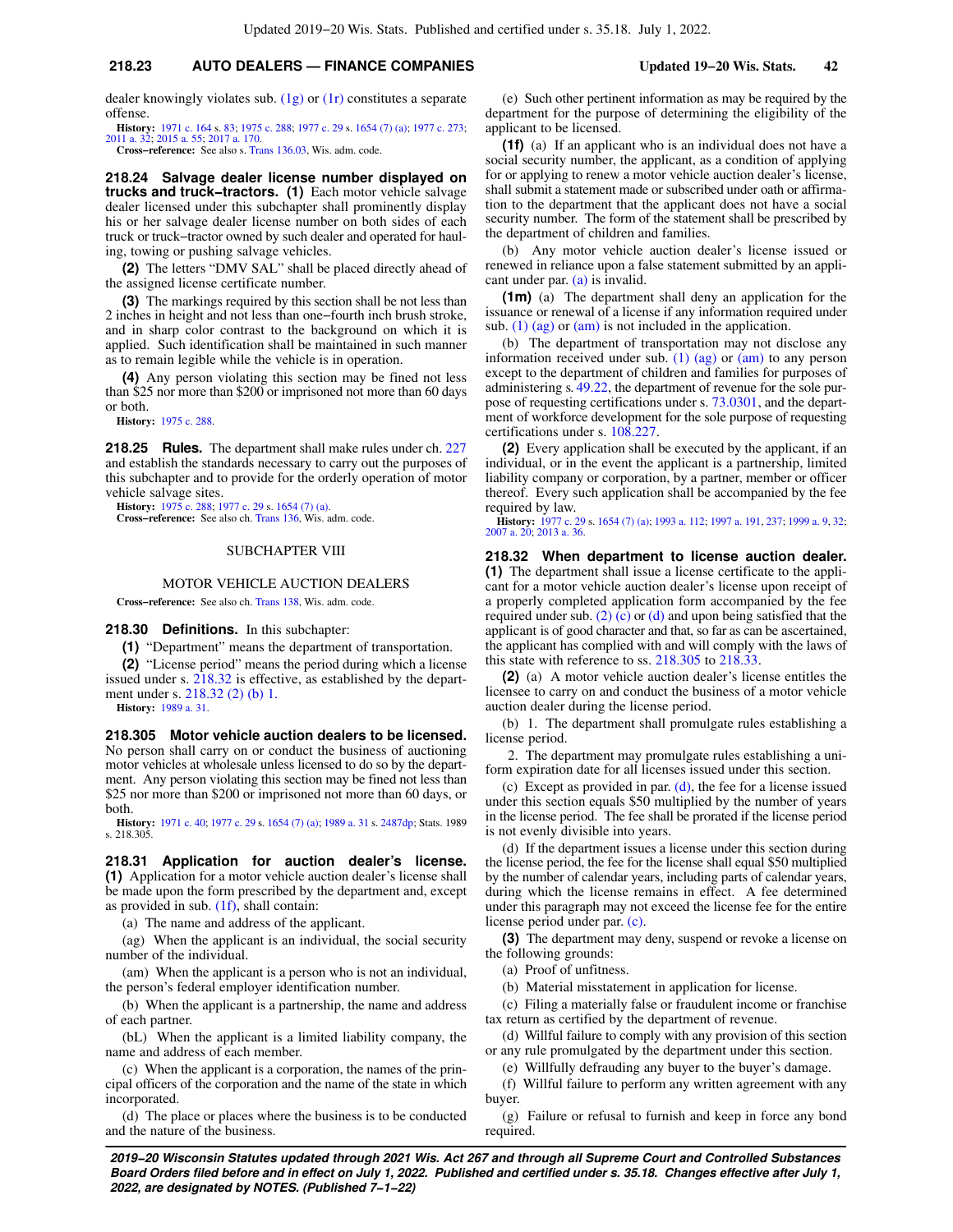## **43 Updated 19−20 Wis. Stats. AUTO DEALERS — FINANCE COMPANIES 218.40**

(h) Having made a fraudulent sale, transaction or repossession.

(i) Fraudulent misrepresentation, circumvention or concealment through whatsoever subterfuge or device of any of the material particulars or the nature thereof required hereunder to be stated or furnished to the buyer.

(k) Having indulged in any unconscionable practice relating to said business.

(L) Having charged interest in excess of 15 percent per year. (n) Having violated any law relating to the sale, distribution or financing of motor vehicles.

(o) Failure to comply with ss. [218.305](https://docs.legis.wisconsin.gov/document/statutes/218.305) to [218.33](https://docs.legis.wisconsin.gov/document/statutes/218.33).

**(3m)** (a) The department shall deny, restrict, limit or suspend a license if the applicant or licensee is an individual who is delinquent in making court−ordered payments of child or family support, maintenance, birth expenses, medical expenses or other expenses related to the support of a child or former spouse, or who fails to comply, after appropriate notice, with a subpoena or warrant issued by the department of children and families or a county child support agency under s. [59.53 \(5\)](https://docs.legis.wisconsin.gov/document/statutes/59.53(5)) and related to paternity or child support proceedings, as provided in a memorandum of understanding entered into under s. [49.857](https://docs.legis.wisconsin.gov/document/statutes/49.857).

(b) The department of transportation shall suspend or revoke a license if the department of revenue certifies under s. [73.0301](https://docs.legis.wisconsin.gov/document/statutes/73.0301) that the licensee is liable for delinquent taxes. A licensee whose license is suspended or revoked under this paragraph for delinquent taxes is entitled to a notice under s.  $73.0301$  (2) (b) 1. b. and a hearing under s. [73.0301 \(5\) \(a\)](https://docs.legis.wisconsin.gov/document/statutes/73.0301(5)(a)) but is not entitled to any other notice or hearing under this section.

(c) The department of transportation shall suspend or revoke a license if the department of workforce development certifies under s. [108.227](https://docs.legis.wisconsin.gov/document/statutes/108.227) that the licensee is liable for delinquent unemployment insurance contributions. A licensee whose license is suspended or revoked under this paragraph for delinquent unemployment insurance contributions is entitled to a notice under s. [108.227 \(2\) \(b\) 1. b.](https://docs.legis.wisconsin.gov/document/statutes/108.227(2)(b)1.b.) and a hearing under s. [108.227 \(5\) \(a\)](https://docs.legis.wisconsin.gov/document/statutes/108.227(5)(a)) but is not entitled to any other notice or hearing under this section.

**(4)** (a) The licensor may without notice deny the application for a license within 60 days after receipt thereof by written notice to the applicant, stating the grounds for such denial. Within 30 days after such notice, the applicant may petition the division of hearings and appeals to conduct a hearing to review the denial, and a hearing shall be scheduled with reasonable promptness. This paragraph does not apply to denials of applications for licenses under sub.  $(3m)$ .

(b) No license shall be suspended or revoked except after a hearing thereon. The licensor shall give the licensee at least 5 days' notice of the time and place of such hearing. The order suspending or revoking such license shall not be effective until after 10 days' written notice thereof to the licensee, after such hearing has been had; except that the licensor, when in its opinion the best interest of the public or the trade demands it, may suspend a license upon not less than 24 hours' notice of hearing and with not less than 24 hours' notice of the suspension of the license. Matters involving suspensions and revocations brought before the department shall be heard and decided upon by the division of hearings and appeals. This paragraph does not apply to licenses that are suspended or revoked under sub.  $(3m)$ .

(c) The licensor may inspect the pertinent books, records, letters and contracts of a licensee. The actual cost of each such examination shall be paid by such licensee so examined within 30 days after demand therefor by the licensor, and the licensor may maintain an action for the recovery of such costs in any court of competent jurisdiction.

**History:** [1977 c. 29](https://docs.legis.wisconsin.gov/document/acts/1977/29) ss. [1375,](https://docs.legis.wisconsin.gov/document/acts/1977/29,%20s.%201375) [1654 \(7\) \(a\)](https://docs.legis.wisconsin.gov/document/acts/1977/29,%20s.%201654), (e); [1977 c. 273](https://docs.legis.wisconsin.gov/document/acts/1977/273); [1979 c. 110](https://docs.legis.wisconsin.gov/document/acts/1979/110) s. [60 \(13\)](https://docs.legis.wisconsin.gov/document/acts/1979/110,%20s.%2060);<br>[1981 c. 347](https://docs.legis.wisconsin.gov/document/acts/1981/347) s. [80 \(2\);](https://docs.legis.wisconsin.gov/document/acts/1981/347,%20s.%2080) [1983 a. 192](https://docs.legis.wisconsin.gov/document/acts/1983/192); [1989 a. 31;](https://docs.legis.wisconsin.gov/document/acts/1989/31) [1991 a. 39;](https://docs.legis.wisconsin.gov/document/acts/1991/39) [1993 a. 16;](https://docs.legis.wisconsin.gov/document/acts/1993/16) [1997 a. 191](https://docs.legis.wisconsin.gov/document/acts/1997/191),<br>[237](https://docs.legis.wisconsin.gov/document/acts/1997/237); [1999 a. 141;](https://docs.legis.wisconsin.gov/document/acts/1999/141) [2007 a. 20](https://docs.legis.wisconsin.gov/document/acts/2007/20); [2009 a. 177;](https://docs.legis.wisconsin.gov/document/acts/2009/177) 2013 a **Cross−reference:** See also ch. [Trans 138](https://docs.legis.wisconsin.gov/document/administrativecode/ch.%20Trans%20138), Wis. adm. code.

**218.33 Motor vehicle auction dealer to be bonded; conduct of auction business. (1)** Each licensee under s.

[218.32](https://docs.legis.wisconsin.gov/document/statutes/218.32) shall furnish and maintain a corporate surety bond in the amount of \$25,000 in such form as the department approves, conditioned upon the licensee's complying with the laws applicable to the licensee and as indemnity for any loss sustained by any person by reason of acts of the licensee constituting grounds for refusal or revocation of the auction dealer's license. The bond shall run to the state of Wisconsin for the benefit of aggrieved parties, but the aggregate liability of the surety for all such parties shall not exceed the amount of said bond.

**(2)** The following rules shall govern the conduct of motor vehicle auction sales:

(a) Sales of motor vehicles shall be confined to those offered by licensed motor vehicle dealers and shall be made only to a person who is qualified under s. [218.34](https://docs.legis.wisconsin.gov/document/statutes/218.34) to purchase, or submit a bid for the purchase of, a motor vehicle from a motor vehicle auction.

(b) For each motor vehicle offered for sale by a motor vehicle dealer, the transferring dealer shall provide the motor vehicle auction dealer with clear title or shall furnish title insurance at the time of the sale. For each motor vehicle sold at an auction, the motor vehicle auction dealer shall enter on the certificate of title, or on the form or in the automated format used to reassign the title, any information that the department requires to indicate that ownership of the vehicle was transferred through an auction sale.

(c) Payment for motor vehicles bought and sold shall be made immediately after sale.

**(2m)** Section [342.157](https://docs.legis.wisconsin.gov/document/statutes/342.157) applies to motor vehicle auction sales under this section.

**(3)** Any person violating this section may be fined not less than \$25 nor more than \$200 or imprisoned not more than 60 days, or both.

**History:** [1977 c. 29](https://docs.legis.wisconsin.gov/document/acts/1977/29) s. [1654 \(7\) \(a\)](https://docs.legis.wisconsin.gov/document/acts/1977/29,%20s.%201654); [1977 c. 273](https://docs.legis.wisconsin.gov/document/acts/1977/273); [1993 a. 159](https://docs.legis.wisconsin.gov/document/acts/1993/159); [1997 a. 27](https://docs.legis.wisconsin.gov/document/acts/1997/27); [2003](https://docs.legis.wisconsin.gov/document/acts/2003/216) [a. 216](https://docs.legis.wisconsin.gov/document/acts/2003/216).

**218.34 Purchases from a motor vehicle auction. (1)** No person may purchase or submit a bid for the purchase of a motor vehicle from a motor vehicle auction unless the following conditions are satisfied:

(a) The person holds a valid motor vehicle dealer, motor vehicle wholesaler, or motor vehicle buyer license.

(b) If licensed as a motor vehicle buyer, the person bids on a vehicle for only one motor vehicle dealer at a time, and uses that dealer's funds when purchasing the vehicle.

(c) The person displays his or her valid motor vehicle dealer, motor vehicle wholesaler, or motor vehicle buyer license to the motor vehicle auction and includes his or her license number on each sheet of any bid submitted to a motor vehicle auction for the purchase of a motor vehicle or other document evidencing the purchase of a motor vehicle from a motor vehicle auction.

**(2)** No motor vehicle auction may accept a bid for the purchase of a motor vehicle or complete the sale transaction unless the person who submits the bid or offers to purchase a motor vehicle from the motor vehicle auction satisfies the requirements of sub. [\(1\)](https://docs.legis.wisconsin.gov/document/statutes/218.34(1)) and the motor vehicle auction verifies that the motor vehicle dealer license, motor vehicle wholesaler license, or motor vehicle buyer license number displayed on the person's license and included on each sheet of that person's bid or other document evidencing the purchase of a motor vehicle are identical.

**(3)** For each motor vehicle sold by a motor vehicle auction, the motor vehicle auction shall enter on the certificate of title, or on the form or in the automated format used to reassign the title, any information that the department requires to indicate that ownership of the vehicle was transferred by a motor vehicle auction. **History:** [2003 a. 216.](https://docs.legis.wisconsin.gov/document/acts/2003/216)

#### SUBCHAPTER IX

#### MOPED DEALERS

**218.40 Definitions.** In this subchapter: **(1)** "Department" means the department of transportation.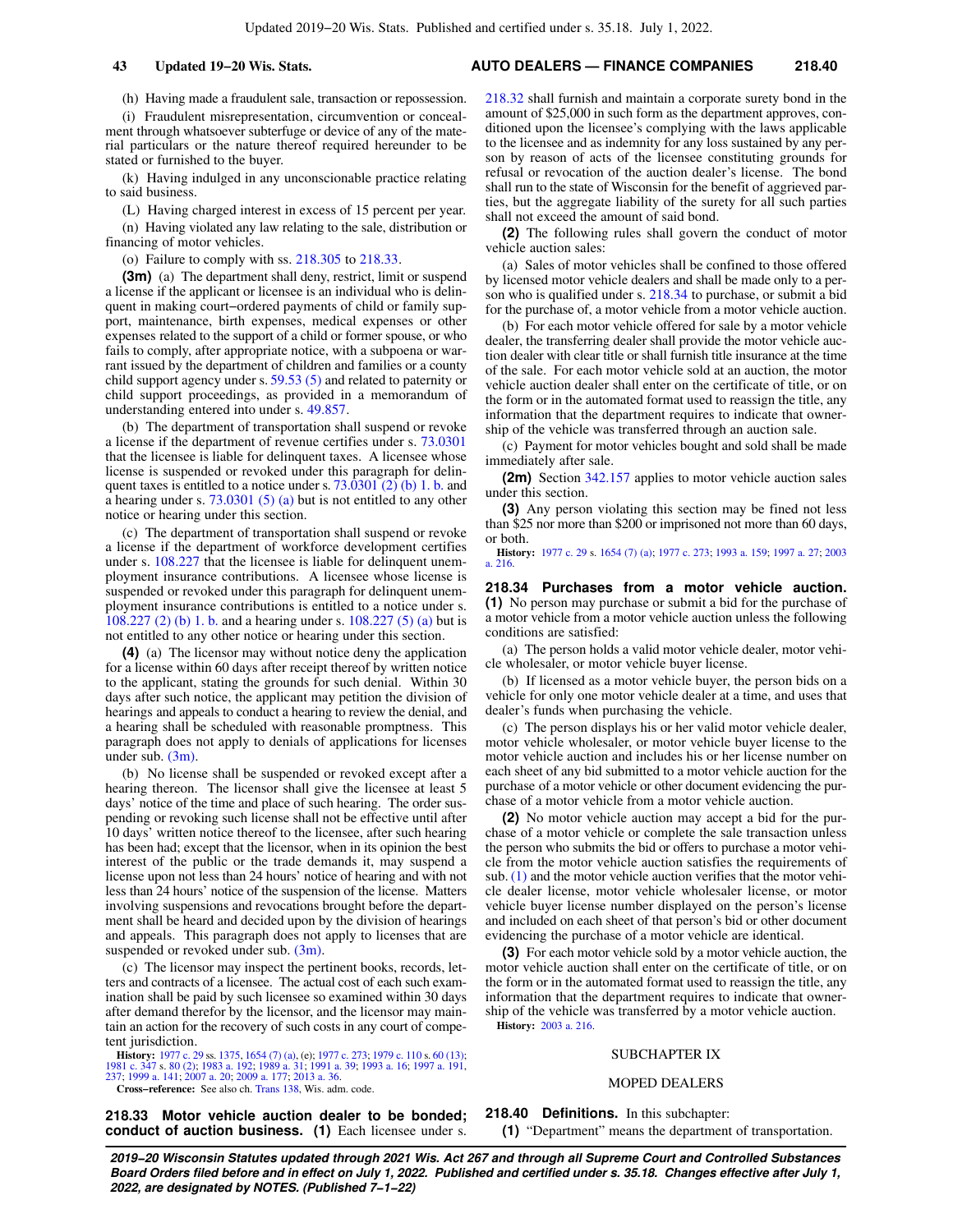## **218.40 AUTO DEALERS — FINANCE COMPANIES Updated 19−20 Wis. Stats. 44**

**(1m)** "License period" means the period during which a license granted under s. [218.41](https://docs.legis.wisconsin.gov/document/statutes/218.41) is effective, as established by the department under s. [218.41 \(2m\) \(a\) 1.](https://docs.legis.wisconsin.gov/document/statutes/218.41(2m)(a)1.)

**(2)** "Moped" has the meaning designated in s. [340.01 \(29m\).](https://docs.legis.wisconsin.gov/document/statutes/340.01(29m))

**(3)** "Moped dealer" means any person, firm or corporation, who is engaged wholly or in part in the business of selling mopeds, except that a person, firm or corporation who is also a motor vehicle dealer under ss. [218.0101](https://docs.legis.wisconsin.gov/document/statutes/218.0101) to [218.0163](https://docs.legis.wisconsin.gov/document/statutes/218.0163) shall be governed and regulated by the provisions of ss. [218.0101](https://docs.legis.wisconsin.gov/document/statutes/218.0101) to [218.0163](https://docs.legis.wisconsin.gov/document/statutes/218.0163) and not this section.

**History:** [1977 c. 288](https://docs.legis.wisconsin.gov/document/acts/1977/288); [1981 c. 20;](https://docs.legis.wisconsin.gov/document/acts/1981/20) [1989 a. 31;](https://docs.legis.wisconsin.gov/document/acts/1989/31) [1999 a. 31.](https://docs.legis.wisconsin.gov/document/acts/1999/31)

**218.41 Moped dealers regulated. (1)** No person may engage in the business of selling mopeds in this state without a license therefor as provided in this section.

**(2)** (a) Application for license shall be made to the department at such time and in such form, and containing such information, as the department requires.

(am) 1. In addition to any other information required under this subsection and except as provided in subd. [3.,](https://docs.legis.wisconsin.gov/document/statutes/218.41(2)(am)3.) an application for a license under this section shall include the following:

a. In the case of an individual, the individual's social security number.

b. In the case of a person that is not an individual, the person's federal employer identification number.

2. The department of transportation may not disclose any information received under subd. [1. a.](https://docs.legis.wisconsin.gov/document/statutes/218.41(2)(am)1.a.) or [b.](https://docs.legis.wisconsin.gov/document/statutes/218.41(2)(am)1.b.) to any person except to the department of children and families for the sole purpose of administering s. [49.22,](https://docs.legis.wisconsin.gov/document/statutes/49.22) the department of revenue for the sole purpose of requesting certifications under s. [73.0301,](https://docs.legis.wisconsin.gov/document/statutes/73.0301) and the department of workforce development for the sole purpose of requesting certifications under s. [108.227.](https://docs.legis.wisconsin.gov/document/statutes/108.227)

3. If an applicant who is an individual does not have a social security number, the applicant, as a condition of applying for or applying to renew a license under this section, shall submit a statement made or subscribed under oath or affirmation to the department that the applicant does not have a social security number. The form of the statement shall be prescribed by the department of children and families. Any license issued or renewed in reliance upon a false statement submitted by an applicant under this subdivision is invalid.

(b) The application shall be accompanied by the fee required under sub.  $(2m)$  (b) or [\(c\)](https://docs.legis.wisconsin.gov/document/statutes/218.41(2m)(c)).

(c) The department may require in such application, or otherwise, information relating to the applicant's solvency, financial standing or other pertinent matter, commensurate with the safeguarding of the public interest in the locality in which the applicant proposes to engage in business, all of which may be considered by the department in determining the fitness of the applicant to engage in business as set forth in this section.

(d) All licenses shall be granted or refused within 30 days after the department receives the application for the license.

(e) Each license shall specify the location of the office or branch for which it is issued and must be available for inspection there. In case such location is changed, the department shall endorse the change of location on the license without charge if it is within the same municipality. A change of license to another municipality shall require a new license.

**(2m)** (a) 1. The department shall promulgate rules establishing a license period.

2. The department may promulgate rules establishing a uniform expiration date for all licenses granted under this section.

(b) The department shall establish by rule the amount of the fee for a license granted under this section. The fee may not exceed a total of \$50 per year for each year that the license is effective. The fee shall be prorated if the license period is not evenly divisible into years.

(c) If the department grants a license under this section during the license period, the fee for the license shall equal the annual amount established under par.  $(b)$  multiplied by the number of calendar years, including parts of calendar years, during which the license remains in effect. A fee determined under this paragraph may not exceed the total license fee for the entire license period under par. [\(b\)](https://docs.legis.wisconsin.gov/document/statutes/218.41(2m)(b)).

**(3)** A license may be denied, suspended or revoked on any of the following grounds:

(a) Proof of unfitness of applicant.

(b) Material misstatement in application for license.

(c) Filing a materially false or fraudulent income or franchise tax return as certified by the department of revenue.

(d) Willful failure to comply with any provision of this section or any rule or regulation promulgated by the department under this section.

(e) Willfully defrauding any retail buyer to the buyer's damage.

(f) Willful failure to perform any written agreement with any retail buyer.

**(3m)** (a) A license shall be denied, restricted, limited or suspended if the applicant or licensee is an individual who is delinquent in making court−ordered payments of child or family support, maintenance, birth expenses, medical expenses or other expenses related to the support of a child or former spouse, or who fails to comply, after appropriate notice, with a subpoena or warrant issued by the department of children and families or a county child support agency under s. [59.53 \(5\)](https://docs.legis.wisconsin.gov/document/statutes/59.53(5)) and related to paternity or child support proceedings, as provided in a memorandum of understanding entered into under s. [49.857.](https://docs.legis.wisconsin.gov/document/statutes/49.857)

(b) 1. A license shall be denied if the applicant fails to provide any information required under sub. [\(2\) \(am\) 1.](https://docs.legis.wisconsin.gov/document/statutes/218.41(2)(am)1.)

2. A license shall be suspended or revoked if the department of revenue certifies under s. [73.0301](https://docs.legis.wisconsin.gov/document/statutes/73.0301) that the licensee is liable for delinquent taxes. A licensee whose license is suspended or revoked under this subdivision for delinquent taxes is entitled to a notice under s. [73.0301 \(2\) \(b\) 1. b.](https://docs.legis.wisconsin.gov/document/statutes/73.0301(2)(b)1.b.) and hearing under s. [73.0301](https://docs.legis.wisconsin.gov/document/statutes/73.0301(5)(a)) [\(5\) \(a\)](https://docs.legis.wisconsin.gov/document/statutes/73.0301(5)(a)) but is not entitled to any other notice or hearing under this section.

3. A license shall be suspended or revoked if the department of workforce development certifies under s. [108.227](https://docs.legis.wisconsin.gov/document/statutes/108.227) that the licensee is liable for delinquent unemployment insurance contributions. A licensee whose license is suspended or revoked under this subdivision for delinquent unemployment insurance contributions is entitled to a notice under s. [108.227 \(2\) \(b\) 1. b.](https://docs.legis.wisconsin.gov/document/statutes/108.227(2)(b)1.b.) and hearing under s.  $108.227(5)(a)$  but is not entitled to any other notice or hearing under this section.

**(4)** The department may without notice deny the application for a license within 30 days after receipt thereof by written notice to the applicant, stating the grounds for such denial. Upon request by the applicant whose license has been so denied, the division of hearings and appeals shall set the time and place of hearing a review of such denial, the same to be heard with reasonable promptness. This subsection does not apply to denials of applications for licenses under sub. [\(3m\)](https://docs.legis.wisconsin.gov/document/statutes/218.41(3m)).

**(5)** (a) No license may be suspended or revoked except after a hearing thereon.

(b) Except as provided in par. [\(c\)](https://docs.legis.wisconsin.gov/document/statutes/218.41(5)(c)), the division of hearings and appeals shall give the licensee at least 5 days' notice of the time and place of the hearing. The order suspending or revoking the license shall not be effective until after 10 days' written notice thereof to the licensee, after the hearing has been had.

(c) When the department finds that the best interest of the public or the trade demands such action, the department may suspend a license upon not less than 24 hours' notice of hearing and with not less than 24 hours' notice of the suspension of the license.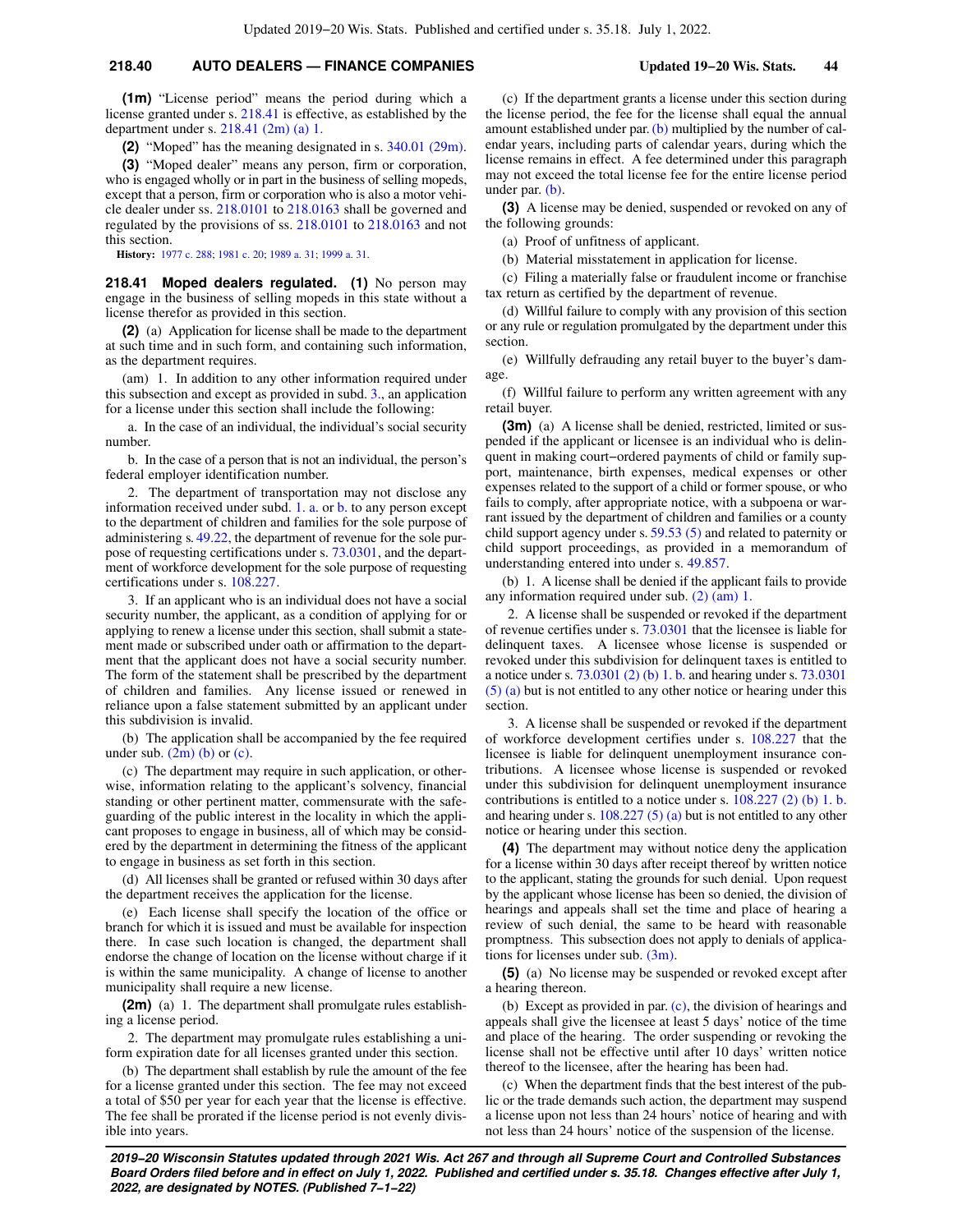(d) This subsection does not apply to licenses that are suspended or revoked under sub. [\(3m\)](https://docs.legis.wisconsin.gov/document/statutes/218.41(3m)).

**(6)** The department may inspect the pertinent books, records, letters and contracts of a licensee. The actual cost of each such examination shall be paid by the licensee so examined within 30 days after demand therefor by the department, and the department may maintain an action for the recovery of the costs in any court of competent jurisdiction.

**(7)** If a licensee is a firm or corporation, it shall be sufficient cause for the denial, suspension or revocation of a license that any officer, director or trustee of the firm or corporation, or any member in case of a partnership or limited liability company, has been guilty of any act or omission which would be cause for refusing, suspending or revoking a license to the party as an individual. Each licensee shall be responsible for the acts of any or all salespersons while acting as the licensee's agent, if the licensee approved of or had knowledge of the acts or other similar acts and after such approval or knowledge retained the benefit, proceeds, profits or advantages accruing from the acts or otherwise ratified the acts.

**(8)** Any department or other person in interest being dissatisfied with an order of the division of hearings and appeals may have a review thereof as provided in ch. [227](https://docs.legis.wisconsin.gov/document/statutes/ch.%20227).

**History:** [1977 c. 288;](https://docs.legis.wisconsin.gov/document/acts/1977/288) [1981 c. 347](https://docs.legis.wisconsin.gov/document/acts/1981/347) s. [80 \(2\);](https://docs.legis.wisconsin.gov/document/acts/1981/347,%20s.%2080) [1989 a. 31;](https://docs.legis.wisconsin.gov/document/acts/1989/31) [1991 a. 39](https://docs.legis.wisconsin.gov/document/acts/1991/39); [1993 a. 16](https://docs.legis.wisconsin.gov/document/acts/1993/16), [112](https://docs.legis.wisconsin.gov/document/acts/1993/112); [1997 a. 191,](https://docs.legis.wisconsin.gov/document/acts/1997/191) [237;](https://docs.legis.wisconsin.gov/document/acts/1997/237) [1999 a. 9](https://docs.legis.wisconsin.gov/document/acts/1999/9); [2007 a. 20;](https://docs.legis.wisconsin.gov/document/acts/2007/20) [2013 a. 36.](https://docs.legis.wisconsin.gov/document/acts/2013/36)

**218.42 Examination by department.** No licensee is subject to examination or audit by the department under this subchapter other than as provided in s. [218.41 \(6\).](https://docs.legis.wisconsin.gov/document/statutes/218.41(6))

**History:** [1977 c. 288](https://docs.legis.wisconsin.gov/document/acts/1977/288).

**218.43 Penalty.** Any person violating s. [218.41](https://docs.legis.wisconsin.gov/document/statutes/218.41) or a lawful rule or order issued thereunder may be required to forfeit not less than \$25 nor more than \$100 for the first offense and may be fined not less than \$25 nor more than \$100 for a 2nd or subsequent conviction within 3 years.

**(1)** The department may cancel the license of the convicted licensee.

**(2)** The license issued to any convicted licensee shall be surrendered to any police officer upon direction of the department without any refund of the fees paid.

**(3)** Any license canceled under this section may not be renewed for 12 months.

**History:** [1977 c. 288](https://docs.legis.wisconsin.gov/document/acts/1977/288); [2013 a. 370](https://docs.legis.wisconsin.gov/document/acts/2013/370).

#### SUBCHAPTER X

## MOTOR VEHICLE SALVAGE POOLS AND BUYER IDENTIFICATION

**218.50 Definitions.** In this subchapter:

**(1)** "Buyer identification card" means a card issued by the department authorizing the cardholder to bid on and purchase motor vehicles being held and offered for sale by a motor vehicle salvage pool and containing the full name, business and residence address and a brief description of the cardholder, the buyer identification number assigned to the cardholder by the department, either a facsimile of the cardholder's signature or a space upon which the cardholder shall write his or her name immediately upon receipt of the card and such other information as the department specifies.

**(1m)** "Buyer identification card period" means the period during which a buyer identification card issued under s. [218.51](https://docs.legis.wisconsin.gov/document/statutes/218.51) is effective, as established by the department under s. [218.51 \(3\) \(b\)](https://docs.legis.wisconsin.gov/document/statutes/218.51(3)(b)1.) [1.](https://docs.legis.wisconsin.gov/document/statutes/218.51(3)(b)1.)

**(2)** "Buyer identification number" means the distinguishing sequence of numbers or numbers and letters assigned by the department to a cardholder and appearing on that cardholder's buyer identification card.

## **45 Updated 19−20 Wis. Stats. AUTO DEALERS — FINANCE COMPANIES 218.51**

**(3)** "Cardholder" means a person to whom the department has issued a buyer identification card.

**(4)** "Department" means the department of transportation.

**(5)** "Motor vehicle salvage pool" means a person who is engaged primarily in the business of selling or distributing damaged motor vehicles at wholesale, whether or not the motor vehicles are owned by that person.

**(6)** "Qualified applicant" means a motor vehicle dealer, wholesaler salvage dealer licensed under this chapter, a motor vehicle dealer, wholesaler or salvage dealer licensed in another jurisdiction or an employee of a motor vehicle dealer, wholesaler or salvage dealer under this subsection.

**History:** [1987 a. 349;](https://docs.legis.wisconsin.gov/document/acts/1987/349) [1989 a. 31,](https://docs.legis.wisconsin.gov/document/acts/1989/31) [56](https://docs.legis.wisconsin.gov/document/acts/1989/56).

**218.505 Salvage pools to be licensed as wholesalers.** No motor vehicle salvage pool may engage in business as such unless licensed as a wholesaler under ss. [218.0101](https://docs.legis.wisconsin.gov/document/statutes/218.0101) to [218.0163](https://docs.legis.wisconsin.gov/document/statutes/218.0163). **History:** [1987 a. 349;](https://docs.legis.wisconsin.gov/document/acts/1987/349) [1999 a. 31.](https://docs.legis.wisconsin.gov/document/acts/1999/31)

**218.51 Buyer identification cards. (1)** The department shall issue buyer identification cards to qualified applicants who wish to purchase or submit bids for the purchase of used or damaged motor vehicles from a motor vehicle salvage pool. The department shall specify the form of the buyer identification card.

**(2)** A buyer identification card entitles a cardholder to purchase or submit bids for the purchase of a motor vehicle from a motor vehicle salvage pool during the buyer identification card period.

**(3)** (a) The department shall administer this section and specify the form of the application for a buyer identification card and the information required to be provided in the application.

(am) 1. In addition to any other information required under par. [\(a\)](https://docs.legis.wisconsin.gov/document/statutes/218.51(3)(a)) and except as provided in subd. [3.](https://docs.legis.wisconsin.gov/document/statutes/218.51(3)(am)3.), an application for a buyer identification card shall include the following:

a. In the case of an individual, the individual's social security number.

b. In the case of a person that is not an individual, the person's federal employer identification number.

2. The department of transportation may not disclose any information received under subd. [1. a.](https://docs.legis.wisconsin.gov/document/statutes/218.51(3)(am)1.a.) or [b.](https://docs.legis.wisconsin.gov/document/statutes/218.51(3)(am)1.b.) to any person except to the department of children and families for the sole purpose of administering s. [49.22,](https://docs.legis.wisconsin.gov/document/statutes/49.22) the department of revenue for the sole purpose of requesting certifications under s. [73.0301](https://docs.legis.wisconsin.gov/document/statutes/73.0301), and the department of workforce development for the sole purpose of requesting certifications under s. [108.227.](https://docs.legis.wisconsin.gov/document/statutes/108.227)

3. If an applicant for the issuance or renewal of a buyer identification card is an individual who does not have a social security number, the applicant, as a condition of applying for or applying to renew the buyer identification card, shall submit a statement made or subscribed under oath or affirmation to the department that the applicant does not have a social security number. The form of the statement shall be prescribed by the department of children and families. Any buyer identification card issued or renewed in reliance upon a false statement submitted by an applicant under this subdivision is invalid.

(b) 1. The department shall promulgate rules establishing the buyer identification card period.

2. The department may promulgate rules establishing a uniform expiration date for all buyer identification cards issued under this section.

(c) The department shall establish by rule the amount of the fee for a buyer identification card issued under this section. The department may not require a fee for an individual who is eligible for the veterans fee waiver program under s. [45.44](https://docs.legis.wisconsin.gov/document/statutes/45.44) for a buyer identification card issued under this section.

(d) If the department issues a buyer identification card under this section during the buyer identification card period, the fee for the buyer identification card shall equal the amount established under par. [\(c\)](https://docs.legis.wisconsin.gov/document/statutes/218.51(3)(c)), expressed at an annual rate, multiplied by the num-